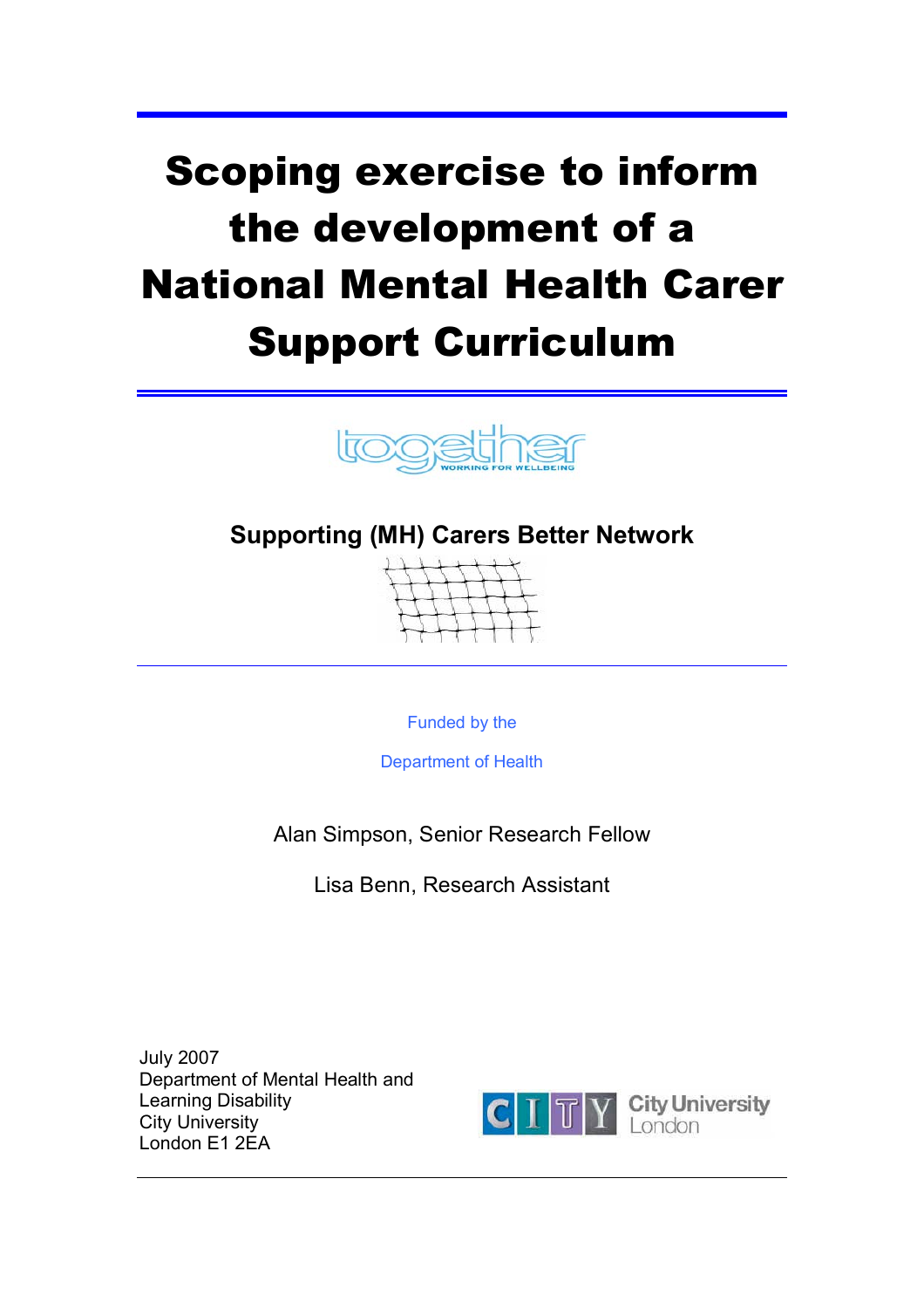## **Contacts**

Dr Alan Simpson City University Department of Mental Health and Learning Disability Philpot Street London E1 2EA

Tel: 0207 040 5937 Email: A.Simpson@city.ac.uk Website: www.citypsych.com

Tom Gourlay Area Manager, Together Carisbrooke House Stockleigh Road St Leonards-on-Sea East Sussex TN38 0JP

Tel: 07778 659293 Email: tom-gourlay@together-uk.org Website: www.together-uk.org

Sally Davey Acting Coordinator Supporting (MH) Carers Better Network St Barnabas Church Temple Road Epsom Surrey KT19 8HA

Tel: 01372 721518 Email: sallyanne-davey@together-uk.org Website: http://www.scbnetwork.org/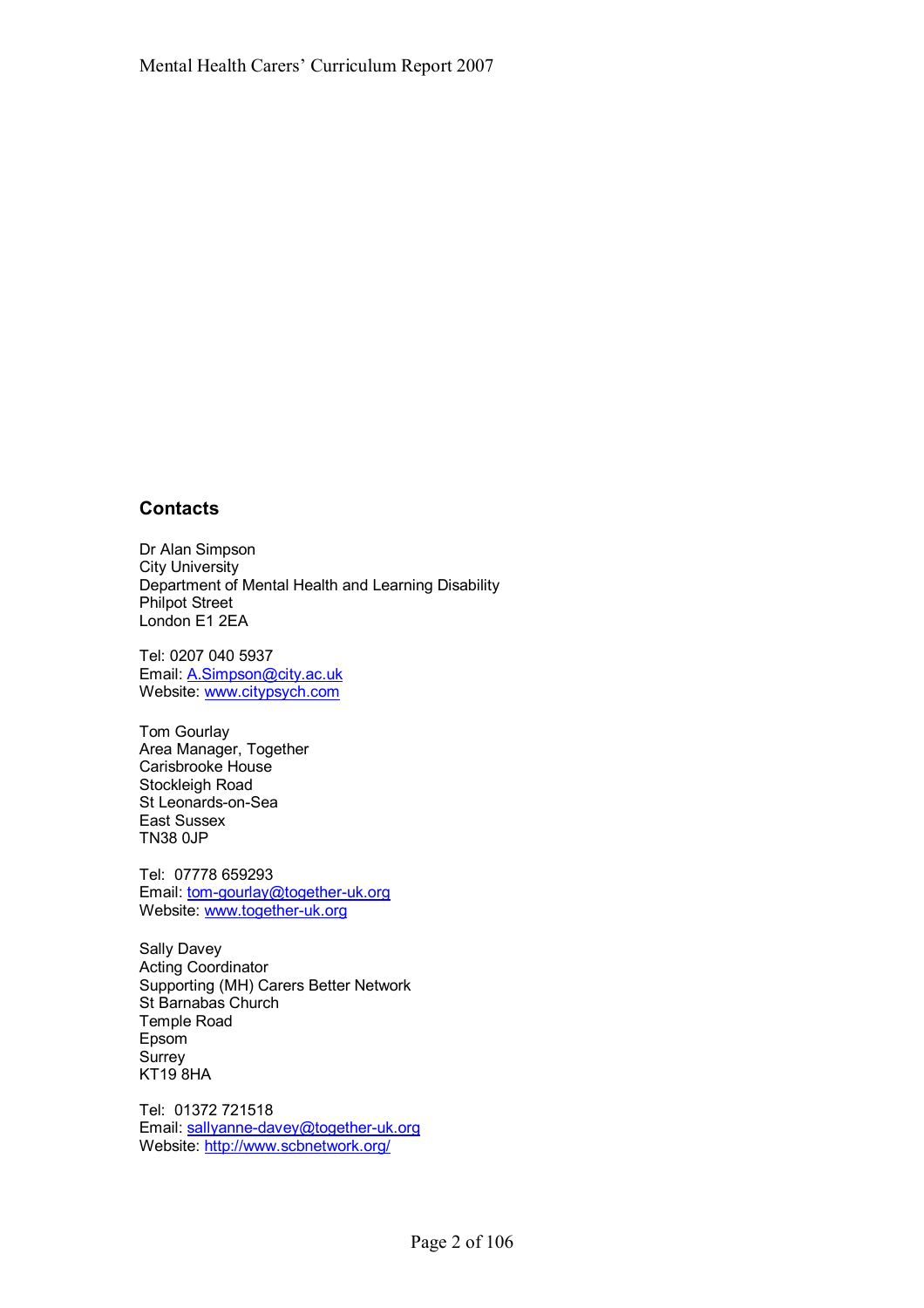## **CONTENTS**

| Appreciation                                                                                 | 5  |
|----------------------------------------------------------------------------------------------|----|
| Acknowledgements                                                                             | 6  |
| <b>Executive Summary</b>                                                                     | 7  |
| The Project                                                                                  | 10 |
| Introduction                                                                                 | 10 |
| Policy Background                                                                            | 11 |
| Aims and Objectives                                                                          | 15 |
| Methods and Procedures                                                                       | 15 |
| Literature Review                                                                            | 15 |
| <b>Focus Groups</b>                                                                          | 16 |
| Survey                                                                                       | 17 |
| <b>Ethics</b>                                                                                | 18 |
| Data Analysis                                                                                | 19 |
| <b>Results: Literature Review</b>                                                            | 19 |
| The Impact of Caring                                                                         | 20 |
| Services to Support Mental Health Carers                                                     | 23 |
| Sharing Information and Confidentiality                                                      | 26 |
| Evidence for family interventions                                                            | 28 |
| Effectiveness of family interventions                                                        | 31 |
| Family interventions: Education, training and implementation                                 | 33 |
| Meriden West Midlands Family Programme                                                       | 39 |
| Somerset Family Intervention in Psychosis Service,<br><b>Strategy and Training Programme</b> | 39 |
| Training in carer support                                                                    | 43 |
| Carer involvement in education and training                                                  | 46 |
| Results: Focus Groups: Participants' Experiences                                             | 49 |
| Recognition of families and the carer's role                                                 | 50 |
| Identification and recording of carers                                                       | 50 |
| Complexities of family work                                                                  | 52 |
| Working in partnership?                                                                      | 53 |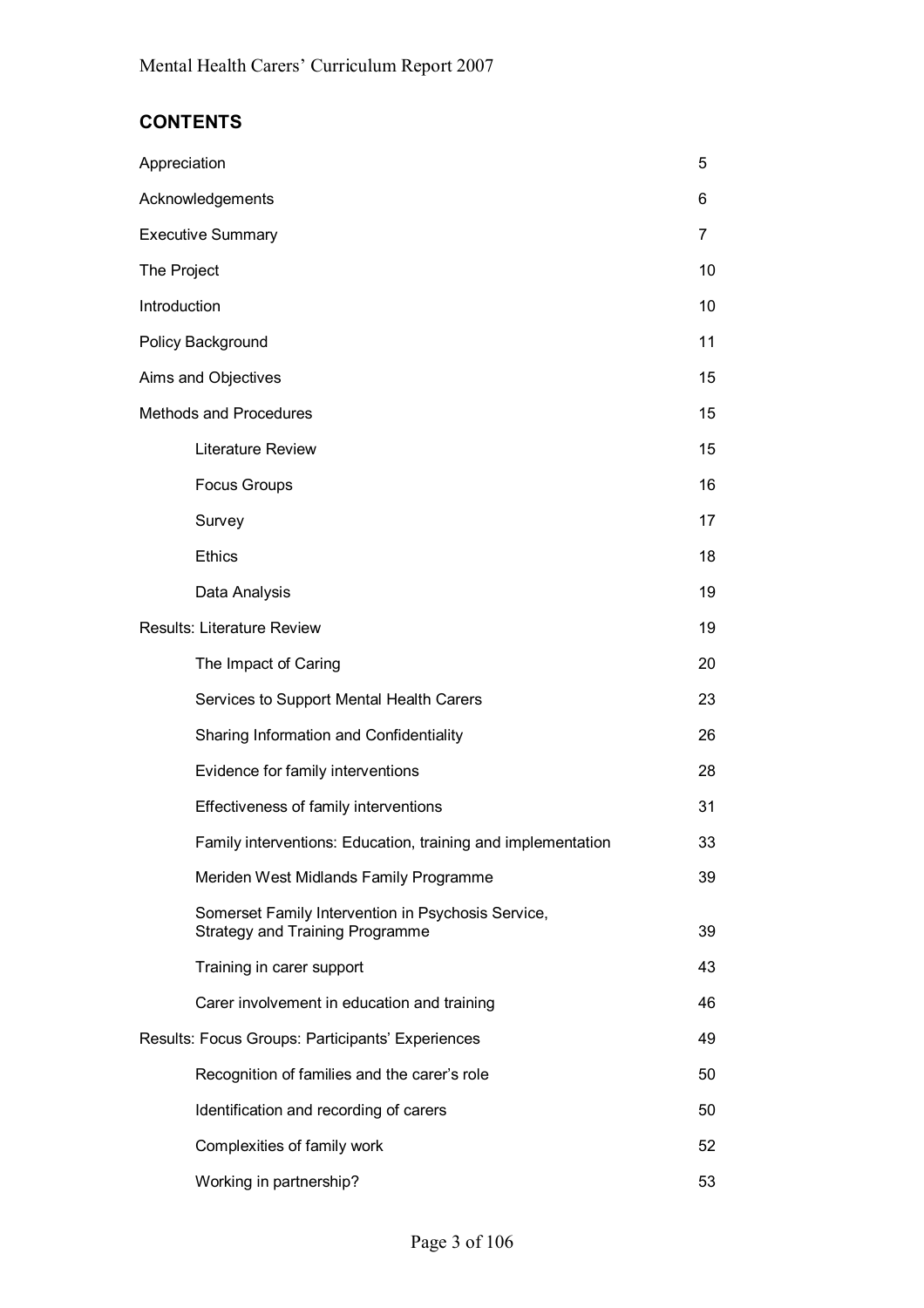| Obtaining information                                                                                               | 54 |
|---------------------------------------------------------------------------------------------------------------------|----|
| Attitudes and communication skills                                                                                  | 56 |
| Confidentiality                                                                                                     | 56 |
| Support                                                                                                             | 58 |
| Assessments of carers' needs                                                                                        | 58 |
| Culture, ethnicity and gender                                                                                       | 60 |
| Results: Focus Groups: Recommendations for Training                                                                 | 61 |
| Communication skills and information                                                                                | 62 |
| Timing and level of training                                                                                        | 66 |
| Challenging the system                                                                                              | 68 |
| Carers' involvement in training                                                                                     | 68 |
| Carer Support Workers and training needs                                                                            | 70 |
| Results: Survey                                                                                                     | 72 |
| Type and level of training provision                                                                                | 72 |
| Carers' involvement in training                                                                                     | 73 |
| <b>Cultural issues</b>                                                                                              | 73 |
| Achievements                                                                                                        | 74 |
| <b>Difficulties</b>                                                                                                 | 74 |
| Assessments                                                                                                         | 75 |
| Evaluation                                                                                                          | 75 |
| Recommendations                                                                                                     | 76 |
| Education and training                                                                                              | 76 |
| Key strategies to help establish, develop and maintain<br>family-friendly services and support mental health carers | 77 |
| References                                                                                                          | 81 |
| Appendices                                                                                                          | 93 |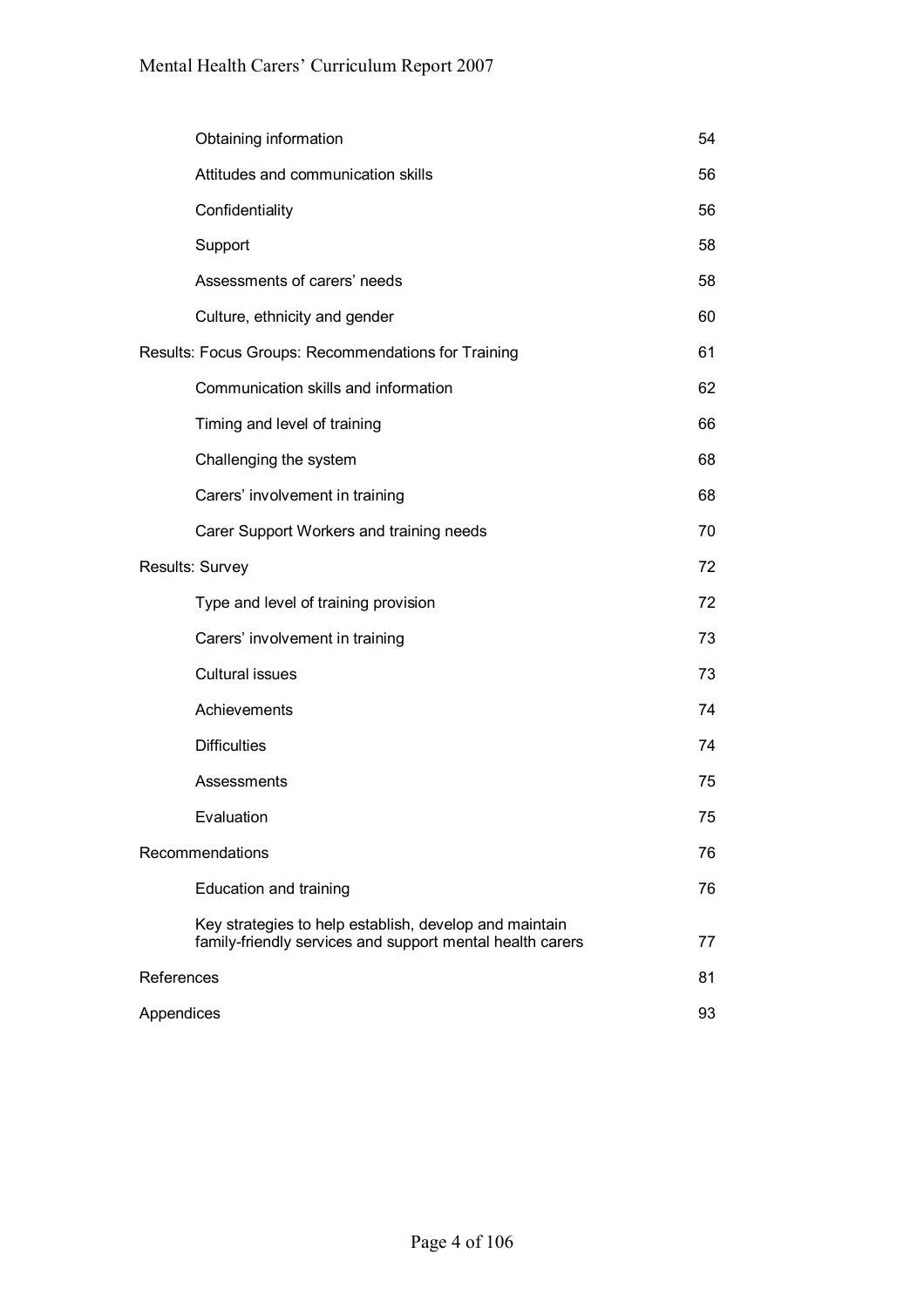## **APPRECIATION**

Researchers at City University, London were commissioned by the Supporting Carers Better Network to identify what needs to be included in the education and training of mental health staff and carer support workers to address the needs of mental health carers. This will be used to inform the development of a nationally-accredited curriculum and training modules.

The Research Team would like to thank:

All the carers, carer support workers, service users, mental health workers, trainers and educators who participated in or helped organise focus groups or responded to the survey for the Mental Health Carers' Curriculum Project.

Maria Tziggili for her help with the focus groups.

Robbie Simpson for collating the survey responses.

Colleagues and members of the research team in the Department of Mental Health & Learning Disability at City University.

The Supporting (Mental Health) Carers Better Network is a project of Together: Working for Wellbeing, a national charity.

http://www.scbnetwork.org/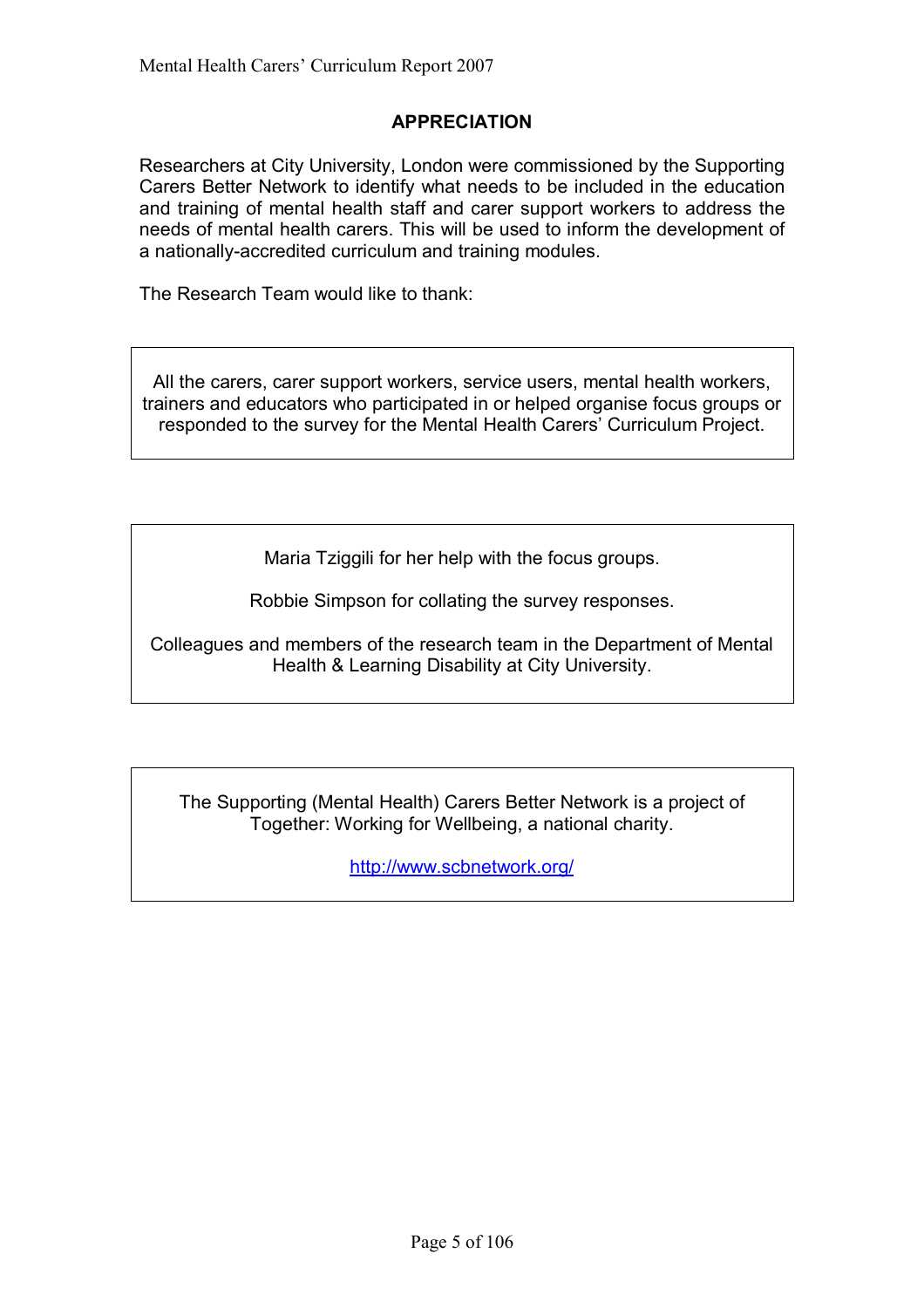r

## **ACKNOWLEDGEMENTS**

We would also like to acknowledge the members of the Expert Steering Group, who supported and encouraged the project and provided superb advice and information throughout.

 $\overline{\phantom{a}}$ 

| Geoff Brennan         | Nurse Consultant, Berkshire Healthcare NHS Foundation Trust                             |
|-----------------------|-----------------------------------------------------------------------------------------|
| Monica Clarke         | Patient/Carer Advisor, NHS Clinical Governance Support<br>Team                          |
| Jenny Cobb            | Lecturer, Child & Adolescent Mental Health, City University                             |
|                       | Jeanette Copperman Senior Lecturer, Social Work, City University                        |
| <b>Dominic Dowell</b> | rethink severe mental illness                                                           |
| Danë Goodsman         | Senior Lecturer, Interprofessional Education, City University                           |
| Drew Linden           | The Princess Royal Trust for Carers                                                     |
| Soo Moore             | Senior Lecturer, Mental Health of Older People, City<br>University                      |
| <b>Phil Partridge</b> | Co-ordinator, Supporting Carers Better Network                                          |
| <b>Scott Reeves</b>   | Associate Professor, Interprofessional Education, University<br>Toronto, Canada         |
| Peter Reynolds        | Service User and Carer                                                                  |
| Lyn Shore             | Carer Services Development Worker, Kent & Medway NHS &<br>Social Care Partnership Trust |
| Rachel Thompson       | Admiral Nurse/fordementia                                                               |
| Georgina Wakefield    | Carer and Independent Trainer                                                           |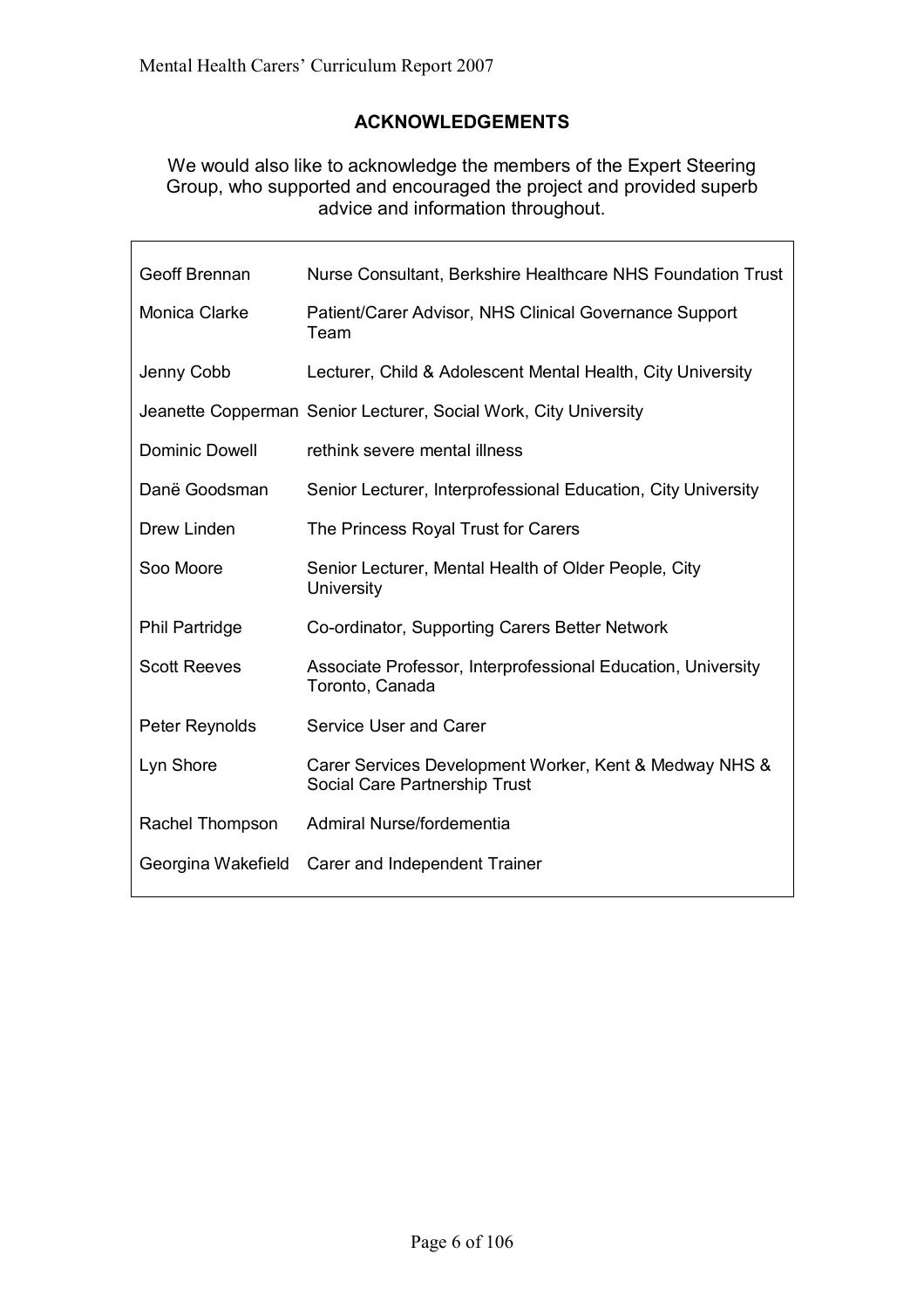## **EXECUTIVE SUMMARY**

## **BACKGROUND**

Providing care for a friend or relative with mental health problems can have significant impacts on family life and finances, on work and career opportunities, on friendships and social relations, and on personal health and wellbeing. There is now an extensive range of legislation, official policies and implementation quidelines that make clear both the statutory requirement and expectation that mental health staff should consider and address the needs of mental health carers. Despite this, support for mental health carers remains low.

## **AIMS AND OBJECTIVES**

The aim of the project was to inform the development of a national mental health carer support curriculum and training modules. The key objectives were to:

- 1) Identify the education and training needs of mental health professionals, including carer support workers and related roles, in relation to improving the support provided to mental health carers;
- 2) Identify and describe existing education and training provision; and
- 3) Recommend the content and delivery of a national mental health carers' curriculum and training modules.

## **METHODS**

Three methods were employed:

- 1) A Literature Review.
- 2) Focus groups with various stakeholders to identify content and design of education and training that will enable staff to address mental health carersí needs and perspectives across a range of disciplines and roles.
- 3) A Survey of organisations providing health and social care education to identify existing pre-registration and post-qualifying education and training.

The results from the literature review, focus groups and survey are reviewed. A process of triangulation allowed the results from each method to inform the other and this synthesis informs the following recommendations.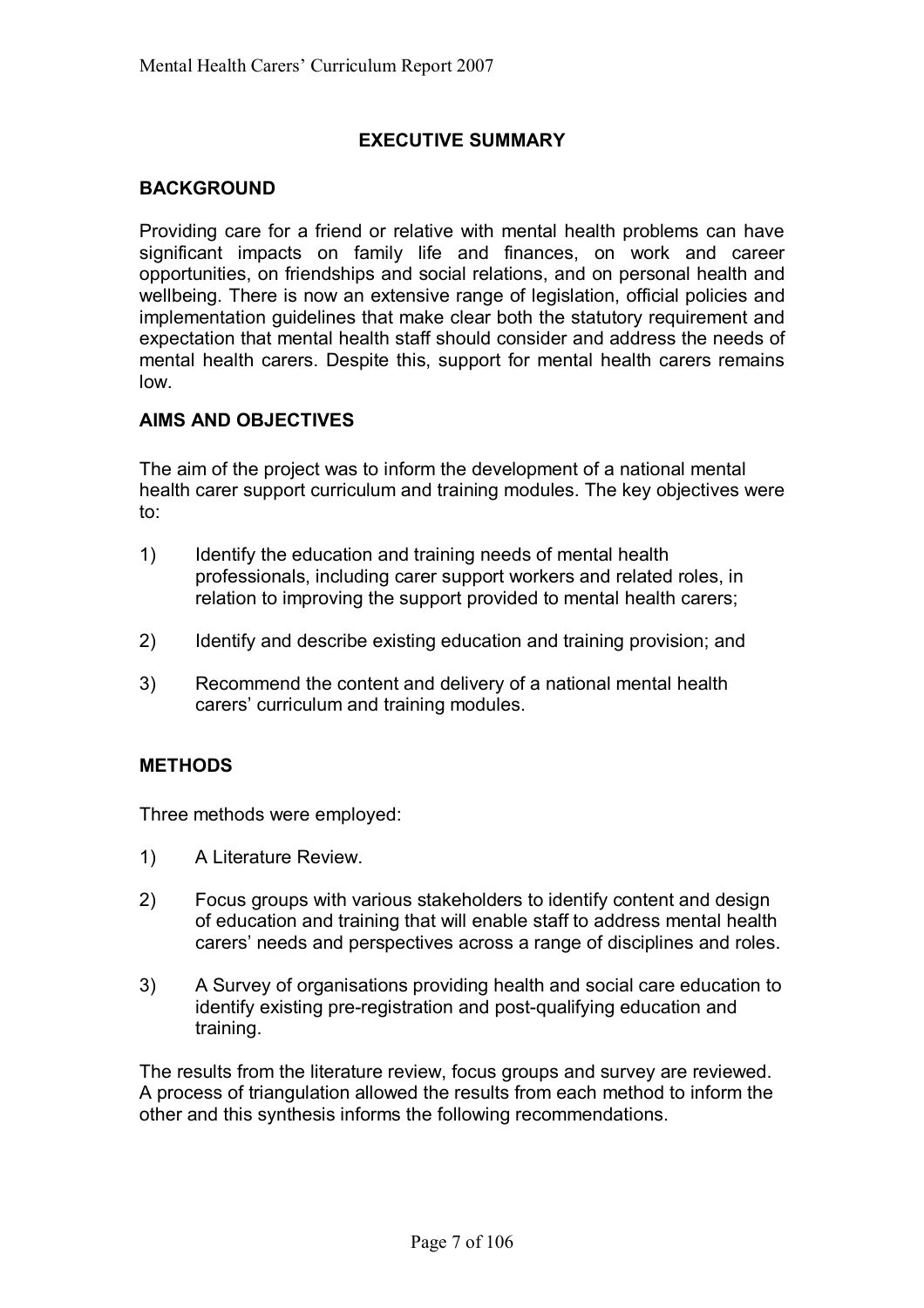## **RECOMMENDATIONS**

The findings from this study provide a strong argument that a wide-ranging and comprehensive education and training programme is required in order to enable mental health staff to inform, involve and support families and carers of people with mental health problems.

Education on the importance of working in partnership with families should be provided to all mental health students and trainees throughout their preregistration professional education. This education should be supplemented with visits to and placements with families, carer support workers and carers' centres and organisations.

Continuing professional development and post-registration training should then be utilised to ensure that the mental health workforce is able and motivated to ensure that all mental health services are family-friendly and sensitive to the needs of families and carers, and able to provide intensive family work and interventions to those that require it. This requires three different but interlinked levels of training.

Level one requires that *all* staff (clinical, managerial and administrative) obtain an awareness of the experiences and needs of carers and families and of what family work involves, in order to facilitate carer and family-friendly practices and to recognise the need for carer support and family work, to discuss it with carers and families and make appropriate referrals. Information about local carer support services should also be provided and partnership working between mainstream mental health staff and Carer Support Workers and carers' organisations should be actively encouraged and supported. This level of training can be provided through staff induction programmes, work place training and regular updates.

Level two requires that smaller numbers of clinical staff across all services and teams should be trained to provide expert family work and psychosocial interventions to those that require them. Training should be supplemented with regular supervision, appropriate work placements, job shadowing and reorganisation of work practices so that knowledge and skills in family work are supported, encouraged, developed and implemented.

Level three requires that within each team or service area, a suitable number of staff are trained and supported to provide ongoing supervision, training and support of staff providing family work and interventions.

All education and training provision needs to address the development and confident delivery of communication skills and information sharing identified within this report as important in supporting mental health carers.

All education and training should also be informed by the 10 Essential Shared Capabilities.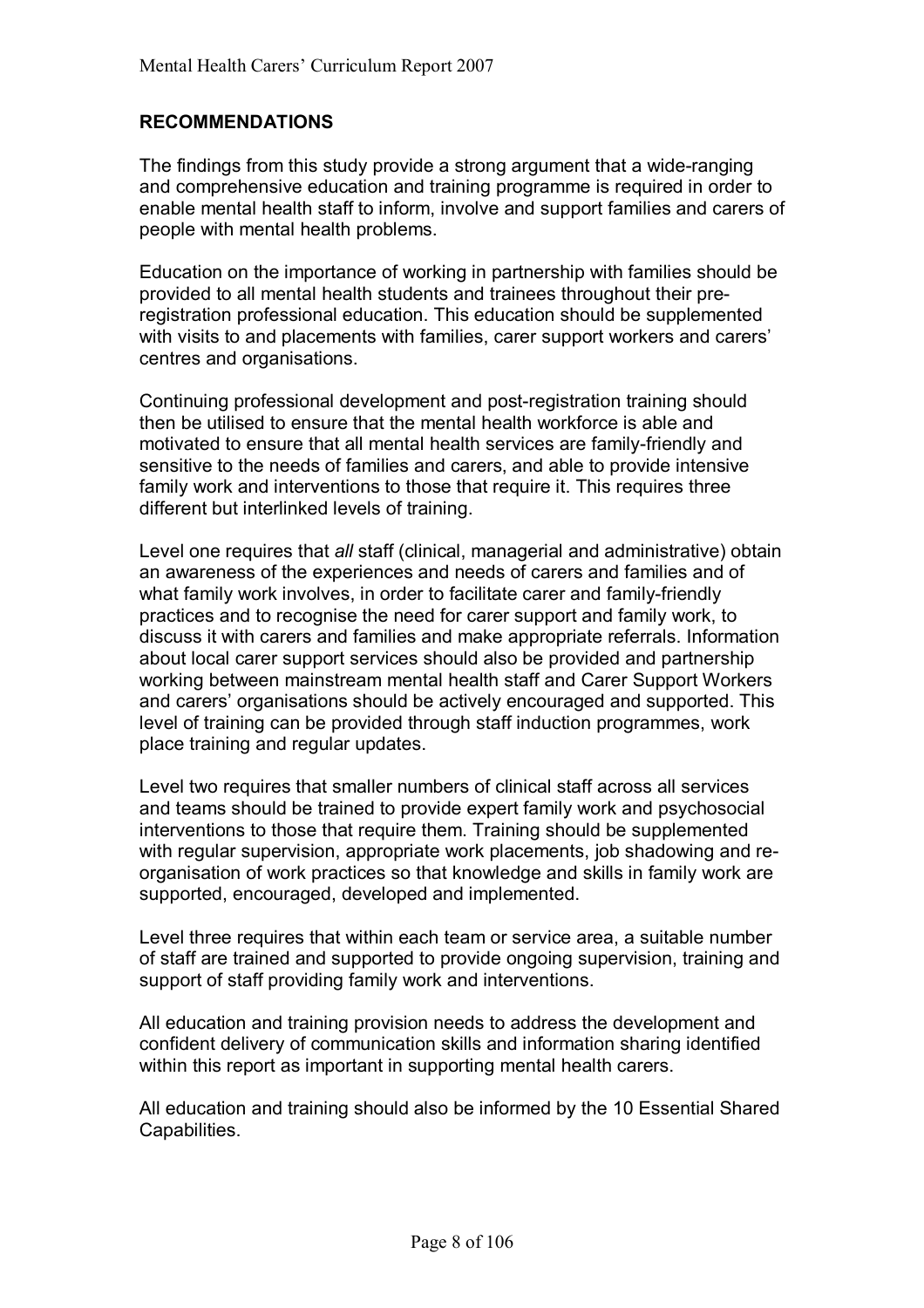Carer Support Workers need to be able to access a structured programme of continuous development and support that builds on their existing knowledge and expertise with the contents and delivery informed by the findings in this report.

Carers, carer trainers, carersí organisations, carer support workers and service users should be involved throughout the design, delivery and evaluation of all education and training aimed at improving services for carers.

In order for such a programme of education and training to be effective, the findings in this report strongly indicate that any training programme to improve the support of families and mental health carers needs to form part of a comprehensive organisational structure and strategy that includes explicit support throughout all levels of health and social care organisations.

Consequently, we have drawn on the experiences and recommendations of successful programmes and projects to identify key factors that help establish, develop and maintain family-focused services and greater support for carers.

These factors include the establishment of a service users and carers forum; appointment of a credible, skilled person to lead developments; identification of family work and carers 'champions'; preparation and support of senior and middle managers; establishment of a steering group and strategy; appraising work priorities and organisation; and the establishment of good links and partnerships between different service areas, carer support workers and carers' organisations.

Training also needs to target GPs and primary health care teams, so that staff are aware of family and early intervention services for people with mental health problems and their families and carers.

Education in schools and amongst the wider public is required to challenge stigma and discrimination faced by people with mental illness and their families.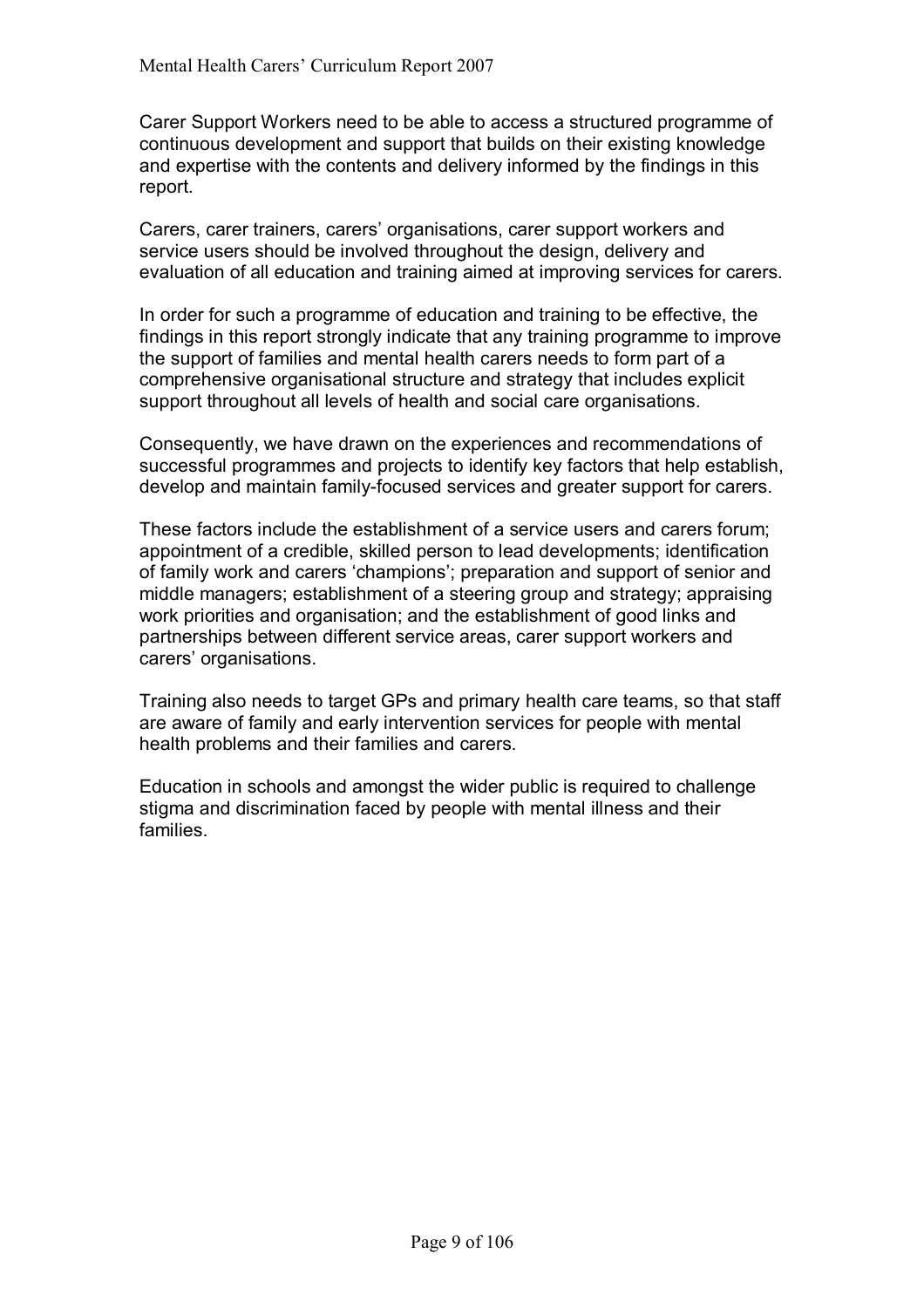## **The Mental Health Carersí Curriculum Project**

#### **INTRODUCTION**

An estimated 40-50% of almost six million carers in the UK provide care for another family member or friend with a mental health problem (Office for National Statistics 2003). Of these, about 11% care for people with dementia, 14% with learning disabilities or autism, 7% for people with psychosis, schizophrenia or depression, and 8% of those with both mental and physical illness (Keeley & Clarke, 2002). There are estimates of up to 175,000 young carers under the age of 16, most of them unsupported (Cooklin 2007, Aldridge & Becker 2003).

A 'carer' is defined in the Carers Recognition and Services Act 1995 as ësomeone who provides, or intends to provide regular and substantial support to a friend, partner or relative with a physical or mental disability'. This is the definition chosen by SCBN. However, others have challenged this somewhat limited definition, as the emphasis on 'regular and substantial' excludes those who provide slightly lower levels of practical and emotional support but who still require and benefit from information, involvement and support.

A young carer is a child or young person under the age of 18, carrying out significant caring tasks and assuming a level of responsibility for another person that normally would be undertaken by an adult (Cormac & Tihanyi 2006). An excellent summary of research into the lives of young carers and interventions that help has been produced by Social Care Institute for Excellence (SCIE 2005).

The term 'carer' is also not without difficulties as many people do not recognise or accept this terminology as it does not necessarily reflect the nature of the relationships amongst family members or with friends. Many carers object to this label because it implies that they did not 'care' before the person became ill or that it unhelpfully 'professionalises' their relationship. Others do not recognise the carer role at all and identify solely with their relationship roles, whilst for others the focus should remain on the service user (rethink 2003b). These and many other challenges will face the mental health professional attempting to engage and work alongside service users and their informal carers.

 The relationship between the person using mental health services and the carer is unique and complex. It is rich and valuable but can also be tense and fraught. Whatever it is, it cannot be ignored in any process of recovery toward a full and meaningful life for someone living with a severe mental illness. (rethink 2003b)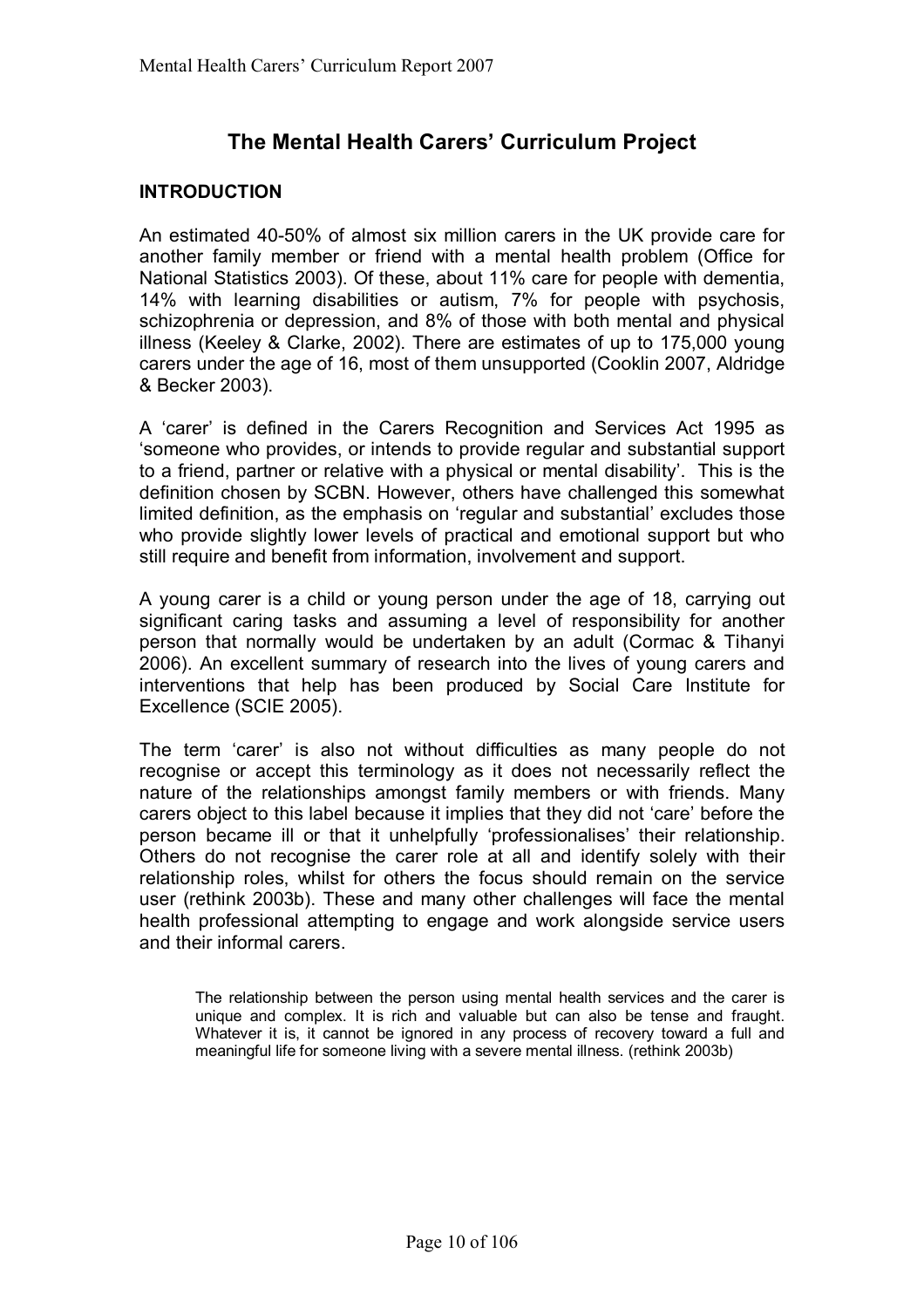## **POLICY BACKGROUND**

There is now an extensive range of legislation, official policies and implementation guidelines that make clear both the statutory requirement and expectation that mental health staff should consider and address the needs of mental health carers.

Table 1 provides a brief summary of recent legislation that impact on carers. Table 2 provides a summary of some of the key policies relating to mental health carers.

It is now recognised that carers play a key part in the lives of many people with mental health difficulties and the demand is that support for carers be made an integral part of service delivery.

 Carers play a vital role in helping to support users of mental health services and those with mental health problems not in touch with services. Providing help, support and advice to carers can be one of the best ways of helping people with mental health problems. Support for carers must be mainstreamed into the activities of all health and social care mental health services. (DH 2002: p23)

Carers are now legally entitled to a formal assessment of their physical and mental health needs: what is available, the help they are receiving, the care being provided, including consideration of work, training, leisure and other opportunities. For mental health carers, this was augmented by Standard 6 of the National Service Framework for Mental Health (DH 1999), which recommends that carers' receive a written care plan, implemented in consultation with them (see Tables 1 & 2).

Numerous national quidelines on 'good practice' recommend greater involvement and attention to the needs of families and carers. These include the National Institute for Clinical Excellence (NICE) guidelines on schizophrenia, dementia, eating disorders and depression and mental health policy implementation guidelines on community mental health teams, acute inpatient units, low secure and psychiatric intensive care units, produced by the Department of Health.

Primary healthcare staff are also in an excellent position to identify and maintain a register of mental health carers, including young carers and Black and minority ethnic carers often overlooked, and ensure their health and social care needs are addressed (Hare 2004). Best practice guidelines for GPs and primary care services have now been produced by The Princess Royal Trust for Carers in partnership with the Royal College of General Practitioners (Clarke & Riley 2006).

However, as will be shown, there is evidence that suggests that although progress is being made there is still some considerable way to go before the consideration, involvement and support of families and carers becomes a core component of high quality, effective mental health care (Hervey & Ramsay 2004).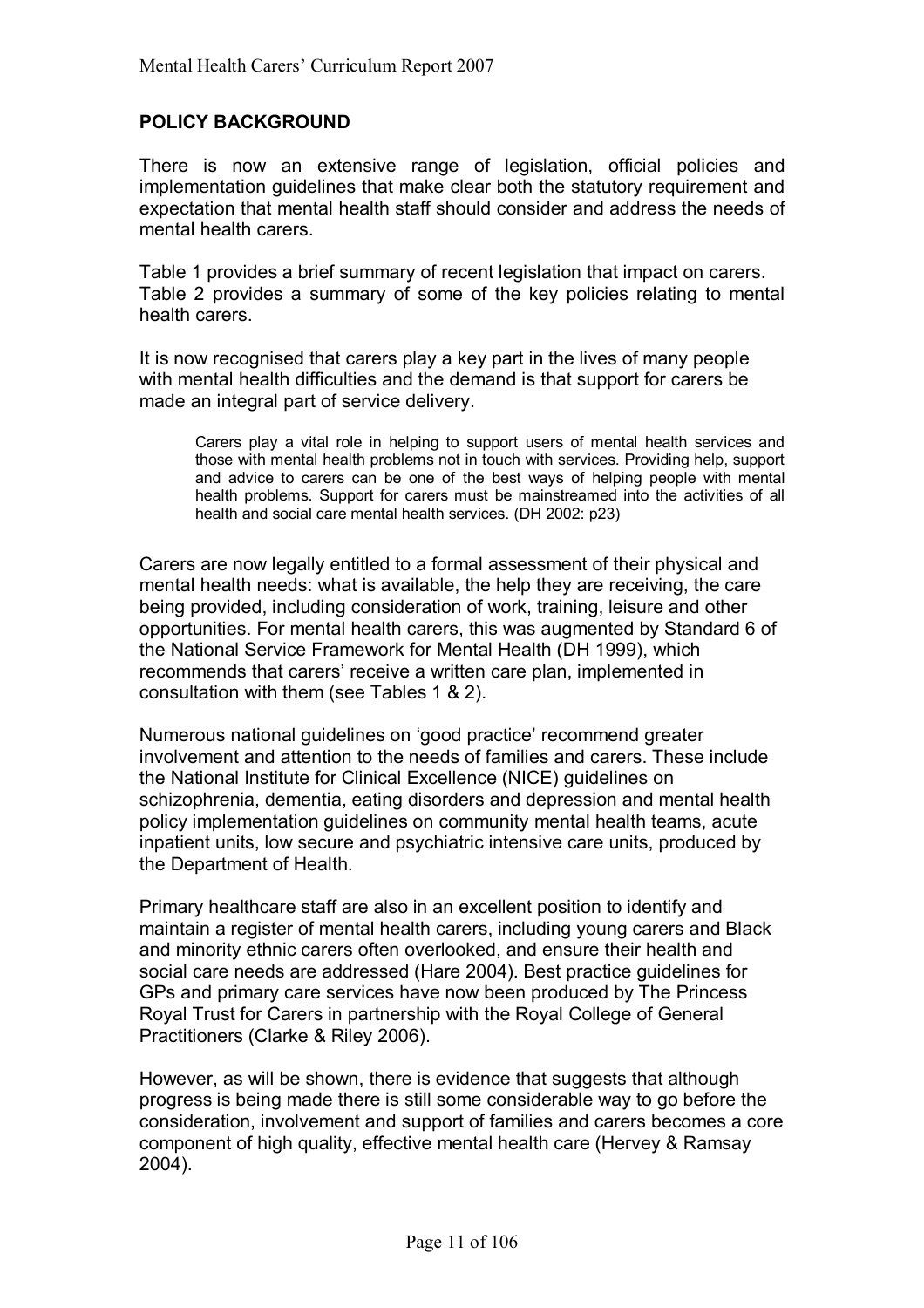ř.

| <b>TABLE 1: RELEVANT CARERS LEGISLATION</b>       |                                                                                                                                                                                       |
|---------------------------------------------------|---------------------------------------------------------------------------------------------------------------------------------------------------------------------------------------|
| The Carers (Recognition and Services)<br>Act 1995 | People who provide 'substantial care on a regular basis'<br>have the right to request an assessment of what they need,<br>what is available, the help they are receiving and the care |
|                                                   | provided from social services. Includes carers of all ages,<br>including children.                                                                                                    |
| The Carers & Disabled Children Act 2000           | Ensures access to services for carers in their own right.<br>Local authorities' remit to offer support to carers but<br>types and level of services not specified.                    |
| The Health and Social Care Act 2001               | Requires strategic health authorities, primary care trusts                                                                                                                            |
| (Section 11)                                      | and national health services to involve and consult                                                                                                                                   |
|                                                   | patients and the public about carers' issues.                                                                                                                                         |
| The National Health Service Reform and            | The Commission for Patient and Public Involvement in                                                                                                                                  |
| Health Care Professionals Act 2002                | Health required to set-up forums and independent                                                                                                                                      |
|                                                   | complaints and advocacy services for patients and carers.                                                                                                                             |
| The Community Care (Delayed                       | Gives carers the right to have own assessment and to                                                                                                                                  |
| Discharges etc) Act 2003                          | request home visit to assess needs before patient can be<br>discharged from hospital.                                                                                                 |
| The Carers (Equal Opportunities) Act<br>2004      | Aims to enhance the opportunities of carers. Assessments<br>to include the consideration of work, training, leisure                                                                   |
|                                                   | needs and opportunities. Facilitates inter-agency co-<br>operation (housing, health, social care and education) in                                                                    |
|                                                   | planning and delivery of care services for carers and those                                                                                                                           |
|                                                   | they care for. Requires local health services to cooperate                                                                                                                            |
|                                                   | with local authorities in providing support to carers.                                                                                                                                |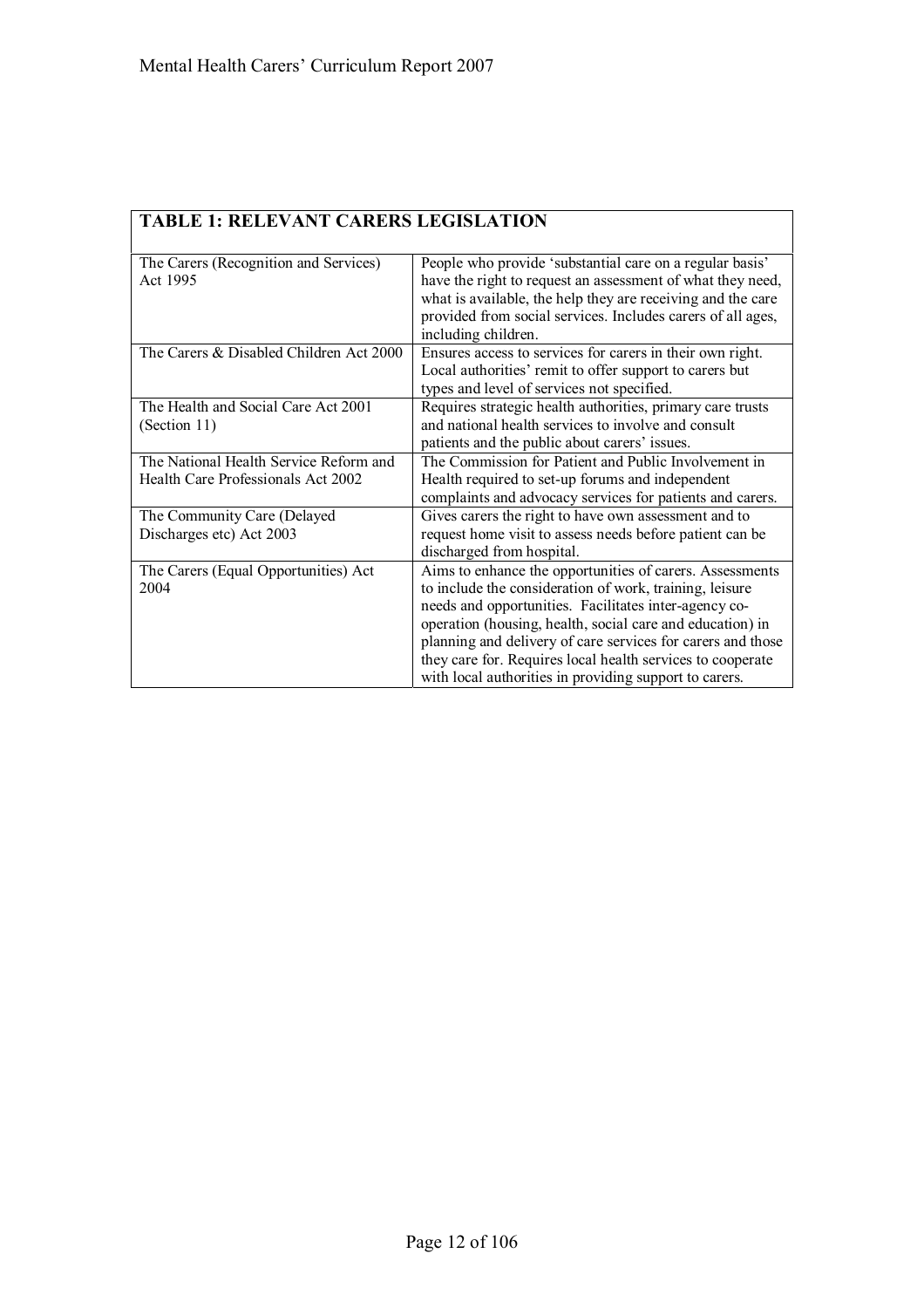## **TABLE 2: SELECTED NATIONAL POLICIES ON MENTAL HEALTH CARERS**

| National Service Framework for Mental<br>Health. (1999) London, DH.                                                                                                                    | Standard 6: Caring about Carers<br>All carers who are providing regular and substantial care to<br>a service user on enhanced CPA are entitled to an<br>assessment and their own care plan.<br>10 key action points:<br>1) Identify carers of people with mental health problems<br>2) Provide carers with the information they need to in order<br>to help them provide care<br>3) Listen to what carers have to say<br>4) Consider whether carers are providing regular and<br>substantial care<br>5) Assess carers' needs<br>6) Co-ordinate with carer, service user and other agencies to<br>meet standard 6<br>7) Carer's plan<br>8) Review at least annually<br>9) Consult with carers about the service they receive<br>10) Involve carers in the planning and development of<br>services                                                                                                                                                                                                                                                                                                                                                         |
|----------------------------------------------------------------------------------------------------------------------------------------------------------------------------------------|----------------------------------------------------------------------------------------------------------------------------------------------------------------------------------------------------------------------------------------------------------------------------------------------------------------------------------------------------------------------------------------------------------------------------------------------------------------------------------------------------------------------------------------------------------------------------------------------------------------------------------------------------------------------------------------------------------------------------------------------------------------------------------------------------------------------------------------------------------------------------------------------------------------------------------------------------------------------------------------------------------------------------------------------------------------------------------------------------------------------------------------------------------|
| National Strategy for Carers: Caring about<br>Carers. (1999) London, DH.                                                                                                               | Contains eight sections on the needs of carers, including a<br>chapter on young carers. Looks at how to better identify<br>and meet the needs of carers. Three strategic elements:<br>information (new charter about what can be expected from<br>housing, health and social care, helpline), support (carer<br>involvement in planning, service provision, delivery and<br>evaluation) and care (carers' own health & wellbeing, take<br>a break etc). Recognises the diversity of carer's needs, but<br>identifies a range key issues which are important to the<br>support of carers, including: receipt of reliable and<br>satisfactory services, time off, freedom from isolation,<br>emotional support, information and advice (about the<br>condition of the person they care for but also about their<br>own coping, and the availability of services and benefits),<br>and recognition for the contribution they make and the<br>expertise they have. More effective and respectful<br>partnerships are needed and carers should be involved in<br>discussions about their own support and the support<br>provided to the person they care for. |
| The NHS Plan: a plan for investment, a plan<br>for reform. (2000) London, DH.                                                                                                          | Includes the core principle that the NHS will shape its<br>services around the needs and preferences of individual<br>patients, their families and their carers; developing<br>partnerships and co-operation between patients, their carers<br>and families and NHS staff. Pledged to provide 700 carers'<br>support workers, increase the breaks available for carers<br>and to strengthen carer support networks. Specific mention<br>of carers of older people.                                                                                                                                                                                                                                                                                                                                                                                                                                                                                                                                                                                                                                                                                       |
| The Capable Practitioner: A framework and<br>list of the practitioner capabilities required to<br>implement the National Service Framework<br>for Mental Health. (2001). London, SCMH. | Identifies values, attitudes and knowledge required and<br>specific capabilities for communicating with, listening to<br>and educating service users, carers and families. Includes<br>the ability to work in partnership with families and carers in<br>all aspects of care planning, delivery and review, and to<br>help carers access and make use of local support services.<br>Other capabilities include collaborating with agencies, users<br>and families to help them maintain their quality of life.                                                                                                                                                                                                                                                                                                                                                                                                                                                                                                                                                                                                                                           |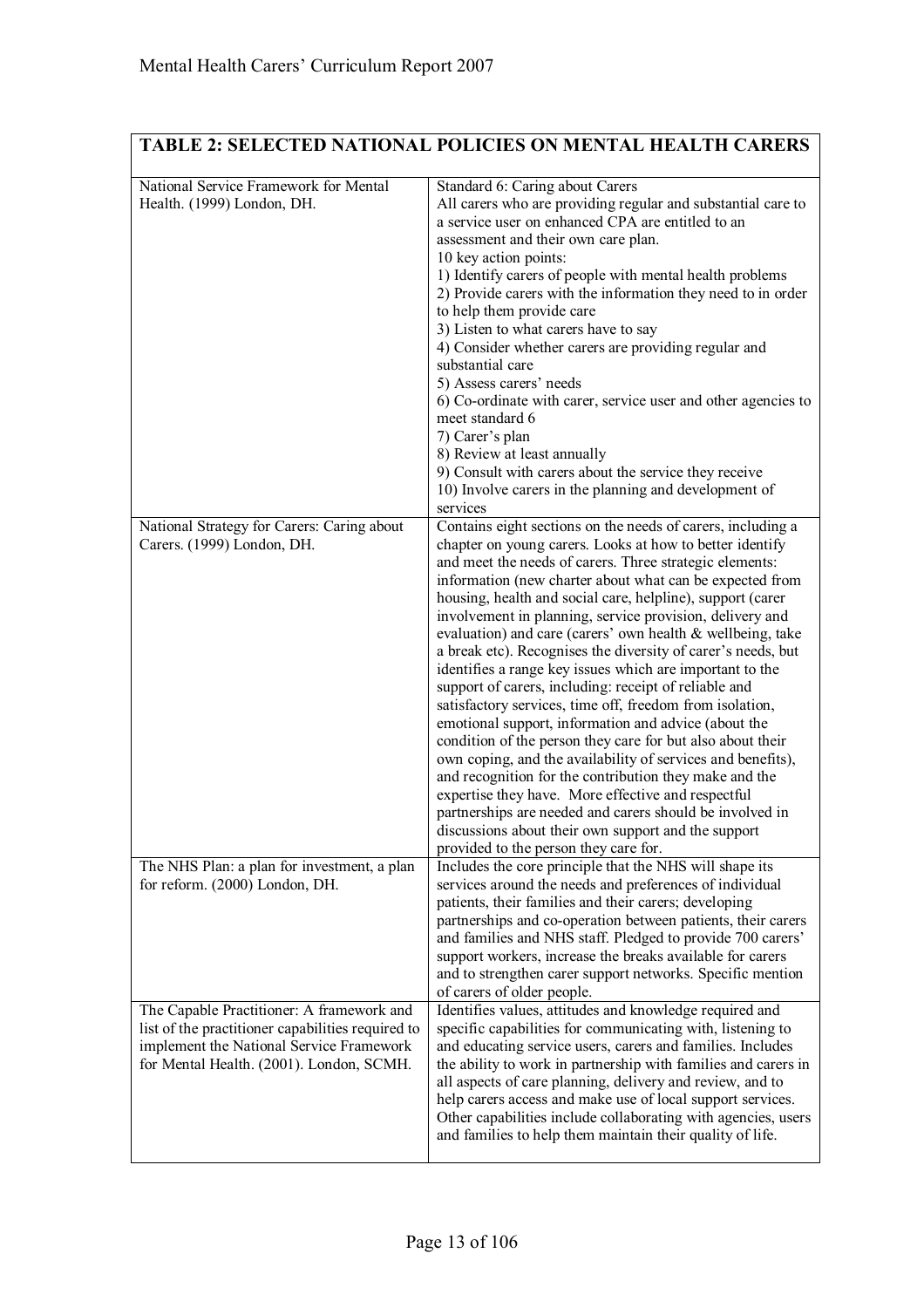## **TABLE 2: SELECTED NATIONAL POLICIES ON MENTAL HEALTH CARERS (Continued)**

| (Continucu)                                                                                                                   |                                                                                                                                                                                                                                                                                                                                                                                                                                                                                                                                                                                                                                                                                                                                   |
|-------------------------------------------------------------------------------------------------------------------------------|-----------------------------------------------------------------------------------------------------------------------------------------------------------------------------------------------------------------------------------------------------------------------------------------------------------------------------------------------------------------------------------------------------------------------------------------------------------------------------------------------------------------------------------------------------------------------------------------------------------------------------------------------------------------------------------------------------------------------------------|
| National Service Framework for Older<br>People. (2001) London, DH.                                                            | Builds on core principles in NHS Plan and includes<br>Standard 7 Mental health in older people; Older people who<br>have mental health problems have access to integrated<br>mental health services, provided by the NHS and councils<br>to ensure effective diagnosis, treatment and support, for<br>them and for their carers.<br>Good information is also essential for carers and enables<br>them to become partners in the provision of care, and<br>supports them in best helping the person they are caring for.<br>Subject to the consent of the older person, carers need<br>information and advice about the health or condition of the<br>person they are caring for, what they can do, and the<br>services available. |
| Developing services for carers and families                                                                                   | Provides guidance for the implementation of Standard 6 of                                                                                                                                                                                                                                                                                                                                                                                                                                                                                                                                                                                                                                                                         |
| of people with mental illness. (2002)                                                                                         | the NSFMH. Services should be:                                                                                                                                                                                                                                                                                                                                                                                                                                                                                                                                                                                                                                                                                                    |
| London, DH.                                                                                                                   | 1) Positive $\&$ inclusive – carers as partners/co-experts<br>2) Flexible $\&$ individualised – person-centred, reflecting<br>diversity of carers<br>3) Accessible and responsive – rapid response, flexible time<br>4) Integrated and co-ordinated – carers services embedded<br>within mainstream mental health services<br>Contains guidance on developing and sustaining mental<br>health carer support services; outlines aims, development,<br>provision and evaluation of carer support services.                                                                                                                                                                                                                          |
| National Service Framework for Children,                                                                                      | All children and young people and their parents or carers                                                                                                                                                                                                                                                                                                                                                                                                                                                                                                                                                                                                                                                                         |
| Young people and maternity services. (2004)<br>London, DH.                                                                    | require access to information and supportive environments<br>to ensure that the child or young person's mental health is<br>promoted. Recognises that untreated mental health<br>problems create distress not only in the children and young<br>people, but also for their families and carers, continuing<br>into adult life and affecting the next generation.                                                                                                                                                                                                                                                                                                                                                                  |
|                                                                                                                               |                                                                                                                                                                                                                                                                                                                                                                                                                                                                                                                                                                                                                                                                                                                                   |
| Every Child Matters: Change for Children<br>(2004) London: HMSO.                                                              | Parents, carers and families are the most important<br>influence on outcomes for children and young people. The<br>Every Child Matters: Change for Children programme aims<br>to ensure that support for parents and carers becomes<br>routine, particularly at key points in a child or young<br>person's life.                                                                                                                                                                                                                                                                                                                                                                                                                  |
| The Ten Essential Shared Capabilities - A<br>Framework for the whole of the Mental<br>Health Workforce (2004). London, NIMHE. | Recognising the needs of carers and families is highlighted<br>throughout the 10 capabilities, specifically on working in<br>partnership. Acknowledges the part that families and carers<br>play in the service users' support network and the need to<br>engage them as partners in care. Stresses the need to<br>practise ethically, respect diversity, challenge inequality,<br>identify users' and carers' needs and strengths, promote<br>safety and positive risk-taking, and to work positively with<br>any tensions created by conflicts of interest or aspiration<br>that may arise between the partners in care.                                                                                                        |
| Our health, our care, our say: White Paper.                                                                                   | Recognises the role and needs of carers and pledges help                                                                                                                                                                                                                                                                                                                                                                                                                                                                                                                                                                                                                                                                          |
| (2006) London, DH.                                                                                                            | including: better information, emergency respite care,<br>expert carers programme & direct payments.                                                                                                                                                                                                                                                                                                                                                                                                                                                                                                                                                                                                                              |
|                                                                                                                               |                                                                                                                                                                                                                                                                                                                                                                                                                                                                                                                                                                                                                                                                                                                                   |
| From Values to action: the Chief Nursing<br>Officers Review of Mental Health Nursing.<br>(2006) London, DH.                   | Highlights the building and maintaining of inter-personal<br>relationships with users and carers as crucial to successful<br>mental health nursing practice. Highlights that<br>confidentiality can raise difficulties for carers, but notes it<br>does not preclude listening to carers or giving advice or<br>information which is not directly concerning the user.                                                                                                                                                                                                                                                                                                                                                            |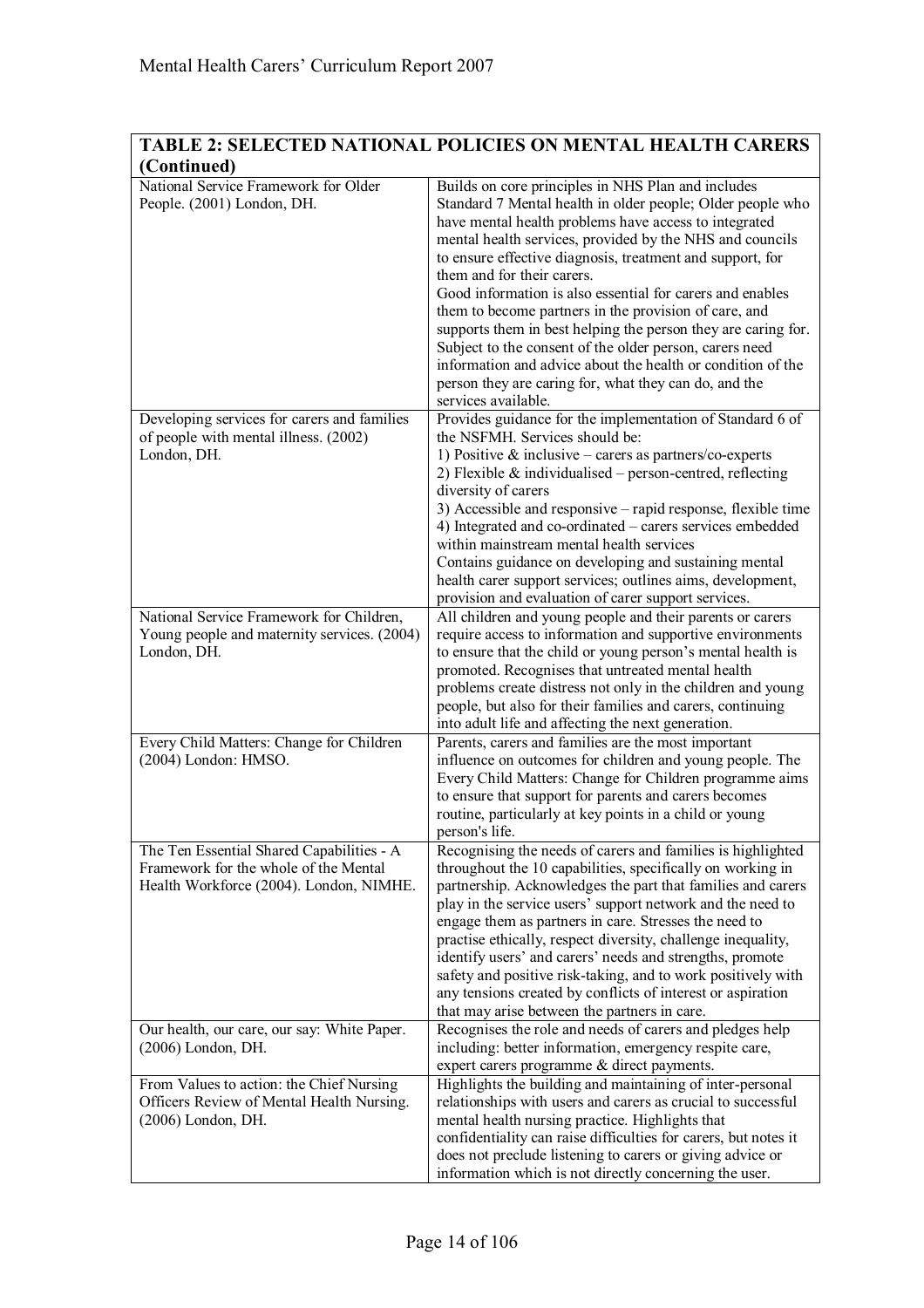## **THE PROJECT: AIMS AND OBJECTIVES**

The aim of the project was to inform the development of a national mental health carer support curriculum and training modules. The key objectives were to:

- 1) Identify the education and training needs of mental health professionals, including carer support workers and related roles, in relation to improving the support provided to mental health carers;
- 2) Identify and describe existing education and training provision; and
- 3) Recommend the content and delivery of a national mental health carers' curriculum and training modules.

## **METHODS AND PROCEDURE**

There were three components to the project:

1) A Literature Review.

2. Focus groups with various stakeholders to identify content and design of education and training that will address mental health carers' needs and perspectives across a range of disciplines and roles.

3. A Survey of organisations providing health and social care education to identify existing pre-registration and post-qualifying education and training.

## **Literature Review**

The literature review was designed to identify publications that:

a) Identified mental health carers' priorities for education and training;

b) Provided information about existing training around carers' issues;

c) Evaluated mental health carer-focused health and social care education and training; and

d) Evaluated or provided guidelines for mental health carer involvement in education and training.

The review incorporated searches of several bibliographic databases: Embase, British Nursing Index, MedLine, PsychInfo, IBSS, CINAHL and EBM Reviews, between 1990 and October 2006. Searches were performed using key terms developed from the review aims and following preliminary reading. Key search terms included 'family interventions', 'psychosocial interventions', ëcarer trainingí, ëcarer educationí, ëcarer curriculumí, ëcarer teachingí, ëcarer involvement' and 'carer support' (plus truncations of the word carer). The search was limited to mental health carers for reasons of brevity.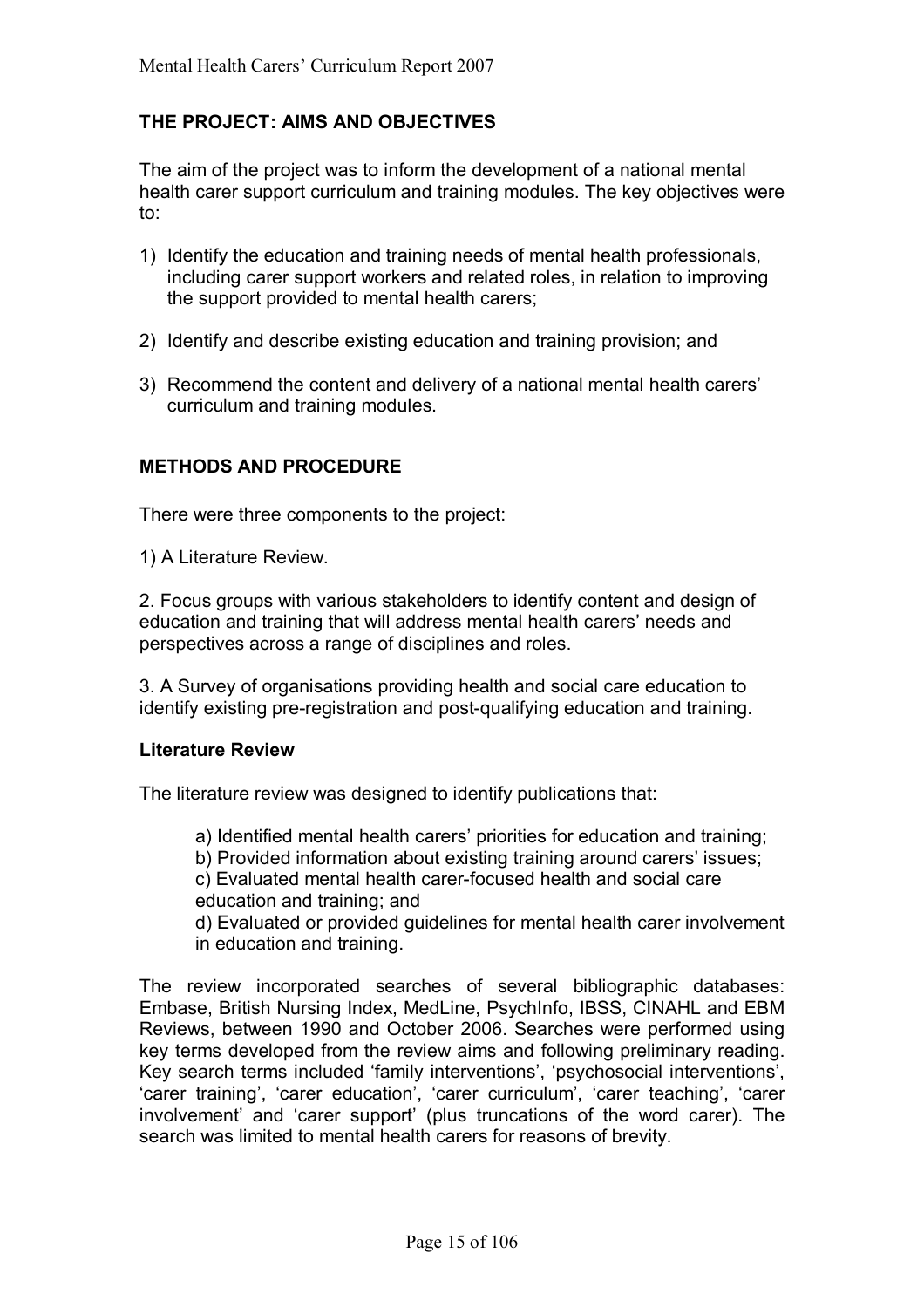The literature comprised empirical research, literature reviews, first person narrative accounts and expert opinion and other grey, non-empirical literature. In addition, key carer organisations and health and social care websites, reports, policies, guidance documents and published reading lists on user and carer involvement were also examined and relevant articles obtained. Further articles were later identified through a process of snowballing, whereby relevant citations from the products of the searches were followed up. Attendance at a 'Working with Families' conference (Meriden 2007) led to further literature being identified.

## **Focus Groups**

We aimed to run nine focus groups with various stakeholders in order to obtain a range of perspectives:

- 3 x Focus Groups with carers and representatives (including BME carers, young carers and carers of older people);
- 2 x Focus Groups with mental health professionals including nurses, psychiatrists, occupational therapists, social workers and managers;
- 2 x Focus Groups with workers in carers' assessment, carers' support, carer involvement/development workers and carers' advocates, etc;
- 2 x Focus groups with service users and user representatives.

Planning, conduct and analysis of the focus groups followed discussions with the Expert Steering Group and consideration of relevant literature (Curtis and Redmond 2007). Recruitment was through nationwide membership of the Supporting Carers Better Network (SCBN), which includes carers, a range of staff working directly in support of mental health carers and for carers' organisations, mental health professionals, independent carer trainers and service users.

An advertisement, inviting people to take part in the focus groups was posted on the SCBN website and was emailed to all members of the network (see Appendix 1). Interested parties were asked to contact the research team, who then emailed or posted out an official invitation to participate, a detailed information sheet and consent form (Appendices 2, 3 & 4). Further direct communication with interested parties then took place by email and telephone as attempts were made to arrange suitable dates, times and venues for the maximum number of people. The invitation was to take part in focus groups at City University in London or for the project team to visit existing groups or organisations and conduct focus groups there. Carers and service users would be paid £10 on the day for their participation and up to £10 towards travel costs.

The focus group interview schedule was designed by the research team in consultation with the Expert Steering Group (Appendix 5). The questions were designed to elicit personal experiences of caring/carers and working with carers, necessary staff knowledge, skills & values to meet carersí needs, the barriers to achieving this, and training content and delivery process. A selfcompletion postal version of the focus group interview schedule (Appendix 6)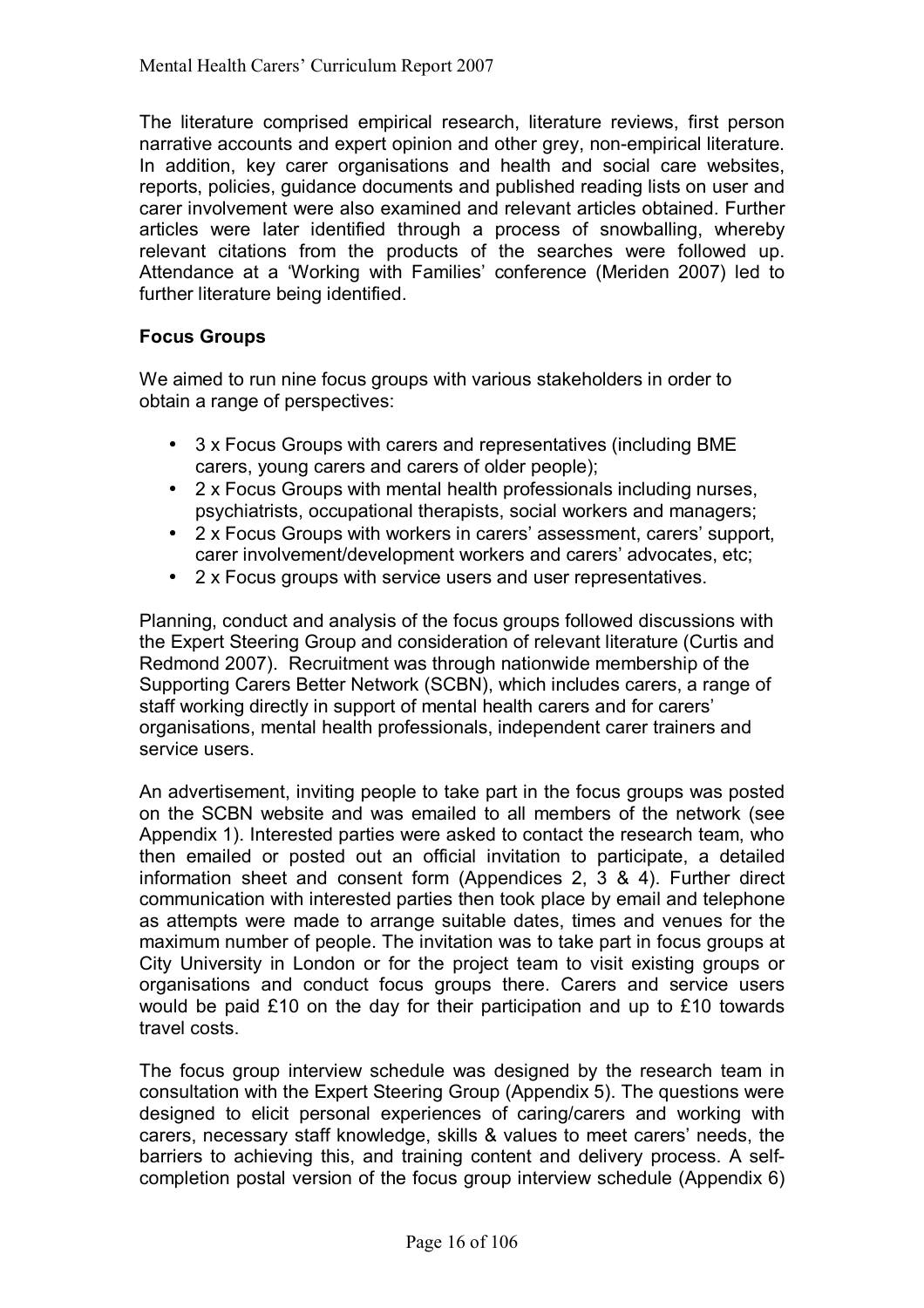was later develop and emailed or posted to a number of carers' groups that could not attend or organise focus group meetings within the timeframe but who were keen to contribute their views.

The focus groups consisted lasted a total of two hours and at each group, refreshments were available. AS facilitated each group, explained the purpose of the group and discussed issues of confidentiality, anonymity and sensitivity. AS and LB ensured that each participant signed a consent form. LB and another research assistant (MT) took notes throughout the meetings and MT dealt with any domestic or other matters that arose. With the participants' agreement, the groups were digitally recorded, which allowed us to check notes against the recording to ensure accuracy and completeness.

The first 20 to 30 minutes was designed to provide participants with a space to 'offload' some of their more negative and critical thoughts and experiences. After this, participants were encouraged to consider and discuss the topics on the schedule with the facilitator attempting to allow free-flowing discussion whilst ensuring all topics were discussed. In the last 15 minutes, people were invited to reflect on the session and to identify a negative experience they would like to 'leave in the room if they could' and a positive one they would like to 'take with them' from the day. This served to help people who had been speaking about or listening to highly emotional issues to find some sort of composure before leaving and appeared to be appreciated.

## **Survey**

An email questionnaire survey of universities and other organisations providing health and social care education was conducted to identify existing pre-registration and post-qualifying education and training that focuses on working with mental health carers.

The survey questionnaire (see Appendix 7) was developed by the research team in consultation with the members of the Expert Steering Group. It was also informed by the continuous quality improvement tool for mental health education and training and a previous mapping exercise of universityaccredited, post-qualifying training and education for mental health professionals (Brooker et al 2002; 2005; Workforce Action Team 2001). The tool itself was not suitable for this study given the severe time limitations.

The questionnaire was emailed with an accompanying explanatory letter to relevant networks and organisations identified by the research team and the Expert Steering Group (see Table 4). Information was requested concerning aims and objectives of programmes, educational level and target population, aspects particularly proud of, difficulties faced, level of carer involvement, addressing of cultural issues, funding source and period, accreditation, assessment of skills/competencies, and planned changes or new programmes.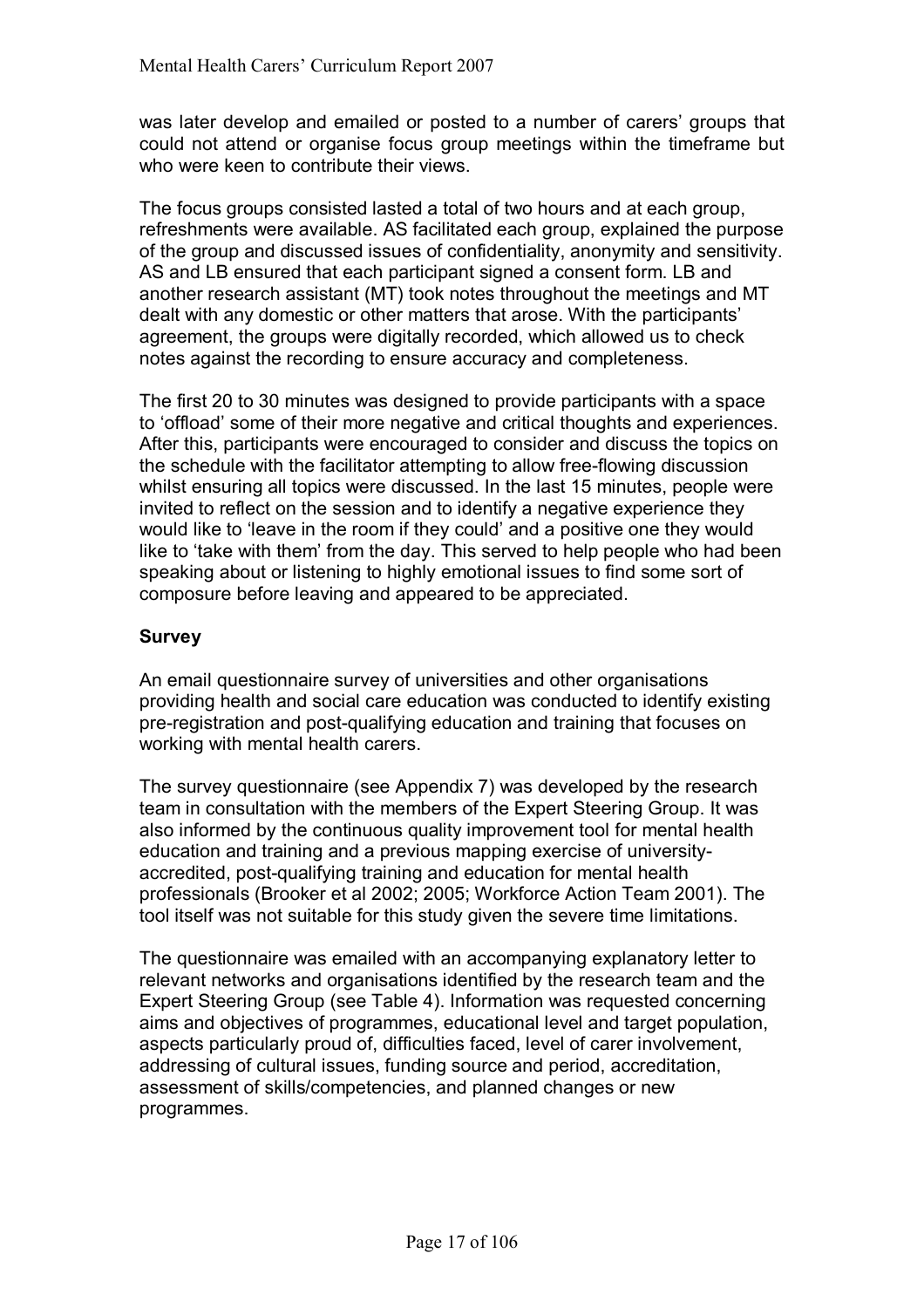## **TABLE 3: NETWORKS AND ORGANISATIONS SURVEYED**

- The mental health higher education (mhhe) project: a collaboration between four network centres of the Higher Education Academy involved in mental health education, including social policy and social work, health sciences and practice, psychology and medicine;
- Mental Health Nurse Academics (UK): a network of UK Higher Education Institutions engaged in mental health nursing education;
- Centres for Excellence in Teaching and Learning (Health and Social Care) at Birmingham and Middlesex universities;
- Centre for Clinical and Academic Workforce Innovation (includes mental health team focusing on implementation of 10 Essential Shared Capabilities)
- Supporting Carers Better Network (includes charities, voluntary organisations and independent carer trainers) and members of the Expert Steering Group
- National Centre for Work Based Learning Partnerships (NCWBLP)
- Association of Directors of Social Services
- Royal College of Psychiatrists Training Unit
- Network of Thorn/Psychosocial Interventions trainers
- CSIP(NIMHE) National Carer Lead
- CSIP(NIMHE) Service User and Carer Involvement Lead
- CSIP(NIMHE) Workforce Lead
- SCIE (Social Care Institute for Excellence)
- Community Mental Health Nurse Education and Practice

## **Ethics**

The project received ethical approval from East London and The City Health Authority Local Research Ethics Committee 3 (Ref: 06/Q0605/105) on 28<sup>th</sup> September 2006. All focus group participants gave written informed consent to participate and were guaranteed anonymity.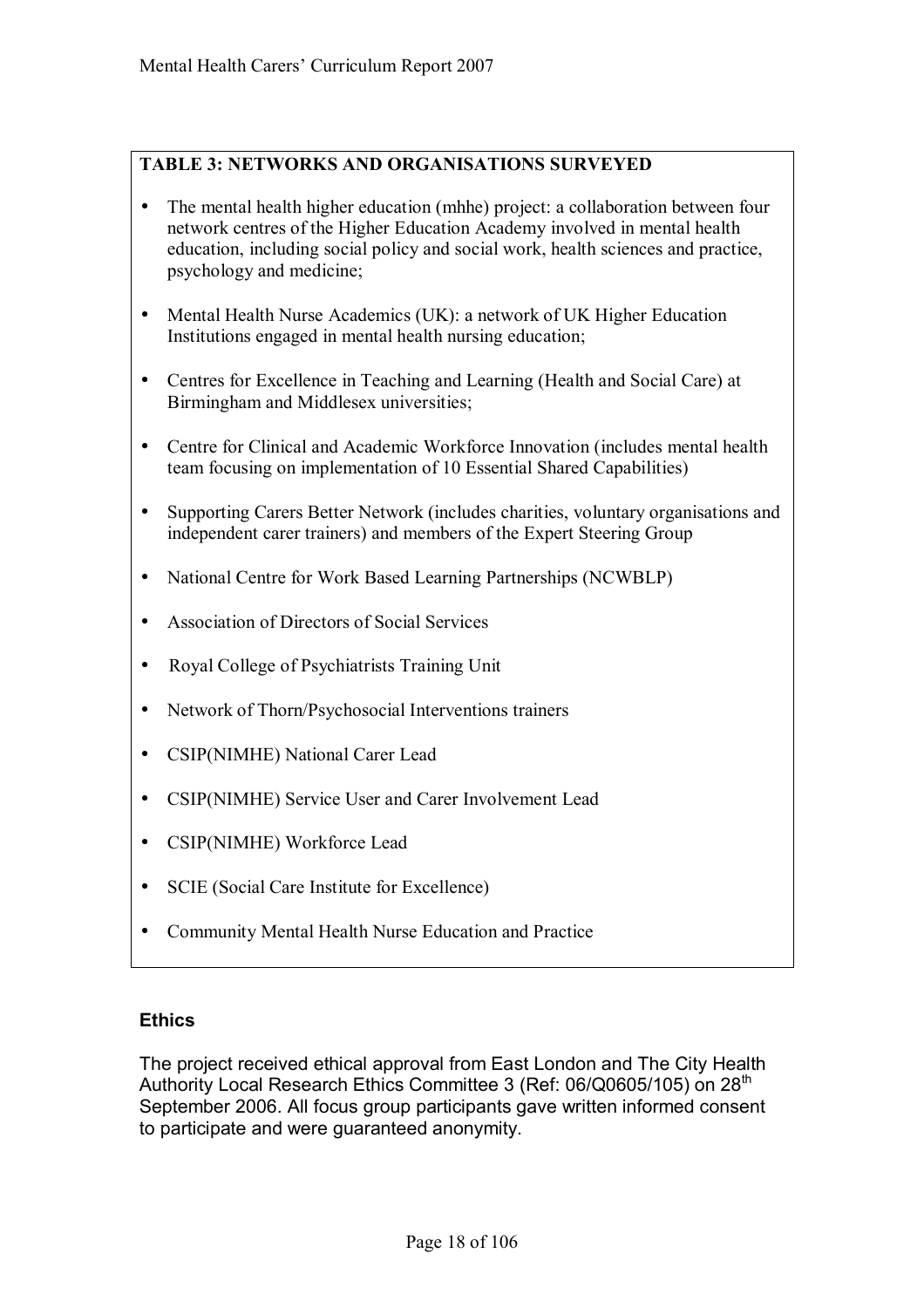## **Data analysis**

There is an extensive literature on the use of family interventions with relatives of people with mental illness (mostly psychosis and schizophrenia) and in the training of staff to provide such interventions. This literature provides rich evidence supporting the involvement and support of carers in the care and treatment of people with mental illness. Given the limitations of this project, it has been necessary to focus on identifying key reviews and seminal papers within this extensive literature. There is much less literature on providing support to carers.

All identified reports and papers were read and key topic headings identified and used to sort the literature. Key data were then extracted and collated and common themes identified.

Notes taken during the focus groups were checked against the digital recordings and were then typed and imported into QSR N6 qualitative data analysis software to aid analysis. Themes and categories were identified and coded and subsequently mapped onto a MS Excel spreadsheet and compared with the findings of the literature review. Similarities and differences were identified and have informed the recommendations.

Data from the questionnaire survey responses detailing carer-focused educational and training programmes were charted onto a matrix using MS Excel which allowed identification of commonalities and differences.

The results from the literature review, focus groups and survey are detailed below. A process of triangulation allowed the results from each method to inform the other and it will be seen that there was a large overlap between key elements of the literature review and responses to the survey of current training provision. This synthesis gave us confidence that we were identifying the relevant information and provided us with a clear idea of the recommendations we would be making.

## **RESULTS: LITERATURE REVIEW**

The literature has been organised under the following headings:

- a) The impact of caring
- b) Services to support carers of people with mental health problems
- c) Sharing information and confidentiality
- d) Evidence for family interventions
- e) Effectiveness of family interventions
- f) Family interventions: education, training and implementation
- g) The Meriden West Midlands Family Programme
- h) The Somerset Family Interventions in Psychosis Service, Strategy and Training Programme
- i) Training in carer support
- j) Carer involvement in education and training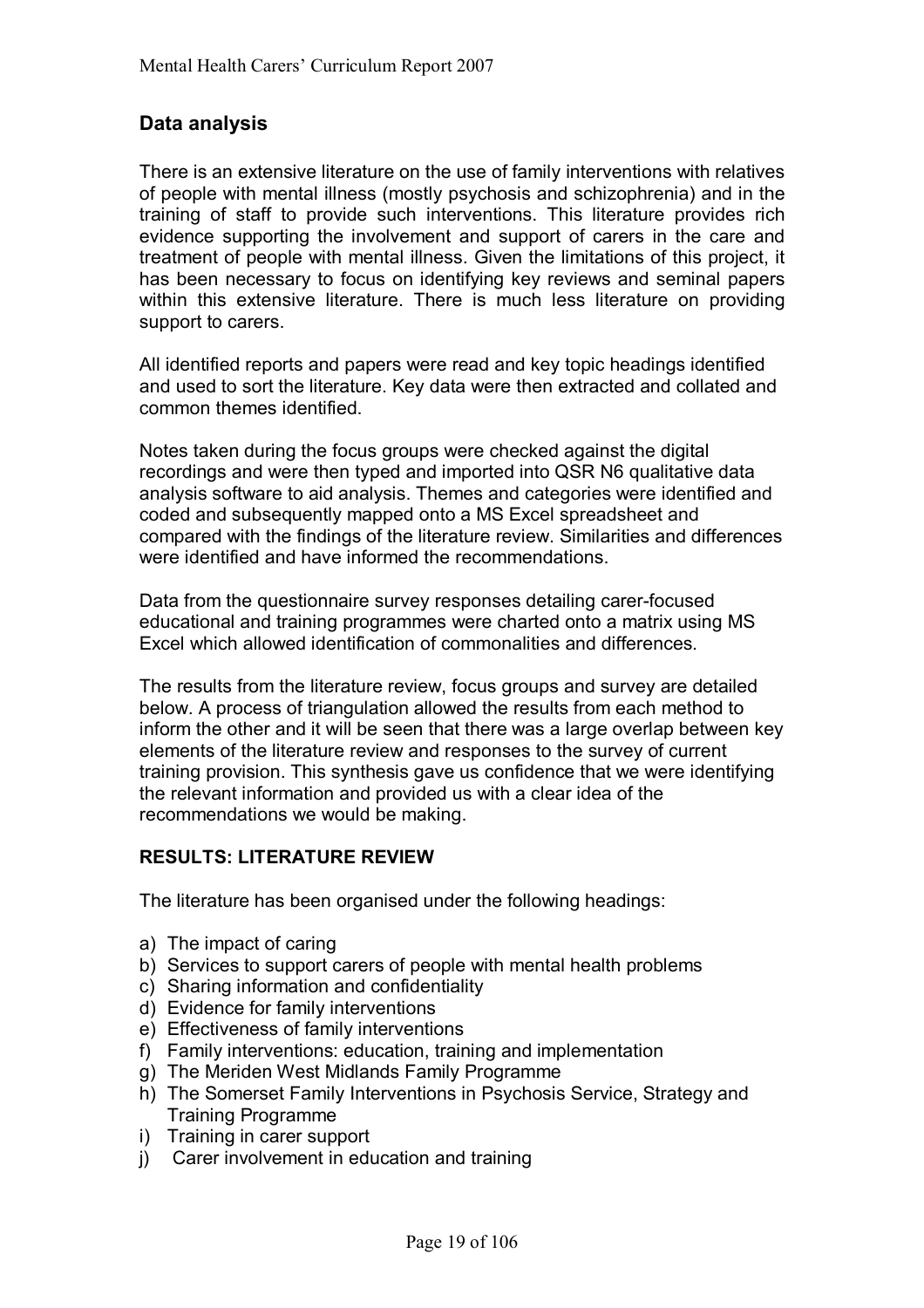## *a)* **The impact of caring**

Being a carer for someone with physical or mental health problems is often referred to in solely negative terms of the carers' 'burden' (Huang & Slevin 1999, Papastavrou et al 2007). But being a carer to a close relative or friend can also provide positive experiences and elicit enormous personal rewards.

 Underpinning the caring role may be life-long love and friendship, together with an acceptance of the duty to provide care. Carers can derive satisfaction and a sense of wellbeing from their caring role, receive love and affection from the care recipient, gain a sense of achievement from developing personal attributes of patience and tolerance, and gain satisfaction from meeting cultural or religious expectations. (Cormac & Tihanyi 2006: p162)

Undoubtedly though, becoming a carer can have significant impacts on family life and finances, on work and career opportunities, on friendships and social relations, and on personal health and wellbeing compared with the general population (Singleton et al 2002). There are now numerous reports and research papers that illustrate the often negative impacts of being a carer and there is no need to rehearse those in great detail. Suffice to say that various studies have found that significant proportions of carers face physical and mental health problems that include stress and tension, anxiety, depression, disturbed sleep, back injuries and hypertension. Many also feel mentally, emotionally and physically drained, frustrated, angry, guilty and lonely and express sadness for the care recipient (Cormac & Tihanyi 2006).

 At any stage of the caring role, carers can feel trapped, resentful, angry or upset and excluded from society.  $\ldots$  Carers can grieve over the loss of the 'person they knew' or ëwhat might have beení and the loss of mutual support and reciprocity in their relationship with the care recipient. (Cormac & Tihanyi 2006: p164)

Carers of people with dementia and mental health problems can face a ëdouble whammyí as they are more likely to be in poorer physical and mental health (Princess Royal Trust for Carers 2004) and also have to face-up to the added stigma and challenges associated with mental illness. Families often have problems coping with behaviour linked with mental disorder, such as social withdrawal, restlessness and pacing, frequent demands, nocturnal disturbances, bizarre or unusual behaviour, and suicide attempts (Perring et al 2002). Mental health carers often also have to face verbal and physical aggression and take financial responsibility, dealing with benefits and other practical issues such as housing (The Princess Royal Trust for Carers 2004). Tensions often lead to family or marital discord and caring for a spouse or partner can create complex role changes and ambiguity within relationships (Stubbings 2006). Children and young people living with a parent or sibling with mental illness often face enormous difficulties that can impact on their lives, education and development and many become carers themselves (Aldridge & Becker 2003). Around 30% of young carers provide care for people with mental health problems (Dearden & Becker 2004). However, their role and needs are often overlooked with staff training rarely considering young carers (Watson 1999).

Families and carers tend to go through different stages and responses to the ambiguity, realisation and impact of a family member developing mental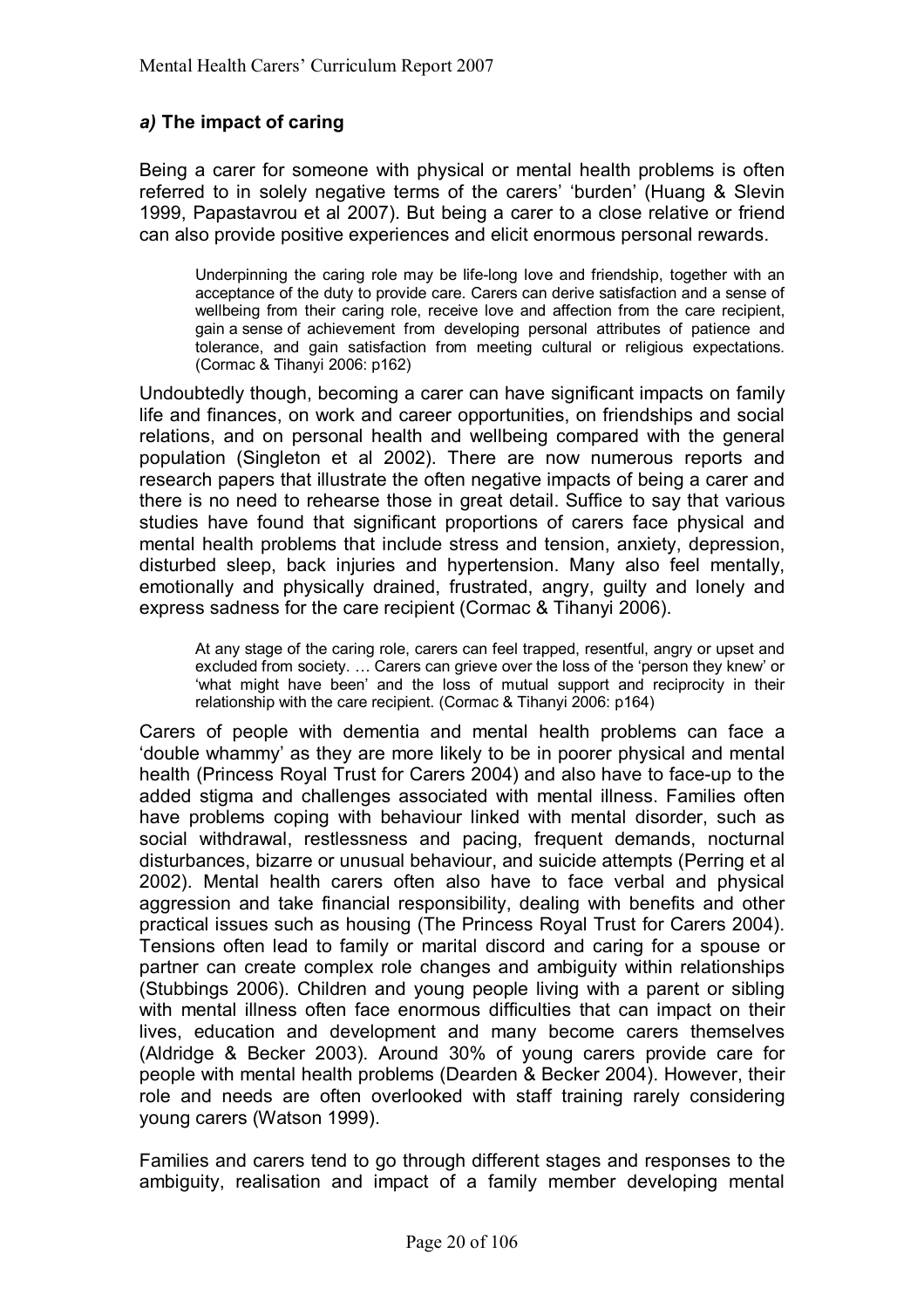health problems. Various descriptions or models of the different stages that carers often pass through have been described by Pearlin (1990), Nolan et al (1996), Mohr et al (2000) and Rose et al (2002). Oyebode (2003) provides an extremely useful review of the stressors faced by carers, the coping strategies that can mediate the impact of caring and scales for measuring carer stress and coping.

A review of studies exploring service users' and carers' views of mental health nurses identified that across all service settings carers perceive a universal lack of information and inadequate involvement in the planning of care (Bee et al 2005). They also reported that friends and relatives of users of mental health services are likely to have many emotional and psychosocial needs of their own. Despite carers expecting mental health nurses to assist with these issues, the evidence suggests that such input rarely occurs. Bee et al (2005) suggest the need for more formal procedures to improve nurse collaboration with the friends and family of service users, who should be provided with adequate information and experience regular and frequent involvement in the planning and evaluation of care. Mental health nurses should also be trained and encouraged to recognise and deal with symptoms of psychological ill health amongst carers.

One of the greatest concerns for carers is what will happen to the person they care for if they die or canít cope (Rose et al 2006). A survey of over 1,000 carers conducted for The Princess Royal Trust for Carers (2004) found that after worries about future care and financial security, carers were concerned that the person they care for would self-harm or attempt suicide (47%). Almost half (47%) did not know how to react in certain situations and 40% did not know how to deal psychologically with the person. 27% admitted they had thought about harming the person. Nearly half (48%) indicated that professionals do not spend sufficient time listening to the views of carers and 41% do not know where to go to get more help.

It has been reported that as many as 65% of carers of people with mental health problems receive no support at all (Keeley & Clarke, 2002). This is extremely concerning as studies suggest that carers suffer prolonged psychological distress (Brown & Birtwistle 1998) but that comprehensive support can mitigate mental and physical health problems amongst carers (Falloon et al 1993). A postal survey of over 1,400 mental health carers conducted by rethink suggests that carers who are involved and supported by mental health services have a better experience and are more effective carers than those who are uninvolved and lack access to support and information (Pinfold & Corry 2003a). Those carers with the most information about their role and the diagnosis of the person they support, report fewer adverse effects than new carers and those with little information. Having a choice over whether to continue providing care and support is also important but 50% of carers feel they never have any choice, with 80% uncertain or sure that health and social care services would be able to provide support and care if they were no longer able to be involved. A lack of choice over caring responsibilities is related to increased levels of mental health problems and financial pressures among carers (Pinfold & Corry 2003a).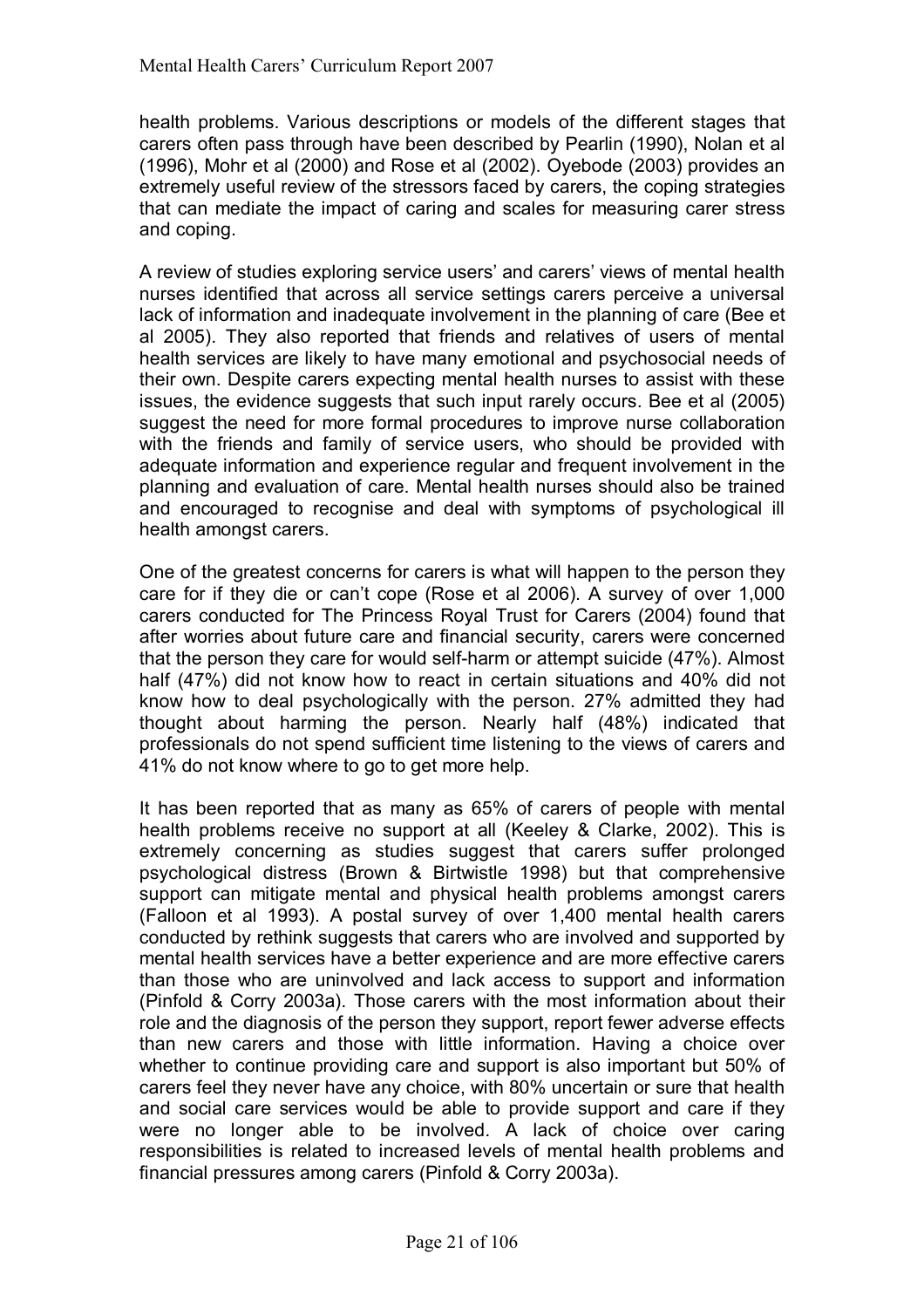Carers who receive timely information, are in contact with professionals, feel involved, valued and respected and have their own needs assessed and met, experience fewer and less severe adverse effects to their own mental and physical health, family relationships, finances and careers and have more time for their own leisure pursuits. (Pinfold & Corry 2003a: p5).

Other results from the rethink survey found that just under half of carers reported that standards of mental health care for carers (47%) and users (49%) had improved in the previous three years, although less so in London. Yet services such as respite or breaks for carers were still unusual. Whilst 92% wanted contact with professionals, fewer than half (49%) had regular contact though only 8% said the person they cared for prevented them having access to professionals. Over half the service users (55%) always and 37% sometimes allowed the carer to have access to mental health staff.

More positively, of those who did have contact with staff, two-thirds (67%) always or mostly felt valued for their skills by staff and 55% felt that staff regularly took account of their opinions. Issues of confidentiality were cited as a barrier by 37%. The quality of care staff was mentioned by 11%, with concerns expressed over training, empathy and listening skills and 10% feeling carers were not taken seriously or valued. A quarter of respondents (25%) complained of not receiving any information to help them on issues that included medication, specific mental health problems, new treatments, local services and coping strategies.

As outlined in the policy section above, carers have a right to ask for their own needs to be recognised by a local authority through a Carersí Assessment to identify carer's needs and make recommendations on how these can be addressed and the carer supported. In Pinfold and Corry's (2003a) survey of over 1,400 mental health carers in contact with rethink, 62% of carers knew that that they could ask for an assessment but only one in four carers had been assessed. In addition, there were wide variations between regions. A third of carers said that after their carers' assessment none of the health and social care needs identified were being addressed  $-$  even up to 12 months later. The picture with more isolated carers not in contact with support networks is likely to be even worse.

The snapshot provided above suggests that there have been undoubted improvements for the estimated 1.5 million mental health carers, with more carers than ever before involved in one-to-one care and sometimes in the planning of mental health services. But those providing care for friends or family members with a mental illness are still likely to experience deterioration in their own mental and physical health, reduced finances and career prospects, strained family relationships and lost leisure. There also remain regional variations in the availability of information, help and support, with the legal right to an assessment of their needs still failing to ensure that carers' complex needs are met. Pockets of good practice for supporting carers are emerging but the challenge is to see these vital supports and services extended to all (Pinfold & Corry 2003a).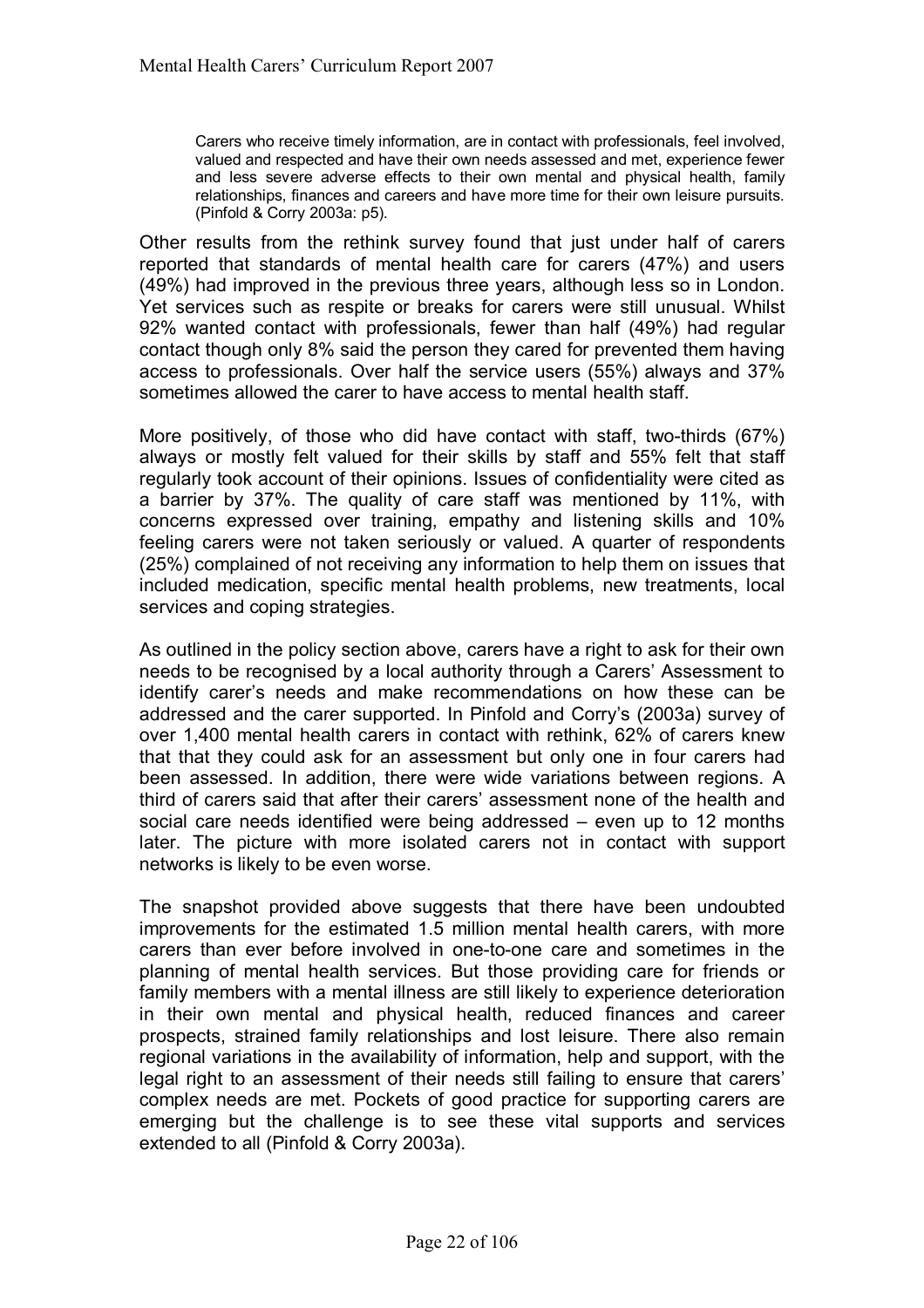## **b) Services to support carers of people with mental health problems**

The National Co-ordinating Centre for NHS Service Delivery and Organisation (SDO) commissioned a review of the research evidence and current service provision of support for carers of people with mental health problems, which led to the publication of three reports and a briefing paper (Arksey et al 2002a, Newbronner & Hare, 2002, Arksey et al 2002b, SDO 2002).

In the UK, three types of interventions and services for carers were identified: interventions with whole families, including family therapies and family support workers; educational programmes, including training and psycho-educational interventions; and breaks from caring, including day care and various forms of respite care (SDO 2002). A new development was the appointment of mental health carers' support or development workers.

## **FIGURE 1: CARER SUPPORT WORKERS**

Carers support workers have been developed to target the specific needs of carers. The role may include one or more of the following functions:

1) Providing assessment of carers needs;

2) Providing services to carers e.g. short-term support, support at CPA meetings, respite care;

3) Developing networks to support carers to be involved in service planning and evaluation.

Carer support workers may be employed by PCTs, NHS Trusts, Social Services or the voluntary sector. They are likely to be non-professionally affiliated i.e. trained but unqualified. This may not be the case if their function is assessment of carers' needs.

An extensive study on information sharing found that where carer support workers had been employed to work with carers and carry out carers' assessments, the tendency for mainstream mental health staff to sideline carers and not work with them in partnership was further compounded. In most cases, this is because carer support workers are positioned outside the multidisciplinary team, so conducting carers' assessments and addressing carers' needs is not embedded within the mental health teams (Rapaport et al 2006).

It was acknowledged that the evidence base about effective support for carers is sparse, with the needs of children and young carers and black and ethnic minority carers particularly lacking. Contributors were particularly keen to see research into how attitudes within mental health services could be changed; how barriers to information sharing could be overcome; how and when to involve carers in decisions about care; the effect of such involvement on carers and users; effective ways to involve carers in service planning; and the implementation and impact of carers' assessments.

The report identified particular difficulties around sharing information with carers and that the issue of confidentiality was often over-emphasised by mental health professionals and prevented carers from receiving information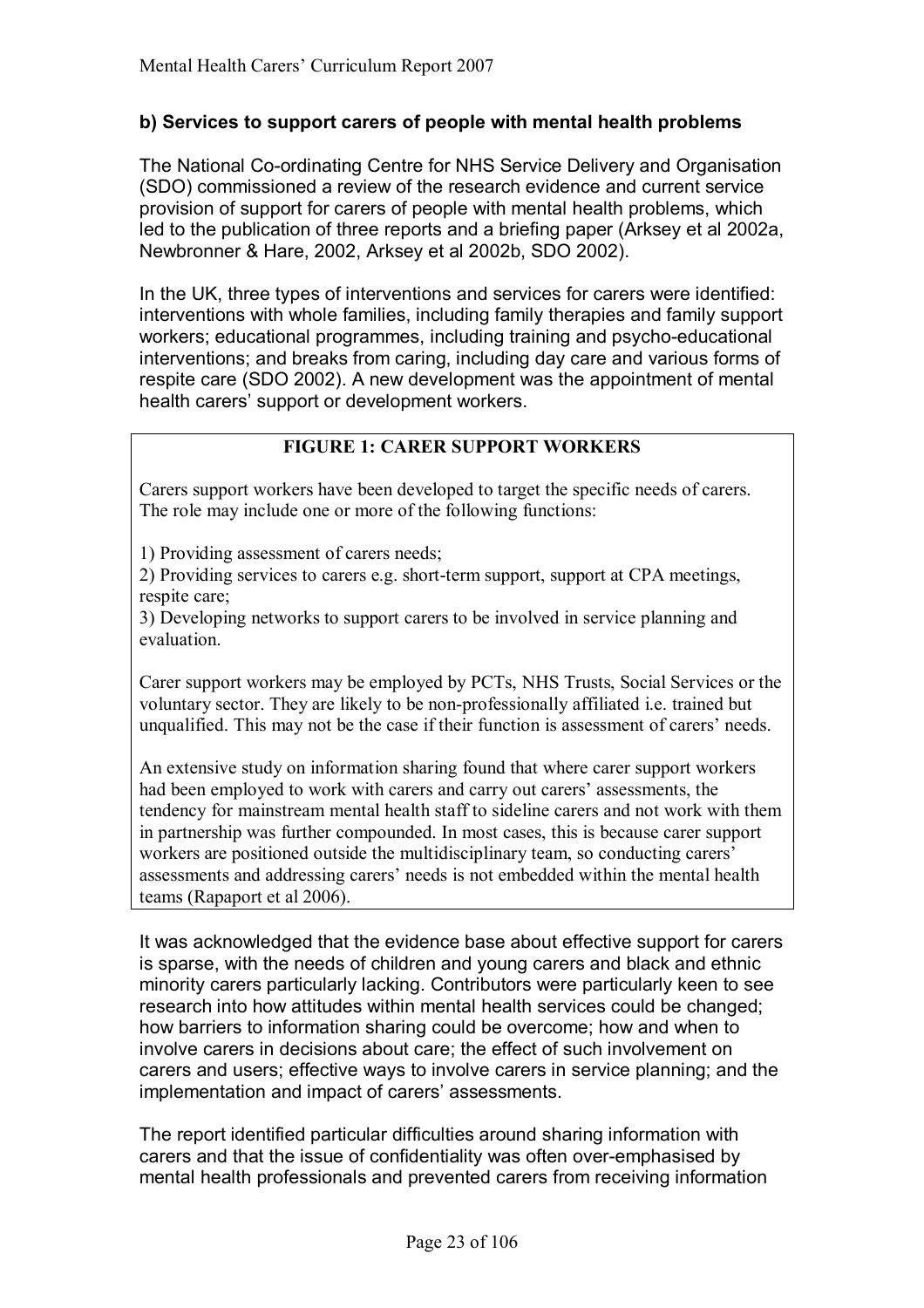vital to their caring role. This led the SDO to commission further research around the issue of confidentiality, which we shall explore next, following brief summaries of various supports available to mental health carers.

## **FIGURE 2: SUPPORT FOR MENTAL HEALTH CARERS**

The majority of support for carers of people with both physical and mental health difficulties is provided by voluntary or charitable sector organisations. These groups provide carers' centres, local support services, information, advice, education and training, and opportunities for recreation and social activities. They also enable carers' views to be heard and recognised. Many also seek to inform and influence policy makers, service providers and health and social care professionals. A list of useful organisations can be found in Cormac and Tihanyi (2006: p170).

Information can also be obtained from the Supporting Carers Better Network website http://www.scbnetwork.org/index.cfm

## **FIGURE 3: PARTNERS IN CARE**

The Royal College of Psychiatrists and The Princess Royal Trust for Carers mounted a joint campaign from January 2004 to June 2005 to highlight the problems faced by carers of people with different mental health problems and learning disabilities. Information, leaflets, presentations and useful checklists for carers and psychiatrists can be downloaded from their website:

http://www.rcpsych.ac.uk/campaigns/partnersincare.aspx

## **FIGURE 4: SELF-HELP GROUPS FOR CARERS**

The only published study of a self-help group for carers, found that most members had joined because of the 'failure' of existing support networks to cope with or adjust to the carer's needs (Munn-Giddings 2006).

Carers gained a number of things from membership of the group that included empathy, emotional information, experiential knowledge and practical information based on a core value of reciprocity through peer support. The relationships built between peers were highly valued and were often described as 'comradeship and friendships', with members knowing they could call on one another if required.

Carers spoke of the lack of understanding amongst professionals of the complexity and demands of their caring role and of their loss of trust in services to support them or meet their needs. They also spoke of not having to 'put on a front' for professional staff and show they were coping. Munn-Giddings (2006) argues that it is the peer support that sets self-help groups apart from professionally-supported groups, as it provides an additional 'space' that enables members to transcend their traditional role as a 'carers' and safely express their emotions.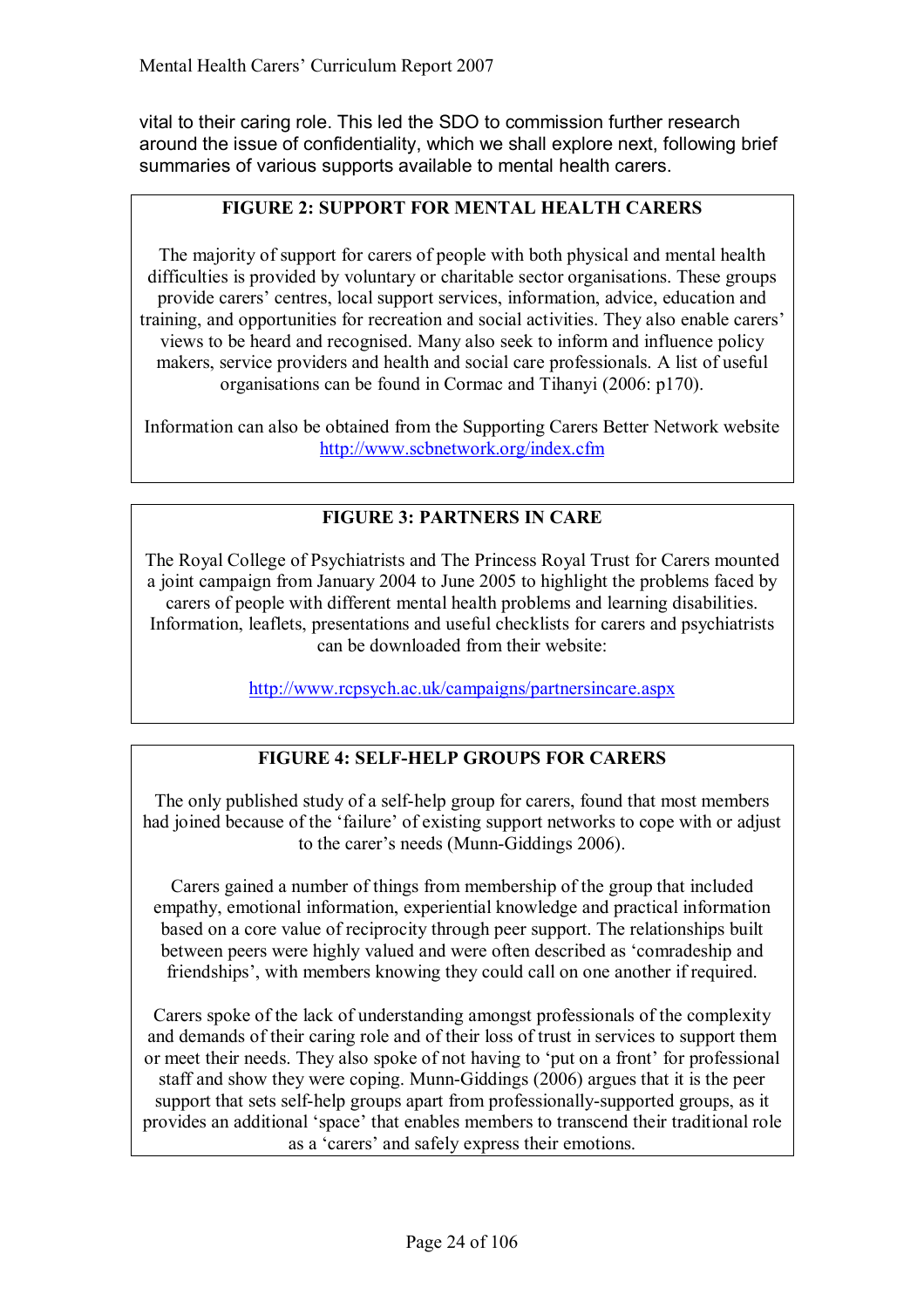## **FIGURE 5: NEW DEAL FOR CARERS**

A programme of work outlined in the Department of Health's (DH) 2006 White Paper ëOur Health, Our Care, Our Sayí, includes a revision of the Prime Ministerís 1999 Carers Strategy, setting up a help/advice line, provision of cover in emergencies and an expert carers programme.

Full details on the DH website:

http://www.dh.gov.uk/en/Policyandguidance/Organisationpolicy/Healthreform/NewD ealforCarers/index.htm

## **FIGURE 6: NEW WEBSITE FOR MENTAL HEALTH CARERS**

A new website has been established by the Institute of Psychiatry, King's College London, the South London and Maudsley NHS Trust and Rethink. It provides information for friends, family and carers providing support to anyone experiencing mental illness and includes details of mental health carer support groups around the country:

http://www.mentalhealthcare.org.uk/

## **FIGURE 7: TRAINING FOR MENTAL HEALTH CARERS**

This report will not focus on education and training provided for mental health carers, but it is worth mentioning several successful programmes that do.

The Carers Education Training Programme (CETP) is an 11-session comprehensive programme aimed at carers of people with a mental illness, co-led by carers and developed in consultation with carers, psychiatrists and rethink. CETP was developed by rethink through an amalgamation of two previous programmes, Carers Education and Support Project (CESP) and Family Education and Training Programme (FETP) and is accredited by the Open College Network. The aim of this programme is to inform, support and empower relatives and carers and also provides training to professional staff and carer trainers. The programmes are provided regionally, with CD-Roms and carers' manuals provided by rethink. See: http://www.rethink.org/how\_we\_can\_help/our\_services/carer\_support.html

Other training packages for unpaid carers are available online, including courses on personal development provided by City and Guilds, a provider of vocational qualifications in the UK. See: www.cityandguilds.com/

The European Federation of Associations of Families of People with Mental Illness (EUFAMI) provides training for carers and service users in 12 European languages. See: www.eufami.org/prospect/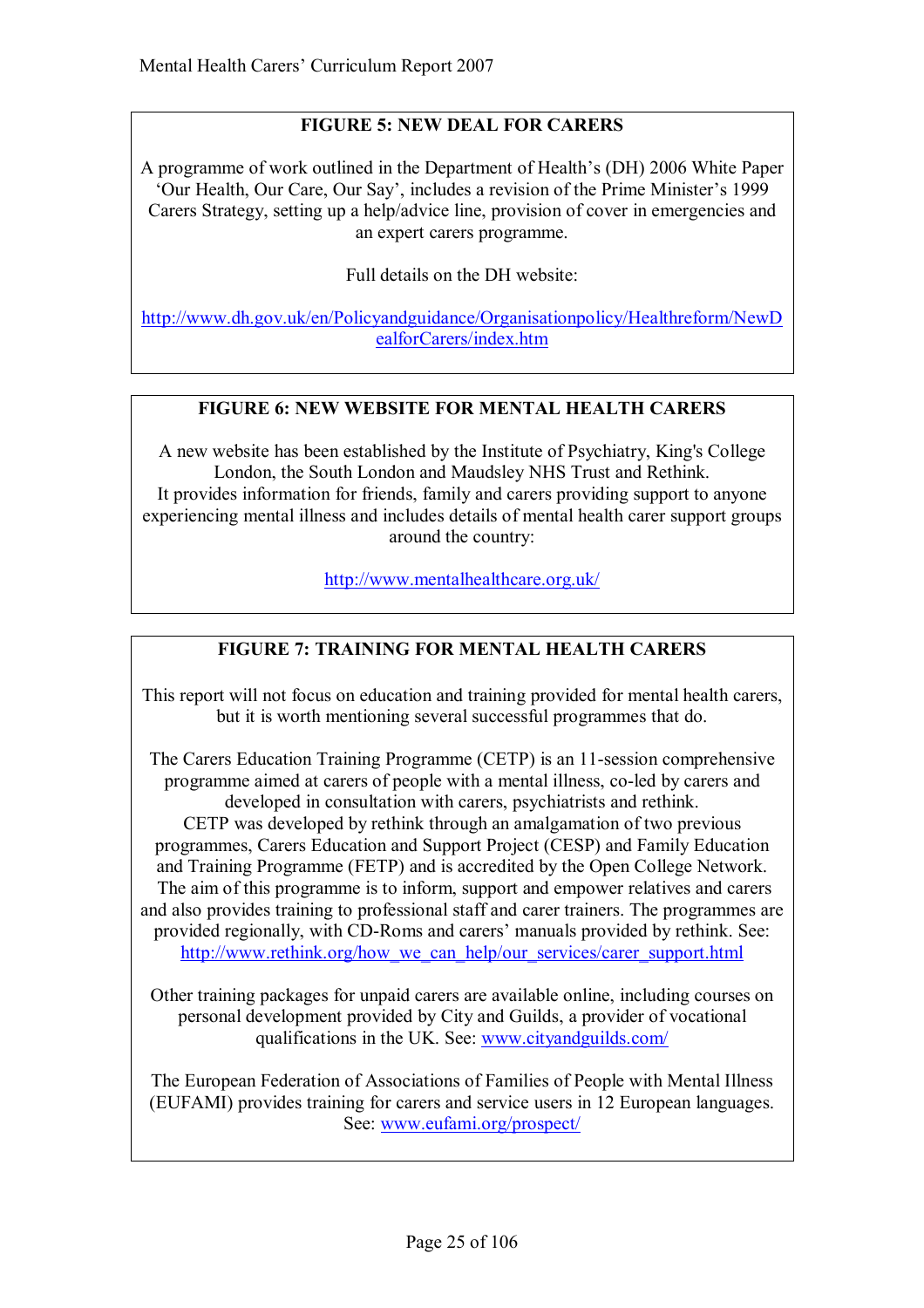## **c) Sharing information and confidentiality**

Information has been frequently highlighted as one of the most crucial aspects of support, enabling carers to understand the illness and its effects, and empowering them to make choices (Newbronner & Hare 2002). Carers need two types of information: specific information and updates about the person they care for, their illness and treatment; and more general information on a wide range of issues that include effectiveness of treatments, prognosis, potential risks, coping techniques, legislation, benefits, carers' rights and the services that are available and how to access them (SCMH 1999, Newbronner & Hare 2002, Pinner & Bouman 2003).

But there can often be conflict between the agendas of users and carers (Goodwin & Happell 2006) and patient confidentiality can create an obstacle to providing even basic information to family members and carers (Furlong & Leggatt 1996, SDO 2002). In some situations, service users may not consent to sharing information with carers. In others, staff concerns to maintain patient confidentiality are adhered to without consideration or discussion with the parties involved. However, carers require access to relevant information to support them in their role (Szmukler & Bloch 1997).

The large study commissioned by the SDO and conducted by Pinfold et al (2004), aimed to identify effective ways to involve carers in information sharing and involved a review of policy documents, a survey of current practice, focus groups, workshops and interviews with users, carers and mental health professionals. There are extensive findings from the study, which are summarised in a briefing paper (SDO 2006) (see Table 3). Issues around confidentiality and information sharing must form an integral part of any future training of mental health professionals.

Pinfoldís (2004) research findings are discussed in a podcast, available to download at http://www.sdo.lshtm.ac.uk/160podcast.html.

This study also produced recommendations and a best practice framework that inform clinical practice when service users withhold consent to share information with their carer (Slade et al 2007).

A leaflet on sharing information and patient confidentiality is also available from the Royal College of Psychiatrists (2004) and can be downloaded at http://www.rcpsych.ac.uk/PDF/Carersandconfidentiality.pdf.

More general advice on good psychiatric practice in relation to confidentiality and information sharing is also available (Royal College of Psychiatrists 2006) http://www.rcpsych.ac.uk/publications/collegereports/cr/cr133.aspx.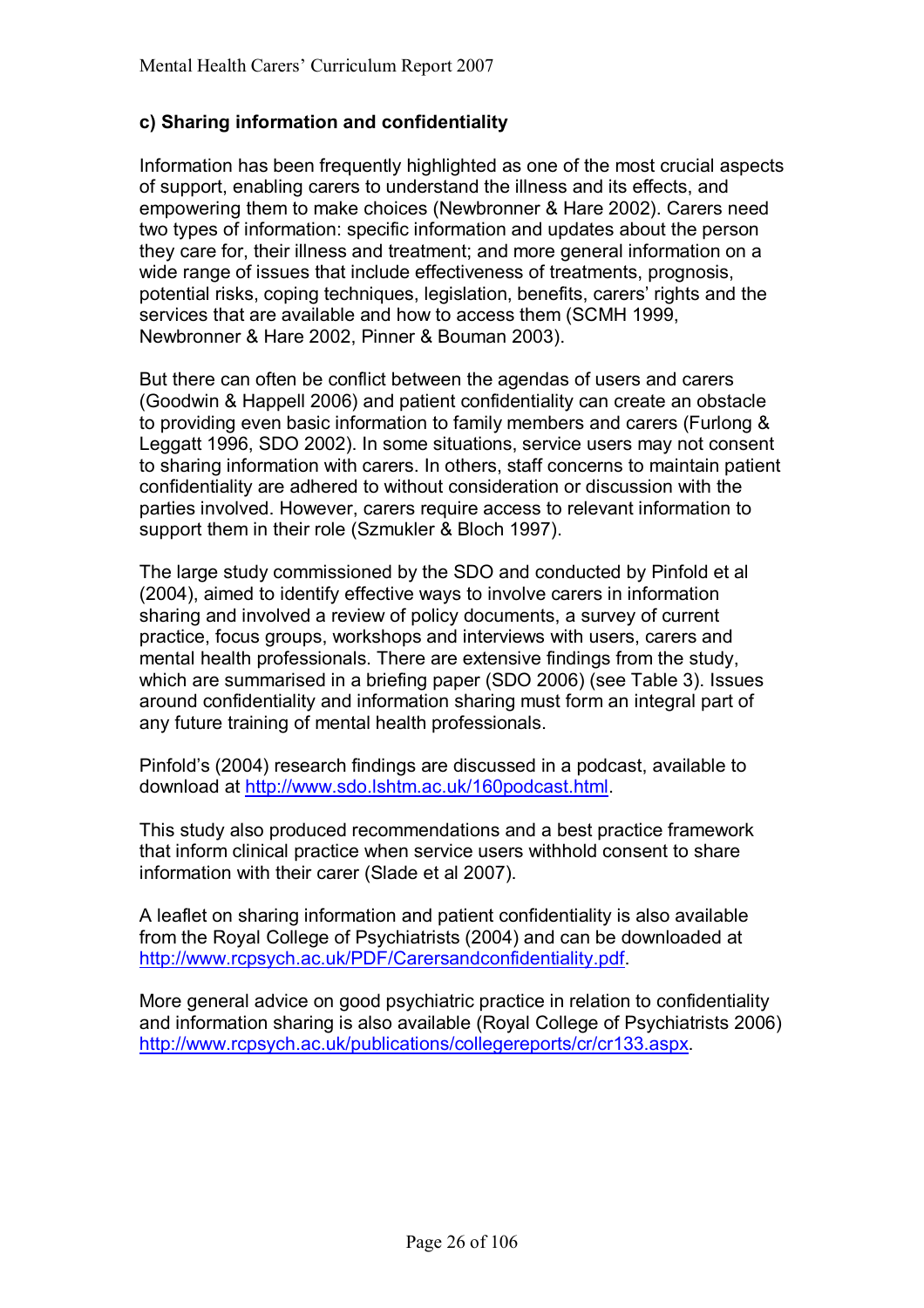## **TABLE 3: SHARING MENTAL HEALTH INFORMATION WITH CARERS\***

Carers play an important role in many service users lives and their knowledge and expertise are an enormous resource for mental health services.

Providing carers with information to support their role can improve outcomes for both service users and carers.

There is a need for a 'cultural shift' within the mental health system to recognise the importance and value of the carer's role.

Carers fear being denied access to important information and are concerned that their confidences will be broken.

Professionals have difficulties in identifying the appropriate carer in order to share or acquire relevant information.

Highly complex issues influence how, when and why information can be shared. There is no single 'blueprint' for good practice.

Effective information-sharing strategies to improve the quality of care can be developed. Service users, carers and professionals should all be involved in generating such strategies.

Information-sharing strategies can be tailored to people's individual needs and requires professionals to make carefully weighted judgements.

Professionals need training to help them understand the roles of carers and to work with carers effectively.

Information can be classified into three types: general information; personal information; and personal-sensitive information. Decisions around appropriate information sharing with carers should take account of the type of information being sought or shared, and what the carer knows already.

While the majority of service users might agree to the sharing of personal information with carers, some do not. It is therefore not helpful to involve carers uncritically. The context of care and user-carer relationships must be discussed and considered.

Carers and professionals should always seek the service user's consent to share personal and personal-sensitive information and staff should document the user's responses. Consent or non-consent to information-sharing can be re-negotiated, changed and updated.

If confidentiality needs to be breached, the professional should normally explain this to the service user and carer in order to address the needs of both parties.

\*Adapted from SDO (2006).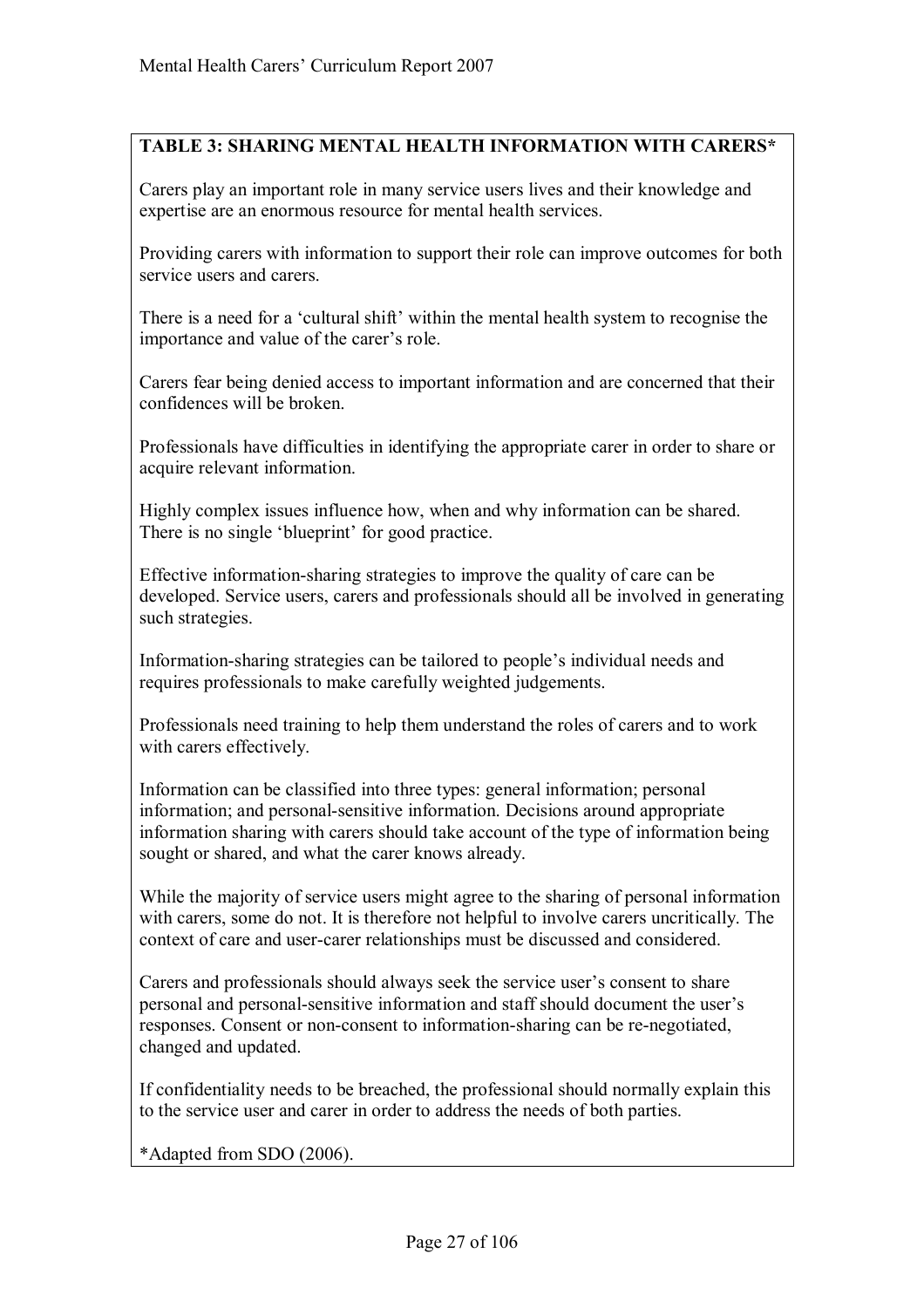## **d) Evidence for family interventions**

There is now an extensive literature that supports the involvement of carers in the care or treatment of people with mental illness. This is generally described under the heading 'family interventions, 'psychosocial interventions', 'family work' or 'family therapy' with the emphasis most often on providing interventions and support to family carers with the aim of reducing relapse in the person identified as the patient or service user. Much less often is the focus on the needs of family members and other carers in their own right.

Equally, the vast majority of literature concerns carers of people with what is termed *severe mental illness*, most often schizophrenia and sometimes other psychoses such as bipolar disorder. Far less attention has been given to carers of people with other mental health difficulties including depression, dementia or personality disorders. Given the wealth of research and publications available on family interventions, the review draws on systematic reviews of research and seminal papers, where these are available.

Over the last 30 years, there has been a major development in the use of family interventions in the management of schizophrenia. Studies suggested that stressful factors in the family were associated with higher levels of relapse (Fadden 1998). In particular, people with schizophrenia were more likely to relapse when they returned to families with higher levels of what was termed, 'Expressed Emotion' (EE), which was characterised by higher levels of criticism, emotional over-involvement or hostility (Leff & Vaughn 1985).

There are now robust findings that suggest that even when on medication, people with schizophrenia have a 50% rate of relapse within nine months of returning to a family with high EE compared with 20% in those families with low EE. And it's not just families. Mental health staff can also exhibit high EE (Kuipers 2006).

Research studies designed to help better understand 'expressed emotion' and the processes involved in relation to family interactions, coping strategies and relapse continue to produce interesting results. The factors influencing the development of EE are still unclear but may be linked with the carers' appraisal of loss and may be an adaptive reaction to that perceived loss (Patterson et al 2005). Ways of coping are influenced by family's perceptions of the situation with their relative and avoidance coping is strongly associated with burden, distress and high EE (Scazufca & Kuipers 1999). Avoidance strategies seem to be less effective in regulating the distress of being a carer and problem-focused strategies may benefit both the family and the service user (Scazufca & Kuipers 1999). However, Bhugra & McKenzie (2003) have summarised studies of expressed emotion in non-Western cultures and suggest the findings are less solid with cultural variation in the degree and type of EE. Normative levels of EE and their impact on illness may be influenced by cultural dynamics that need to be considered. For example, Wong (2000) describes the cultural issues experienced by carers who hold traditional Chinese values and beliefs that affect their family expectations and obligations.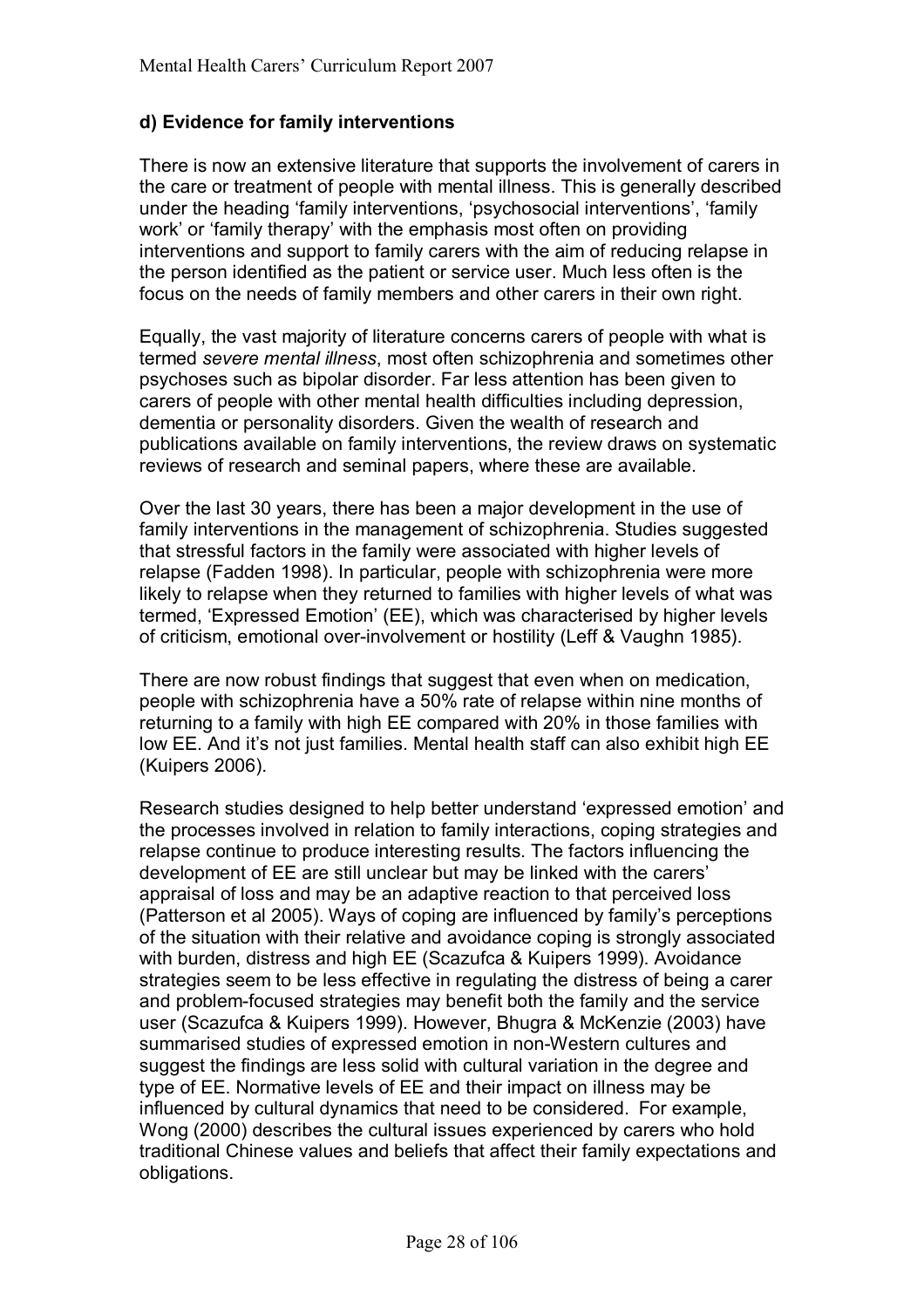Informed by studies in 'expressed emotion' and a vulnerability-stress model (Zubin & Spring 1977), several psychosocial interventions have been developed that involve education, support and management to reduce expressed emotion within families (Pharoah et al 2006). The aim is to help families understand the illness and see the symptoms and behaviours as due to the illness rather than 'awkward behaviours' that the relative can easily control. Coaching is given, where required, to improve the family's ability to solve problems, deal with stressors and cope by encouraging clear communication which, as understanding increases, decreases tension and improves the quality of family life (Smith & Velleman 2002). Fadden (1998) has summarised the core components of family interventions (see Table 4).

## **TABLE 4: CORE COMPONENTS OF FAMILY INTERVENTIONS\***

Establish a collaborative working relationship with all family members, including the identified service user

A positive, non-blaming attitude by the staff member/therapist

Share information about the disorder, cause, prognosis, symptoms etc

Service user and family members seen as experts with helpful knowledge to share

Interventions have emphasis on finding practical solutions to day-to-day problems

Assist family members to acquire a range of coping skills to help them deal with difficulties faced when a family member has a mental illness

Simpler, more practical issues selected first, building up to more emotive topics such as the management of disruptive behaviour or desire for independence

Focus of attention balanced amongst family members with aim to ensure no member feels 'scapegoated'

Emphasis on communication and learning more constructive, positive methods of interacting and pay attention to good things that happen

Make requests of each other in a direct, clear manner rather than less effective styles that have developed

Participants encouraged to find ways of expressing more difficult feelings such as anger, irritation and disappointment

New skills are practiced in sessions with family members and therapists giving feedback encouraging positive change

Family and individual goals are identified and encouraged

\*Adapted from Fadden (1998)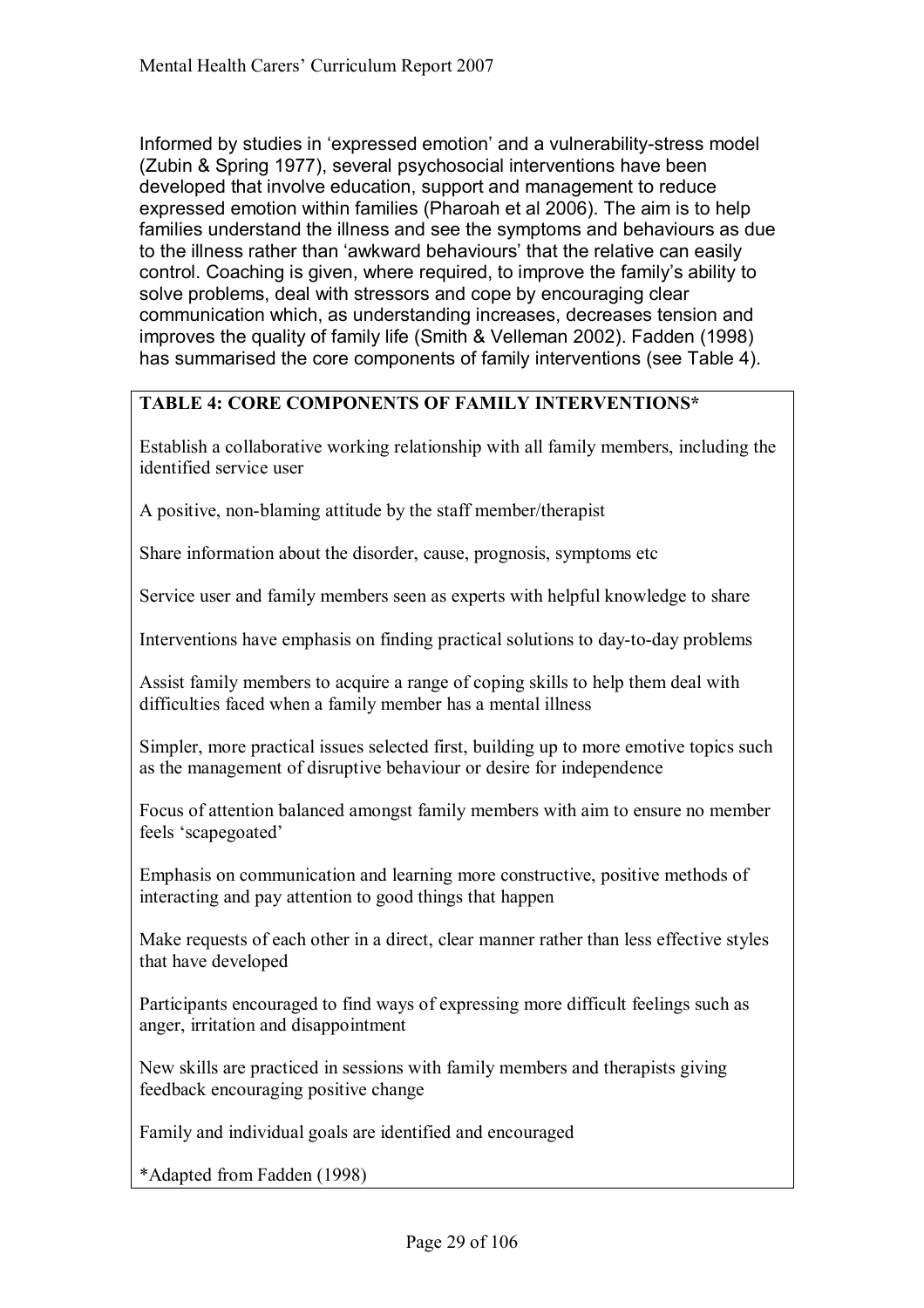These psychosocial interventions are often termed 'behavioural family interventions', with the emphasis on 'psycho-education' and 'familymanagementí. However, since the mid-1950s there have been a number of phases and developments in family interventions for schizophrenia, which have been well summarised in papers by Mohr et al (2000) and Bertrando (2006), with the key phases reproduced in Table 5.

Sadly, there was often little engagement and some tension between advocates of behavioural psychoeducational and systemic family therapy interventions (Johnstone 1993, Leff & Vaughan 1994, Keen 2003). However, Frank Burbach, a clinical psychologist from Somerset where systems-theory based family therapy with schizophrenic families has been developed since 1980, attempted to begin a process of bridge-building in an excellent review of the issues (Burbach 1996). Bertrando (2006) suggests that we are probably now in a new, 'integrative' stage of family interventions, with the different approaches to family dynamics being 'bridged and blended', in order to give more effective help to all members of families with schizophrenia, as reflected in recent papers by the likes of Fadden (2006), Burbach and Stanbridge (2006).

## **TABLE 5: PHASES OF FAMILY INTERVENTION FOR SCHIZOPHRENIA\***

**Phase 1: Conjoint family therapy (1955-1965)** – family interventions aimed at modifying family communication patterns, implying the possibility of a definitive resolution of psychopathology.

**Phase 2: Antipsychiatry (1965-1975)** – a philosophy of psychiatry, which considered schizophrenia as an epiphenomenon of the distortions of Western society, with family therapy raising awareness of this.

**Phase 3: Milan systemic therapy**  $(1975-1985)$  **– the systemic model aimed to help** people with schizophrenia recognise their position within the family and other systems, giving all family members a new sense of their relationships.

**Phase 4: Psychoeducation (1985-2005)** – Schizophrenia usually conceived as a biologically determined disorder, with psychoeducation aiming to help family members cope with problems brought about by the illness, eliciting consensus towards psychiatric treatments such as medication and rehabilitation.

**Phase 5: Integrative phase (2006 - )** New phase of family interventions developing now, merging different approaches to family dynamics in order to give more effective help to all members of families with schizophrenia.

\*Adapted from Bertrando (2006)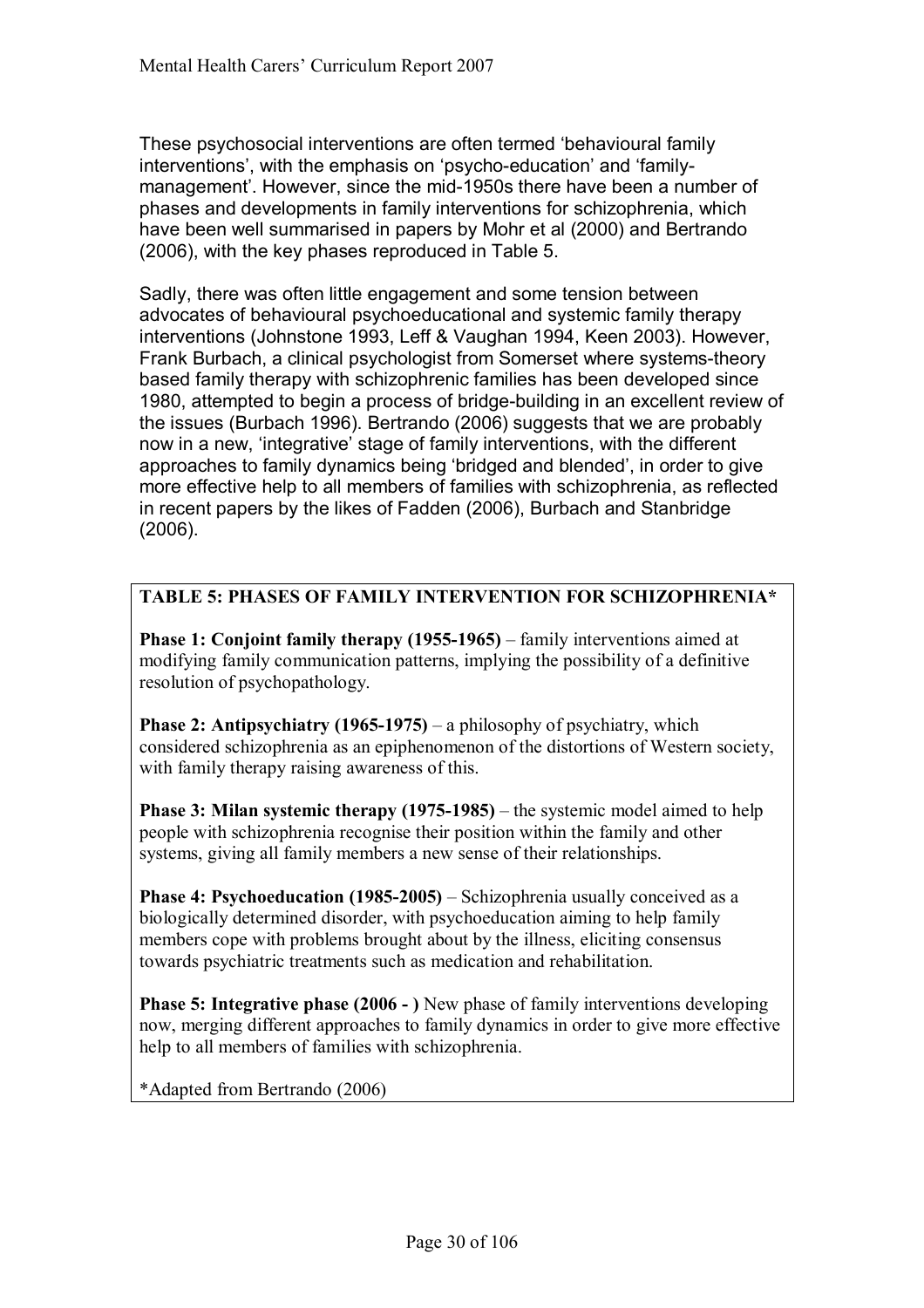## **e) Effectiveness of family interventions**

A Cochrane Review is a systematic summary of reliable evidence of the benefits and risks of healthcare. Cochrane Reviews are often seen as the best review of the research available as they employ strict criteria when considering the value of research studies. They are intended to help people make practical decisions about healthcare interventions.

The most recent Cochrane Review of family interventions for people with schizophrenia or schizophrenia-like illnesses, reported on 43 studies involving over 4,000 patients in community settings in Europe, Asia and North America (Pharoah et al 2006). After considering the various criteria and measures used and the relatively poor quality of data reported in some studies, the authors drew their findings. The main results were that family interventions may decrease the frequency of relapse, may reduce hospital admissions and may encourage compliance with medication although not the tendency of individuals and families to drop out of care. It may improve general social impairment and the levels of expressed emotion within families. Family interventions did not appear to impact on suicides. The authors noted that few studies measured the impact of family interventions on members of the family other than the identified patient.

In conclusion, the authors did not feel the results were strong enough to be confident of the effects of family interventions and wished to see more studies of interventions that were applicable to routine care. In considering the implications for practice and in particular for people with schizophrenia and their families, they suggested the main benefits of family interventions were a likely increase in patients consistently taking their medication and a decrease in the risk of relapse and re-hospitalisation. Family life may also become less burdensome and tense. However, for this 'moderately certain' gain, the service user and their family would need to commit a significant amount of time working with services  $-$  and that would then depend on high-quality family services and interventions being available within local psychiatric services (Pharoah et al 2006).

In the UK, the National Institute for Clinical Evidence (NICE) independently evaluates the available evidence for treatments and interventions for a wide range of physical and mental health problems and provides guidance for clinicians and service providers. The NICE Guidelines on Schizophrenia (NICE 2003) drew heavily on earlier Cochrane Reviews of evidence concerning numerous treatments and interventions for schizophrenia and decided there *was* sufficient evidence of the benefits of family interventions:

 There is strong evidence that family interventions improve the outcomes for people with schizophrenia living with (or having close contact with) their family, most notably in reducing the relapse rate both during treatment and for up to 15 months after treatment has ended. Family interventions are also effective in reducing relapse rates in those who have recently relapsed, and in those who remain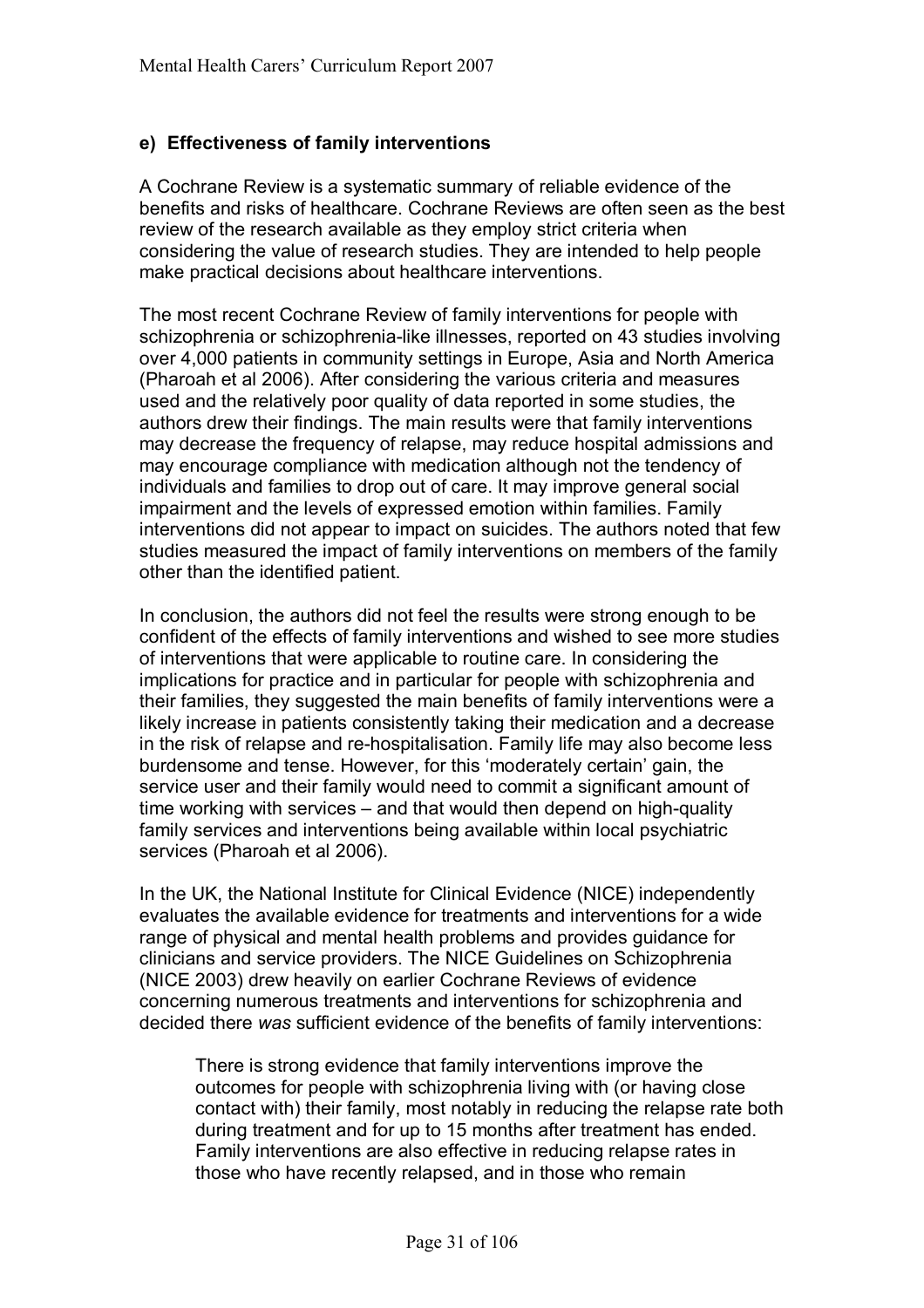symptomatic after resolution of an acute episode. The benefits are most marked if treatment is provided over a period of more than 6 months or for more than ten planned sessions, and if the service user is included in the family sessions. Treatment with family interventions may be less acceptable when delivered as a multi-family group intervention. (NICE 2003, p107-8).

There was weaker evidence that such interventions were likely to be cost effective, mainly because of the reduction in relapse and the use of expensive hospitalisation. There was insufficient evidence to know if suicide rates are altered by family interventions.

In conclusion, NICE recommended that family interventions should be available to the families of people with schizophrenia who are living with or are in close contact with the service user; where people with schizophrenia have recently relapsed, are considered at risk of relapse, or have persisting symptoms. The duration of the family intervention programme should normally be longer than six months and should include more than 10 sessions of treatment. Where possible, the service user should be included in the family intervention sessions, as doing so significantly improves the outcome.

As importantly, Nice recommend that carers should be engaged with and involved from the very start of a service users' contact with mental health services, provided with accessible information and offered appropriate support (see Table 6). The recommendations provide suggestions of good clinical practice no matter what the diagnosis.

Family interventions have also been found to be cost effective (Knapp 2000) and are recommended by leading clinical research teams including the Schizophrenia Patient Outcomes Research Team (PORT) (Lehman et al 2004). The World Fellowship for Schizophrenia and Allied Disorders (2007), a global organization dedicated to 'lightening the burden of schizophrenia and allied disorders for sufferers and their families', has produced useful principles and guidelines for working with families as 'partners in care'.

Recent publications have explored the use of family interventions in some of the most prevalent mental disorders, including anxiety disorders, eating disorders, childhood mental difficulties and substance misuse (Sartorius et al 2005); dual diagnosis (Drake & Mueser 2000, Sheils & Rolfe 2000); and dementia care (Michon et al 2005, Rogerson 2006). The use of family interventions in different clinical settings has also been explored, including acute inpatient units (Baguley & Dulson 2004, Jones et al 2005), medium secure units (Geelan & Nickford 1999) and high-secure forensic hospitals (Walker 2004). Family interventions are an important component of early intervention services for psychosis (Addington et al 2005, Pinfold et al 2007) and Sin et al (2007) have outlined inclusive care pathways and innovate services for carers of people with early onset psychosis. However, staff working with families of people experiencing first episode psychosis may require a modified training that addresses the specific subtleties and needs of this client group (Singh et al 2003, Brabban & Kelly, 2006, Askey et al 2007).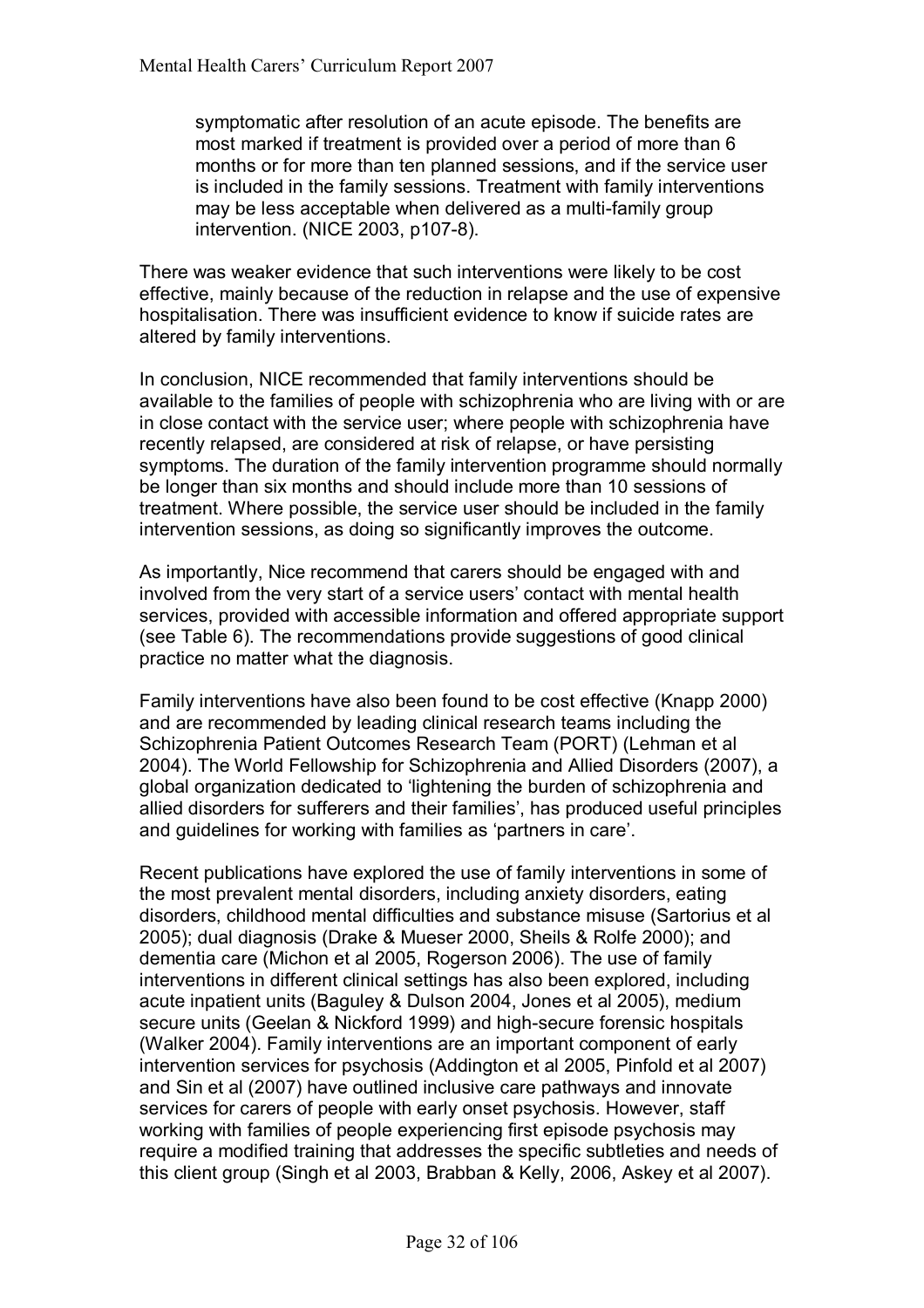## **TABLE 6: WORKING IN PARTNERSHIP WITH SERVICE USERS AND CARERS\***

Health professionals involved in the routine treatment and management of schizophrenia should take time to build a supportive and empathic relationship with service users and carers; this should be regarded as an essential element of the routine care offered.

The families of people with schizophrenia often play an essential part in the treatment and care of their relative, and with the right support and help can positively promote recovery.

Clear and intelligible information should be made available to service users and their families about schizophrenia and its possible causes, and about the possible role families can have in promoting recovery and reducing relapse.

Health professionals should provide accessible information about schizophrenia and its treatment to service users and carers; this should be considered an essential part of the routine treatment and management of schizophrenia.

In addition to the provision of good-quality information, families and carers should be offered the opportunity to participate in family or carer support programmes, where these exist.

When talking to service users and carers, health professionals should avoid using clinical language, or at least keep it to a minimum. Where clinical language is used, service users and carers should have access to written explanations. All services should provide written material in the language of the service user, and interpreters should be sought for people who have difficulty in speaking English.

\*Adapted from key recommendations on schizophrenia (NICE 2003, p36).

Family interventions have also been considered in relation to the growing focus of 'recovery' in mental health. Many characteristics of family interventions are consistent with the recovery approach (NIMHE 2005), with their emphasis on being community-based, achieving personally relevant goals, instilling hope and improving natural supports. Suggestions are made to develop family interventions further within a recovery framework (Glynn et al 2006).

## **f) Family interventions: education, training and implementation**

A survey of 11 community mental health teams (CMHTs) in one inner London borough found that whilst a high proportion (81%) of 257 service users had contact with family or carers and that in over a third (37%) of cases care coordinators had been in contract with carers, very few families had received an assessments of carers' needs (7%) or family interventions (5%) (Krupnik et al 2005).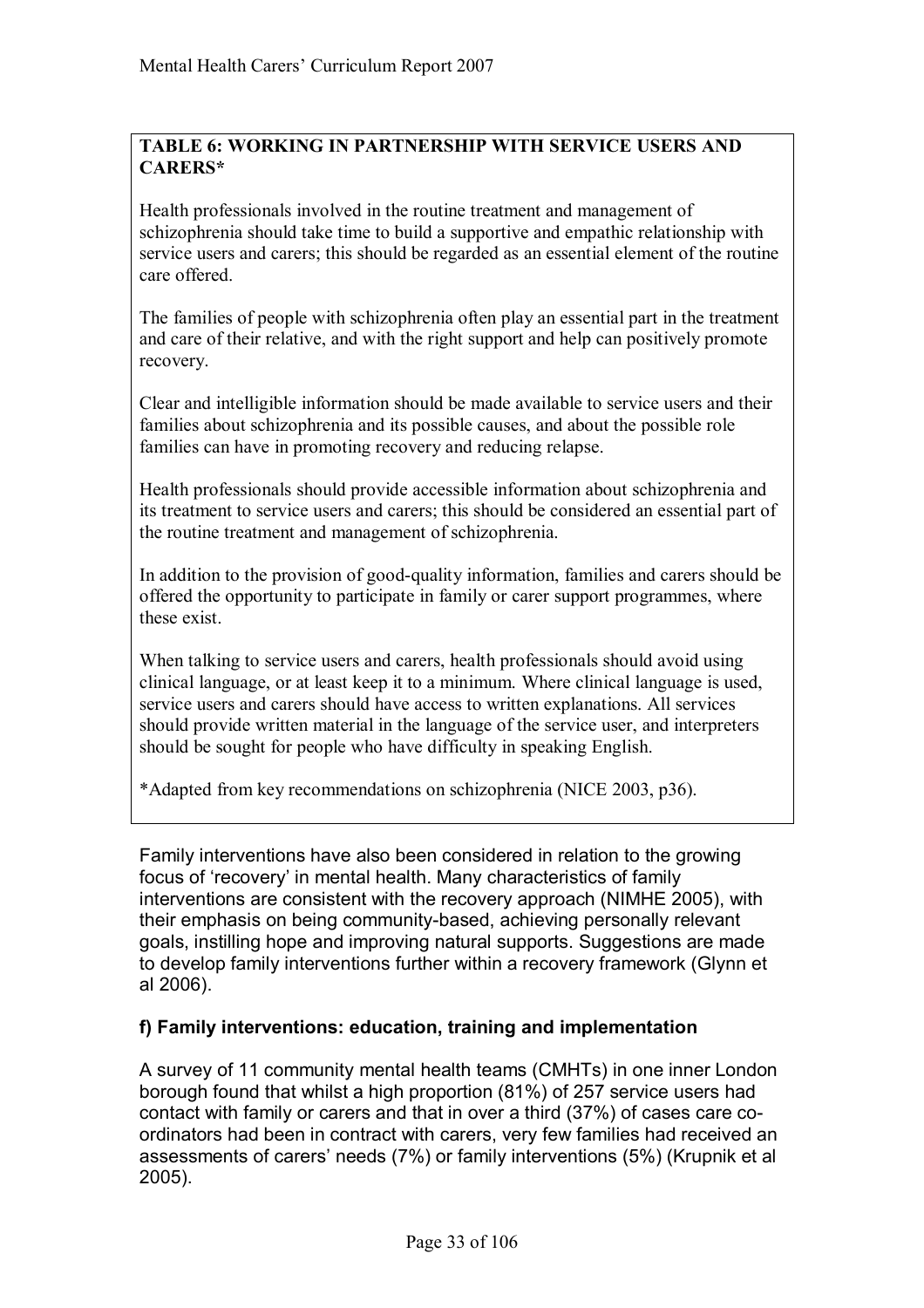Despite the evidence that family interventions can have a beneficial impact, they are still not routinely available to mental health service users, their families and carers. Part of the difficulty is that too few mental health staff have been trained to provide them, yet there is considerable evidence that a range of clinicians can be successfully trained to provide effective family interventions and other psychosocial interventions (PSI) such as cognitive behavioural therapy (CBT) (Tarrier et al 1999). There is also evidence that family interventions are not effective when offered by clinicians who have not received appropriate training or when supervision is not subsequently provided (Fadden 2006).

Brooker (2001) has provided a useful overview of the development and evaluation of training in PSI. Since the early 1990s, the number of PSI training programmes has doubled year on year, particularly through the funding and development of the Thorn Initiative training courses (O'Carroll et al 2004), but overall numbers of the national workforce accessing such training remains low and is almost non-existent in some areas of the country.

Brooker and Brabban (2004, 2006) have conducted a comprehensive review of all studies that have evaluated training in psychosocial interventions between 1990 and 2003 and identified 37 papers, the majority of which evaluated training in family interventions or generic PSI training. We will draw out from that study the key points relevant to the training and implementation of family interventions. Brooker and Brabban (2006) identified a wide variety of evaluated PSI courses, which they classified under three main headings:

- i) higher education accredited courses at undergraduate level
- ii) higher education accredited courses at postgraduate level
- iii) shorter programmes often run 'in-house' within mental health services

The focus of PSI programmes could also be classified under three headings:

- i) family interventions
- ii) individual psychological interventions
- iii) broader generic courses (that often include both family and individual psychological interventions)

The programmes most often evaluated were generic courses across all levels, with most studies focused on whether trainees can implement their new skills in real-world practice settings. Although there are relatively few evaluations given the number of courses and even fewer well funded, large scale studies, PSI training is better evaluated than most other post-qualifying training programmes (Bailey et al 2003).

Overall, trainees tended to be satisfied with their training but, when evaluated, less satisfied with the supervision provided in the workplace. PSI training appeared to have a positive effect on the attitudes and beliefs that trainees held about psychotic conditions, about service users and about available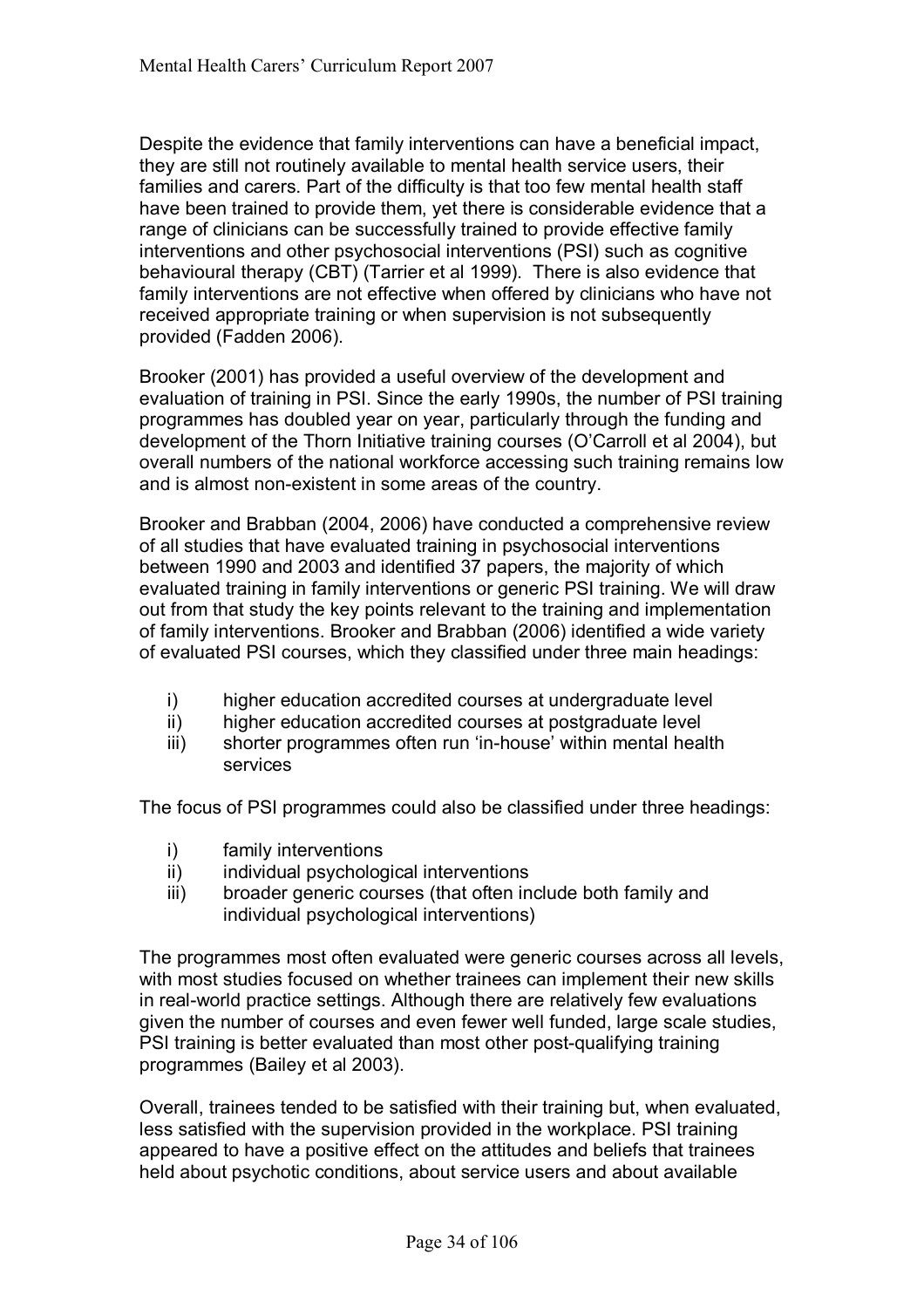psychosocial interventions to help users and carers. Although different measures were used making comparison difficult, acquisition of specific knowledge tended to improve although it is unclear how long newly acquired knowledge was retained. On the whole trainees developed targeted skills, although the variety and limited forms of measurement made it difficult to determine the level of expertise achieved. The small number of studies that attempted to measure post-training skills reported moderate scores. Those staff with better prior skills and academic qualifications and who attended regularly may gain most from PSI training.

Brooker and Brabban (2006) identified the commonly reported barriers to the provision of family work and factors that facilitated implementation (see Table 7) and stressed that several studies point to the importance of organisational ownership of the implementation of PSI through steering groups involving senior managers.

Benefits to service users and carers have been found in the majority of studies, although too few studies (n=4) examined outcomes for carers. More research is required to explore the impact of PSI and particularly family interventions from the relative's experience. It is worth mentioning that there has been some criticism of the limitations inherent in evaluations of PSI training, in particular the tendency to focus on outcomes valued by services and professionals rather than service users and carers. Attempts to identify carersí perspectives on outcomes found that carers most valued improvements in relationships and communication, but that this centred on the carer-worker relationship, rather than the user-worker relationship. In particular, carers wanted to be recognised as part of the healthcare team (Forrest & Masters 2004). When Forrest et al (2004) conducted a stakeholder evaluation on five PSI training course they encountered some resistance amongst the professional trainees to the involvement of users in appraising the impact of the training on their work and failed to involve carers at all.

## **TABLE 7: FACTORS IMPACTING ON IMPLEMENTATION OF FAMILY INTERVENTIONS\***

| Barriers to implementation               | Allocation of time in the service         |
|------------------------------------------|-------------------------------------------|
|                                          | Problems of integration with the existing |
|                                          | caseload                                  |
|                                          | Availability of families                  |
| Factors facilitating implementation      | Critical number of staff trained in team  |
|                                          | Access to high quality supervision        |
|                                          | Having time to do the work                |
|                                          | Possessing enough skill to apply the      |
|                                          | intervention flexibly                     |
| *Adapted from Brooker and Brabban (2006) |                                           |

Neither the length nor type of training appeared to be an important factor in determining outcomes, so it was difficult to determine the essential ingredients of a successful training programme. It was also difficult to assess the level of skills that have been acquired, given the paucity of standardised measures or rigorous methods employed, so no conclusions could be drawn on the type or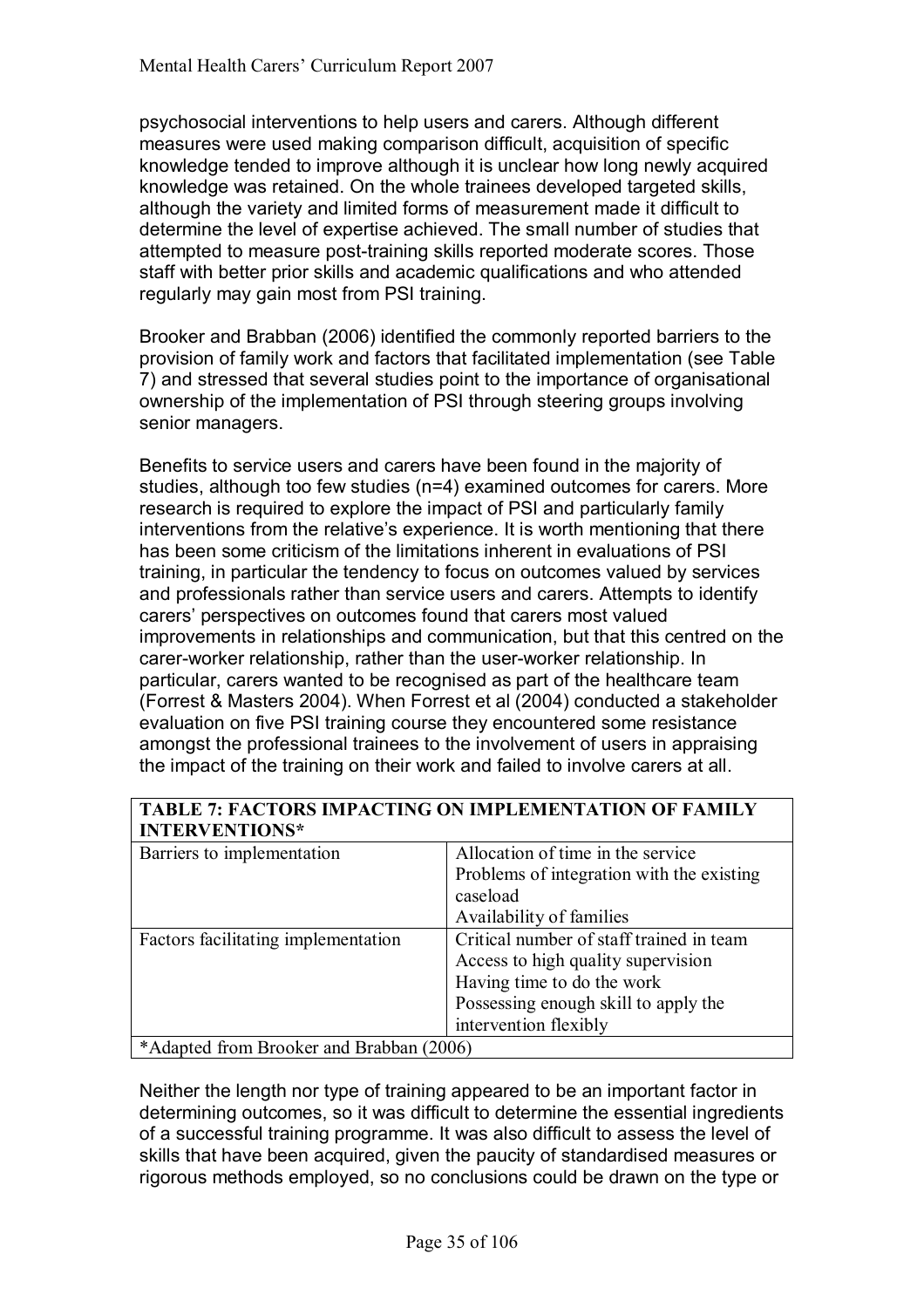length of training required to achieve any specific level of expertise. The authors also pointed out that despite the 'policy imperatives and the rhetoric', few mental health professionals have received any training in PSI or family interventions.

Brooker and Brabban (2006) consider the implications for the commissioning and provision of PSI training programmes within the NHS. They suggest that the commissioning process will want to take into account, probably at the strategic health authority workforce development planning level, the plans each mental health provider has for training the workforce, whilst considering the different levels of training required to successfully implement psychosocial interventions. They suggest three levels of training provision:

1) All mental health professionals trained to at least an introductory level, often on courses run in-house;

2) A smaller number on longer undergraduate programmes; and 3) A small minority trained to expert level, able to provide expert supervision to others.

The need for staff with differing levels of competence within teams and organisations will be developed later. But importantly, a 'critical mass' of any organisationsí workforce needs to share, understand and work to the attitudes and beliefs that underpin the adoption of psychosocial interventions, particularly the involvement of families and carers, and a recovery model of serious mental health problems. Numerous studies have shown that individuals trained in family interventions find it very difficult to maintain their interest and to implement their newly developed skills in the workplace because of high caseloads and other work pressures, lack of supervision and protected time for family work (Brooker and Brabban 2006).

A follow-up study of 141 psychosocial intervention trainees and their service managers in Sheffield and London, with an 82% response rate (Brooker et al 2004), suggested that the PSI training may not have equipped trainees with formal technical skills in cognitive behavioural therapy and family work but did provide them with proficiency to work effectively within a case management model, convey 'therapeutic optimism', enable users to meet their own goals, help them develop better coping strategies, and use 'stress vulnerability' and formal outcome measures in a structured way. Whilst the clinicians and managers reported that PSI training had a positive impact on the development of services, addressing issues around caseload size, team support and organisational factors such as the existence of an implementation plan and a training strategy, are crucial in ensuring that skills are implemented in practice. A more detailed consideration of the implementation of family work in this group, found trainees working with an average of just one family per year. Although there were wide variations, the vast majority of trainees (51/78 65%) worked with very few or no families at all since completing training.

Earlier studies of staff that had received training in behavioural family interventions reported similarly low numbers of families being seen by therapists subsequent to training (Fadden 1997). Small numbers of staff do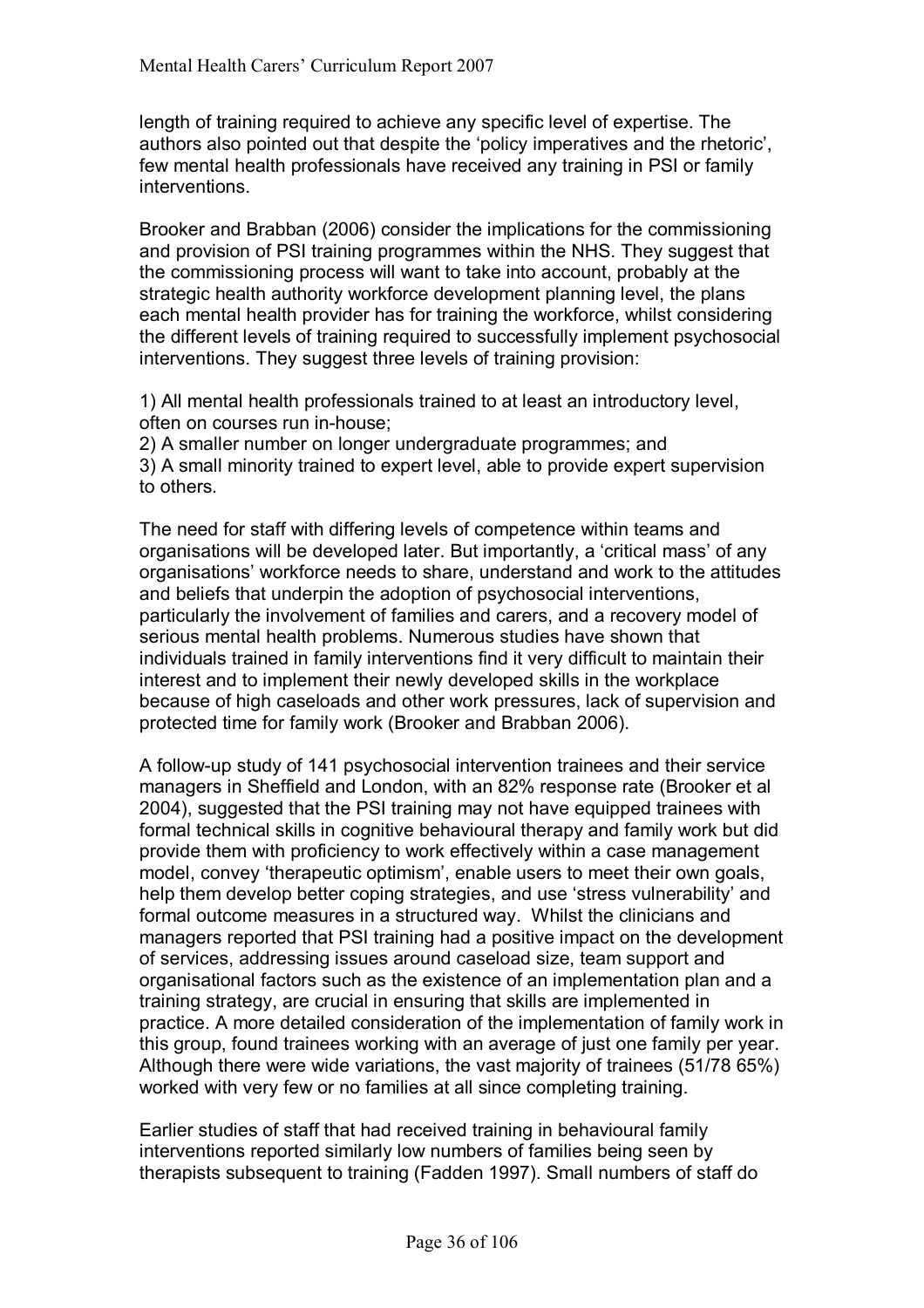manage to work with a large number of families but do not appear to represent any particular profession or clinical area. Difficulties faced in implementing family work included being unable to find 'suitable ' families, insufficient time because of time required or out-of-hours working, difficulty engaging or motivating families. In-patient staff faced particular difficulties. Working in community teams and in teams with higher numbers of staff trained in family interventions increased the likelihood of implementation. Other studies have shown that where whole teams or area services provide family interventions, implementation of the approach tends to be much higher (Brooker 2001). In-house training programmes within NHS Trusts have also been found to be particularly effective where there are organisational and managerial supports and encouragements in place (Milne et al 2001). Offering family interventions to all families with a serious mental illness, rather than just those with a family member with schizophrenia, also helps establish a familyfocused culture within mental health services (Hughes et al 1996). However, Fadden (2006) has identified certain complexities and contradictions in aspects of family work which make it imperative that informed, skilled practitioners are available to ensure work with families and carers provides benefits rather than harm.

Fadden (2006) suggests that the delivery of family interventions is determined by a complex interaction of numerous factors involving users and families, mental health professionals and organisations. First, service users, families and carers are unlikely to be aware that such services exist, even where they do. Other families may fear being seen as trouble makers if they request family services. For professionals, the move from providing a service focused on the individual to one focused on families is a difficult transition, with the majority of staff not usually trained in family work. Basic mental health training may also fail to adequately equip many staff with the basic counselling and therapeutic tools that underpins family interventions, so staff struggle to adopt new skills around family engagement and interventions.

Grainne Fadden (2006) has identified the knowledge, skills and attitudes necessary for working with families. These are shown in Table 8 with a few additional suggestions made by Frank Burbach (2007) at a 'Working with Families' conference organised by Fadden.

Finally, Fadden (2006) goes on to suggest that organisational factors still make the implementation of family interventions difficult. Findings from numerous studies show that most family work is carried out by a relatively small number of highly motivated individuals. Others, as outlined earlier, find that organisations rarely facilitate family work. The focus of clinical practice tends to remain on the individual patient, rather than the user within their family and social context, and the priorities of mental health services are determined by targets, budgets and the development of new services with less attention given to the therapeutic approaches employed.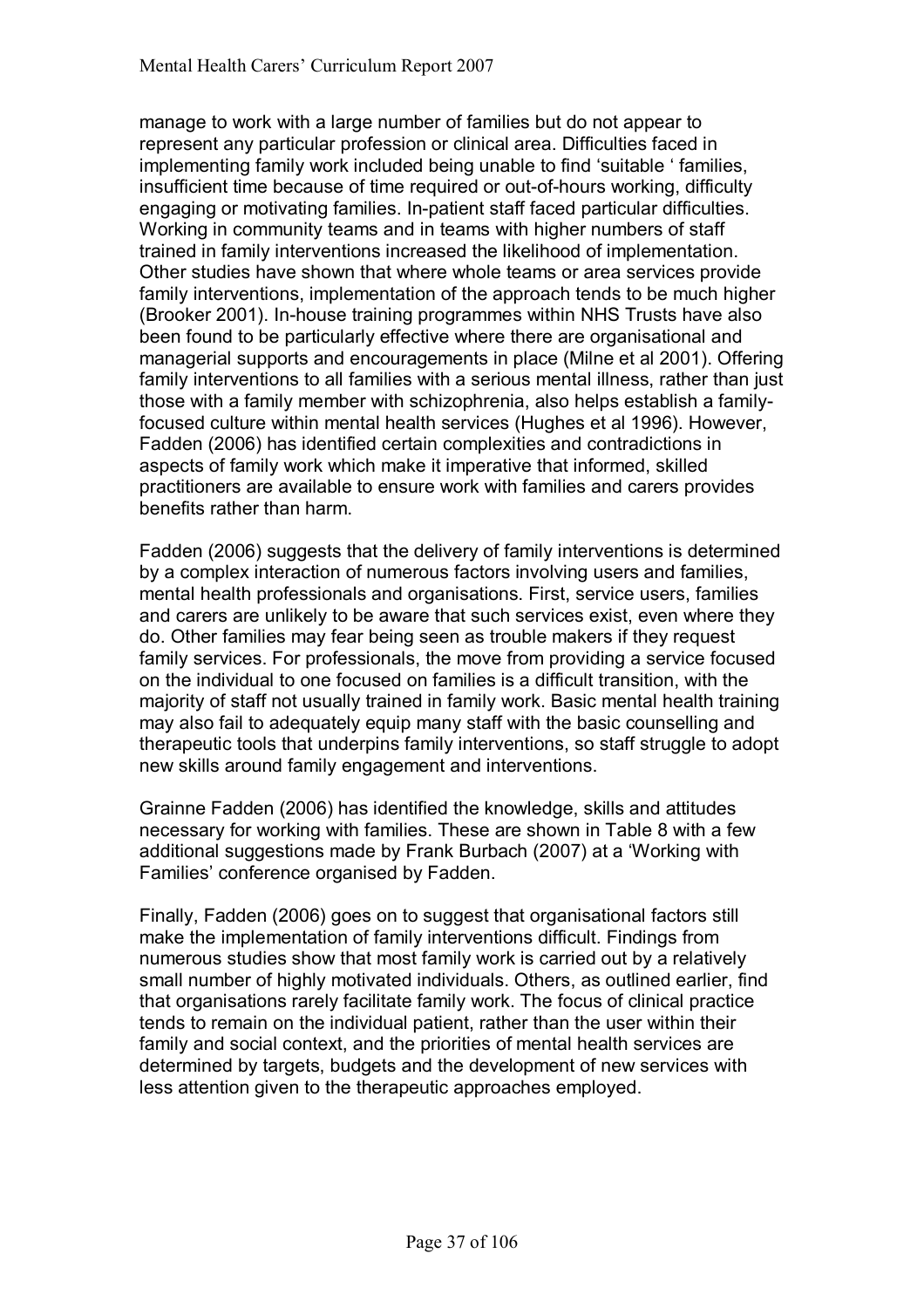#### **TABLE 8: SKILLS, KNOWLEDGE AND ATTITUDES NEEDED FOR FAMILY WORK\***

- ! Positive, understanding attitude towards families
- ! Ability to use Rogerian principles (e.g. empathy, positive regard, listening and reflecting skills)
- ! Ability to engage with families
- ! Awareness of transference and counter-transference issues
- Good communication skills
- Experience of group work
- ! Ability to involve all family members equally in sessions
- Confidence in handling conflict
- Dealing with complex issues such as conflicts around confidentiality
- ! Understanding of normal family development
- ! Knowledge of family systems and how they function
- ! Awareness of biological theories of mental health difficulties
- ! Knowledge of the key components of psychoeducational family interventions
- ! Skills in applying components of family work
- ! Behavioural and cognitive skills
- ! Familiarity with policies relating to families
- Openness to reflecting on own practice
- Willingness to use supervision
- ! \*\*Understand family systems and how they evolve
- ! \*\*Explore unhelpful patterns of interaction in which all family have been caught up despite their best intentions
- **EXEMBLE CONVERSATIONS** in which each member feels their strengths and perspectives are heard and respected

#### \*Adapted from Fadden (2006) and \*\*Burbach (2007)

A comparison of staff working in community mental health teams (CMHTs) and a new early intervention service suggested that staff in both services displayed 'considerable sophistication' in their understanding of the impact of mental illness on families and of carers' needs but that workload within CMHTs precluded any involvement with families (Slade et al 2003). High rates of staff-turnover and changes in management also militate against the longterm impact of training sessions (McCann & Bowers, 2005) and numerous other organisational and structural barriers to bringing about change also exist in NHS work environments faced with constant and unrelenting pressures (Jones & Scannell 2002, Brennan et al 2006).

Any training programme aimed at improving the involvement and support of mental heath carers is going to have to address this complex web of factors that tends to limit the implementation of knowledge and skills obtained through training and impede the development of family interventions and familyfocused services.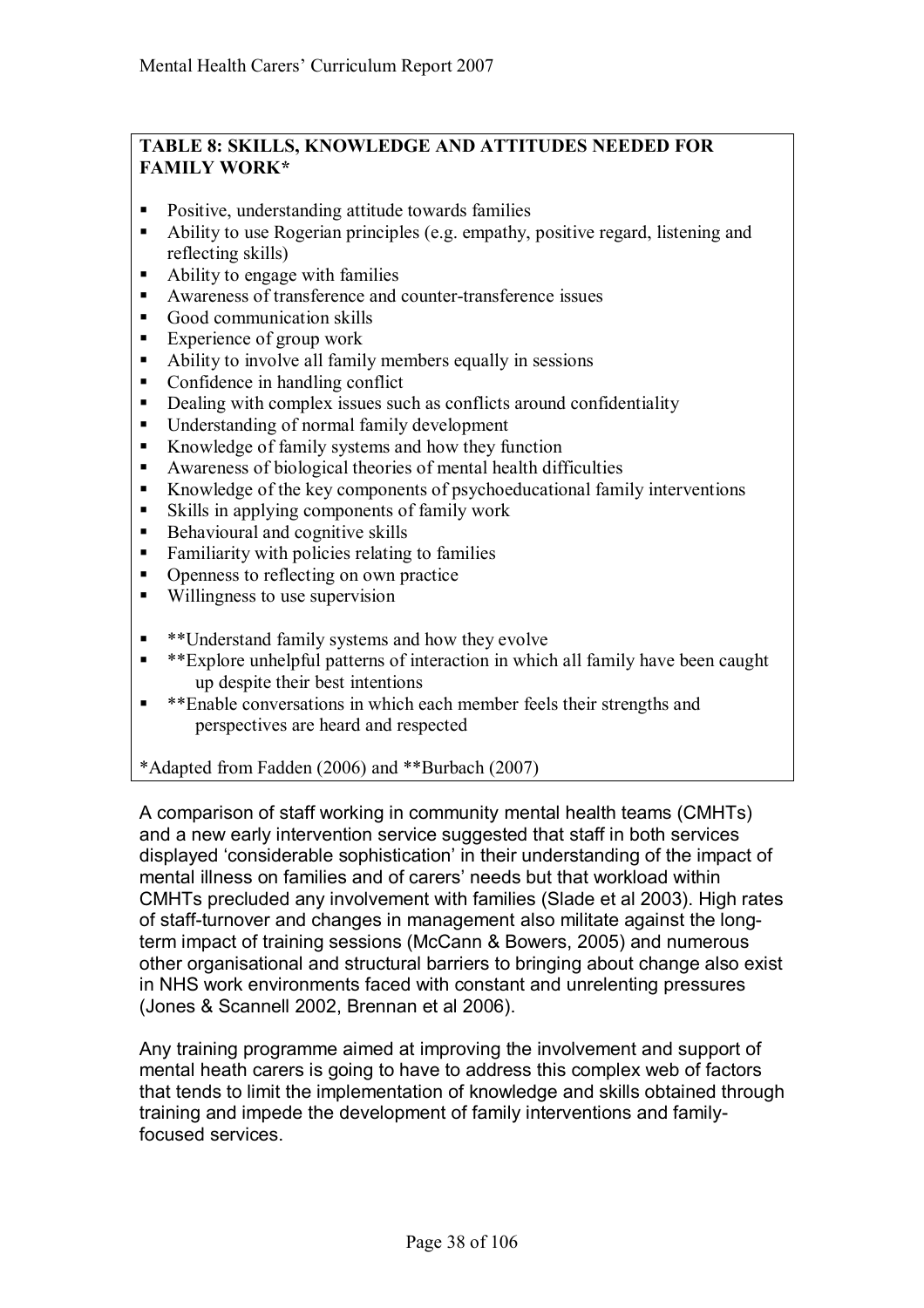The next section of this literature review will draw on two systematic but different training programmes that have attempted to do just this; The Meriden West Midlands Family Programme and the Somerset Family Interventions in Psychosis Service. Each programme will be briefly outlined and then, drawing from these and other relevant studies, key strategies will be identified that help establish, develop and help maintain family-focused practices and family intervention services.

# **g) The Meriden West Midlands Family Programme**

The Meriden Programme was established in 1998 with the aim of ensuring that mental health services were sensitive to the needs of families and that evidence-based family interventions were available to families in the West Midlands, covering a multicultural population of 5.5 million in urban and rural areas. The programme has been described in detail (Fadden & Birchwood 2002, Fadden et al 2004, *www.meridenfamilyprogramme.com*).

The programme employed a coherent combination of staff training based on the PSI family management approach outlined above, ongoing supervision and an extensive range of organisational strategies (Fadden 2006). Funding of around half a million pounds over six years was provided through regional training monies.

Staff who receive a comprehensive training programme then go on to train and supervise other staff within their services. Most recent figures show that over 2,000 people have been trained to deliver family work over the last seven years and there are currently over 120 trainers/supervisors working across 13 participating organisations (Fadden 2006). A UK survey of carers carried out by rethink in 2003, found that services for carers in the West Midlands had improved and the highest proportion of carers reported that they had received sufficient information on their relative's difficulties (Pinfold & Corry 2003b). A small in-depth study of 10 families that received behavioural family therapy under the Meriden programme reported high levels of satisfaction with the intervention, reductions in stress levels and carer burden in the families, enhanced communication skills and a positive sense of empowerment (Campbell 2004). The majority of families viewed mental health professionals and services more favourably compared to their previous experiences.

### **h) The Somerset Family Interventions in Psychosis Service, Strategy and Training Programme**

Between 1996 and 2001, a Trust-wide family intervention or family support service was established in each of four service sectors covered by Somerset Partnership NHS and Social Care Trust (Burbach & Stanbridge 2006). The Somerset programme involved a comprehensive programme of multiprofessional training and a strategy to enhance working partnerships with families and carers throughout all mainstream services. It also integrated systemic and psychoeducational approaches to family work.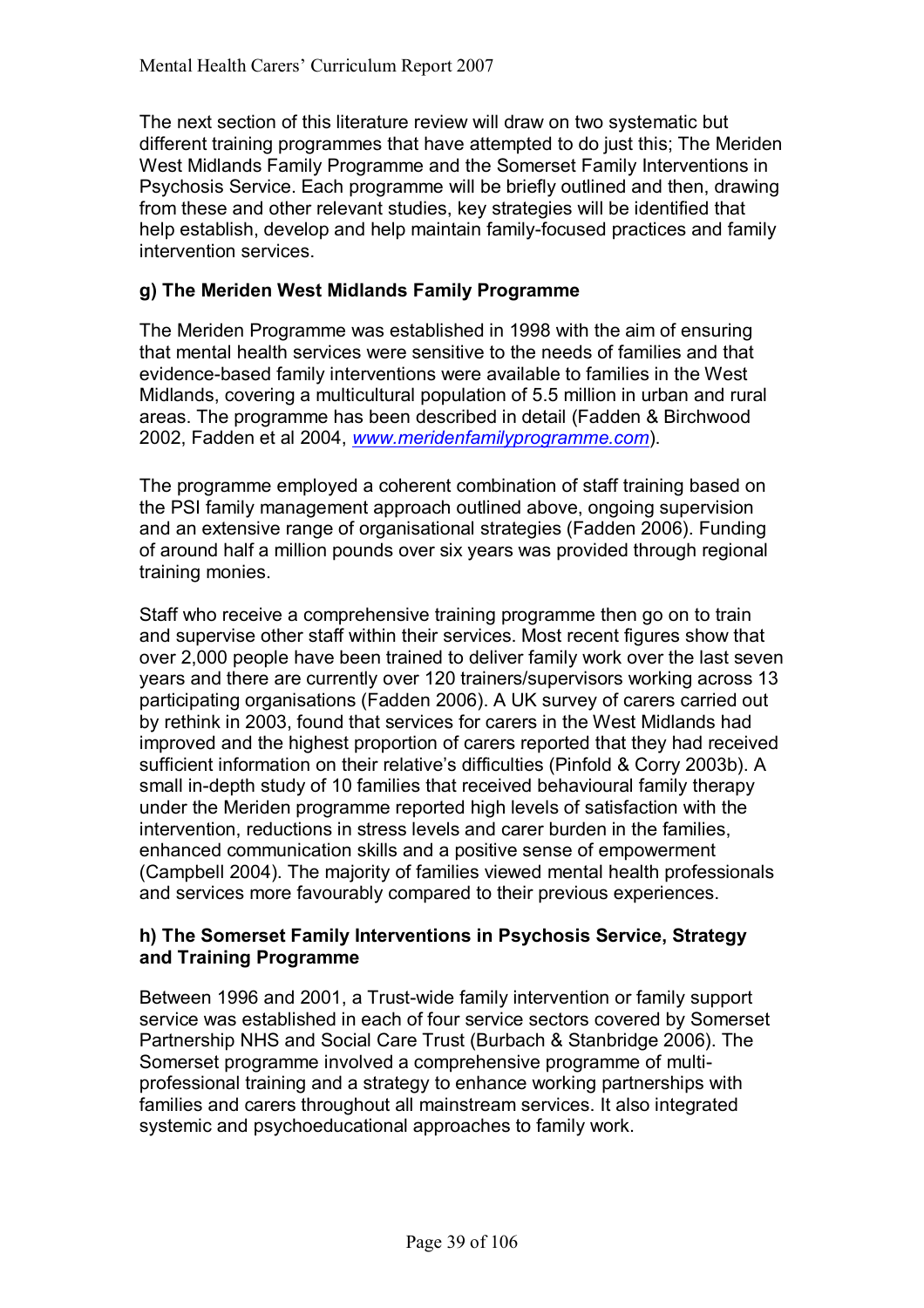Each of the four service areas covers a largely rural population of between 110,000 and 140,000 people and now contains a Family Support Service of around eight members from a variety of disciplines drawn from a range of inpatient and community teams, each providing at least half a day a week to the family service. Such an arrangement promotes integration between each clinical team and with the family support service.

The Family Support Service meets monthly for peer supervision and reviews and one member co-ordinates referrals and related audit work. The service is available to people in regular contact with their family members or significant others (carers) who are experiencing psychotic symptoms with an emphasis on early intervention. The main aim is to improve outcomes and quality of life for all family members. Detailed descriptions of the interventions employed and service evaluation are available in Burbach & Stanbridge (1998, 2006). Early indications suggest the service is well regarded by families, with satisfaction related to families' needs being met (e.g. coping with symptoms, problem-solving, improved communication in the family, better liaison with services), developing new perspectives and being listened to in the context of an empathic, non-judgemental therapeutic relationship (Stanbridge et al 2003).

Alongside developing the Family Support Service teams, a one-year individual skills-based university-accredited degree/diploma-level training course was provided to multi-disciplinary staff in their workplace. The course consists of three modules and integrates systemic family therapy and behavioural family management approaches (see Table 9).

**TABLE 9: THE SOMERSET FAMILY INTERVENTIONS (RESEARCH,** 

|          | <b>SKILLS, THEORY) IN PSYCHOSIS (FIRST) MODULE CONTENT*</b>               |  |
|----------|---------------------------------------------------------------------------|--|
| Module 1 | Covers systemic theory, research and basic practice skills. Systems       |  |
|          | thinking, the importance of context, and the way in which problems        |  |
|          | arise/are maintained are introduced from a 'cognitive-interactional'      |  |
|          | perspective. The family life cycle, family beliefs/narratives, the        |  |
|          | individual's/caregivers' experience of psychosis and the stress-          |  |
|          | vulnerability model are also introduced. Appropriate clinical skills are  |  |
|          | developed through role play.                                              |  |
| Module 2 | Critically examines the systemic therapy and cognitive-behavioural        |  |
|          | psychoeducational family interventions approaches to psychosis and        |  |
|          | further develops their integration. Theory and research about early       |  |
|          | interventions, ethical issues and risk are also examined. Behavioural     |  |
|          | family therapy, systemic interviewing, and formulation skills are         |  |
|          | developed in role play and in supervised work with families, midway       |  |
|          | through the module.                                                       |  |
| Module 3 | Further develops clinical skills through direct supervision and considers |  |
|          | their application in the service context. Cognitive-behavioural therapy   |  |
|          | techniques for psychosis (hallucinations, delusions, negative symptoms)   |  |
|          | are introduced. Further systemic theory and skills, narrative approaches  |  |
|          | and relapse prevention strategies are also introduced.                    |  |
|          | *Adapted from Burbach & Stanbidge (2006)                                  |  |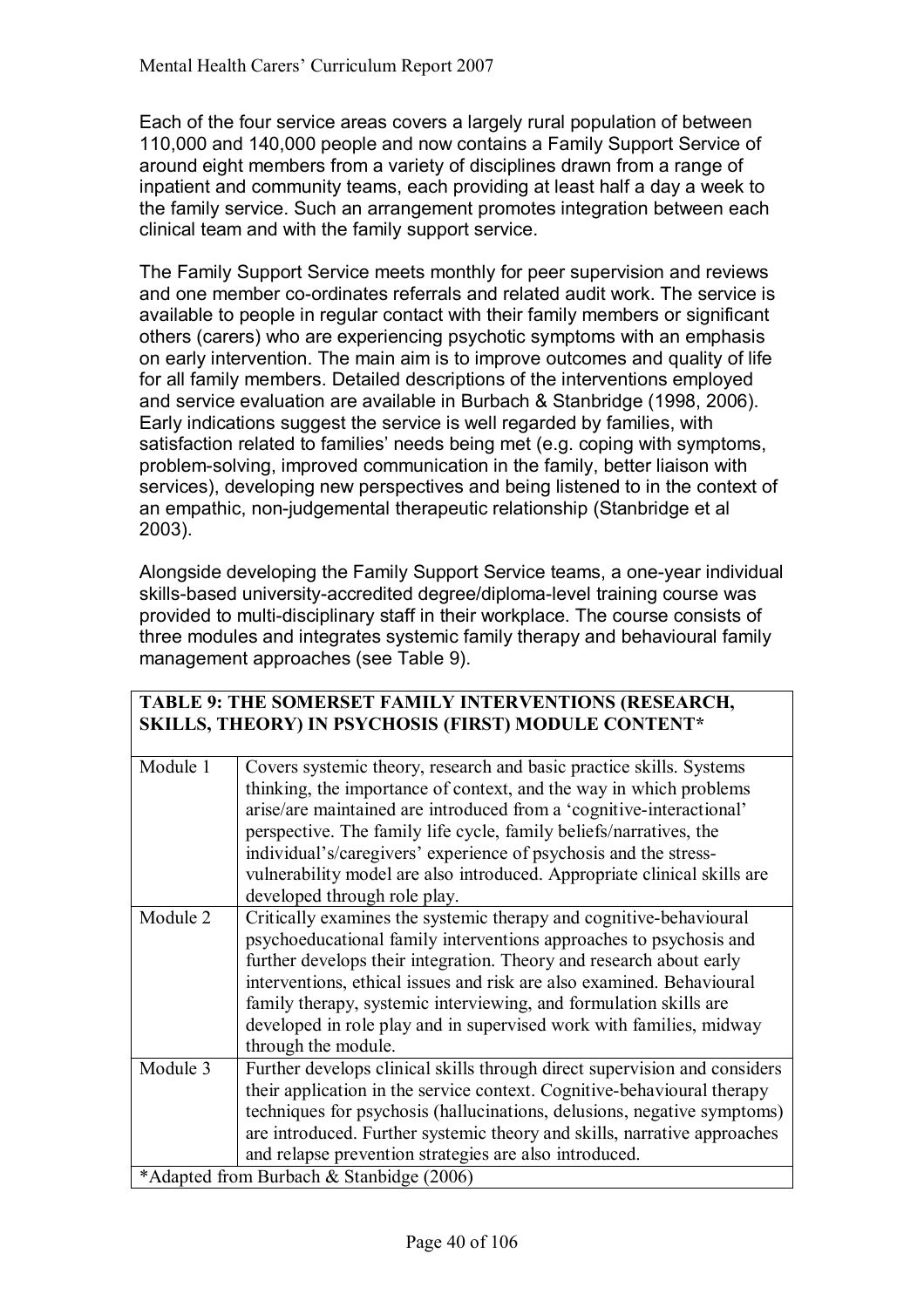An evaluation with 15 therapists that had completed the FIRST training reported an increase in the number of families worked with compared to other studies (although the average numbers still seemed fairly low) and fewer difficulties in implementing the approach (Bailey et al 2003). The main areas of difficulty continued to be insufficient time and integration with caseload and other responsibilities, though tailoring the approach to needs of clients and families and accessing supervision were not problems, in contrast to other studies.

Like the Meriden Programme, in Somerset there was a strategic focus on influencing management and the wider clinical culture to ensure family-friendly services and that family intervention services are routinely integrated into treatment. A key emphasis was on the Trust adopting a strategy to enhance working partnerships with carers and families and training staff throughout the Trust in awareness and basic family inclusive skills (Stanbridge and Burbach 2004). Key initiatives are outlined in Table 10.

#### **TABLE 10: KEY INITIATIVES IN DEVELOPING FAMILY INCLUSIVE SERVICES\***

| Family-friendly | Ensure that mental health facilities are friendly to visit and that |
|-----------------|---------------------------------------------------------------------|
| facilities      | staff welcome relatives, friends and carers. Provide appropriate    |
|                 | facilities such as visiting rooms that offer privacy and are child- |
|                 | friendly. This may provide major challenges to many services.       |
| Involvement in  | Staff required to make contact with families and carers during      |
| assessment      | initial stage of engagement with users unless a good reason not     |
|                 | to do so. This may include involving carers in the initial          |
|                 | assessment interviews. This aids the identification of social       |
|                 | networks, facilitates treatment interventions which consider the    |
|                 | user in the context of his or her relationships, and allows         |
|                 | appropriate referrals for more intensive family work when           |
|                 | required. Even when not appropriate to meet directly with           |
|                 | relatives, it is both possible and desirable to include a family    |
|                 | perspective when working with individuals. Providing general        |
|                 | information to families and contact details of local carer support  |
|                 | workers and organisations is also desirable.                        |
| Whole system    | In order to meet the needs of the whole family, it is important to  |
| approach        | encourage a more joined-up approach with close working              |
|                 | between colleagues in a range of health and social care agencies,   |
|                 | including child and adolescent services, older adults' services     |
|                 | primary care, social services, education and voluntary              |
|                 | organisations. In particular, there needs to be greater             |
|                 | consideration of the needs of children and adolescents, the         |
|                 | impact family mental illness may have on their own mental and       |
|                 | physical health and the needs of children who become carers.        |
|                 | Adults caring from young people with mental health problems         |
|                 | may also need greater consideration.                                |
|                 | *Adapted from Stanbridge & Burbach (2004)                           |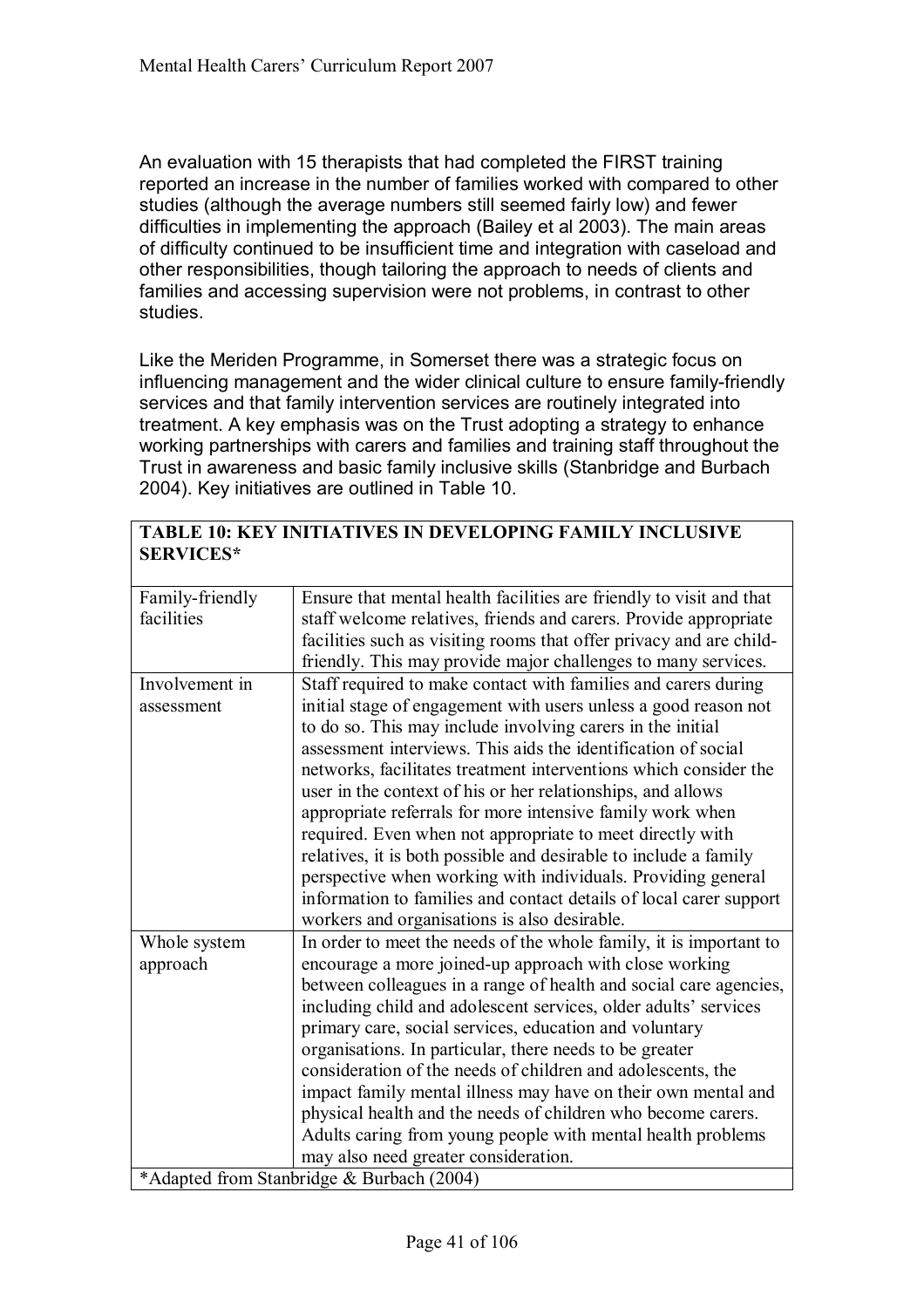The training programme aimed at staff across the Trust in Somerset aimed to introduce a family-systemic perspective throughout the service and all community and inpatient teams so that considering and working with families becomes a mainstream activity. Stanbridge & Burbach (2004) suggest a whole teams training approach shaped to the particular needs and interests of the team to maximise impact. Like Meriden, the focus is on attitudes and awareness, in order to counter common misapprehensions, and skills.

Different staff will require varying levels of knowledge and skills dependent on their role and responsibilities. For many, an awareness of issues facing families and carers, alongside information on how to access further help and support, may be sufficient. For others with more direct, therapeutic contact with individuals and their families, developed skills in conducting family meetings and providing family interventions are required. Table 11 illustrates the suggested content for different levels of training.

|         | TABLE 11: LEVELS OF COMPETENCE IN FAMILY WORK*                                                                                                                                                                                                                                                                                                                                                                                                                                                                                                                                                                                                                                                                                                                                                                                      |
|---------|-------------------------------------------------------------------------------------------------------------------------------------------------------------------------------------------------------------------------------------------------------------------------------------------------------------------------------------------------------------------------------------------------------------------------------------------------------------------------------------------------------------------------------------------------------------------------------------------------------------------------------------------------------------------------------------------------------------------------------------------------------------------------------------------------------------------------------------|
| Level 1 | An awareness of the experiences and needs of carers and families and of<br>what family work involves, in order to facilitate carer and family-friendly<br>practices and to recognise the need for carer support and family work, to<br>discuss it with carers and families and make appropriate referrals.<br>Information about local carer support services should also be provided.<br>This competence can be achieved by attending presentations or by<br>receiving awareness-raising courses, which should both include input from<br>carers and families, carer support workers and family workers. Such<br>training should be made available on a regular basis to all existing staff,<br>including managerial and administrative workers, and should form a core<br>component of any staff and student induction programmes. |
| Level 2 | As above, plus an ability to offer family interventions. This will be<br>achieved through attending formal training courses, by working alongside<br>skilled family workers and through ongoing supervision and support. All<br>community, inpatient and specialist teams should aim to contain a<br>reasonable number of multidisciplinary staff trained and competent in the<br>provision of family interventions.                                                                                                                                                                                                                                                                                                                                                                                                                |
| Level 3 | As above, plus an ability to teach family work skills and offer clinical<br>supervision. This will be appropriate for clinicians who wish to become<br>specialist or advanced practitioners in family work and will be achieved by<br>attending formal training courses such as the Thorn or Meriden<br>programmes. Such clinicians are likely to provide training and supervision<br>across a number of clinical teams and areas.<br>* Adapted from Fadden (2006) & Burbach and Stanbridge (2006)                                                                                                                                                                                                                                                                                                                                  |

Key strategies that have been successfully implemented in the Meriden and Somerset programmes and other centres to help establish, develop and maintain family-focused services and to ensure that any training programme is effective are outlined in the recommendations section of this report.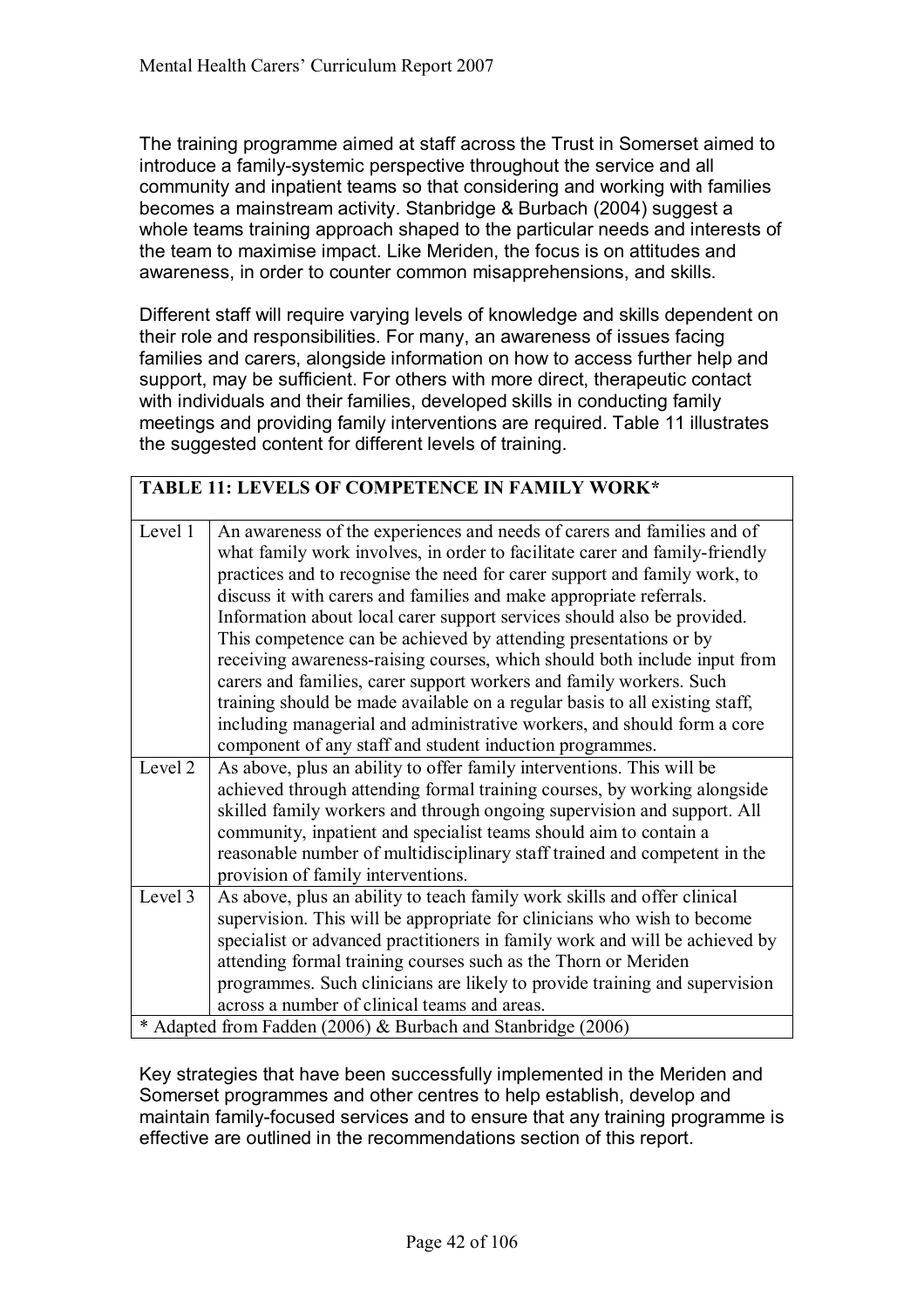# **i) Training in carer support**

In considering why implementation of family interventions has tended to be poor, Mairs and Bradshaw (2005) reviewed six English–language studies that specifically attempted to evaluate rates of implementation by mental health professionals following training. While pointing out a number of methodological weaknesses to these studies, they focused on the considerable difficulties commonly reported in recruiting and engaging families. The reasons cited for not wanting to take part included patient objection, caregivers being too busy, caregivers requesting practical help not support or not being interested. Yet, paradoxically, family intervention programmes appear to provide the very things requested in surveys of carers  $-$  information and education about schizophrenia, its aetiology, course, symptoms, treatment and management and local service provision. Stress management and/or problem solving strategies, relapse prevention planning and strategies to enhance the functioning of the person with schizophrenia.

Mairs and Bradshaw (2005) go on to suggest that what carers do not ask for is prolonged and regular contact with mental health professionals and that family interventions tend to be an intensive intervention requiring considerable investment of time and energy on the part of the user and their caregivers. This factor and the variable success rate of family interventions, with the Cochrane systematic review by Pharoah et al (2004) suggesting that six or seven families must participate in family interventions to prevent one relapse (although there may well be other gains along the way), may be part of the reason so few families are willing to take part. They suggest that shorter carer-led family psycho-education groups, as developed in the USA (Dixon et al 2004), may be more effective, although the impact on users of such programmes has yet to be evaluated. This is supported to some extent by the experiences in an early intervention service which suggested that in families that welcomed input, only a small proportion required intensive family work. Most wanted a single point of contact, low level support, information and psychoeducation (Slade et al 2003).

It should also be clear from the above, that the major focus of psychoeducational family interventions is on reducing relapse amongst people with mental illness, particularly psychosis. Whilst it is intended that these interventions will benefit family members and relieve some of the stress and help family members develop new coping skills, they are not intended to provide direct support to carers.

In Scotland, clinical standards have been set for the professional support of carers of people diagnosed with schizophrenia, yet there is a lack of robust evidence on the most effective means of providing that support (Gall et al 2003). Mental health professionals often interact with carers solely in relation to the needs of the identified patient and as such carers' emotional, psychological and practical support needs are often overlooked (Walker & Dewer 2001, Bee et al 2005). Both Hatfield (1997) and Simpson (1999) have suggested that staff need to work collaboratively or in an empowering alliance with carers, whilst respecting their unique perspectives.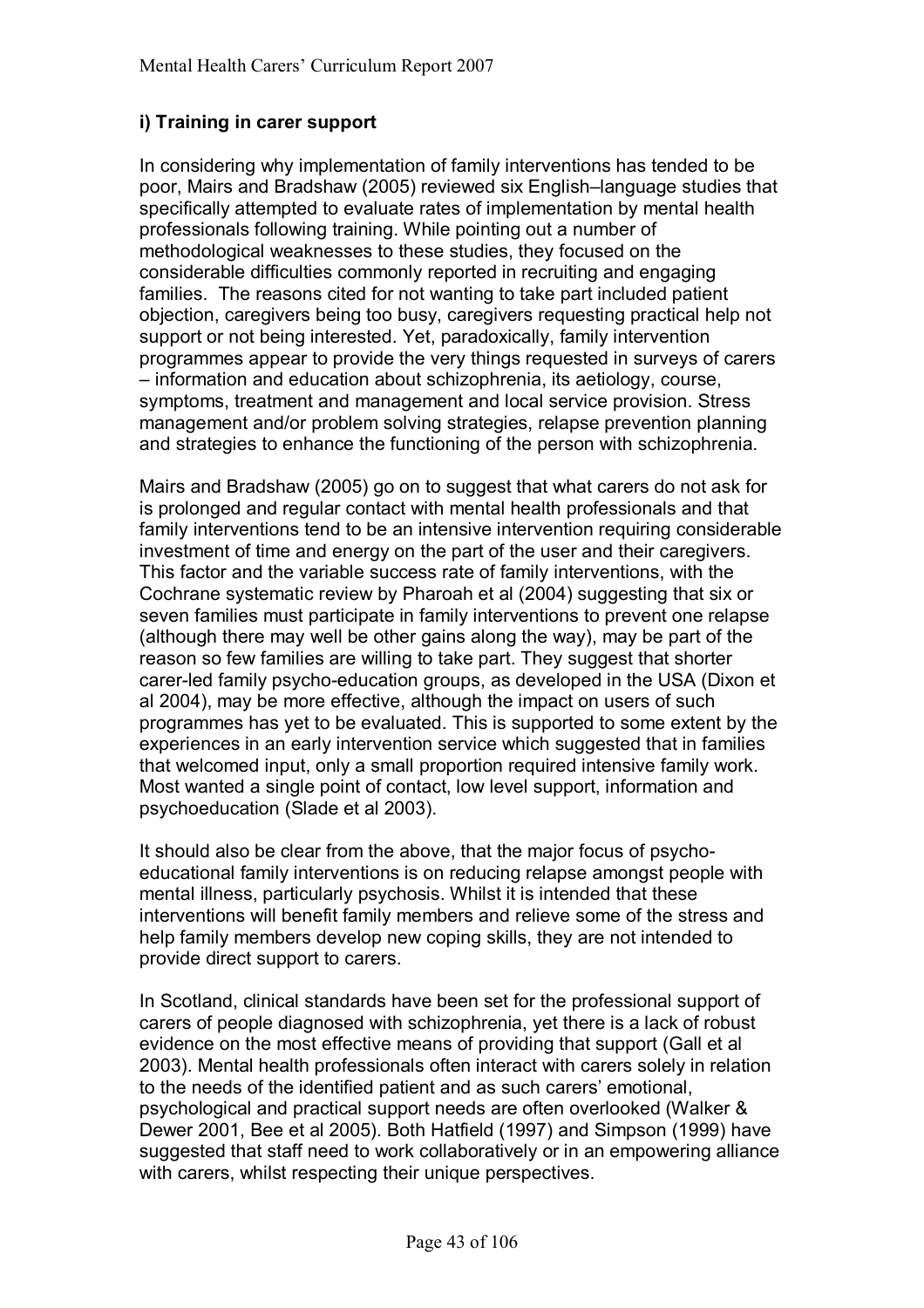Gall et al (2001, 2003) have described and evaluated a post-registration training course aimed at mental health nurses working in community, day hospital and inpatient settings. The accredited course ran one day a week over 12 weeks and was taught by carers, a member of the National Schizophrenia Fellowship (Scotland) and nursing lecturers. The content of the programme included exposure to carers' real life experiences and focused on five key practice outcomes:

- ! Working collaboratively with carers;
- **Utilizing a carer-focused approach;**
- **EXECUTE:** Acknowledging and supporting the carer's role;
- **EXE** Helping carers identify their needs; and
- ! Accessing appropriate resources to meet the identified needs.

Interventions with carers that followed the training comprised up to 12 support sessions, a carer assessment and intervention. A care history was taken followed by an assessment of the carer's needs that included practical care needs, educational needs, coping and managing, and satisfaction with caring. Resources to meet those needs were then explored, identified and discussed. Action plans were established and agreed collaboratively, building on the carerís strengths and abilities in meeting those needs, whilst identifying those aspects requiring additional help. Assessments and action plans were jointly recorded and reviewed.

The evaluation involving 10 nurses and just nine carers found that nurses worked more collaboratively with the carers, listening to and acknowledging the carersí perspective, helping them communicate openly, acknowledging the expertise of the carer and adopting an expert-to-expert approach with the carer (Gall et al 2003). They were also able to focus on and address the needs of the carers rather than solely the patient and were able to provide support and information and act as advocates. The nurses were also more aware of carer support services and how carers could access them. However, the nurses did face difficulties. These included discomfort at hearing carers' negative experiences of health services, dealing with carers' own mental health or substance misuse problems, and facing interfamily conflicts or social isolation. Some inpatient-based nurses found the transition to community work difficult. Those nurses who accessed clinical supervision, found it beneficial and more able to cope with conflicts.

Interviews with carers confirmed the generally positive picture, with the carers welcoming the nurses' abilities in communicating, working collaboratively and in a carer-focused way. The interactions with the carers were reported to be different than those usually experienced with mental health professionals; their caring role and expertise was acknowledged and they felt more supported with numerous needs identified and addressed. Some needs though, such as providing assurance concerning the care of the family member should the carer die, remained unmet.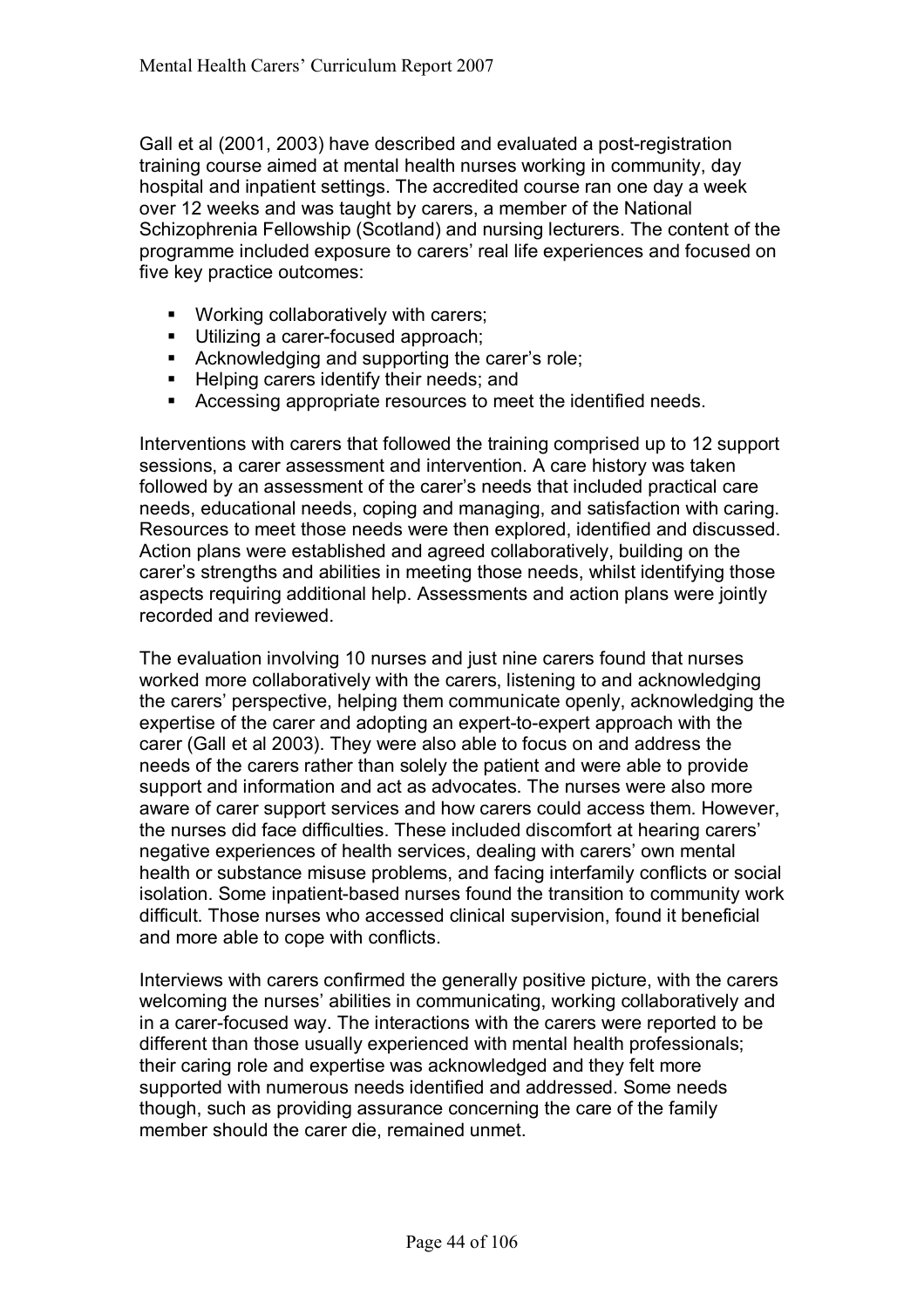These results are hugely encouraging, albeit from a very limited study. A relatively short training course appeared to increase the ability of mental health nurses to engage with and work collaboratively and supportively with carers. Gall et al (2003) make several recommendations for future training on the basis of this study:

- ! Training should reflect carersí needs and prepare staff for the practice change that is required to meet those needs;
- ! Staff with community experience may be best suited to future training programmes;
- ! Staff should receive adequate clinical supervision when working with carers;
- ! Parameters and limitations of the work with carers should be explored and acknowledged during training and in clinical supervision.

To our knowledge this is the only study published of training in carer support. Clearly more such training initiatives and high quality research evaluations are required and could be linked with the training and evaluation of Carer Support Worker roles, which appear to cover similar territory but have not yet, to our knowledge, received any form of evaluation.

An innovative approach aimed at developing mental health nurses' understanding of the needs of carers and their role in achieving positive outcomes for users has been developed by Cleary and Freeman (2006) in Australia. They produced self-directed learning programme, designed to enable nurses to learn within the constraints on their time through work and personal commitments. Self-directed learning is based on adult education principles, with the learner taking responsibility for their learning whilst pursuing objectives based on their needs and those of the organisation. One way of demonstrating the knowledge and skills acquired is through a learning portfolio, in which the learner documents their achievements and accomplishments with the specific focus of continuing professional development and self-growth. Such approaches to learning have been found to be very effective in developing clinical leadership skills.

The aims of the programme included increasing nurses' understanding of carer issues and needs, fostering the development and evaluation of strategies to enhance carer involvement, encouraging the pursuit of knowledge and experience in the area of carer participation and project development (Cleary & Freeman 2006). Specially designed workbooks, entitled 'Improving carer involvement: A clinical leadership approach', was developed and included exercises on carers' concerns and ways to enhance partnerships, communicating and collaborating with carers, understanding barriers to care involvement and ways of overcoming them, and how to obtain appropriate support for carers.

Although the evaluation of the initial programme was completed by only a small number of nurses, there were strong indications that the approach had a positive impact on nurses' understanding of carers' needs and related issues and their ability to develop clinical practice around carer involvement.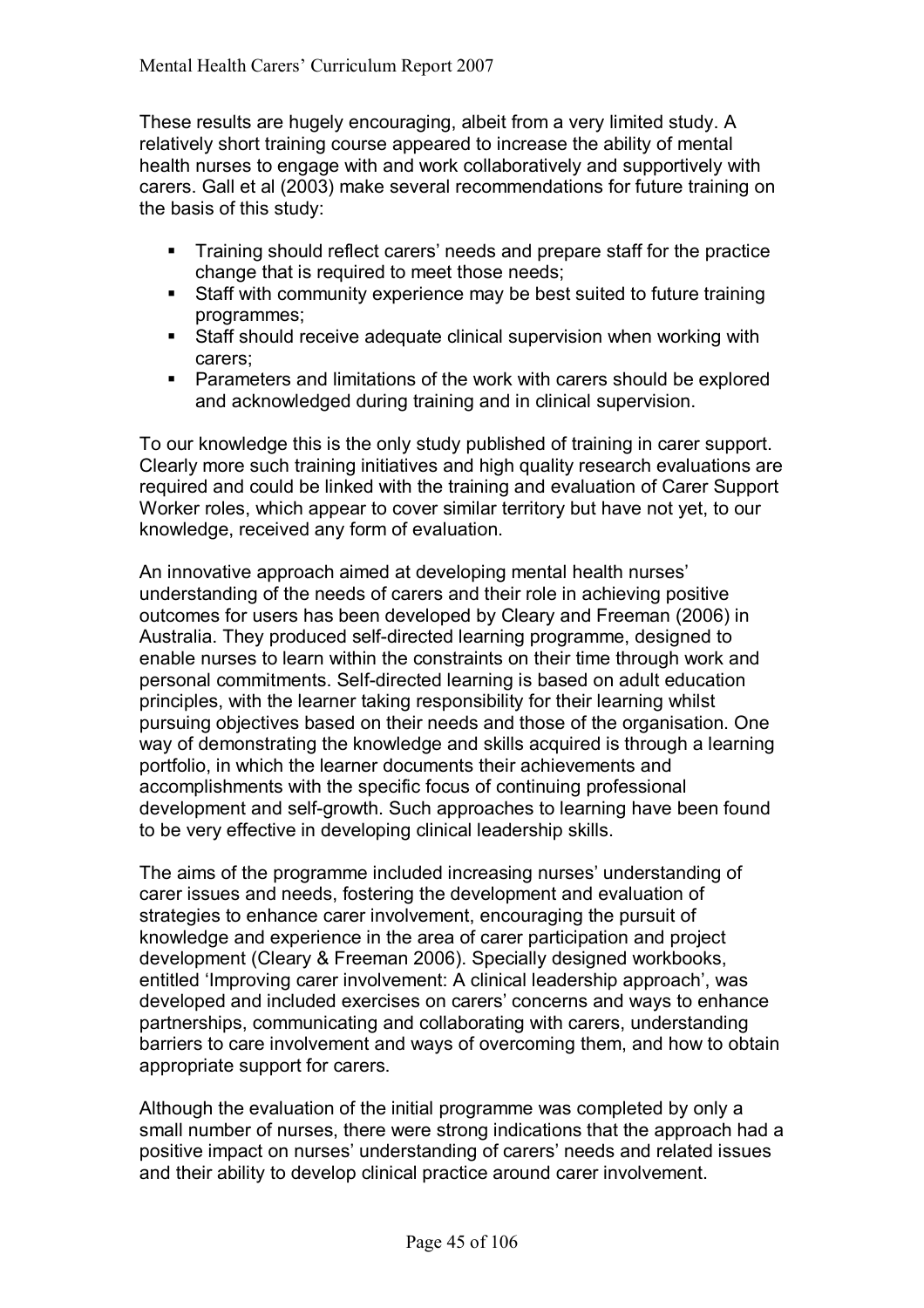However, the authors point out the time intensive nature of running the programme and supporting the nurses to develop their portfolios. Further research would be required to explore the potential benefits of self-directed learning and its impact on practice.

## **j) Carer involvement in education and training**

Over the last 25 years there has been a shift in healthcare policies that has seen greater involvement of patients or service users, and to some extent carers, in the design, delivery and evaluation of health and social care provision (Simpson & House 2002, 2003). Over a similar period there have been calls for and examples of greater involvement of users and carers in designing and delivering training programmes for health and social care professionals (Repper & Breeze 2004). This has included doctors (GMC 1993), social workers (Beresford 1994, Levin 2004, Molyneux & Irvine 2004), nurses (ENB 1996), psychologists (Harper et al 2003, Curle & Mitchell 2004) and mental health nurses (SCMH 1999, Simpson 1999, DH 2006). In 2005, it became mandatory for psychiatric trainees to receive training directly from people who experience mental health problems and their carers (Fadden et al 2005).

Reasons for involving consumers in education include the demands from users and carers themselves; to increase the power, control and influence of people on the receiving end of services; to challenge entrenched perceptions and attitudes of healthcare and education professionals; to challenge the hierarchies and paternalism that create barriers in services; and to improve clinical standards and service delivery, making them more responsive to users and carers (Lathlean et al 2006). Users and carers often acquire a knowledge base of immediate relevance to practice that can be different from that being taught to professionals (Ahuja & Williams 2005). Involvement may also empower those individuals that become involved and aid their well-being, selfconfidence and self-worth (Simpson et al in press).

Personal testimony training by people with direct experience of caring can provide a passionate, moving and persuasive account of the needs of carers and why they need to be considered and seen as potential collaborators by professional workers (Butterworth & Livingston 1999, Turner et al 2000). As well as face-to face training and consultation, carer trainers have used methods such as poetry, books and videos to get across their message (Wakefield 2007) and published on the tensions that can arise when carers challenge the expertise of professional staff or advocate for innovative ways of working (Clarke 2005a, 2005b, 2006).

Such personal accounts are remarkable and memorable for the power of their testimony and are frequently cited as the most profound, valuable and insightful parts of training received (Forrest et al 2004). But, increasingly, carer trainers are being asked to combine accounts of their personal experiences with input on research, policy and practice issues around carers; to combine awareness-raising with knowledge, skills and values developed to meet specific criteria and practice development objectives (Lynn Shore,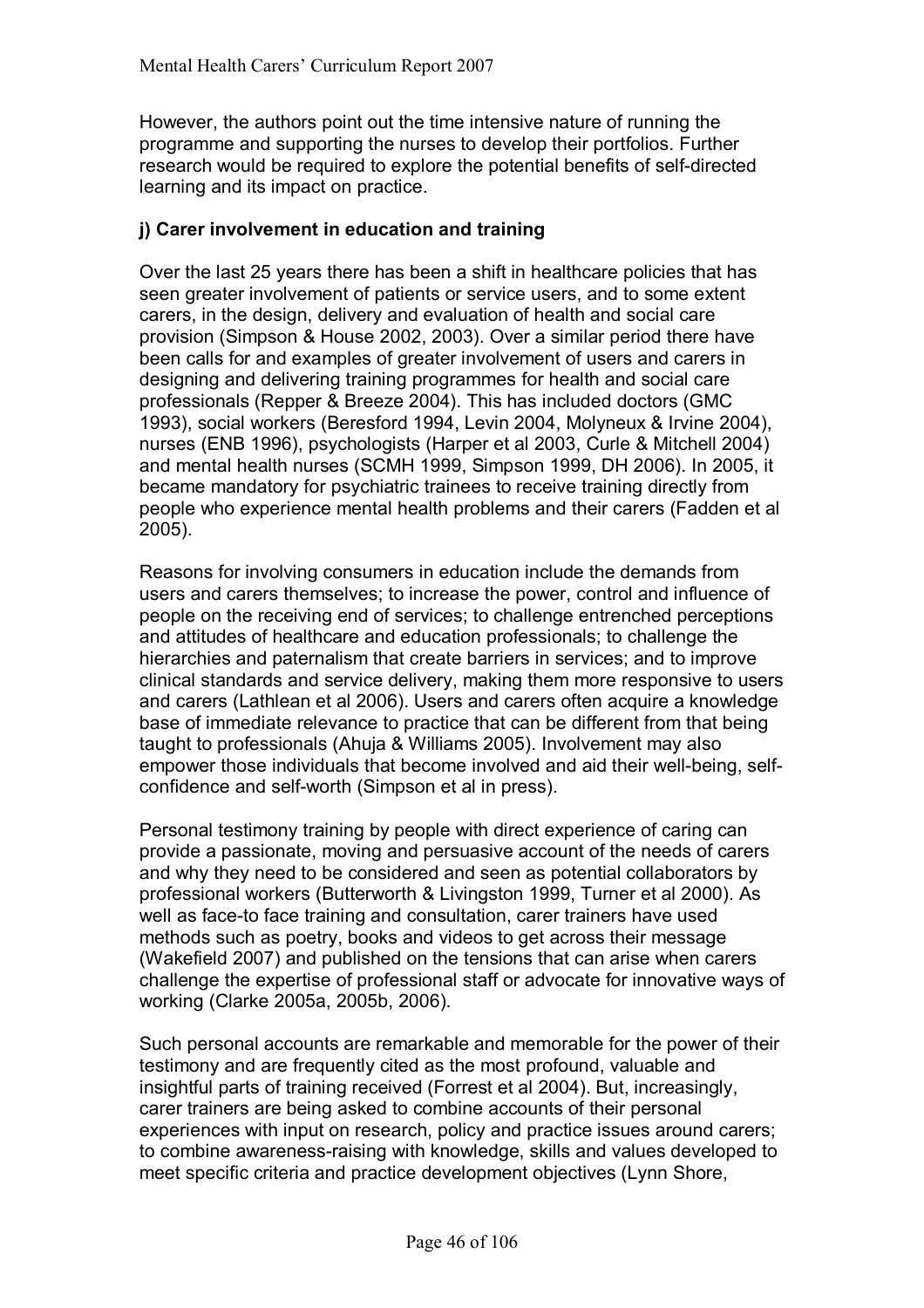personal communication). Nonetheless, carersí accounts are an important part of staff training and involvement of carers and families should be a core component of any training programme.

Alongside such approaches, a range of methods can be employed to enable the direct and indirect involvement of users and carers and ensure their input into curriculum and module development, teaching, student recruitment, student assessment, educational audit and research (Le Var 2002, Masters et al 2002, Levin 2004, Tew et al 2004, Simpson 2006). But there are also numerous difficulties and challenges that need to be considered and engaged with to make involvement meaningful and effective (Manthorpe 2000, Tew et al 2004, Ahuja & Williams 2005, Simpson 2006, Hayward & Harding 2006).

Joint strategies on increasing user and carer involvement have been developed between education and service providers (Trent SHA 2005), guidelines on involving users and carers produced (Tew et al 2004) and tools designed to audit developments in higher education and inform the commissioning education programmes (NCMH 2003, Tew et al 2004). These include adaptations of Goss and Millar's (1995) 'ladder of participation', which identifies five levels of involvement includes five from 'no involvement' through increasing levels of involvement to full 'partnership' (also used in our survey see Appendix 7).

However, when Repper & Breeze (2004) reviewed the literature on user and carer involvement in education and training they found only two studies that evaluated the involvement of carers and only one of those concerned mental health. Soliman and Butterworth (1998) described the involvement of a group of carers in the professional education of social workers, nurses and doctors in dementia care. Livingston & Cooper (2004) confirm the lack of carer involvement, whilst summarising some of the benefits and challenges in developing consumer involvement in training.

A review of education and training provision for the mental health workforce highlighted the continuing lack of focus on carers in post-qualifying training. Brooker et al (2002) obtained detailed information on 292 of 313 (93%) training courses accredited by universities for qualified health professionals targeted for work with people with serious mental illness. They found large variation across regions but training in PSI made up a third (34%) of all relevant training programmes, although 'risk management' is projected to become the most commonly provided training. In general, attendance on postqualifying training courses amongst mental health staff is very low with even fewer attending interprofessional training. High attendance on PSI courses in the West Midlands reflected the success of the Meriden programme.

In a later study, 15 out of 28 (53.5%) NHS Workforce Development Confederations (WDCs) in England took part in a project that rated 29 educational programmes including 6 pre-qualifying programmes (mental health nursing and social work), 6 new graduate mental health worker programmes and a range of 17 post-qualifying programmes including 3 PSI training and one specific course on carers (Brooker & Curran 2006). Whilst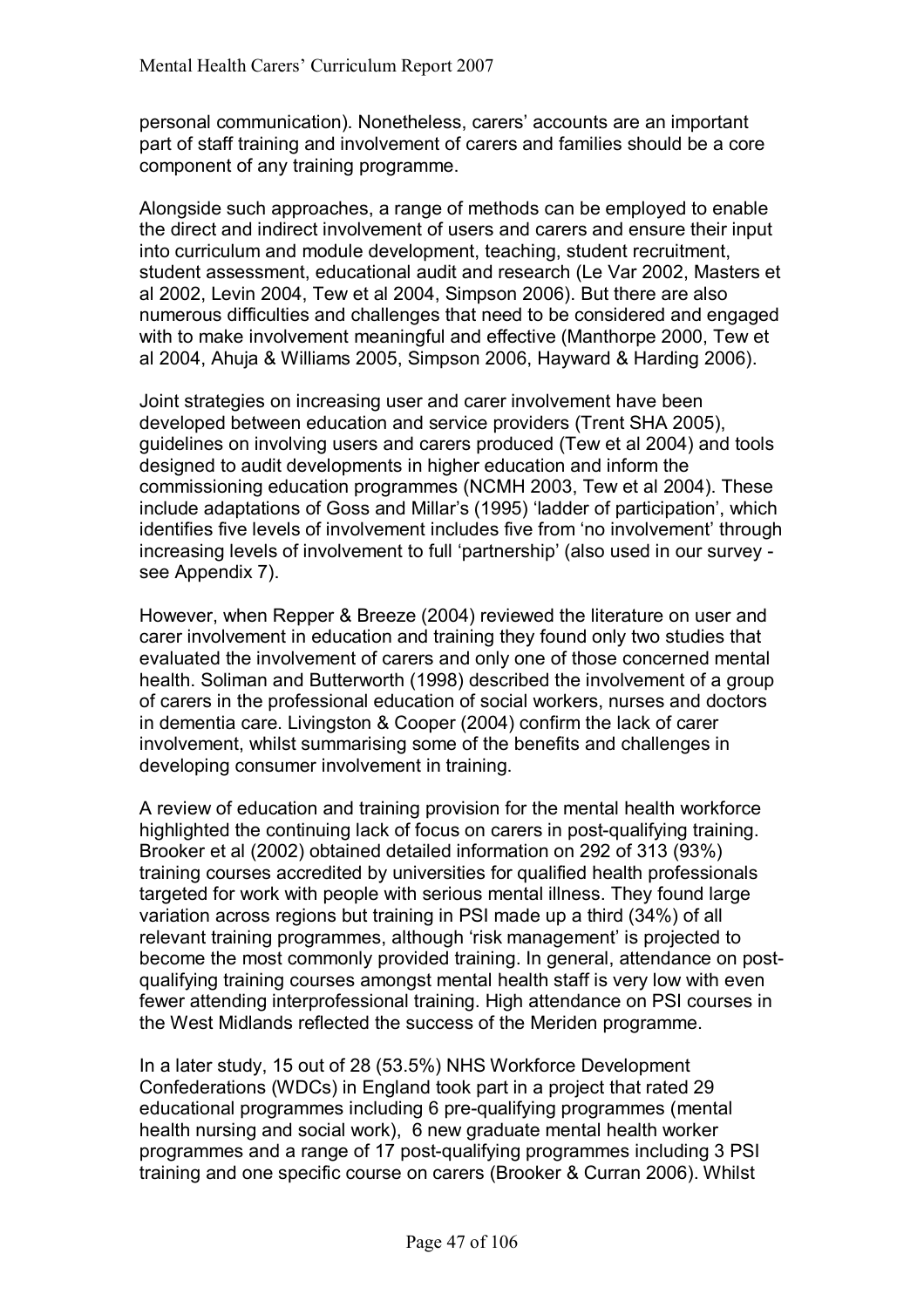finding that overall the majority of programmes involved service users in a meaningful way, courses were far less likely to engage with carers, especially at pre-registration level. However, the majority of education and training programmes in PSI and family interventions outlined earlier, including the Thorn, Meriden and Somerset programmes, all make a point of involving carers and family members in the design and delivery of that training.

Cleary et al (2006) propose that strategies aimed at maximise understanding of the carerís role and the changes in practice required, should provide for greater use of carer consultants working alongside practitioners, educators and trainers. They suggest that carers' involvement in education should start at the under-graduate or pre-registration level so that health care providers are made aware, from the earliest stage, that the caring role is recognised, valued and integrated with other service components. Early involvement also helps shift staff attitudes and minimises the possibility of overlooking the role of the carer. However, Cleary et al (2006) also point out the importance of not further over-burdening carers and sensitive, creative ways of working with carers, carer consultants and carers' representatives must be found.

Carers may be reluctant to participate if previous experiences have proved fruitless (Lammers & Happell 2004) and academic and clinical staff may be resistant or cynical regarding carer involvement unless issues of tokenism, representativeness and work overload are addressed. Such issues and those around remuneration of consumer participants have been well articulated elsewhere (Crawford & Davies 1998, Tew et al 2004, Cleary et al 2006, Simpson 2006), so do not need to be rehearsed here, but need to be part of a wider organisational strategy addressing user and carer involvement.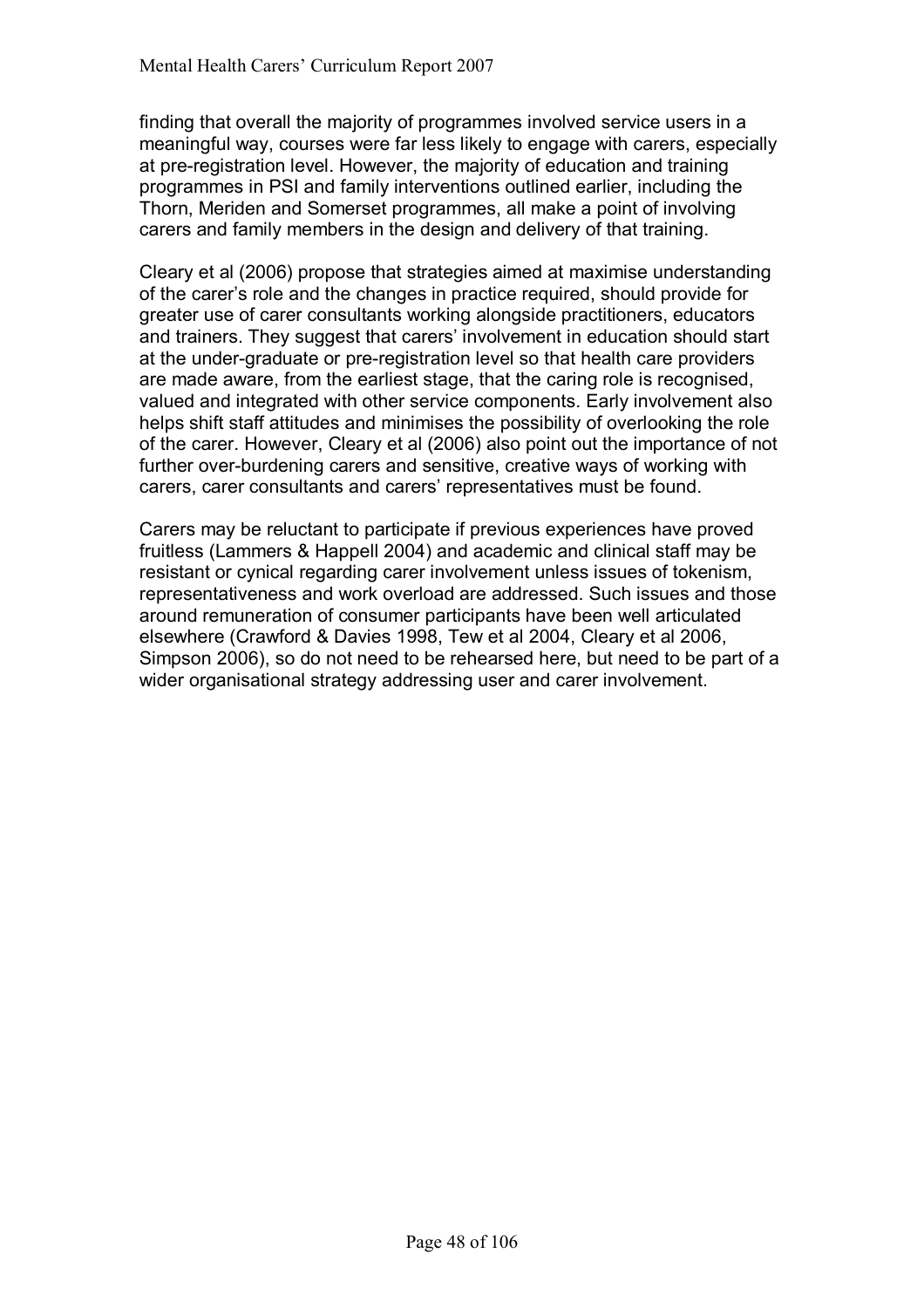# **RESULTS: FOCUS GROUP**

Over 100 people responded to the advertisement, expressing an interest in taking part in a focus group. Organising dates and times that were convenient for sufficient numbers of people proved difficult, particularly as we had less than three months in which to fit them. Several attempts were made to organise focus groups in parts of the north of England and in the Midlands, some of which involved BME carers' groups. Unfortunately, most organisations already had other speakers or topics lined up and were unable to accommodate us within the timeframe. Other people could not attend any of the dates on offer in London or would not attend because the amount of remuneration on offer was insufficient. Others agreed to attend but failed to turn up on the day. Unfortunately, there were few responses from mental health staff and extending the advertisement to wider staff networks were equally unproductive.

Despite these difficulties, seven extremely productive focus groups took place, involving a total of 47 people (Table 12). It did not seem appropriate to request demographic details of participants, but there was a mix of gender and ages and people from various minority ethnic communities. Three completed postal questionnaires were also returned (one from a carer, one from a carer/CSW, and one from a carer/CSW on behalf of a support group of 20 carers and two CSWs).

Although the groups were organised around specific roles, e.g. carer, or carer support worker, in reality many participants crossed such boundaries with many carer support workers or NHS managers being carers themselves, and both carers and service users having experience 'both sides of the fence'.

| <b>TABLE 12: FOCUS GROUP PARTICIPANTS</b> |           |               |
|-------------------------------------------|-----------|---------------|
| Participants                              | Location  | <b>Number</b> |
|                                           |           |               |
| Carers                                    | Reading   | 8             |
| Carers                                    | London    | 8             |
| Carers                                    | London    |               |
| <b>Carer Support Workers</b>              | Aylesbury | 7             |
| <b>Carer Support Workers</b>              | London    |               |
| <b>Service Users</b>                      | London    | 8             |
| NHS Carers' Leads/Managers                | London    | 6             |
| <b>Total focus group participants</b>     |           | 47            |
| Postal respondents                        |           | 3             |
| <b>Total</b>                              |           |               |

Notes from the seven focus groups and the three written responses were read and coded to identify common themes and extracts that illustrated those themes, which were then collated in a tabulated format. These themes and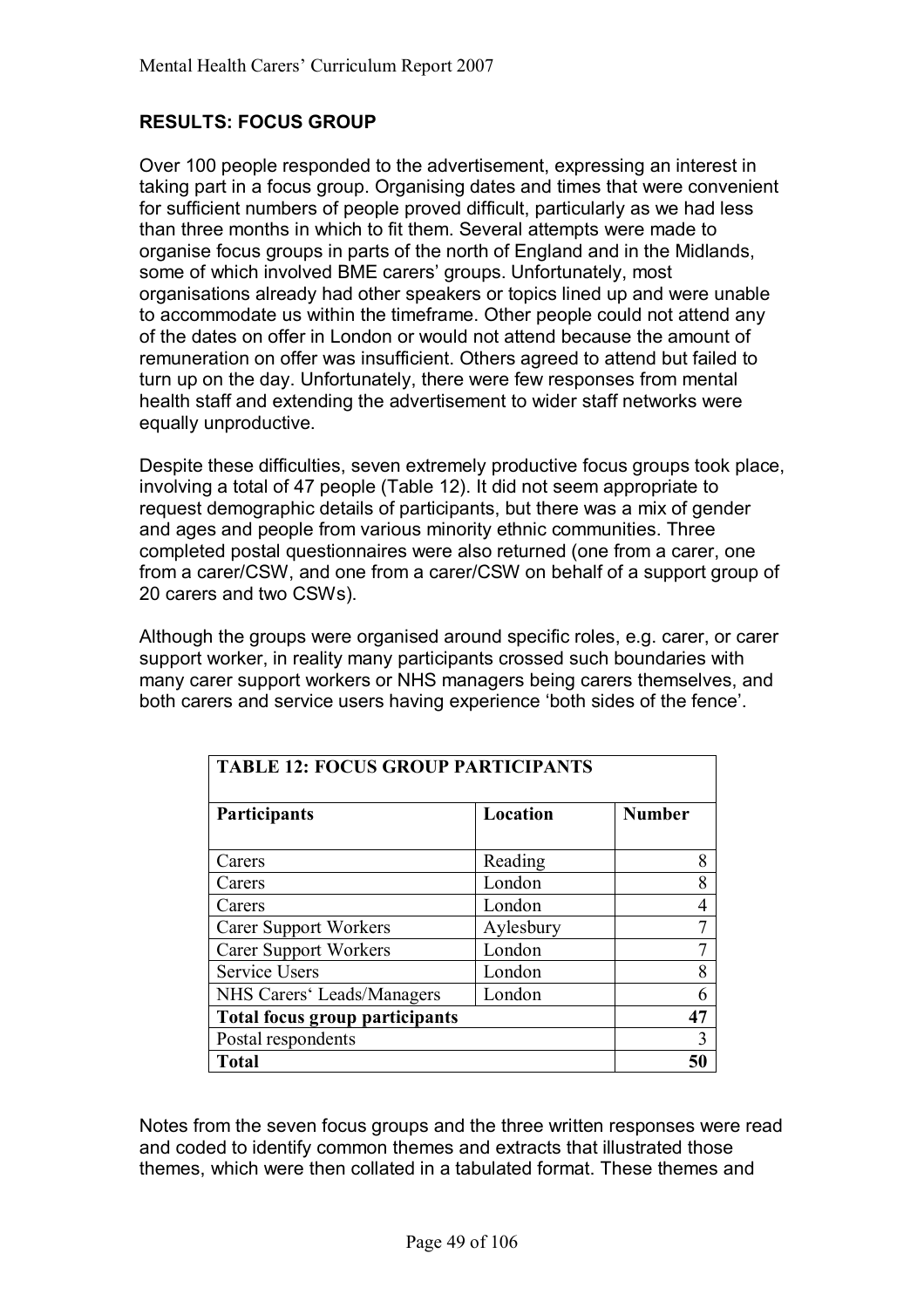extracts were then read and re-read whereby it was recognised that the views expressed within the different groups built on and complemented one another. No group produced topics or issues out of step with the others and some views expressed by CSWs and Carerís Leads provided a deeper understanding or explanation of issues raised by carers.

### Participants' Experiences: Recognition of families and the carer's role

Many participants spoke of their desire that staff recognise the importance of family ties, of the need to see the service user in the context of their family and friends and to show understanding and empathy.

Try to see mental health carers and service users as part of a whole and normal family scene  $-$  not as somehow outside everyday society or experience  $-$  all of us suffer the same human condition in varying degrees and are *always* worthy of the respect and treatment we would expect for ourselves. (Carer/CSW)

Carers also wanted their own role and expertise as carers in providing ëcontinuity of careí to be recognised, valued and appreciated and for there to be a holistic appreciation of care givers and consideration of their "quality of life" and their "life outside of caring".

Caring and treatment is seen purely from a medical viewpoint and neither the service user or his carers are seen holistically. (Carer/CSW)

 How many members of the mental health team would want to work out there on their own with no team around them. You can go home at five o'clock. (CSW)

At times, staff could be quite belittling and fail to recognise the true level of the carer's involvement and the level of impact on their lives.

I don't think staff have any idea what it is like [for carers]. I would like staff to acknowledge that it is stressful... staff's response could have been more human, more understanding. (Carer)

Many staff do not recognise the distress caused in a family by mental illness. (CSW)

Some CSWs mentioned that there tended to be myths around working with families, including not working with families unless you were providing structured family therapy. It was suggested that even amongst people trained in psycho-social interventions there were different views held, and some understood that working with families was a part of everyone's role while others did not.

# Participants<sup>'</sup> Experiences: Identifying and recording the carer

The terminology of 'carer' could make the identification of carers more difficult, with the term 'carer' rarely used or recognised and family members not realising that they could be classed as a 'carer'. A Carers' Leads said that most carers when asked, focus upon the quality of the services the person they care for receives and find it hard to think about themselves. Some carers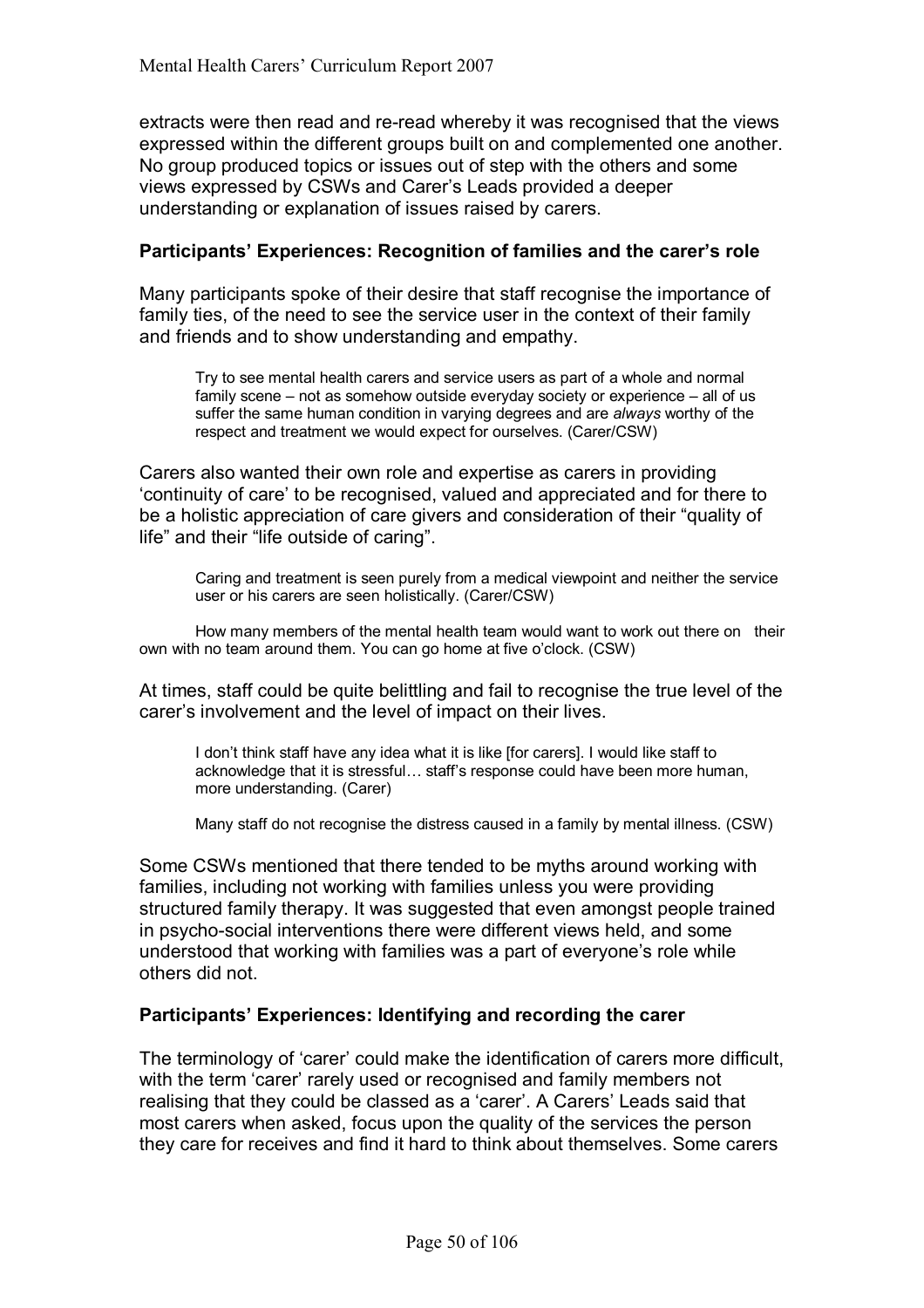spoke of feeling frightened of seeking help and wanted staff to recognise that they might need encouragement and support in doing so.

Frightened to get help... another avenue where you don't know what's at the end. (Carer)

It is also difficult when there are many carers in a family and there are challenges in identifying different and multiple roles. Many carers, especially those in their 50s or 60s, often had several caring roles, with ageing parents as well as teenage or adult offspring requiring their help.

Yet it is important to know how to identify a carer and to get carers to recognise the impact their caring role has upon them. And once identified, it is crucial that information on carers is recorded and staff need to think how that information can be retrieved. It needs to be built into care planning systems in an immediately visible place.

For some people, including in some Black and minority ethnic (BME) families, being described as a carer was actually insulting, as they saw themselves primarily as a mother/father/brother/sister doing what any one would do for a family member in need. It was suggested that work should be done with staff on the type of vocabulary used.

Call it supporting someone rather than caring... More in tune with the way they think of themselves. (CSW)

Families don't identify with the term carer... [they say] I am a husband, mother.... (CSW)

It's hard for anyone with a mental illness to like the term carer. (CSW)

Identifying the carer was particularly difficult when children or young people were caring for mentally ill relatives, often parents. Staff tended to think of carers as adults and made assumptions which meant that young carers were frequently overlooked. Identifying a child as a carer may provoke contradictory reactions.

Young carers may be happy to be identified as carers but their parent may not... they feel it is a criticism of them. (CSW)

Once identified as a young carer, children need information as well. Too often young carers are sidelined until there is another crisis. Staff frequently underestimate the amount of support the child provides.

You need them in the loop all the way not just at crisis point. (CSW)

Young carers need reassurance that it's not their fault; it's not likely to happen to them; what they can do to help; and what is going to happen next. Equally, it is important to include the child in developing care plans and contingency plans, so that they understand and can be reassured.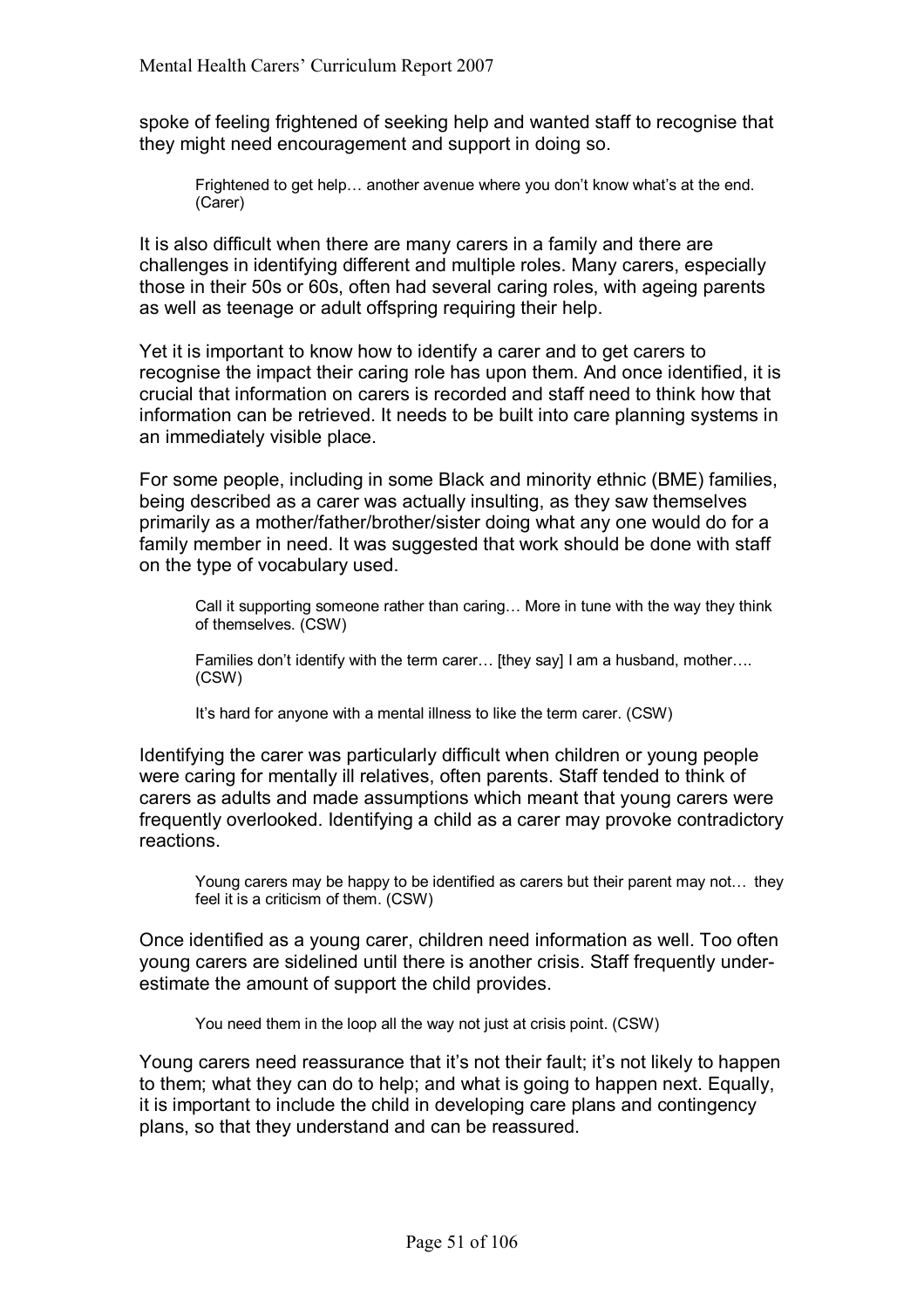### **Participantsí Experiences: Complexities of family work**

Carersí Leads recognised that for many staff there was an anxiety and resistance about working with families and carers because of the perceived difficulties, such as the complex psychological processes in families and how to manage these. Staff often don't want to work with carers identified as 'emotional' or 'high expressed emotion' and required training in how to work with carers experiencing extreme anger and guilt.

A 20 minute interview went into 90 minutes psychotherapeutic interaction. (Carersí Lead)

CSWs agreed. Often, staff do not want to or do not feel able to deal with the relationships in the family, as they can be "difficult, messy... not my business. Not what I took the job for". Older carers often had fears about what would happen if and when they die and too often staff were not prepared to talk with them about this, perhaps fearful or uncomfortable about discussing such sensitive issues. But staff could put carers' minds at rest by helping them make contingency plans or develop advanced directives. CSWs and Carers' Leads thought that most staff had all the skills to support carers  $-$  it is about gaining the confidence and being provided with support themselves.

They see carers as a completely new animal, [but] you've got people skills  $-$  just transfer them. (CSW)

This relates to the amount of support and supervision they [staff] get. (Carers' Lead)

Current training doesnít deal with these issues, it encourages staff to filter carers and families out and by directing people straight to a carers' centre or carer support worker these complexities are reduced or avoided.

A number of CSWs mentioned that carers required help in negotiating the provision of care for their relative, particularly if services crossed health and social care boundaries or if the person had a dual diagnosis of learning disabilities of substance misuse and mental, illness. In such cases care was often not well co-ordinated and "they spend all of their time shuttling back and forth".

No-one will take ownership if there is a dual diagnosis. (CSW)

CSWs also remarked that carers often found it difficult to obtain help when they wanted to reduce the level of their caring role. Carers are often asked if they want to continue caring but as soon as they say they need help, this is ignored. But if service users express a desire for a carer to reduce their role this tends to be listened to and acted on. Carers learn that the only way to reduce care is to say that they are stopping altogether, then after services are put in place "they get back on board" (CSW).

Some things they [staff] seem to hear very loudly and others not at all. (CSW)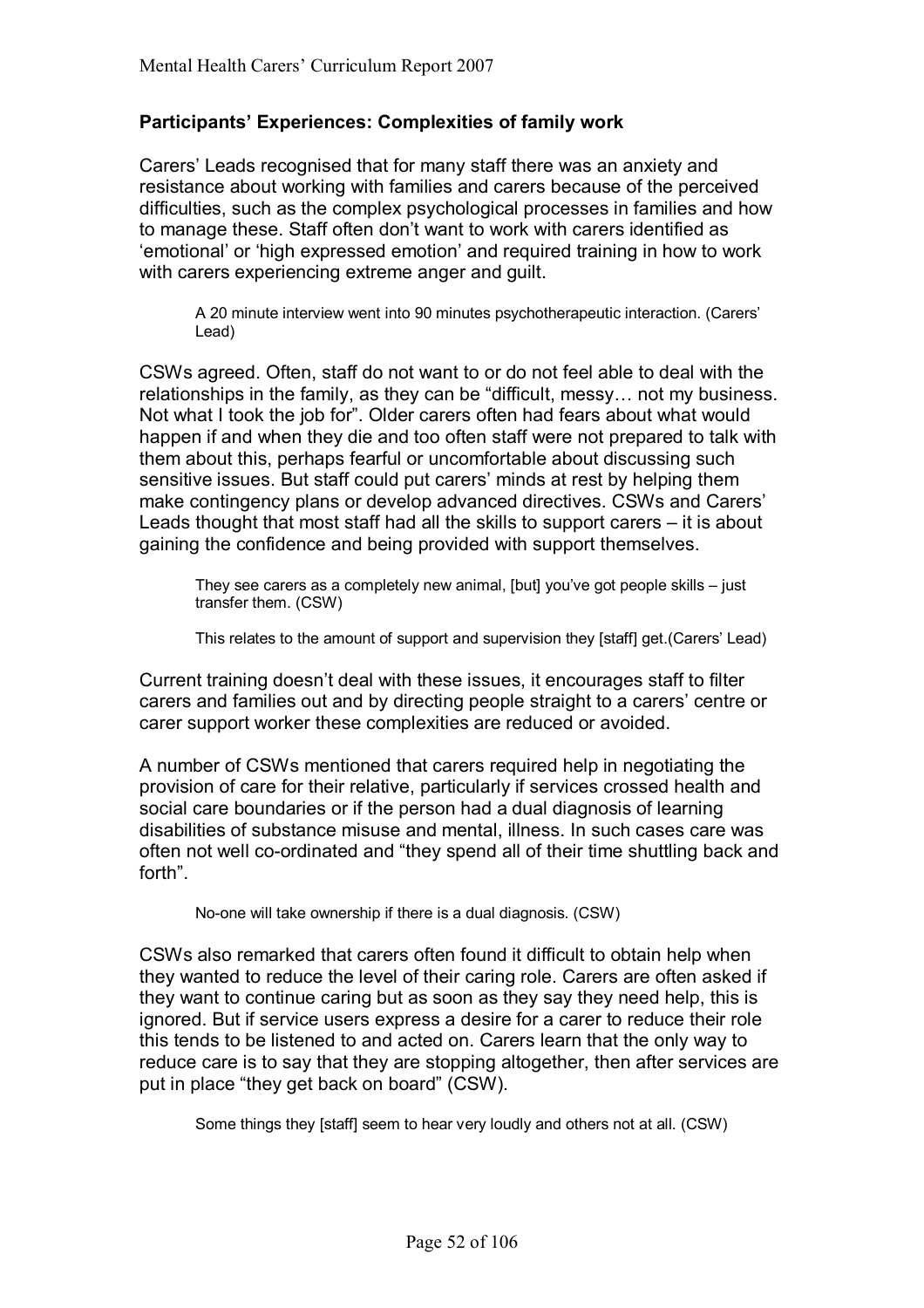Some CSWs mentioned that some service users abused carers and that people's tolerance of undesirable behaviour tends to be higher when mental health problems are involved. Staff tend to accept that carers will be subject to abuse, but we "shouldn't be accepting it for carers when we wouldn't accept it for ourselves or others" (CSW) and dealing with such challenging issues needs to be included.

Carer-user relationships may change as an individual recovers and in such a situation the carer sometimes finds the change in their role and relationship difficult. There is also a need to provide transitional support to carers when their caring role *is* reduced at the request of the patient. Staff require the skills to help people negotiate these transitional stages as there is an emotional impact on the family. They also need to consider appropriate timing for ending the support of carers as there is a perceived tendency to discharge carers as quickly as possible, described by one CSW as a "hand washing policy".

#### **Participantsí Experiences: Working in partnership?**

Issues around communication predominated for carers. Not being heard or listened to were common complaints, with few staff seeming to involve families and carers or working with them as 'part of the team'. Several carers spoke of trying to provide helpful information and even of asking staff if they could "work alongside" them in caring for their relative only to be patronised and ignored.

Doctors just stared at me and didn't take any notes. (Carer)

This same carer described feeling very angry when, after his son had assaulted him several times, the psychiatrist said it was "not unpredictable" your son would assault you", while he had never been warned of such a possibility. Another carer wrote to her sonís psychiatrist outlining examples of her son's potentially dangerous behaviour but did not receive a response. Care Support Workers (CSWs) spoke of carers not getting return phone calls when they tried to speak with mental health staff.

One carer spoke of her frustration at being denied a face-to face meeting with their son's psychiatrist, despite the fact that just such a right was espoused in the carersí booklet they were given. Another, whose son was suspected of developing psychosis whilst at university, was astonished that the medical practice did not request any historical or background information about family mental illness. Attempts to consult with staff sometimes led to derogatory statements being made about them. One psychiatrist wrote that a mother was "anti-doctors", which she felt was grossly inaccurate and unfair.

Others spoke of difficulties with their GPs, including when they had concerns about potential side-effects of the medication their son was on. Carers felt they were "treated with arrogance", with one person saying the GP was "patronising... I could have smacked him". Others described times where their awareness of a looming relapse or other concerns were not taken seriously or simply dismissed.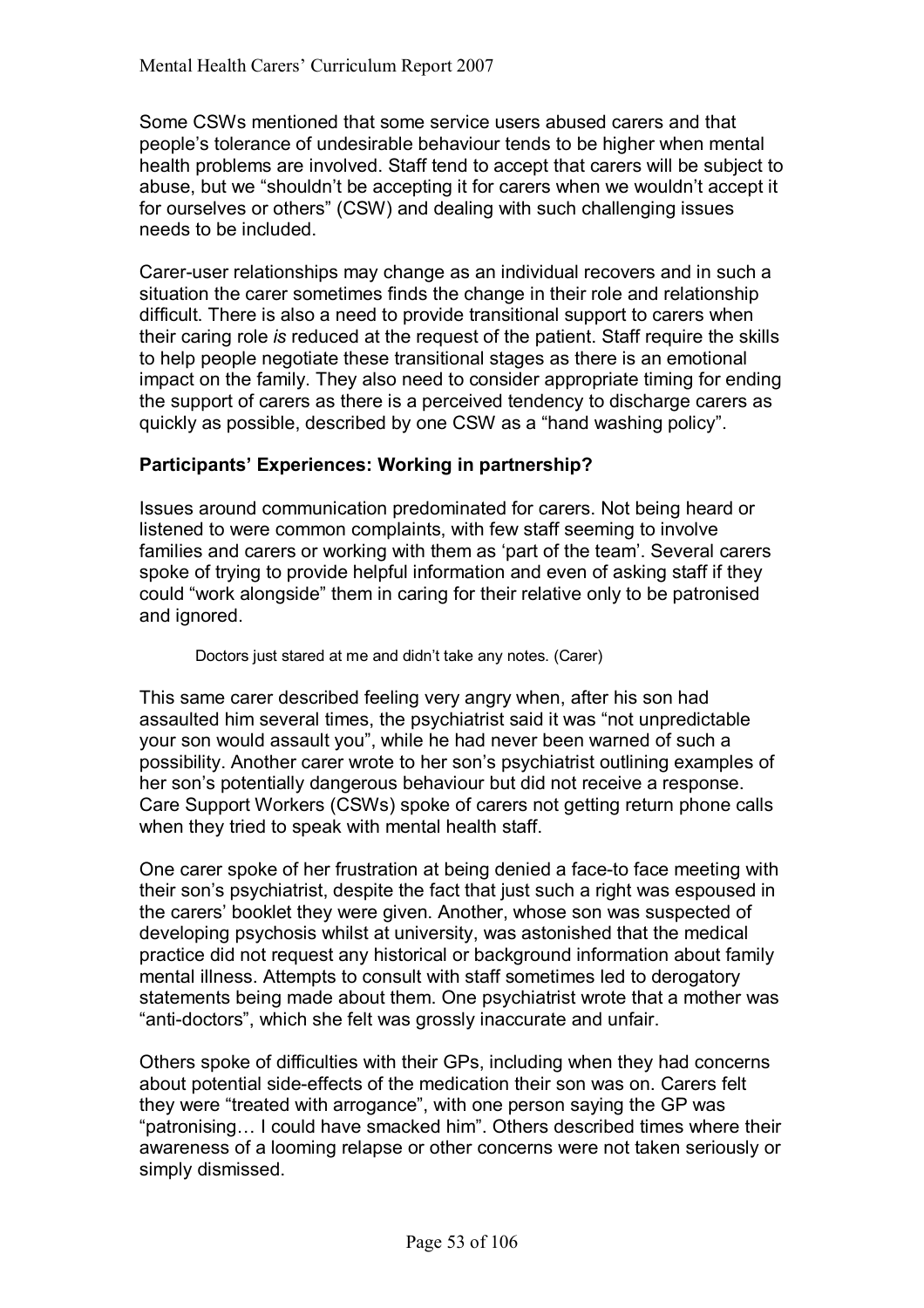The CSWs agreed that a key challenge was getting staff to take a more responsive stance when carers express concerns about a relative's deteriorating health. Some suggested there was an element of 'competition' between carers and staff, as carers were often accurate at predicting relapses as they know the service user best. This tends to expose staff limitations, so that too often carers were not listened to "until it hits a crisis".

Sometimes professionals do not listen, especially when carers note that situations are getting worse for the user. They try to ignore the bad news for too long. (CSW)

Other carers spoke of poor, dismissive or even rude attitudes shown by various staff. One participant was told that she "wanted her son ill". Highly judgemental and blaming attitudes towards families and carers still seemed to exist, with medical staff most often cited as at fault in this regard.

My relationship with my son was described as 'almost incestuous'... very hurtful. (Carer)

CSWs spoke of carers feeling intimidated by staff if they made a complaint about the care their family member was receiving and often feared that they would make things worse for the vulnerable person they care for. Participants argued strongly that staff needed to recognise that carers are an asset and potentially part of the team providing care and support to the service user. At present they are too often seen as "other".

Staff need to recognise the expertise of carers and the importance of their involvement in care plans and discharge plans. They should be respected for their contribution. (CSW).

This viewpoint was amplified by Carers' Leads who recognised that by helping the carer, staff would often reduce their own workload with the service user. Instead, they tended to see the carer as an additional workload, rather than a help. There was also need for greater understanding of the financial savings obtained through greater support of families and carers.

It was recognised by almost everyone that most staff are faced with enormous pressures on work load and insufficient time. As a result, building relationships with carers and considering and responding to their needs was not seen as a priority. The CSWs were happy to work alongside other staff, acting as mediators to help them establish relationships, but felt that overall there needed to be a change of culture in mental health services so that staff recognised the benefits and advantages of working with families and carers.

# **Participants' Experiences: Obtaining information**

Being provided with useful information about the service user's condition and what the services were trying to do was identified as important. Frequently, carers were not provided with information, but when they were it was greatly appreciated.

They told us what they did know and what they didn't... that was helpful. (Carer)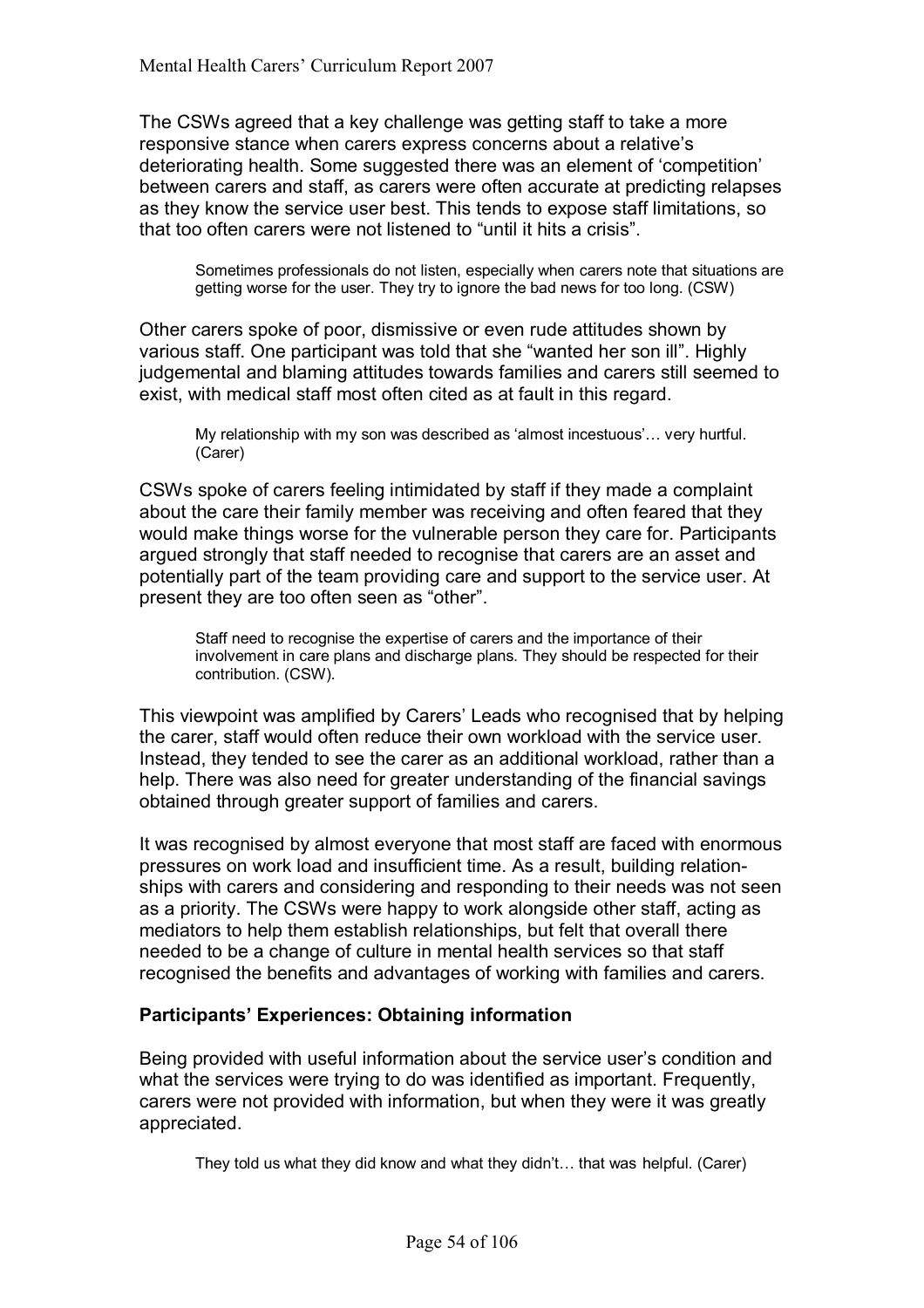Often, the relative or friend with the illness is unable rather than unwilling to provide carers with meaningful information themselves. At such times, it is greatly appreciated by families when mental health staff take the time to explain what is happening. Some carers recognised that there had been changes and that staff were beginning to provide more information and sometimes negotiating care. One carer spoke warmly of her son's psychiatrist who was happy to communicate with the carer by email. Another spoke of how her life had changed when a new GP took over and immediately engaged with the family.

The CPN now talks to us, didn't use to ... when he first came to see our son, the CPN just said hello and goodbye and no other information. (Carer)

The first 10 years my GP didn't understand... but our current GP is really brilliant... she's trying everything. (Carer)

One carer discussed the sectioning of her daughter and how the staff had failed to talk to her throughout the sectioning process, despite the episode being incredibly frightening for both her and her daughter. Another said that she had been asked to sign sectioning papers without being told about the meaning and powers of a section under the Mental Health Act. One mother felt she had been tricked by a social worker who spoke with her in the kitchen whilst her son was sectioned and forcibly removed in another room.

A big issue concerned the lack of consistency  $-$  both consistency in the information provided to carers and users and consistency in approach between different staff and different professions. Some carers felt that staff were insufficiently aware of relevant legislation, policies and guidelines, which seemed to contribute to a lack of consistency. CSWs mentioned that often there was little consistency between different professions, with social workers and CPNs for example, providing different viewpoints and approaches to providing services and liaising with agencies. On inpatient wards, too often staff did not appear to know anything when asked questions and carers wondered why they had not had a hand over or read something about the patient. There were also concerns expressed about the apparent failure of staff to communicate with each other. Doctors did not appear to pass information to one another.

No continuity of staff approach  $-$  shouldn't they read a report? (Carer)

Staff consistency was not helped by frequent staff changes and use of agency staff.

Every time we go we someone different. (Carer)

CSWs said that it was difficult to provide meaningful support to families if there was not continuity of staff; the situation is maintained, but no real therapeutic relationship takes place. Constantly changing staff makes people very unhappy and carers "loose faith in the staff and the system." Being given a named person to contact or identifying someone that carers can liaise with would help overcome these difficulties.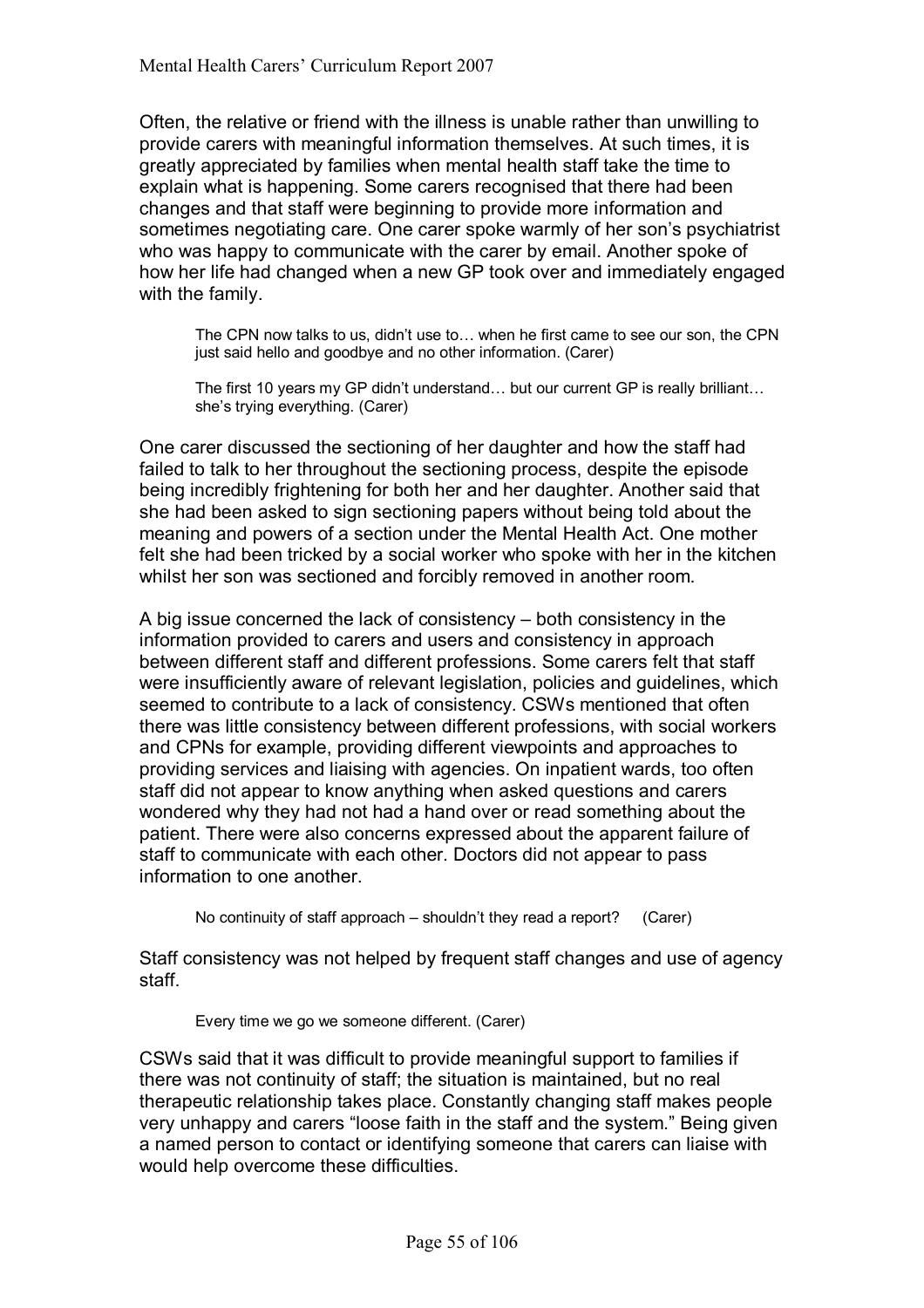Sudden, unannounced changes in service planning or delivery could also have a big impact on the care and support being provided to a relative and have a knock-on effect for families, but this was rarely discussed with carers. Common-place practices such as sending appointment letters to users only when the user has indicated that they wish the carer to accompany them, made it less likely that the carer would know the details and maintain their involvement.

Understand the 'tightrope' that carers are treading between communication with the services and their 'cared-for'. (Carer)

Staff need to be able to sign post and inform carers about carer support services. Some carers spoke positively about carers' packs they had been given with information about conditions, medications, glossary of terminology, ward/service information, carer support services etc.

I got information from the ward about a carers group on the notice board. (Carer)

They [staff] need a good understanding of what's available, mental health and otherwise. They would know this if they came to a carers' training session. (Carers' Leads)

#### **Participants' Experiences: Attitudes and communication skills**

Often, simple basic communication skills and common courtesies were lacking – people failing to say who they are on the telephone, or regularly walking past family members on acute wards and not even saying hello or passing the time of day. Some had even been asked why they kept turning up on the ward  $-$  in one case even though their son could not speak English.

They need to understand how upsetting it is first time on an inpatient ward. (Carer)

CSWs also spoke of poor attitudes amongst many ward staff who often appeared to ignore carers and rarely proactively offered information or support.

They don't speak to carers and CSWs... feel as though you shouldn't be there. (CSW)

 They [staff] sit there in silence and you have to go and engage them to get information. (CSW)

But sometimes, it was also necessary for staff to help families understand "that there is a problem", that the family member has a mental illness. At times this can be difficult, not least because of the level of stigma attached to mental illness. The CSWs saw their role as central to this, providing support to someone through all the emotions, "practicalities and emotionality... because things will never be the same as they have before" (CSW).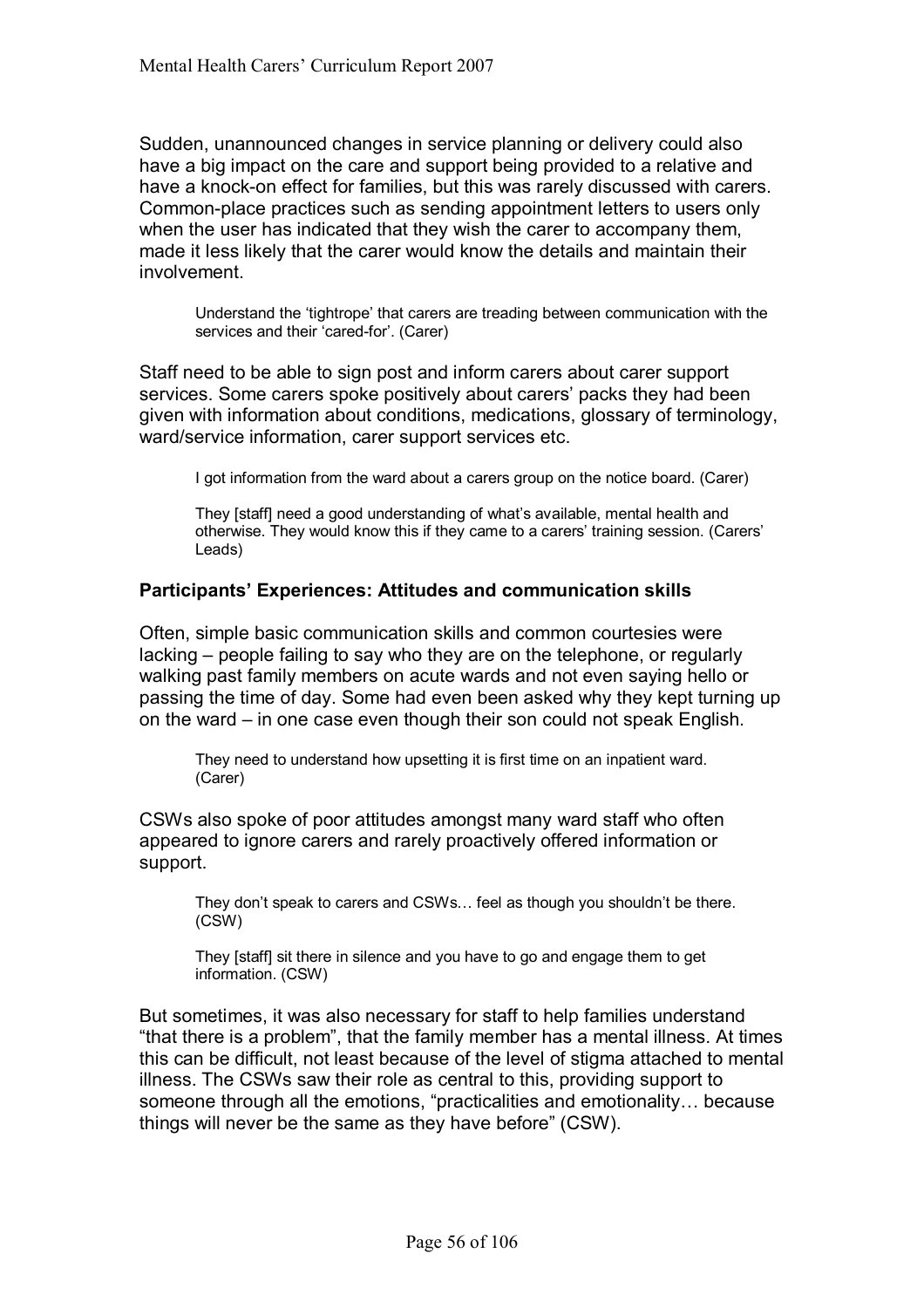Sometimes carers were provided with copies of CPA care plans and on occasions CPNs had even sat down and explained the care plan to them. However, care plans were often hand written and sometimes illegible. Explanations provided verbally were quickly forgotten. Carers suggested that care plans should be typed clearly. One carer described how having ìinformation written down about what had been agreed between the GP and the psychiatrist was very helpful".

## **Participantsí Experiences: Confidentiality**

Issues around sharing information and confidentiality were a common theme in the focus groups. Examples included a mother who called for an ambulance after her daughter came and told her in the middle of the night that she had taken an overdose. When later she rang the A&E department, the staff would not even tell her if her daughter was still there or had been admitted to hospital.

Need definite guidelines on confidentiality. (Carer)

 There is a basic package of information needed on the law and confidentiality. It is ingrained wrongly in adult services, probably at all levels. (Carer)

CSWs spoke of a overall lack of clarity and frequent cases where the user has been admitted but the family not told and the family have gone out looking for their relative.

When you don't tell carers basic information they assume the worst, which creates more anxiety and makes you seem evasive. (CSW)

It can be difficult if the worker is trying to build a trusting relationship with a carer to then say that the user doesn't want them to know something. And it works both ways, where the carers want and appreciate confidentiality where they do not want the user-relative to know some things they are saying. Staff need training and help to learning how to manage conflicts between carers and service users.

Reflecting the work by Pinfold et al (2002), CSWs stressed that there are differences between personal, sensitive and general information and that "staff could unpick things better". Additionally, service users can make a decision about the sharing of information at one point in time but this is often not addressed again and "lasts forever".

There is not enough negotiating or revisiting. (CSW)

In contrast, we had one report of very good relations in a local Child and Adolescent (CAMHS) unit, with family carers given the opportunity to speak with medical staff in confidence and being offered helpful advice on dealing with particular situations. But, it was suggested that problems can be created around confidentiality when young people are transferred from the care of CAMHS to adult services, if things are not communicated accurately and carefully. Staff need to understand issues around data protection, mental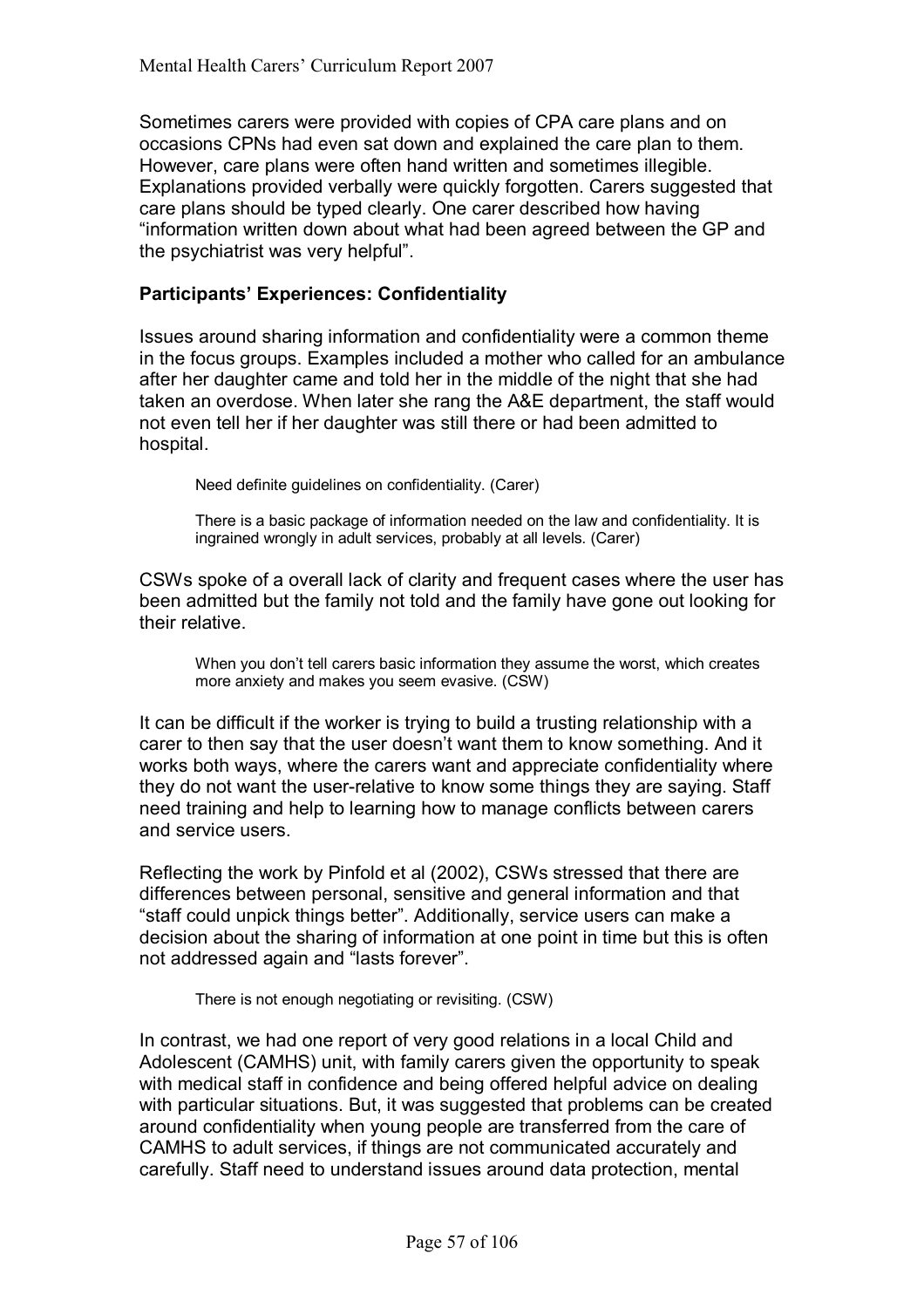competence and the so-called Fraser Guidelines on providing advice and healthcare to young people (NHS Scotland 2007).

One Carers' Lead suggested that confidentiality was often used an excuse, or ìa cop-outî. The issue of confidentiality was contrasted for physical and mental health, with the suggestion that less is revealed in a mental health context. It needed to be recognised that there are different levels of confidentiality and different rules and procedures needed to be adopted.

### **Participants' Experiences: Support**

Experiences of being provided with or accessing support varied. Some spoke of mental health staff being incredibly supportive:

The CPN, psychiatrist, psychologist are all very supportive. (Carer)

However, far more common were stories of struggling alone for as long as 20 years with little or no support offered and no information provided about support networks that might have been available. People described years of battling to work out how best to cope with incredibly demanding behaviours and situations, of being frightened and even facing physical and mental abuse.

I dealt with this nightmare single handedly for three years... had to do my own research... (Carer)

One mother was told by a member of staff that it was her fault that she had received no help from services, despite the fact that she had asked for help on many occasions.

Frequently, carers spoke of their surprise and relief when, often through their own efforts, they became aware of a local carers' group or organisation. Some felt the support offered to people providing support for people with physical ailments was easier to access. Many said that not only had they been unaware of support groups for carers, but that even when they found out about them they did not immediately think they would be of much relevance or use to them. However, frequently, attendance at carer support centres and groups had been a "life saver", providing a "mixture of information and relaxation", "skills to help in their caring role" and taking away "the feeling of isolationî. Some carers had attended educational courses for carers, provided at the carers' centres, and these had improved things enormously.

#### **Participantsí Experiences: Assessments of Carersí Needs**

Discussion by carers and CSWs of carers' assessments provided a wealth of evidence to suggest that far too often these assessments were not taking place, or that they were being undertaken poorly, or that the needs identified were frequently not addressed. The vast majority of assessments led to no provision of services or changes in the carerís situation or even feedback to the carer. For carers, there is "huge frustration when they are offered something and nothing comes of it" (CSW).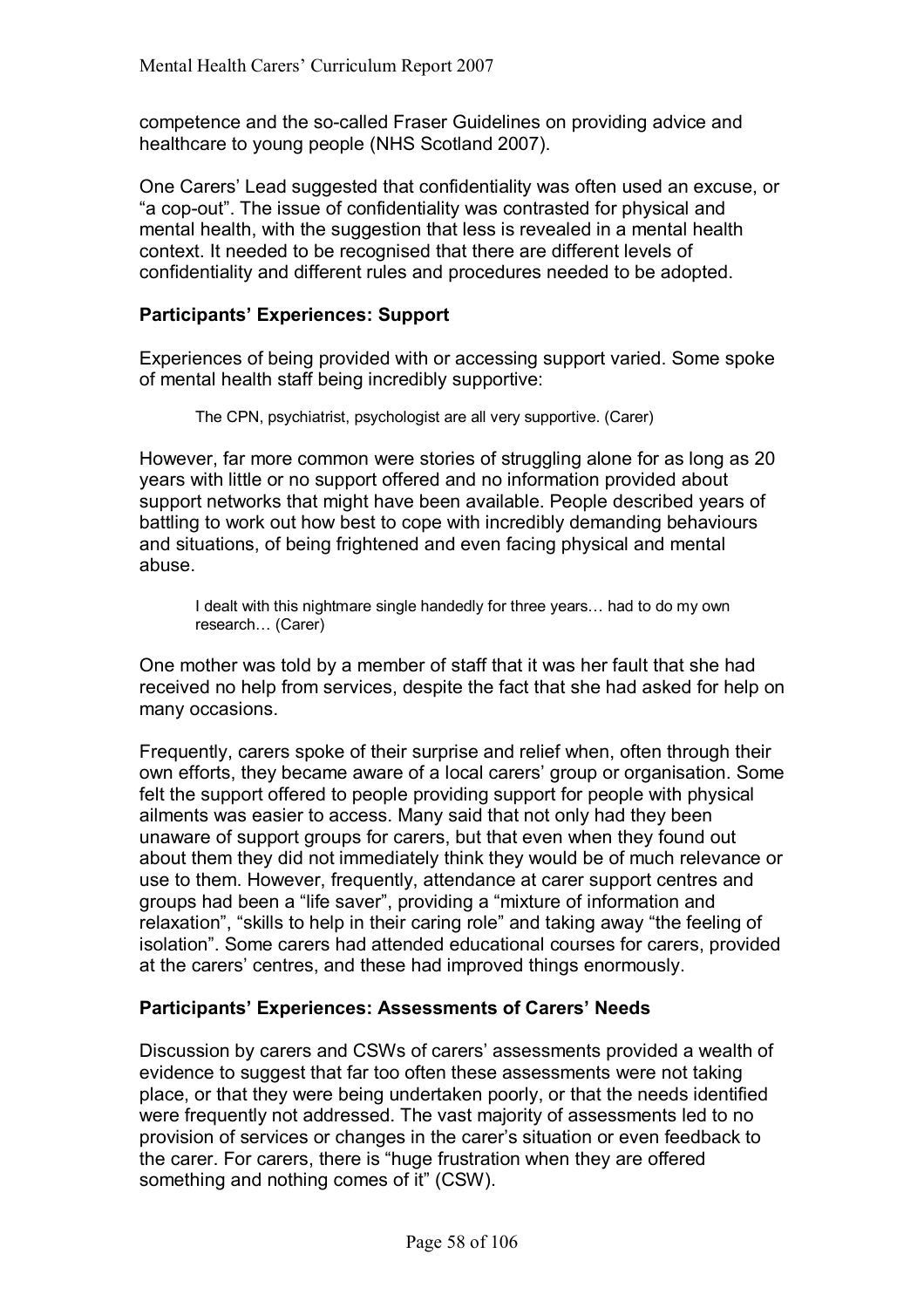I discussed respite with the social worker but no action. (Carer)

Page after page of stuff... vanished into a black hole. (Carer)

Never heard about it again. (Carer)

No point doing them if you are not going to follow them up. (Carer)

A small number had received input following an assessment, including provision of respite care, and this was appreciated. The importance of carers' assessments was recognised, with one carer describing them as "the gatekeepers" to services. Carers' Leads and CSWs said there was a need for many staff to recognise their own responsibilities in facilitating support for carers. At one induction training where the CSW gave a presentation about carers and carers' assessments, she said people "looked surprised" that this was part of their role.

One manager thought she didn't need to do [assessments]; that it was not in her remit. (Carers' Lead)

Too often though, it appeared that carers' assessments were seen largely as a 'paper exercise' and received cursory attention as a legal and policy requirement, with little serious attention to delivery. Lots of care co-ordinators send out carers' assessment in the post! Paradoxically, it was suggested by CSWs that those staff that do complete carers' assessments learn a lot and find it useful.

Some Carers' Leads said that staff avoided completing carers' assessments because they fear that it will open up all this painful history which then takes a long time to deal with. Others were aware of the gaps in services and the limits on what could be offered. The CSWs stressed that it is about being honest and explaining that they can not guarantee that support or other services can be provided. Too often staff avoid telling the truth but carers appreciate an honest explanation of the situation and of the limitations, even if those are disappointing.

Some CSWs suggested that the terminology of carer's assessment put many carers off and that people assume they are going to be judged for their 'caring'; that it is an assessment of how well they are caring for the person.

You need to tell them it's an assessment of their needs not them. (CSW)

However, some said that 'in reality' carers *are* judged and they hear many staff dismissively label family members as "high EE [expressed emotion] or over involved", suggested that the use of such terminology from the psychosocial interventions literature can be seen as derogatory labelling and perhaps needs to be better explained or used more sensitively.

There was some suggestion that given the complexity and time involved, it would better if there was one point of contact, such as a CSW, who would listen to the carer's experience and record this on the Assessments of Carers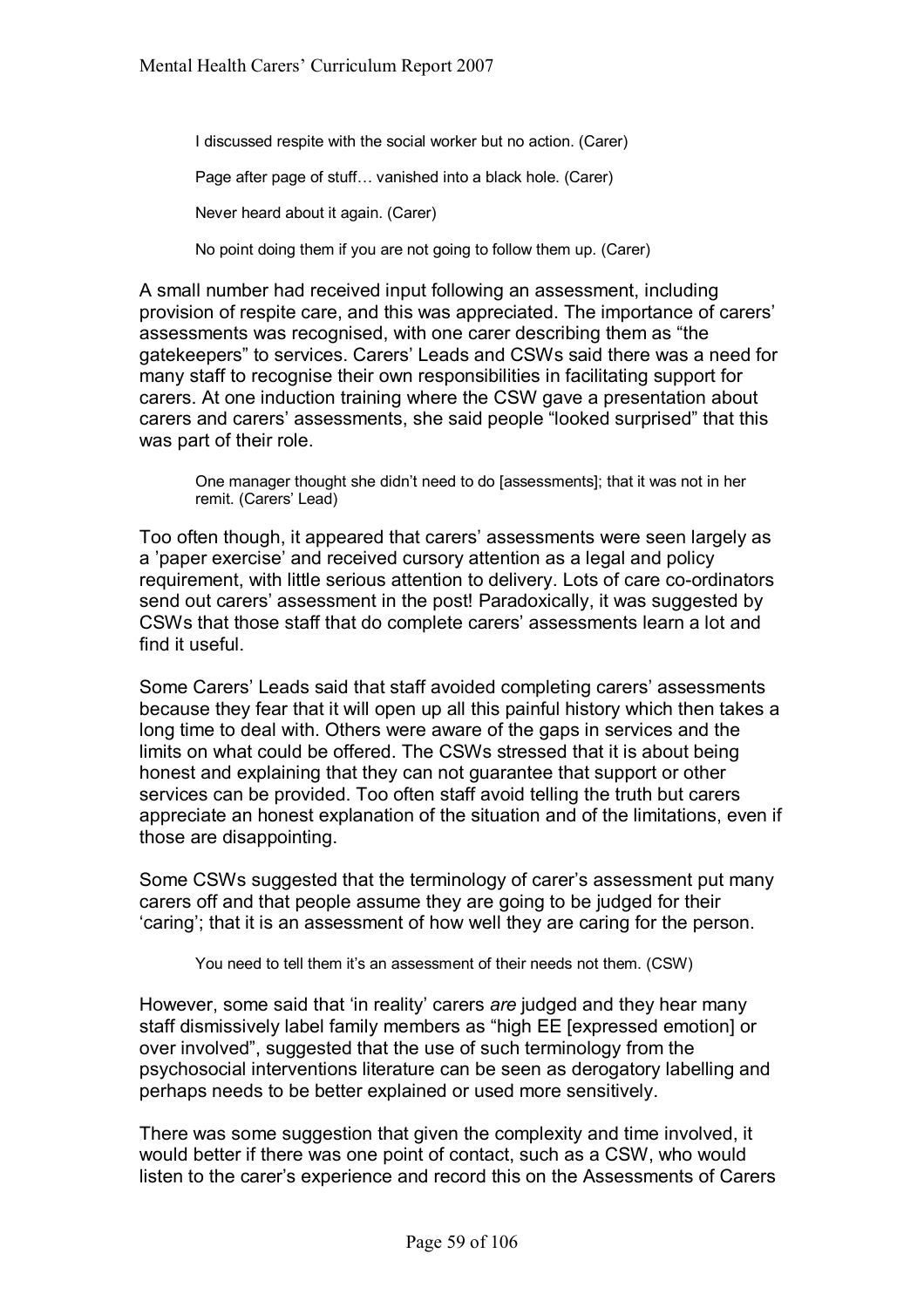Needs, in order to help "reduce the carer's distress and save time for everyone concerned". Others argued that when assessments were left solely in the hands of the CSWs, it tended to maintain the tendency of mainstream mental health staff to ignore carers and remain unaware of their situation and needs. Most preferred the encouragement of joint working on assessments.

Staff need to be trained and encouraged to routinely offer carers' assessments as part of integrated CPA care planning and offer regular reviews. But there also needs to be an awareness of 'hidden carers', where the relative with mental illness is maintained by their GP and the carers tend not to be identified, not routinely offered assessments of their needs, or are assessed using the inappropriate type of assessment form, which excludes 'functional mental health'.

### Participants' Experiences: Culture, ethnicity and gender

There was a general agreement amongst carers that many of the issues facing carers were faced by Black and minority ethnic (BME) carers as well, but in addition they faced particular issues or difficulties that needed consideration. There was a common concern that BME carers were even more likely to be stigmatised and excluded from society.

There were a number of descriptions of certain assumptions being made about the ability, preparedness or willingness of members of BME communities to provide care for a family member with mental illness. These were often based on stereotyped beliefs about particular communities or gender roles within those communities. Some BME carers felt they could not  $win - it$  was either assumed that they would provide all the care for their family member or they were seen as 'scroungers' for asking for financial or practical support. Some carers felt they had experienced explicit and implicit racism from staff within mental health services, with a lack of consideration and respect commonplace.

When Asian families ask for help they are viewed as taking too much, because it is assumed they have the support of a large family. Some would say they are coning the system  $-$  bloody cheek! (Carer)

A Somalian woman and her daughter provided particularly disturbing testimony about the callous way they had been treated and the lack of help they had been provided despite trying to care for a confused, psychotic man who was doubly incontinent. Both this family and an Iranian family described how, when their relative was admitted to a psychiatric hospital, they were perceived as "over involved". The Iranian family had said, "There is a Western tradition that caring ends at the door of the hospital."

Others spoke of traumatic experiences where inadequate translation services had not considered important cultural, political and language issues based on regional differences and tensions in their home country, which caused huge distress and communication failures.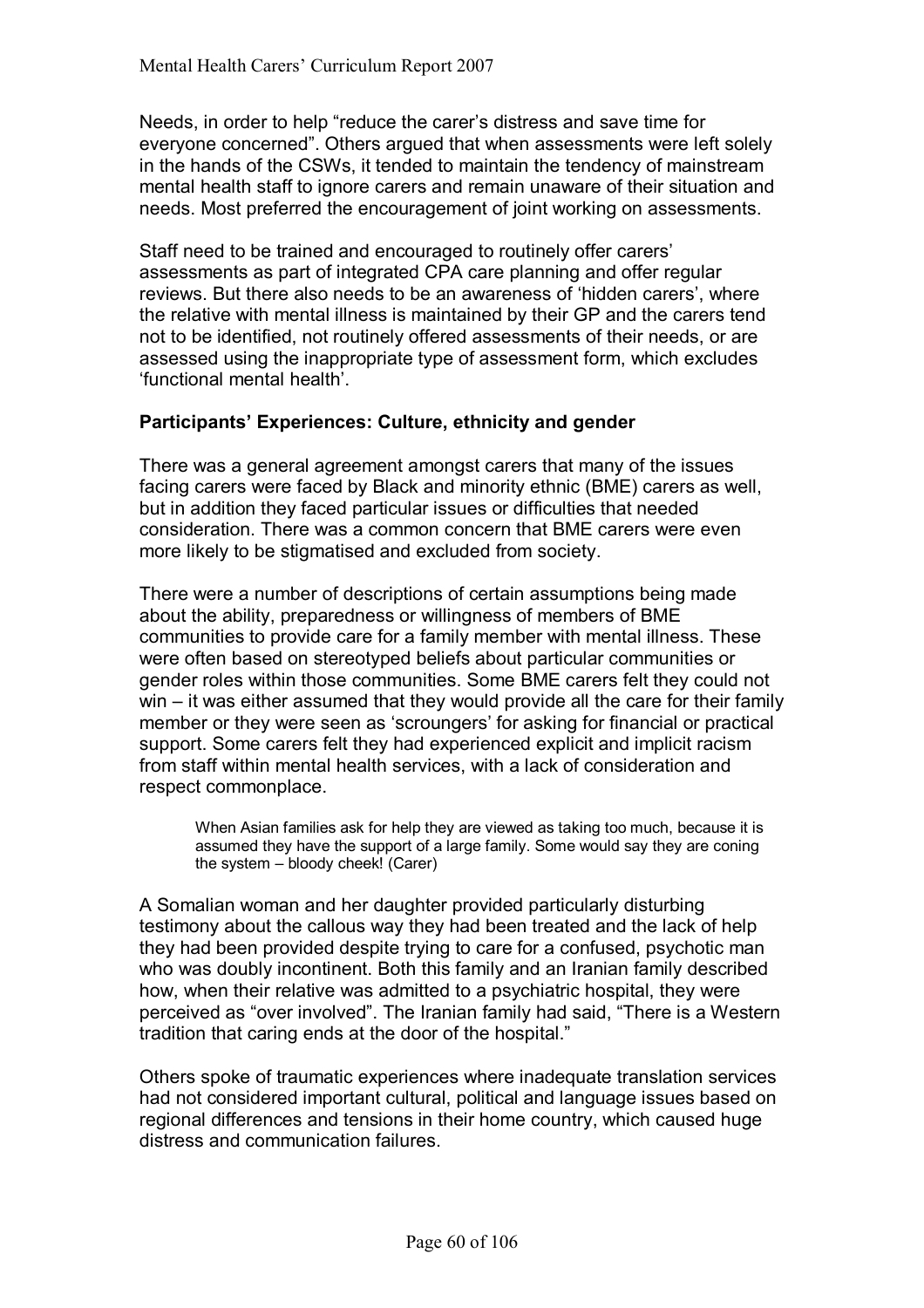CSWs who worked with a lot of carers from BME communities said there is a need for staff to be aware of and sensitive to different cultural belief systems that impact on understandings of mental illness.

...understand and respect people's religious beliefs... different beliefs, understanding of mental illness, rather than imposing a model. (CSW)

The CSWs recognised many of the difficulties faced by BME carers and in many instances spoke with even greater passion about the issue. Many BME families have problems articulating their needs and in the Black African Caribbean community, they suggested, it is even more difficult to get the role of the carer recognised. Many wouldn't identify with the role of carer and wouldn't ask for help from outside. Issues around services for carers that do not speak English are a particular issue, with many such carers unaware they have the right to an assessment of their needs.

70% carers don't speak English... and often don't get an interpreter. (CSW)

Illustrating the complexity of the situation, some CSWs said that whilst staff shouldnít pre-judge the situation, it was important they had some awareness of potential issues, for example in more male dominated cultures a husband who interprets for his wife may re-interpret her account. In contrast, a Carers' Lead said that there also assumptions that in Asian families the daughters would be "dumped with the role".

The CSWs also mentioned that mental health staff often made presumptions on the basis of gender, frequently just assuming the woman in the house would act as a carer. One CSW quoted a psychiatrist who said, in front of the CSW to a woman whose husband was seriously ill, "may I remind you of your wedding vows". A Carers' Lead said that, in reality, most carers *are* women who mostly care for men. The mental health system is a mainly male environment so trying to stand up and be empowered is very difficult. Complaints are more likely to come from male carers "who take the system onî.

#### **Recommendations for training: Communication skills & information**

Participants' views on the communication skills and types of information and support that staff need to be able to provide carers with are summarised in Table 13.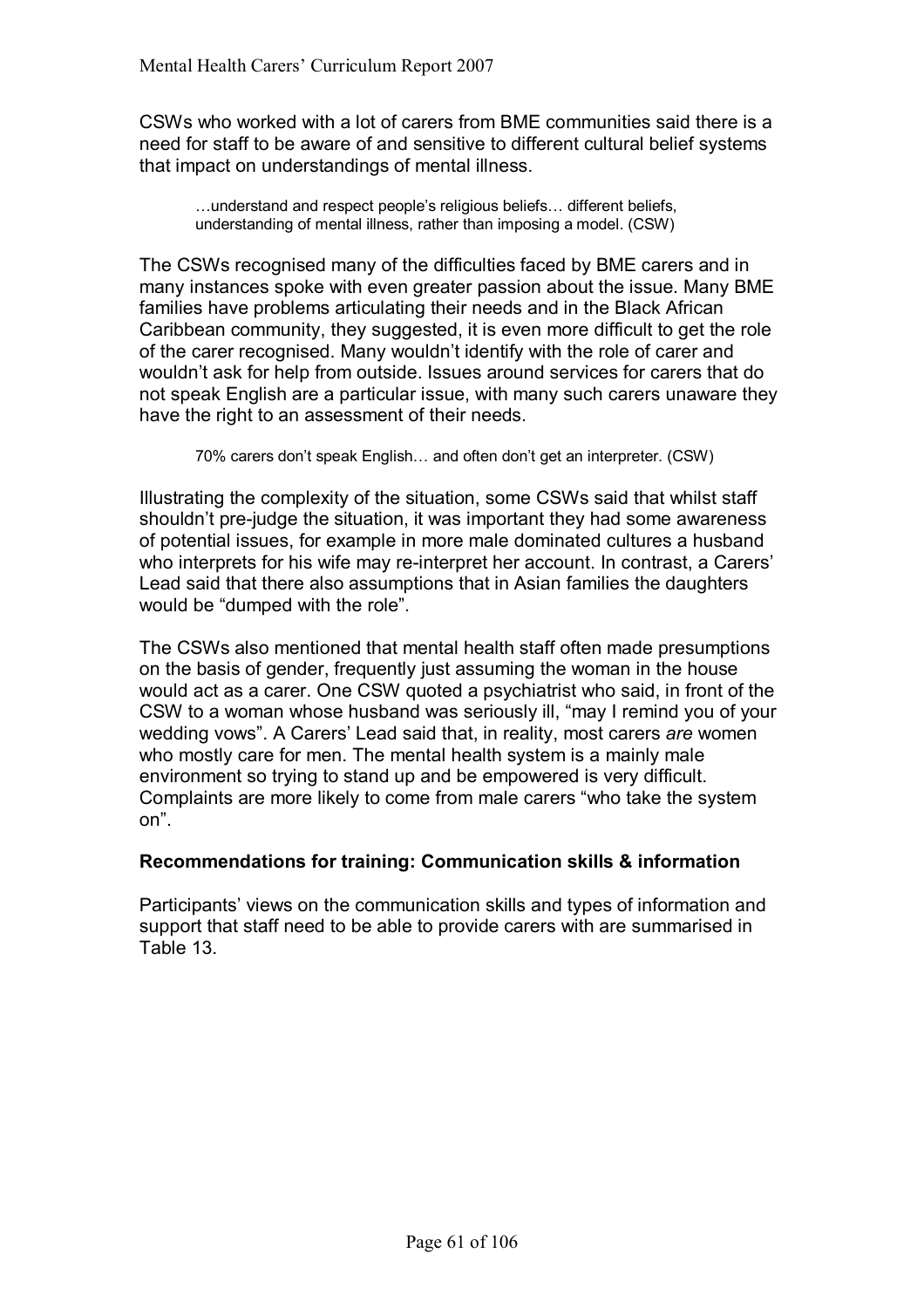| <b>TABLE 13: RECOMMENDATIONS FOR STAFF TRAINING FROM THE</b> |  |
|--------------------------------------------------------------|--|
| <b>FOCUS GROUPS</b>                                          |  |

| Recommendation                          | <b>Examples</b>                                                                                |
|-----------------------------------------|------------------------------------------------------------------------------------------------|
| Consider language and vocabulary        | Terminology can be confusing or                                                                |
| used                                    | meaningless, e.g. crisis, associates, locum,                                                   |
|                                         | absconding, CPA                                                                                |
|                                         |                                                                                                |
|                                         | Carers overhear staff and students using                                                       |
|                                         | stigmatising language, e.g. 'mad house'                                                        |
| Consider different needs of people      | "Carers often say 'I wish they had told me                                                     |
| caring for someone admitted for first   | this and that' but often they don't cope with                                                  |
| time, someone in crisis, an             | receiving information and retaining it at                                                      |
| experienced carer, etc., and check that | times of stress." (CSW)                                                                        |
| they have understood.                   |                                                                                                |
|                                         | "Spend some time with them and make sure                                                       |
|                                         | they understand." (Service User).                                                              |
|                                         |                                                                                                |
|                                         | "Too often carers are faced with 'information                                                  |
|                                         | overload' early on in the caring process, but<br>then receive little later on." (Carers' Lead) |
|                                         |                                                                                                |
|                                         | "Consistency of information between what is                                                    |
|                                         | told to user and carer." (User)                                                                |
| Use a variety of methods to provide     | Carers suggested face-to-face verbal (and                                                      |
| information.                            | repeated); written – leaflets, checklists,                                                     |
|                                         | booklets, etc; online/websites/TV; through                                                     |
|                                         | carer organisations and groups.                                                                |
|                                         |                                                                                                |
|                                         | Local 'carers' information packs that                                                          |
|                                         | includes both general and specific                                                             |
|                                         | information detailing local services                                                           |
| Consider the nature of the language     | Carers say many staff need to be taught how                                                    |
| used when presenting information.       | to give information, the way and style in                                                      |
|                                         | which it is presented, the body language that                                                  |
|                                         | accompanies it, etc (e.g. not looking fed-up                                                   |
|                                         | or impatient).                                                                                 |
|                                         |                                                                                                |
|                                         | "Not about doing unto but informing                                                            |
|                                         | people then carers can make their own                                                          |
|                                         | choices." (CSW)                                                                                |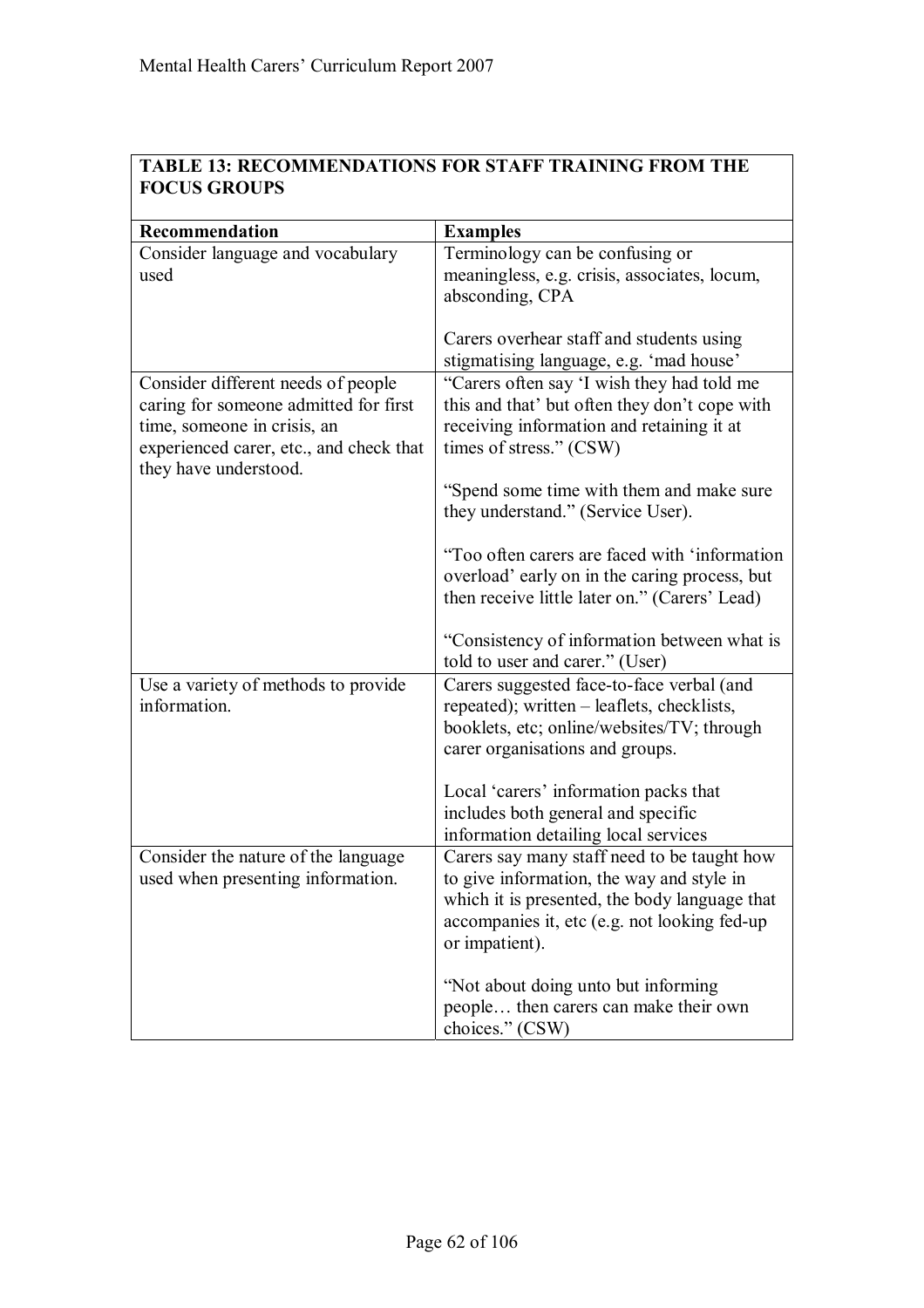| <b>TABLE 13: RECOMMENDATIONS FOR STAFF TRAINING FROM THE</b> |
|--------------------------------------------------------------|
| <b>FOCUS GROUPS (CONTINUED)</b>                              |

| Recommendation                        | <b>Examples</b>                                                                                                                                                                                                  |
|---------------------------------------|------------------------------------------------------------------------------------------------------------------------------------------------------------------------------------------------------------------|
| Families and carers require different | Basic information on how the services run,                                                                                                                                                                       |
| types of information.                 | who to contact locally for help/support etc.                                                                                                                                                                     |
|                                       | Accessible information about causes,<br>genetics, symptoms and course of mental<br>illnesses.                                                                                                                    |
|                                       | Best treatments and approaches for users,<br>including medical, psychological, psycho-<br>social, recovery, relapse prevention, etc.                                                                             |
|                                       | Family interventions and what the family can<br>do to help: "If there is the potential for<br>bizarre or risky behaviour on the part of the<br>user, then the relative should be informed<br>beforehand." (User) |
|                                       | Widening social circle for users, including<br>work and productive activities.                                                                                                                                   |
|                                       | Promoting good physical and mental health<br>for carers.                                                                                                                                                         |
|                                       | Supports available for carers.                                                                                                                                                                                   |
|                                       | Carers' legal rights (e.g. to an assessment,<br>nearest relative, etc) and carers' policies.                                                                                                                     |
| Empathy and understanding             | "Understanding the carer's journey - from<br>not knowing there's a problem, to identifying<br>and labelling the problem, to acceptance,<br>which is often associated with depression."<br>(CSW)                  |
|                                       | "Understanding that the carer has a great deal<br>of personal interest/involvement invested in<br>their caring role, e.g.  raison d'etre; co-<br>dependency, loss of career and prospects."<br>(Carer)           |
|                                       | "Some carers are keen to become involved,<br>some are terrified." (CSW)                                                                                                                                          |
| Good manners                          | "Common courtesy goes a very long way."<br>(CSW)                                                                                                                                                                 |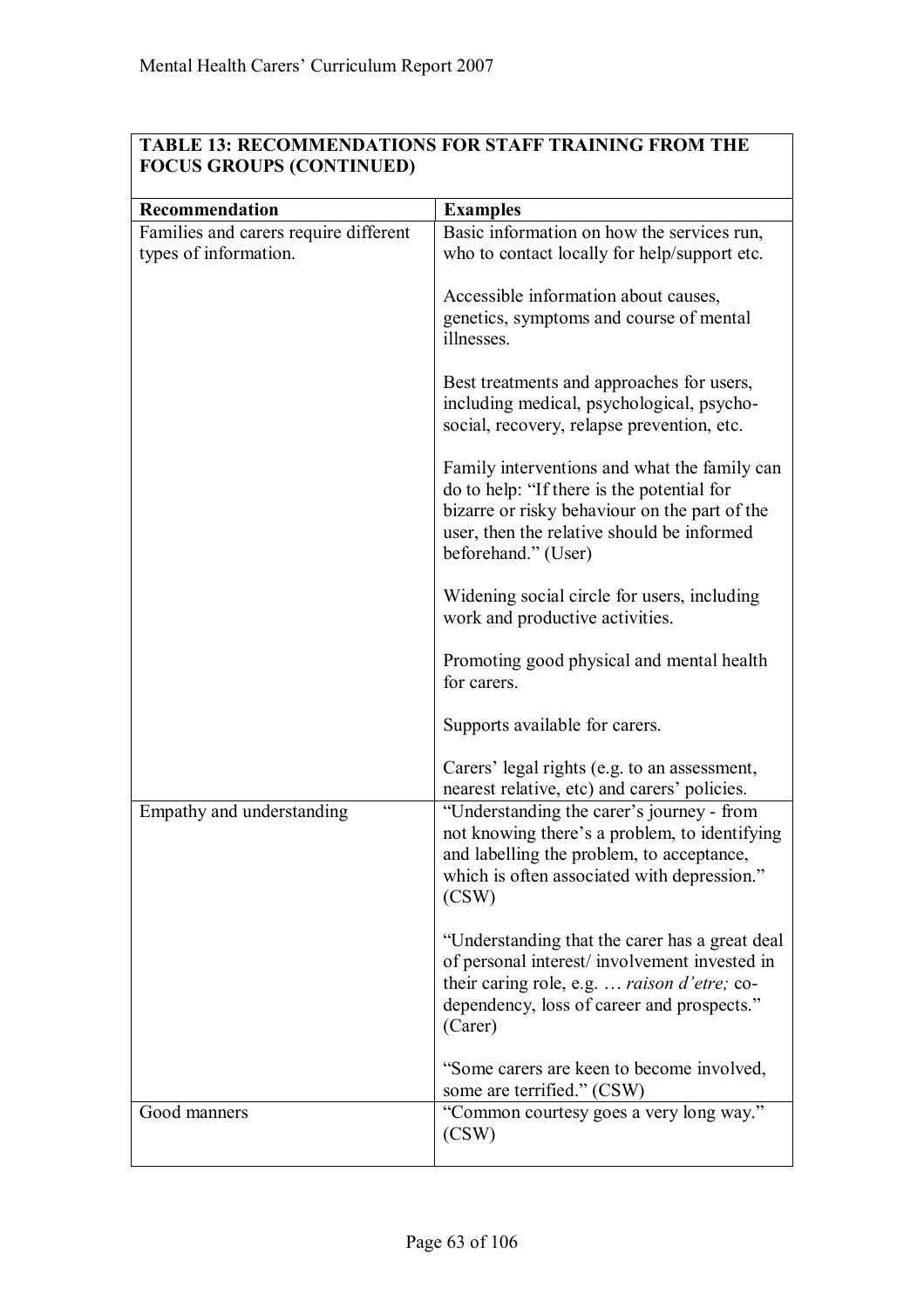| Recommendation                                          | <b>Examples</b>                                                                                                                                                                                                                                                                                                                                     |
|---------------------------------------------------------|-----------------------------------------------------------------------------------------------------------------------------------------------------------------------------------------------------------------------------------------------------------------------------------------------------------------------------------------------------|
|                                                         | "Really listening to what the carer is saying."                                                                                                                                                                                                                                                                                                     |
| Listening skills and receptive<br>communication         | (CSW)                                                                                                                                                                                                                                                                                                                                               |
|                                                         | "Stop trying to find solutions. Just listen."<br>(CSW)                                                                                                                                                                                                                                                                                              |
|                                                         | "Client focused listening, i.e. open to the<br>carer's story/perspective to give a rounded<br>picture of domestic experiences."<br>(Carer/CSW)                                                                                                                                                                                                      |
|                                                         | "The CSW] stays quiet and just lets me<br>talk doesn't dismiss my point of view."<br>(Carer)                                                                                                                                                                                                                                                        |
| Sensitive sharing of information and<br>confidentiality | "Certain things that the user doesn't want the<br>carer to know." (CSW)                                                                                                                                                                                                                                                                             |
|                                                         | "Being careful as to how conversations with<br>carers/parents are reported back to the<br>service user, e.g. not 'your mum says you<br>have been behaving in a strange way' but<br>perhaps 'your mum has been a bit worried<br>about you. Do you know what she is worried<br>about?"" (Carer)                                                       |
|                                                         | "How to manage conflicts between carers"<br>and service users." (CSW)                                                                                                                                                                                                                                                                               |
| Positive suggestions                                    | "To realise that if a suggestion is made in a<br>positive way, it is more likely to be accepted,<br>e.g. 'We usually find it helpful for<br>parents/carers to join in the CPA<br>meeting/outpatient appointment Are you<br>happy for your parents to come along?"<br>(Carer)                                                                        |
| Not undermining carers                                  | "If it seems that the carer is being over-<br>protective or unhelpful in some way, discuss<br>this with them alone and give the carer a<br>chance to explain why they have done<br>something – perhaps there is a reason the<br>professionals do not know about. It is very<br>easy to upset a relationship between a user<br>and a carer." (Carer) |

### **TABLE 13: RECOMMENDATIONS FOR STAFF TRAINING FROM THE FOCUS GROUPS (CONTINUED)**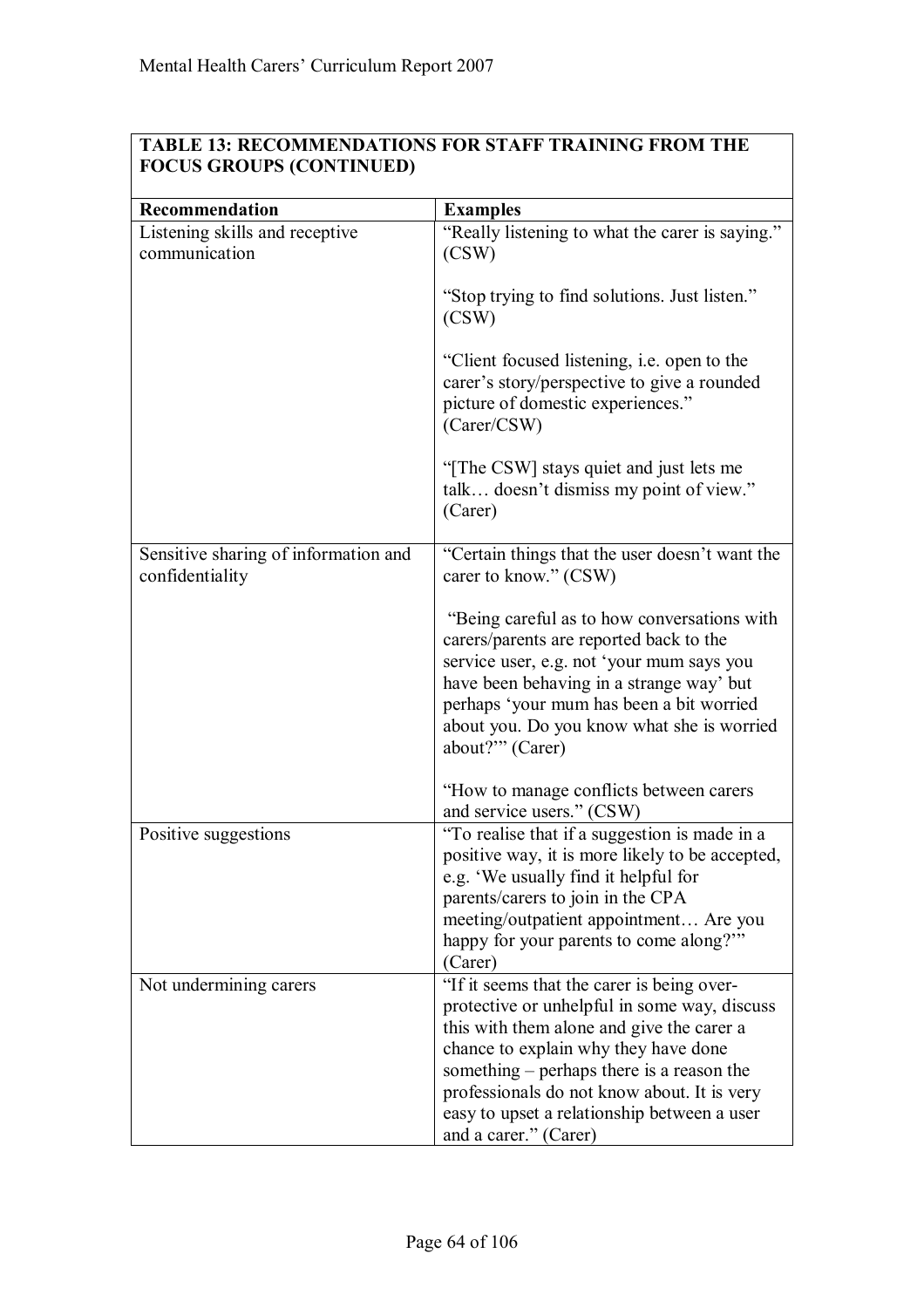# **TABLE 13: RECOMMENDATIONS FOR STAFF TRAINING FROM THE FOCUS GROUPS (CONTINUED)**

| Recommendation       | <b>Examples</b>                                                              |
|----------------------|------------------------------------------------------------------------------|
| Non-blaming          | "There is a culture of blaming the family."<br>(CSW)                         |
|                      | "An ability to make carers feel relaxed and                                  |
|                      | not continually judged." (Carer)                                             |
|                      | "Sympathetic." (User)                                                        |
| Honesty              | "They would like nurses to admit that they<br>don't know the answer". (User) |
|                      | "Keep promises". (User)                                                      |
| Feedback and updates | "Feedback to carers the progress that users                                  |
|                      | are making (e.g. reducing medication) to help                                |
|                      | them come to terms with the idea of the                                      |
|                      | person recovering." (User)                                                   |
|                      | "Regularly provide feedback and                                              |
|                      | information".(User)                                                          |
|                      | "Carers need to know that staff will monitor                                 |
|                      | the situation; that relatives can seek their                                 |
|                      | advice and support, go away and then return                                  |
|                      | in the future to discuss progress, issues or                                 |
|                      | problems." (User)                                                            |
| Partnership working  | "Learn about working with someone                                            |
|                      | genuinely. Partnership is not a glib word."                                  |
|                      | (Carers' Lead)                                                               |
|                      | "Lots of workers have got empathy. There's                                   |
|                      | a difference between empathy and working                                     |
|                      | well with carers." (Carers Lead)                                             |
|                      | "How to work in group situations with other                                  |
|                      | professionals." (CSW)                                                        |
| Coping Skills        | "Staff should be able to help carers discuss                                 |
|                      | practical problems and develop their coping                                  |
|                      | skills." (CSWs)                                                              |
|                      | "How to deal with certain situations and                                     |
|                      | behaviours. How to get help if the service                                   |
|                      | user doesn't want to." (Carer)                                               |
|                      | "Advice on how to talk to someone who's                                      |
|                      | mentally ill - "share a bit of that knowledge"                               |
|                      | (Carer).                                                                     |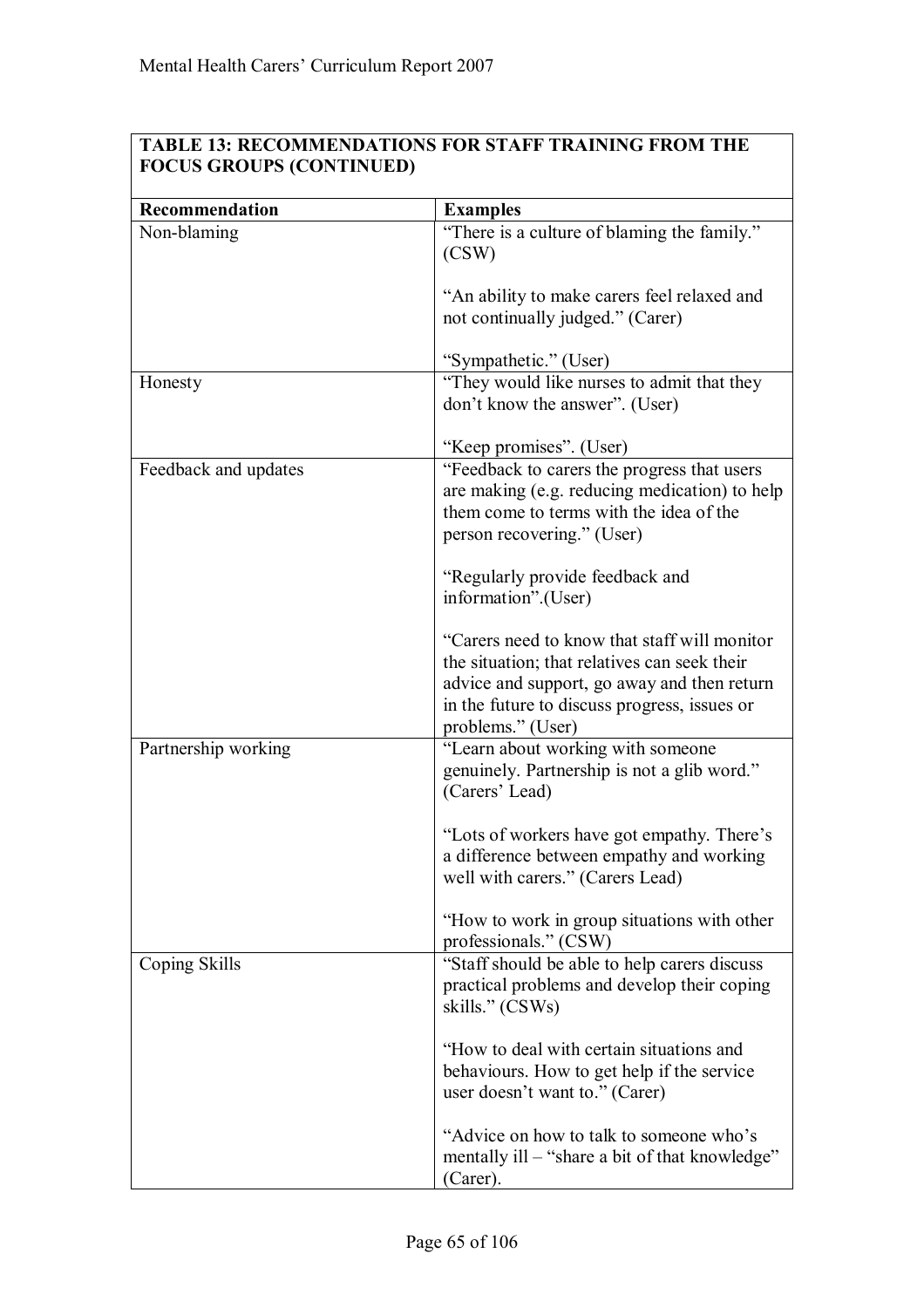## **Recommendations for training: Timing and level of training**

In all focus groups there was a strongly held belief that education and training around working with families and carers needed to be included right from the very beginning of peopleís professional training, pre-registration. Then, the concept of working in partnership with carers needs to be threaded throughout the whole of staff inductions and ongoing professional development programmes, with an appreciation of carers' 'careers' and how their role and needs for information, support and so on, changes and develops over the years.

From year one. (Carer)

Put a face to the word carer. (Carer)

If you don't say it early enough on, it doesn't become embedded. (CSW)

Should be all the way through [their training]. (Carer)

Once an idea has been formulated, it is difficult to change it. It's important to create a mindset from the beginning. (User)

Staff have been told that service users and the "core focus" of their work, so there needs to be a recognition that service provision had to shift from treating people as separate individuals to recognising that they existed as part of a family and social network.

Not treating an individual... treating the family. (Carer)

Carers training should be pushed more; it's obviously not being pushed that much. (Carers' Lead).

Participants agreed that working with carers should be integral to initial education and training, to ensure that staff didn't think they could just choose not to do it. It would also mean that staff who got the right message at the beginning would take that message with them as they progressed through their career and the mental health system. But staff that have been in post for long periods of time should not be forgotten.

There is a big need to change attitudes of staff who have been in post for a long time and will probably be very resistant to even thinking about any of these ideas. (Carer)

Working with carers should be embedded in existing programmes and courses and not just provided as a separate module. There should be carers' components in every aspect of training. Carersí Leads wanted to see interprofessional training for all health and social care staff, doing it together. CSWs said that staff require updates once a year so that they are reminded of their duties and responsibilities and can catch up with what the CSWs and other carer support services can offer.

Many CSWs had organised and provided training for staff but most often this was poorly attended or even not attended at all. Carers' leads similarly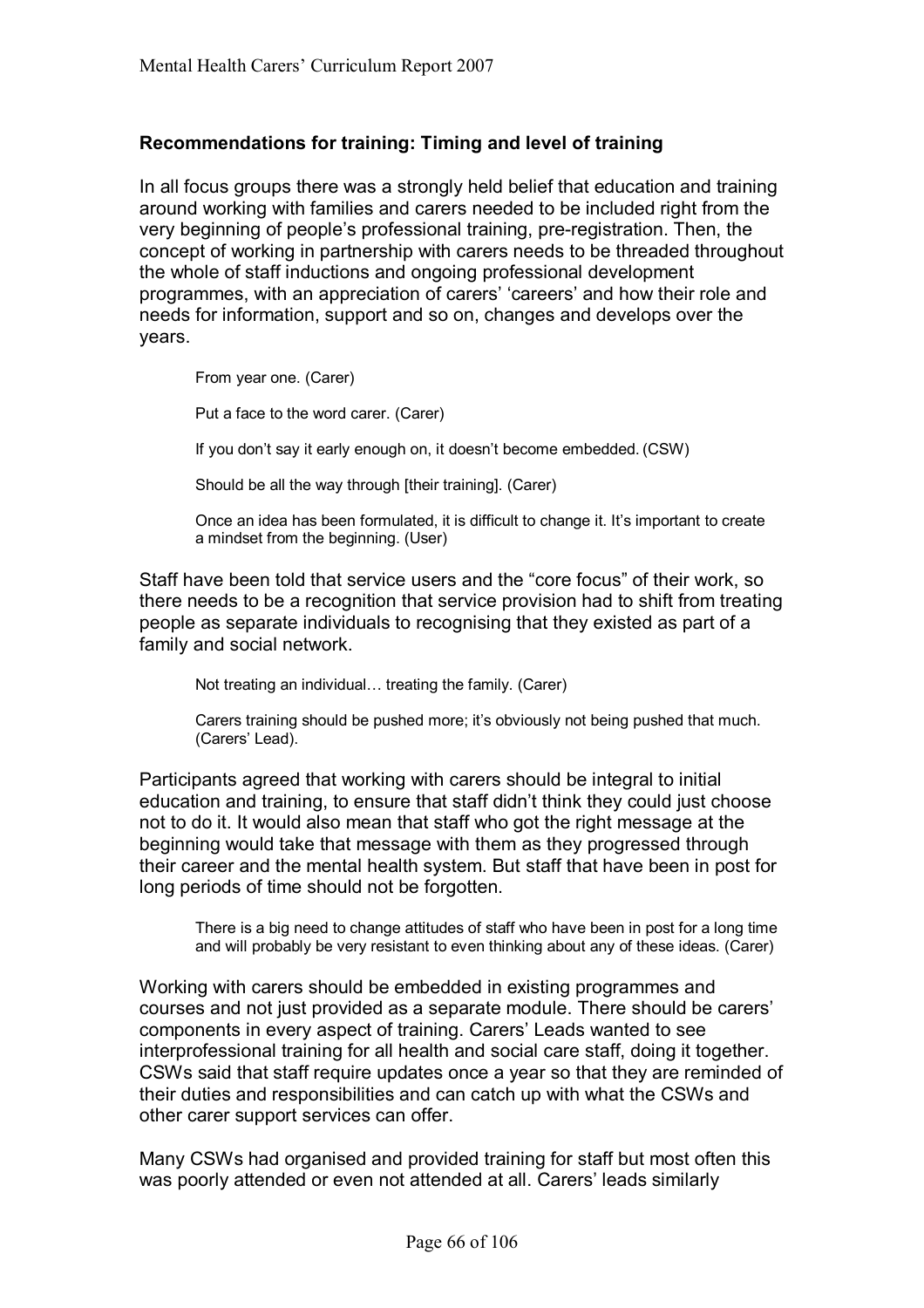reported training events being organised and then cancelled due to lack of interest. Even when made mandatory, attendance is not enforced and attendance is low.

Staff are resistant to training and I don't know how to make it more appealing. (Carers' Lead)

Others spoke of carers' issues only recently being included in staff induction programmes but also of the carer's input being "whittled down to a five minute slot". At one university a post-registration module on user and carer perspectives was developed but not taken up.

Institutions don't want to let go of other curriculum items. (Lecturer/Carers' Lead)

Some CSWs suggested the need to incorporate family work into other training, such as the care programme approach, or offering some sort of incentive to increase attendance and awareness. Some thought that training on working with carers should be mandatory for all staff. Managers should also be required to attend training "because they effect the changes".

Include those at the top who make the decision. (Carers' Lead)

Visits to carer support workers and carersí centres were recommended for all staff and during pre-registration training of health and social care students. Linked to this idea was the suggestion that there needed to be an emphasis on an "experiential approach versus facts and figures" and care should be taken not to overload the curriculum with information. Above all, any education or training needs to be emotionally engaging.

If we don't engage them emotionally... it's not surprising people don't attend training. (Carers' Lead)

 It needs a lot of group discussion, and probably repeated re-visiting the ideas to see what has happened after people have tried to behave differently. (Carer)

 Perhaps looking at different scenarios and seeing how different approaches can affect the outcome. (Carer)

Training in carrying out and implementing carersí assessments should be provided, followed by regular reviews to check staff are doing them. Include opportunities for staff to watch carersí assessments being completed by experienced CSWs and to illustrate how they are already doing a lot of the work involved in assessments but are not formalising it. Provide opportunities for staff to co-work cases with CSWs, especially the more complex cases.

Some carers had very distressing tales of family members and themselves being targeted for bullying, abuse, and even physical attacks and said that addressing issues of stigma and discrimination against people and families with mental illness should be addressed in schools.

Interestingly, some of the service users also raised the issue of stigma in relation to mental illness, but wanted families to understand the issue, the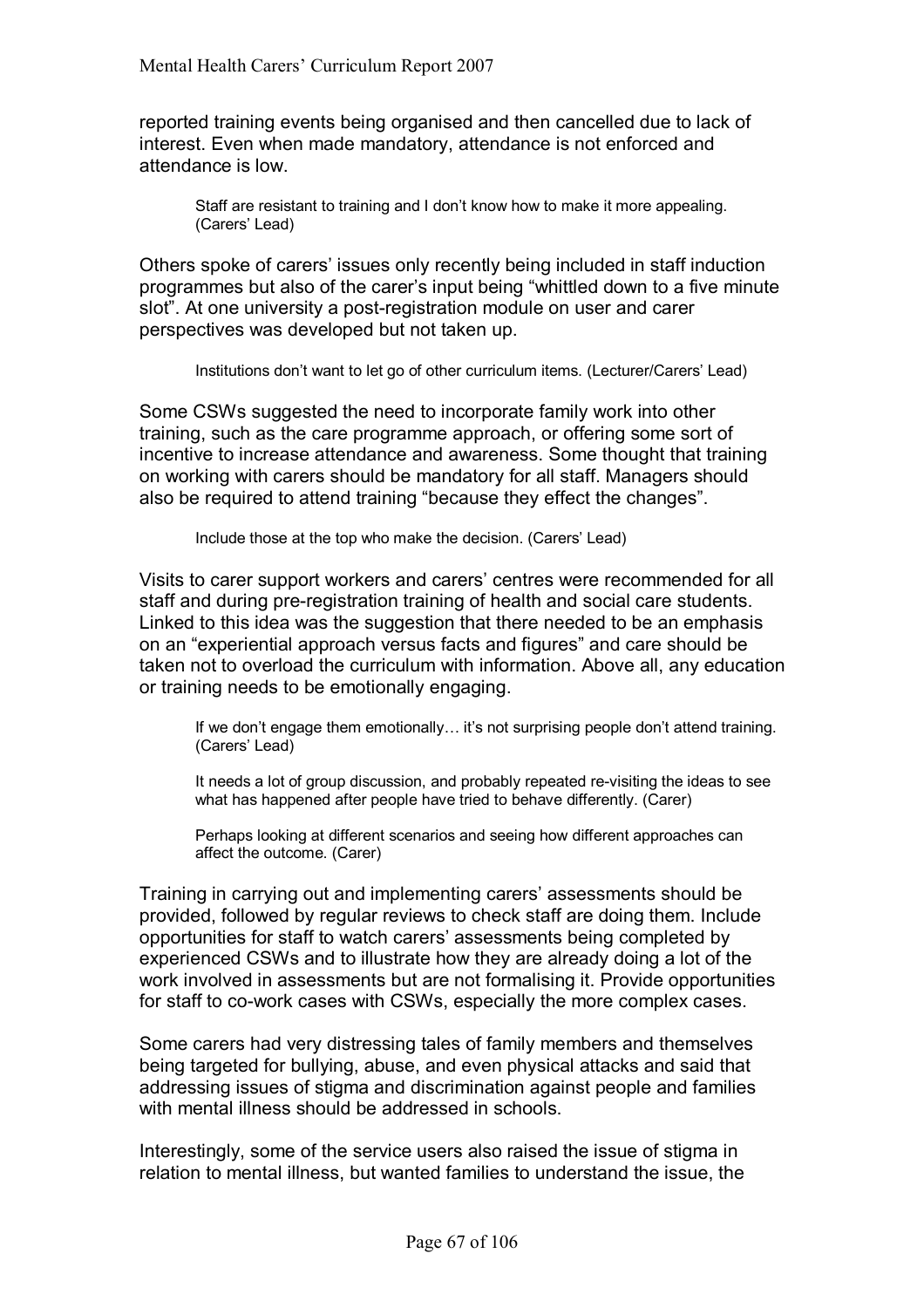frequency of mental health difficulties in the general public and that mental health issues can be short-term. This perhaps relates to the need for staff to develop skills in negotiating potential tensions within families, particularly as the patient-carer relationship changes, and to embed training on working with families with a recovery model or approach.

### **Recommendations for training: Changing systems**

Carers' leads reported that management and existing systems did not encourage staff to provide carers with information and support and there needed to be structural changes made to bring about significant change.

It needs to come from the top; unless it's integral to internal systems and policies it won't get done. (Carers Lead)

Incorporate into manager's job descriptions a requirement to supervise work with families and carers. (Carer)

Staff need to know they are accountable for their practices and will be held responsible if they do not involve carers and this message needs to be included in the training. But CSWs also stressed that good training and education should alley fears, "so they know they are not on their own" (CSW). Training should educate staff to realise that support from CSWs and carers' organisations is available and that they can refer on for help or expert advice when necessary. Staff also needed to provided with ongoing supervision and training in providing supervision for others.

CSWs attached to voluntary organisations felt that they were often "looked" down upon" and that staff training should include explicit recognition that they belong to professional organisations and have something useful to contribute.

#### **Carersí involvement in training**

There was widespread agreement that student education, staff training provision and inductions should all incorporate the views and experiences of carers and carers themselves, or trained carer trainers, should be central to any training provision. One carer said it helps carers be seen as people not a "problem entity". It helps break down stereotypes of "cool distant fathers and over-involved mothers".

Putting a face to the word carer. (Carer)

Involving carers raises people's consciousness. (Carers' Lead)

 Using carers, carer support agencies/workers and service users, who have been trained themselves to talk to professionals as the trainers. (Carer)

Some people in the focus groups had been involved in training or in speaking to groups of professional workers, either within Trusts or at conferences, and reported varying experiences which they felt should inform the design of training.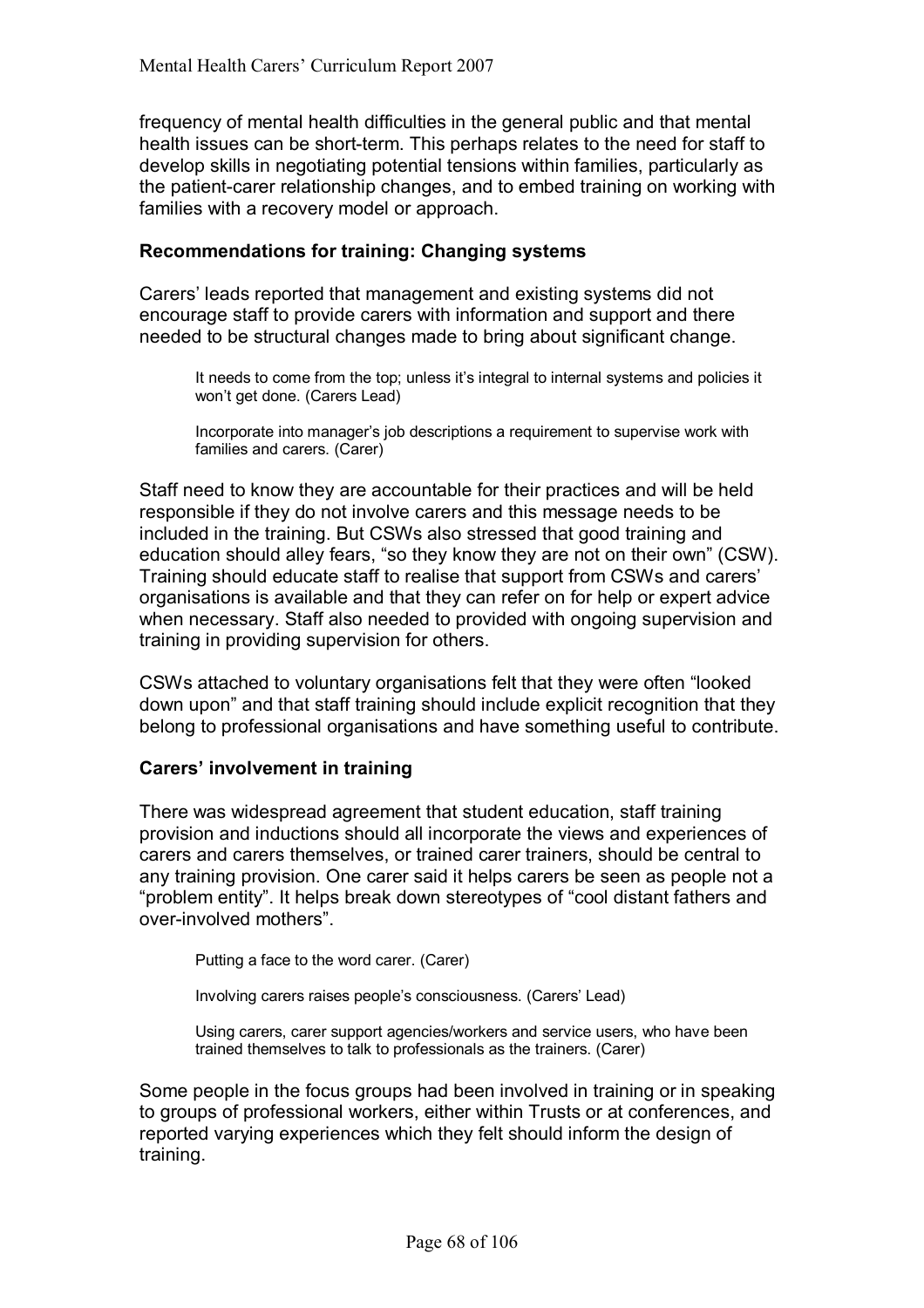Carers who had been asked to speak to large rooms or lecture theatres of 100 or more people felt this was inappropriate and that it prevented meaningful discussion from taking place. One carer who spoke to a range of professionals about his experience caring for his son, said the staff were taken aback at what they heard but he felt the language they used in response was designed to "distance and protect themselves", at the expense of excluding him.

It was important that the right environment was used to facilitate training. One example was given of a useful training technique used in social work training, where carers were involved via shared discussions and reflection sessions with social work students. Students presented an issue or case example and sought carersí opinions and in turn responded to these. The interactions and discussion helped people understand each others positions and also some of the dilemmas and counter-pressures faced.

It was better than sitting there quietly as a carer talked up front in a lecture theatre for 30 minutes. (Carer)

Both carers and service users suggested the involvement of both users and carers in training, including the use of role play, with carers, users and staff swapping roles to understand each other's position.

Shared user and carer involvement in training. (Carer)

Visually, a carer and staff and patient together. (User)

Involve carers and users – summarise how carers feel. (User)

Others suggested drawing upon staff's own experiences – many have dual roles and are carers themselves, of children, elderly or disabled relatives. Participants also recommended using carers' written accounts of caring, but also audio tapes, podcasts, videos, DVDs, video diaries, films, etc. Videos of families can be used to lead discussions about why things happen they way they do. At least two carers' groups, in Hertfordshire and Newham, had made videos for educating and training staff. Such methods were thought particularly useful when discussing young or elderly carers who may have difficulties attending training sessions in person. One CSW had developed a DVD about young carers.

Some carers suggested that staff should be required to spend time living with a family to see what it is like for the users and the carers  $-$  to "walk a mile in their shoesî. Others suggested student placements at carersí centres and with carerís groups and organisations. In some areas, where staff had attended and taken part in carers' groups, they listened to and learnt from each other.

Students should be allocated to a carer... should know how to cope. (Carer)

Spend time with the family (Carer)

Some of the CSWs made an interesting observation that it often appeared that carers did not have much positive to say. One said "Carers have long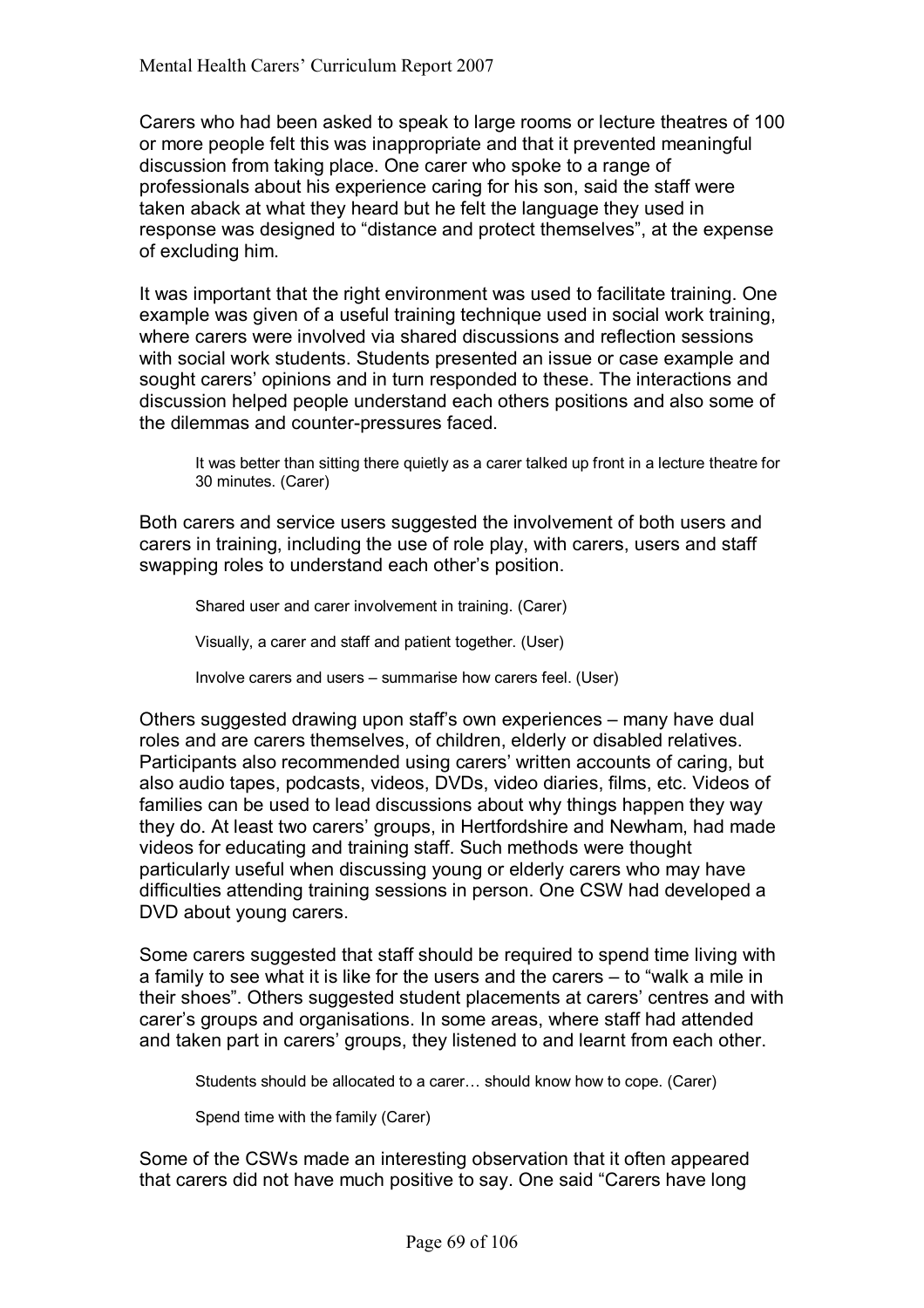memoriesî. Often, because carers have faced difficulties and faced exclusion for so long, when they did get a chance to offer their opinions it often felt as though they had saved up many years of grievances and were determined to pour them all out. This was clearly the result of their enormous frustrations but tended to put-off staff from working with them or attending training that involved carers. This aspect needed to be carefully managed in order to ensure training was constructive.

CSWs generally thought that training was most effective when it involved local carers. Some others thought that there were advantages in involving carers from other geographical areas so there was less risk of a conflict of interests. Former carers "with a world of experience to share" could also help provide training and their involvement "might help create purpose to their caring experience" (CSW).

There was some concern that too often the same carers "get wheeled out again and againî and this might lessen the importance of the message. Carer trainers can encourage other carers to speak out but, on the flip side, if they appear very competent this can put others off. Some people in the Carers' Lead focus group said that some of the carers brought in to speak had been "out of date" and were talking about a level of service provision from many years ago. They recognised that there could be a difficulty in recruiting carers in the midst of caring for someone to contribute to service development and training but needed to ensure the carer's views were relevant and topical. Carers also needed to adequately prepared and supported in any training role.

Carers need support to deliver, to get involved in training. (Carers' Lead)

There also needs to be widespread involvement of carers in all aspects of service and educational organisations, e.g. exam boards, audit/monitoring committees, steering groups, Trust boards, University committees.

# **Carer Support Workers**

There are still too few CSWs and too little investment in such roles and in supporting carers. All of the CSWs in the focus groups worked alone and very few of them had much contact with other CSWs. For the vast majority, this was the first time they had been brought together as a group to discuss their experiences.

It's the idea that one person can do it all. (CSW)

It goes hand in hand with recognising carers. (CSW)

CSWs were concerned that there had been little planning or strategic thought about their roles and what they were required to do. It was evident that service managers did not understand what they wanted the CSW service to do or how to measure it.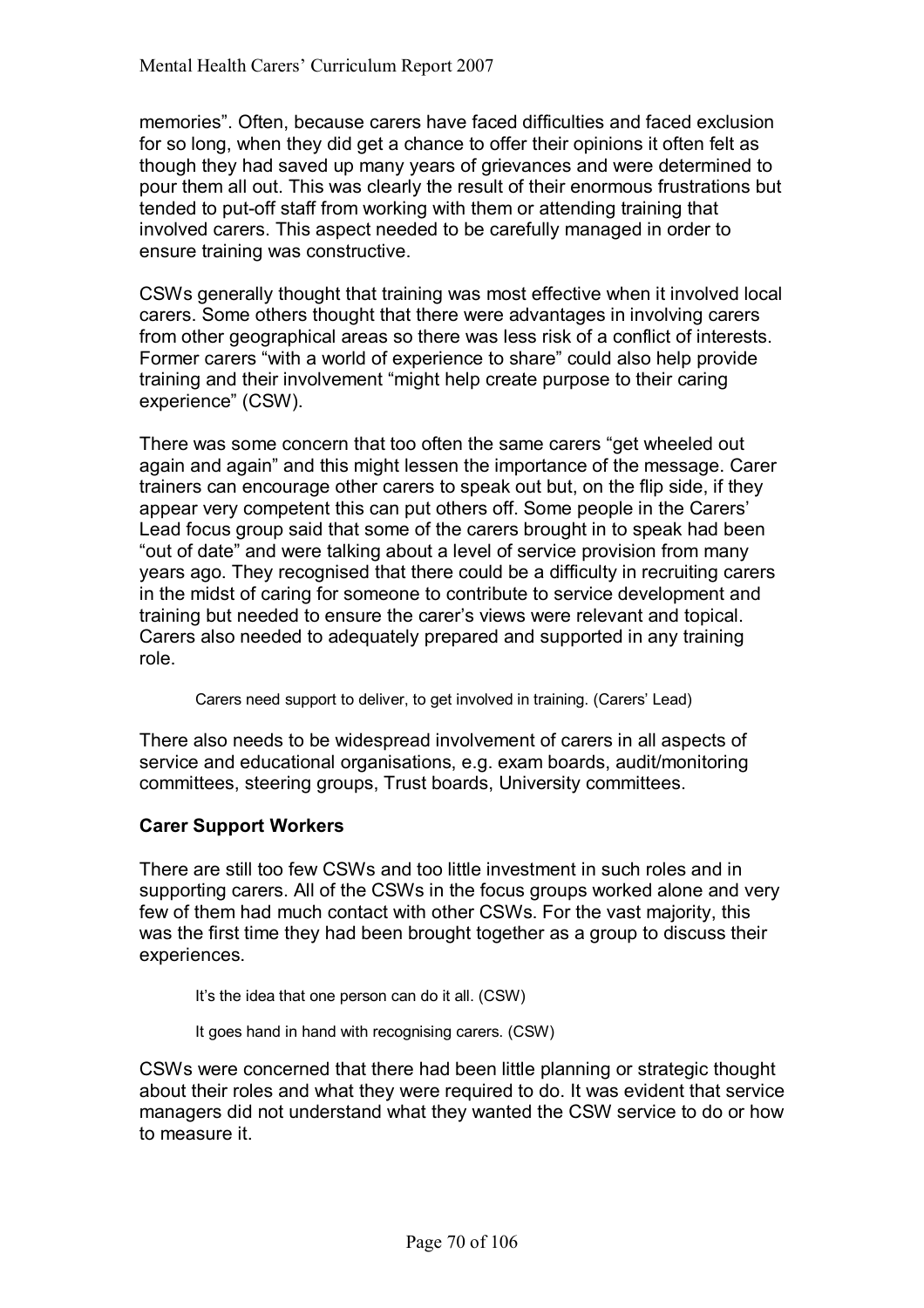You have to say to carers 'no you are not an afterthought' when your own role is an afterthought. (CSW)

Things make you feel this is just lip service. (CSW)

Carers' Leads and others also spoke about the limitations placed on carers' services and CSWs, who were often not funded to work with people no longer in an active caring role, providing direct physical or psychological support. This often raised tensions when an 'ex-carer' required support in coming to terms with their changed role.

### **CSW Training needs**

In the focus groups, the CSWs came across as a very impressive, articulate, capable and thoughtful group of women (they were all women). They appeared to have a clear grasp of their own role, despite having had to develop that role themselves. This current batch of CSWs appeared to be made up of a group of passionate, determined women who were strong supporters of and advocates for families and carers. Nonetheless, they were easily able to identify a vast range of issues on which they would benefit from receiving training (See Table 14).

| TABLE 14: TRAINING TOPICS FOR CARER SUPPORT WORKERS |  |
|-----------------------------------------------------|--|
|-----------------------------------------------------|--|

| Mediation                               | Counselling skills    |
|-----------------------------------------|-----------------------|
| Listening skills                        | Conflict resolution   |
| Risk management                         | Break-away techniques |
| Lone working and personal safety        | Medication            |
| Complaints procedure                    | Managing endings      |
| Family work                             | Legislation           |
| Presentation and staff training skills  | Mental health/illness |
| Child protection issues                 | Mental capacity       |
| Note taking                             | Managing groups       |
| Food handling (for meetings $&$ groups) |                       |

CSWs need training that is ongoing with built-in supervision and more than single workshops, so they can build their confidence to implement the things they are learning. CSW training also needs to build on the considerable knowledge and experience they have already.

 The best kind of training is where there has been learning but they recognise you have many of the skills already. (CSW)

Some would also welcome opportunities to shadow CPNs, social workers, case managers and to receive an induction within mental health settings. One of the Carersí Leads welcomed the idea of training for CSWs, including in the voluntary sector, and suggested CSWs often had a lack of "theoretical background".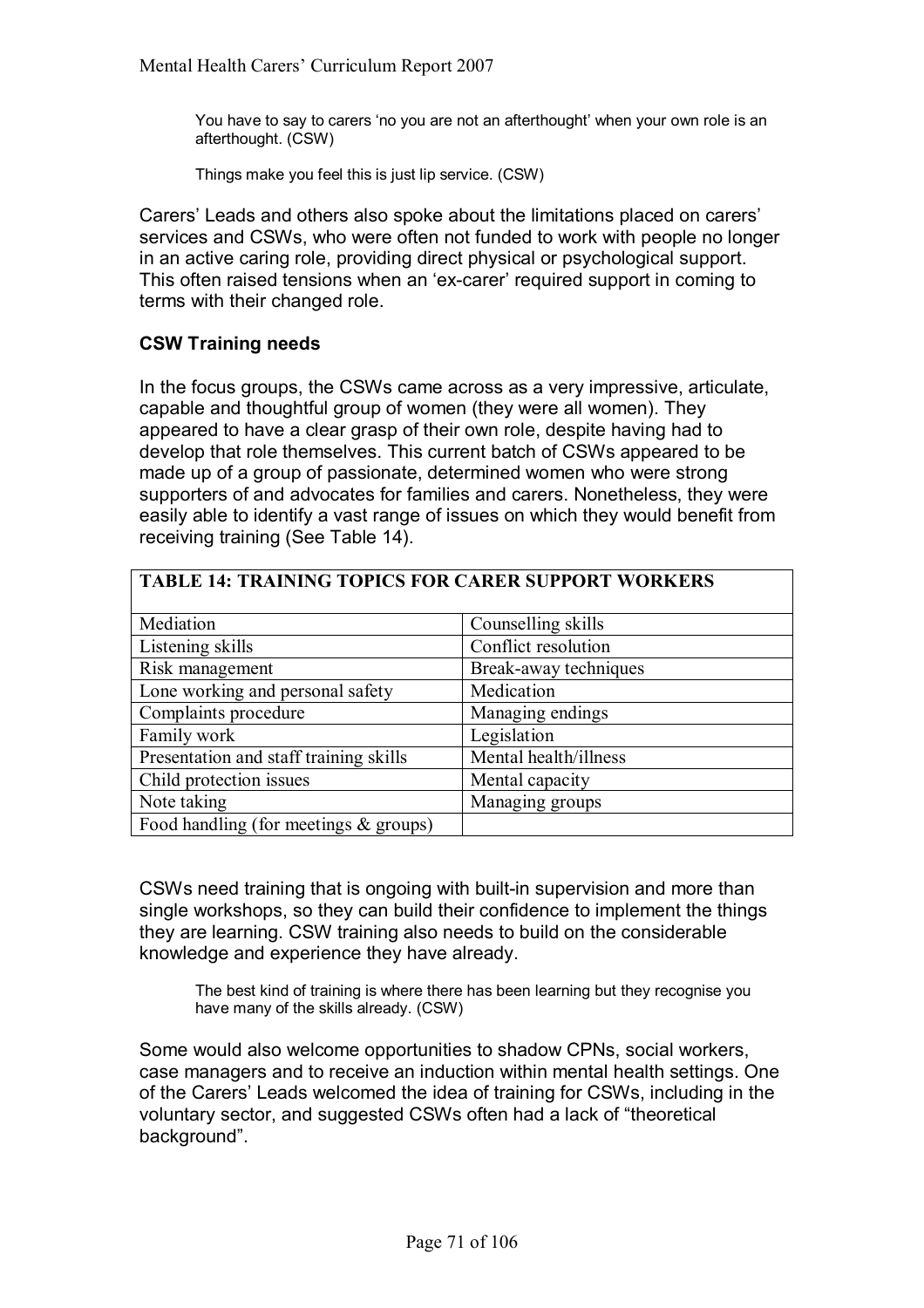# **RESULTS: SURVEY**

There were 54 responses to the survey of organisations providing health and social care education. Approximately, a third of all responses came from each of the NHS (20/54, 37%) university (19/54, 35%) and voluntary sectors (15/54, 26%). Some organisations submitted multiple responses for different courses or modules. A small number of courses or modules were being finalised with planned start dates in 2007 or 2008. Six responses concerned training (or related initiatives such as user and carer forums), targeted at carers and/or service users, including specific training for BME carers

### **Type and level of training provision**

The main type and level of training detailed in the responses received concerned the provision of staff induction programmes and/or short workplace training sessions (18/54). Such sessions included half-day to two-day courses or formed components of other training provision, including the Care Programme Approach.

One Trust, Central and North West London Mental Health Trust (CNWL), provides a range of in-house training with a carer focus: Carers Assessments and CPA, Working with Carers, Information Sharing and Confidentiality, and Carer Involvement (specifically aimed at Senior House Officers). They are also developing a Carers and CNWL package for staff inductions. Other courses on Needs Assessments and Patient Advice and Liaison include a carers' component. They are currently working with a university to develop and introduce a module with a carers' focus, incorporating all of the above.

More extensive workplace training, including programmes targeting specific clinical teams or areas including inpatient units, were outlined in just six responses. These included comprehensive outlines of the Somerset Partnership Trust's 'Working with families and carers' staff training package, and the West Midlandsí Meriden Family Work Programme that were both described in the literature review. The Somerset programme included threeday training targeted at particular teams and specialities including all acute inpatient units; crisis resolution/home treatment teams; the eating disorders core team and link workers; older adult inpatient teams; and multi-professional community mental health teams. Input on the medical training programme was scheduled for February 2007. The Meriden programme includes various courses ranging from awareness sessions through to training of trainers; afternoon sessions, five-day therapy training programmes, and three-day carer training programmes.

The second and third largest categories of training provision focused on the pre- and post -registration education of mental health professionals, including nurses, social workers, occupational therapists, psychologists and medical students. Pre-registration education was identified in 12/54 responses; postregistration/continuing professional development courses and modules were outlined in 13/54 responses and included training in psychosocial interventions. The majority consisted of relatively new attempts to introduce topics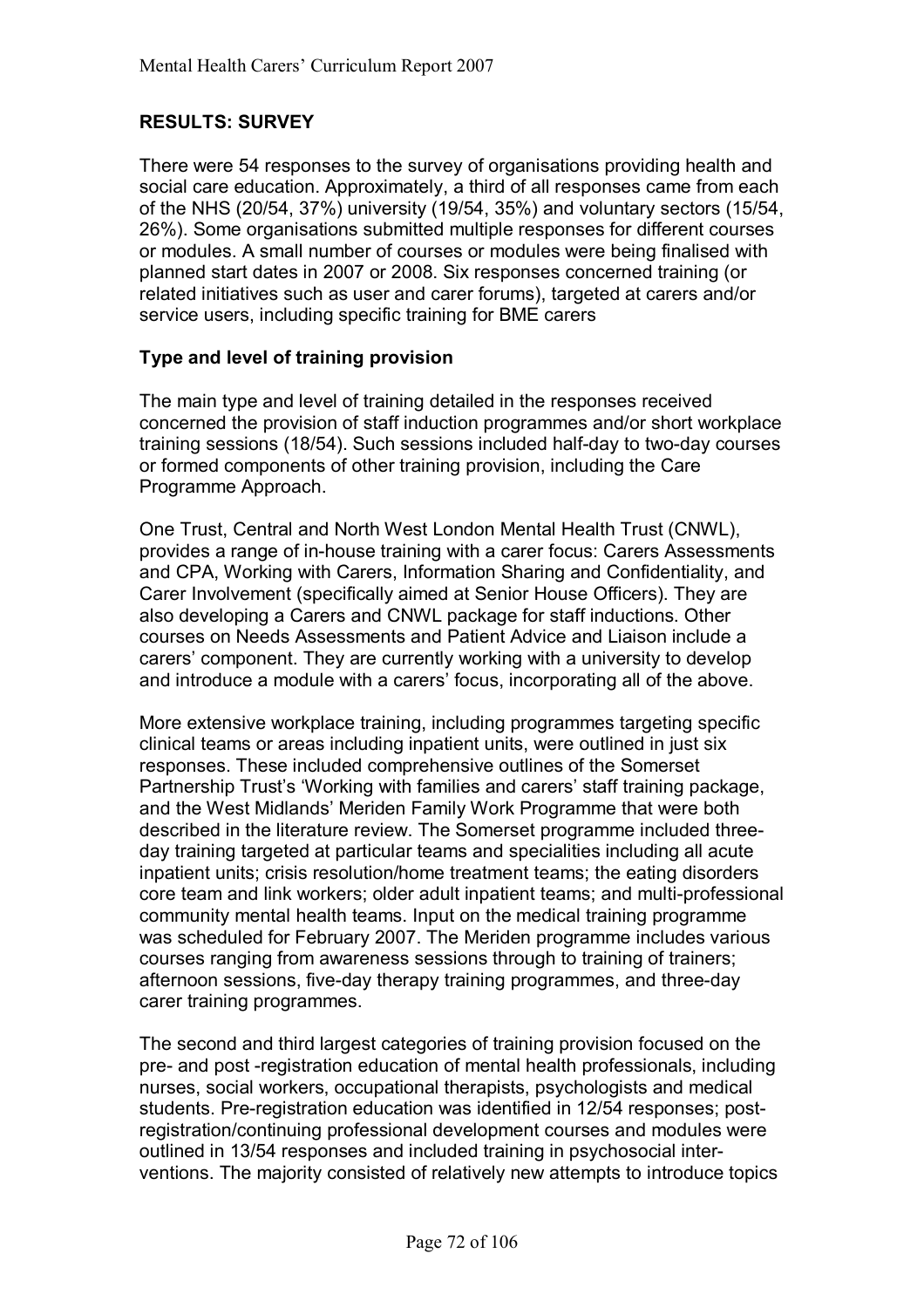around recognising the role of carers, understanding relevant legislation and policies and working with carers. Despite the focus of the survey, some responses provided very little evidence of training that specifically addressed the needs of families and carers. Four responses concerned courses at certificate/NVQ/ foundation degree level.

# **Carer involvement**

On the issue of carer involvement in training provision, three respondents acknowledged little or no carer involvement whilst six others failed to respond to this question. The mean average score for carer involvement was 3.6, which equates to a growing level of carer involvement in module planning, delivery, student selection and so on, moving towards regular collaboration with carers. Most involvement seemed to involve input into the planning of the design and content of training and contributions from carers about their personal experiences. Some plans for increased carer involvement were identified. Three courses were identified as 'carer owned or controlled'.

The University of Central Lancashire's Comensus Project is a rare example (http://www.uclan.ac.uk/facs/health/comensus/index.htm) of an attempt to support a range of service user and carer involvement in the recruitment of students and the planning, delivery and evaluation of courses across the faculty of health. This included carer input into formal pre- and postregistration education and training of nursing practitioners to work with families of people with mental health problems within a broad context of psychosocial approaches.

Where involved, the vast majority of carers appeared to be paid for their time and expenses, either at set rates of £25-30 plus travel costs, or at visiting lecturer rates. Some organisations had negotiated special arrangements with carer organisations or local community groups. A small number of respondents admitted that carers were not reimbursed for their time and efforts. Additional support and preparation for teaching and training contributions were made available at a minority of centres.

Involvement of carers was sometimes frustrated by difficulties in securing payment from organisations or the restrictions placed on carers by the benefits system. Carers were also affected by unplanned illness of those they care for or themselves.

# **Cultural issues**

The overwhelming majority reported that issues of culture and ethnicity were addressed as core topics within training on working with carers and families. Plentiful examples were provided, including involvement of Black and minority ethnic (BME) carers, development of DVD/videos on the experiences of BME carers, arranging meetings and events at the premises of local BME groups and threading relevant topics throughout the training. Many had established working relationship with local organisations and support centres for BME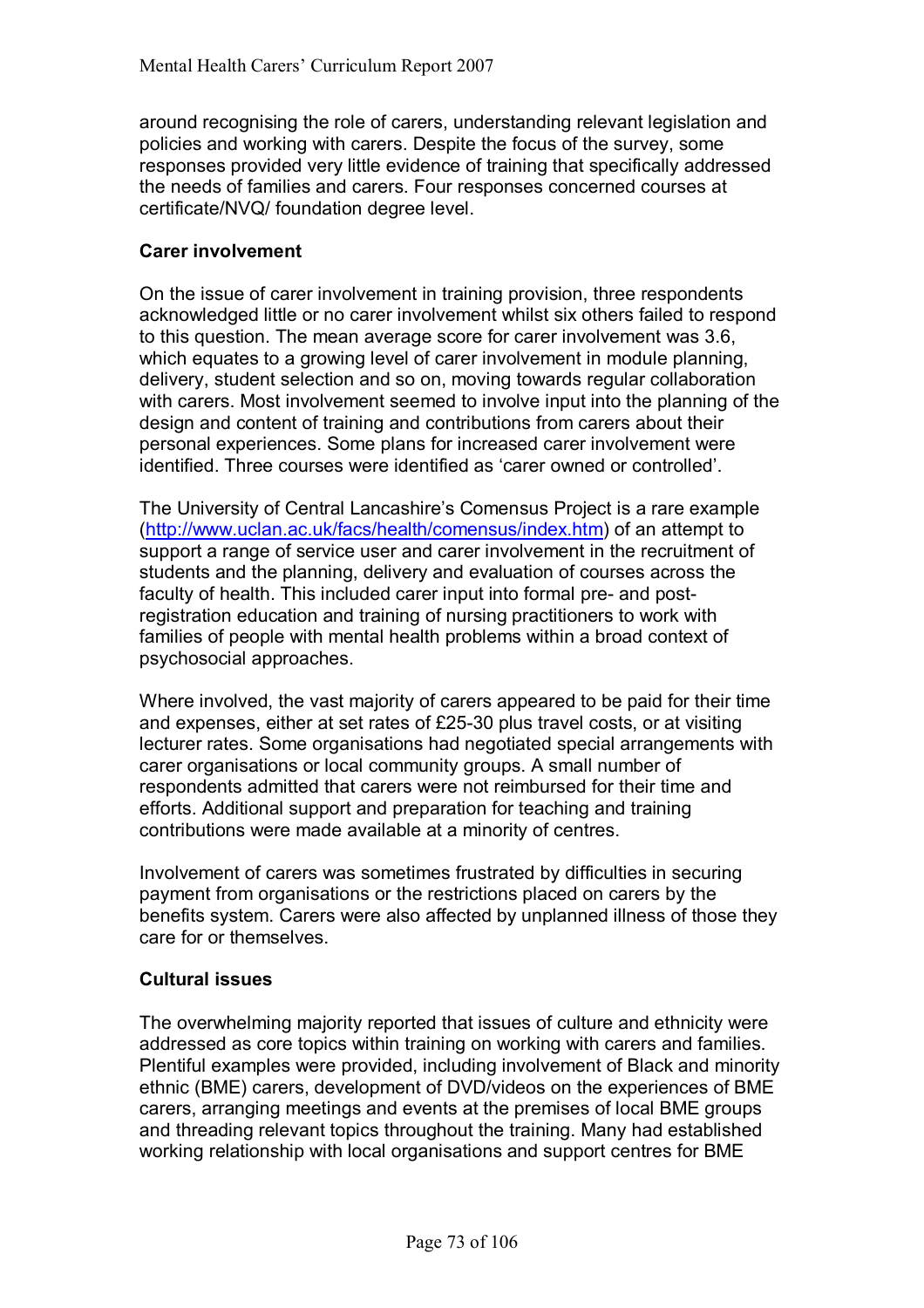carers, although some reported difficulties in recruiting BME carers to participate in training.

# **Achievements**

Participants were asked to identify things of which they were particularly proud. Many identified the simple fact that they had managed to establish a focus on the needs of carers as a considerable triumph given the previous absence of such issues. For many they were amply rewarded by the enthusiastic evaluations by students and staff. Others wrote positively of carer involvement and of collaborative partnerships between practitioners, educationalists and local carers and carers' organisations.

A small number of respondents identified constructive changes in clinical practice and service arrangements. This included increases in the number of carers' assessments being completed; increased referrals to the carers' centre from CMHT staff; voluntary sector partnerships with mental health teams; joint carer and service provider working parties on carers' issues; establishing a local Carers Action Group which has health workers involved working closely with carers; and supported representation of carers on commissioning boards.

# **Difficulties**

Aside from challenges faced involving carers in training, other difficulties encountered could be grouped under three key headings: staff involvement in training, conducting the training, and implementation of training in practice.

Respondents commented on difficulties obtaining management support to make staff available for training, especially on inpatient units and where staff worked shifts. This was exacerbated in areas with staff shortages. Difficulties persuading managers and medical staff to attend training were highlighted by several respondents. Funding for training was sometimes limited and was further eroded by recent cutbacks within the NHS.

Other difficulties included the challenges associated with introducing a new, family or carer-oriented approach to care in the prevailing individually-based culture of the NHS. Some trainers identified difficulties with staff discomfort or resistance to learning about and working with carers. Some professionals viewed working with carers as an additional burden and did not welcome encouragement to communicating with and involve carers. In one area, the trainers reported that ward staff found the course challenging as they tended to be least experienced and primarily focused on the needs of the patients and viewed carers as a problem. Ward staff also struggled with balancing issues round providing general information to carers and maintaining patient confidentiality. They also generally did not cope well with hearing the powerful, personal experience of carers or with constructive criticism.

One respondent outlined a number of challenges faced that resulted from working with differences. This included differences between statutory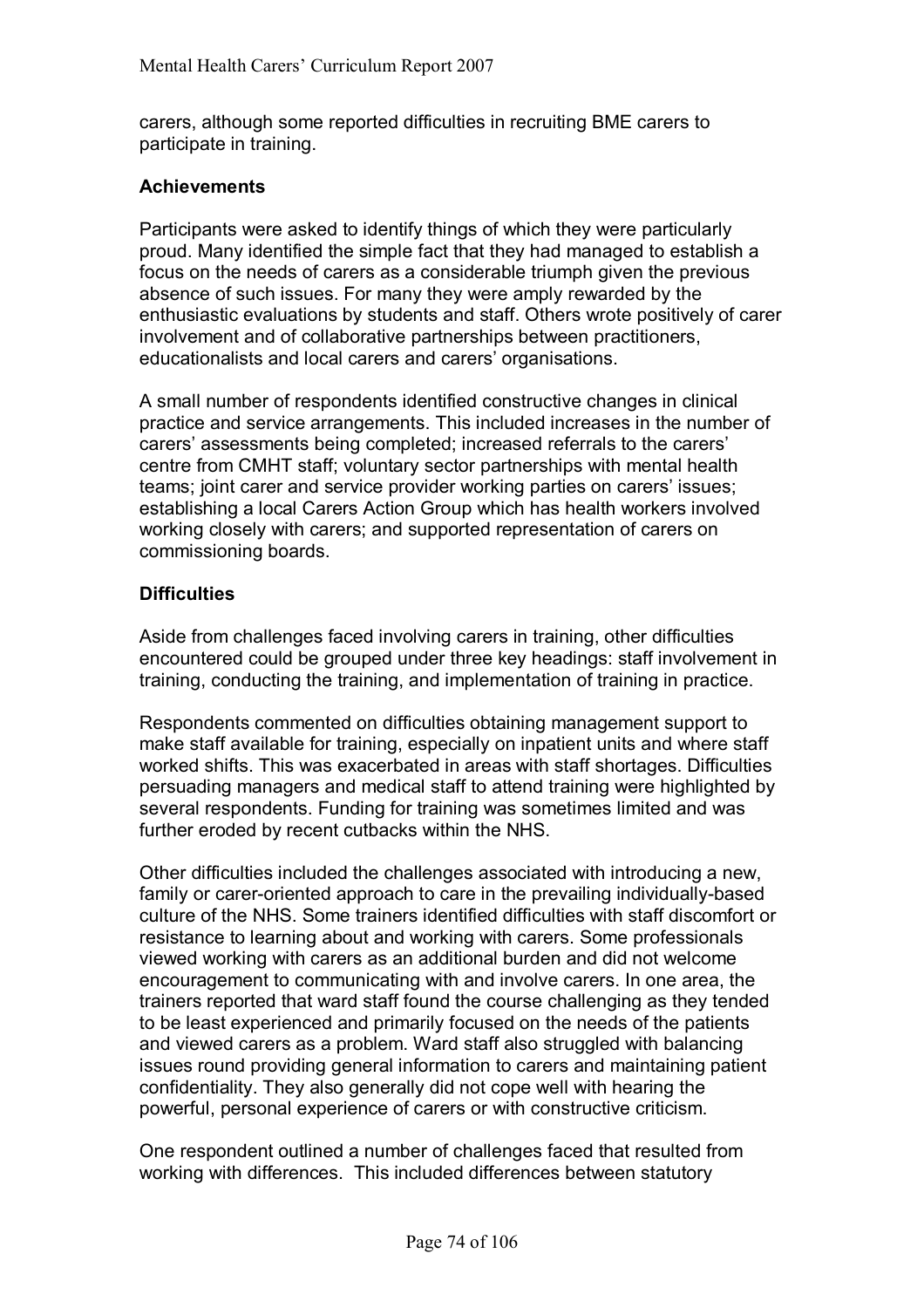services and voluntary services; different points of views within teams; and different models of disability between agencies and professions. Trainers and training participants also faced differences between what feels appropriate in terms of treatment of the patient and what the carer requires. Pitching training at the various levels of staff knowledge within multi-agency and multidisciplinary groups was also seen as difficult by some, as was including management with frontline staff.

Implementation in practice of new skills learned through training was often hampered by managerial and organisational resistance and, at times, by high staff turnover and vacancies. Lack of appropriate supervision and ongoing support could also prove challenging.

There was acknowledgement by some respondents that developing new training initiatives can take some considerable time and commitment in order to mould participating carers, users, academic and clinical staff into building capacity, confidence and preparedness to take on and support such work.

# **Assessments**

Methods of assessment identified for training participants varied enormously. Workplace training included pre- and post-training quizzes, questionnaires and surveys, general monitoring of performance by managers, identifying specific projects to take forward in consultation with managers and supervisors, team action plans, audits of workplace practices and surveys of families and visitors.

Training provision within university-based pre-registration programmes is assessed in keeping with the diverse competencies required by various professional bodies and the Quality Assurance Agency for higher education (QAA). Fitness for purpose and practice are assessed through successful completion of practice placements and assessment by practice mentors. Postregistration, continuing professional development employs a mix of written assessments and more practice based formats including practice portfolios, case studies and supervisor reports. Training in psychosocial interventions, including family work, tends to employ assessment via video or audio recorded interviews or therapy sessions, rated using criteria for specific competencies.

# **Evaluation**

When evaluated by students, most respondents claimed that courses were well-regarded with carer involvement especially valued. However, there are very few rigorous evaluations of training programmes and no comprehensive studies of the impact of training courses on practice. Several respondents identified new developments and modifications to existing training taking place, some based on feedback to current provision.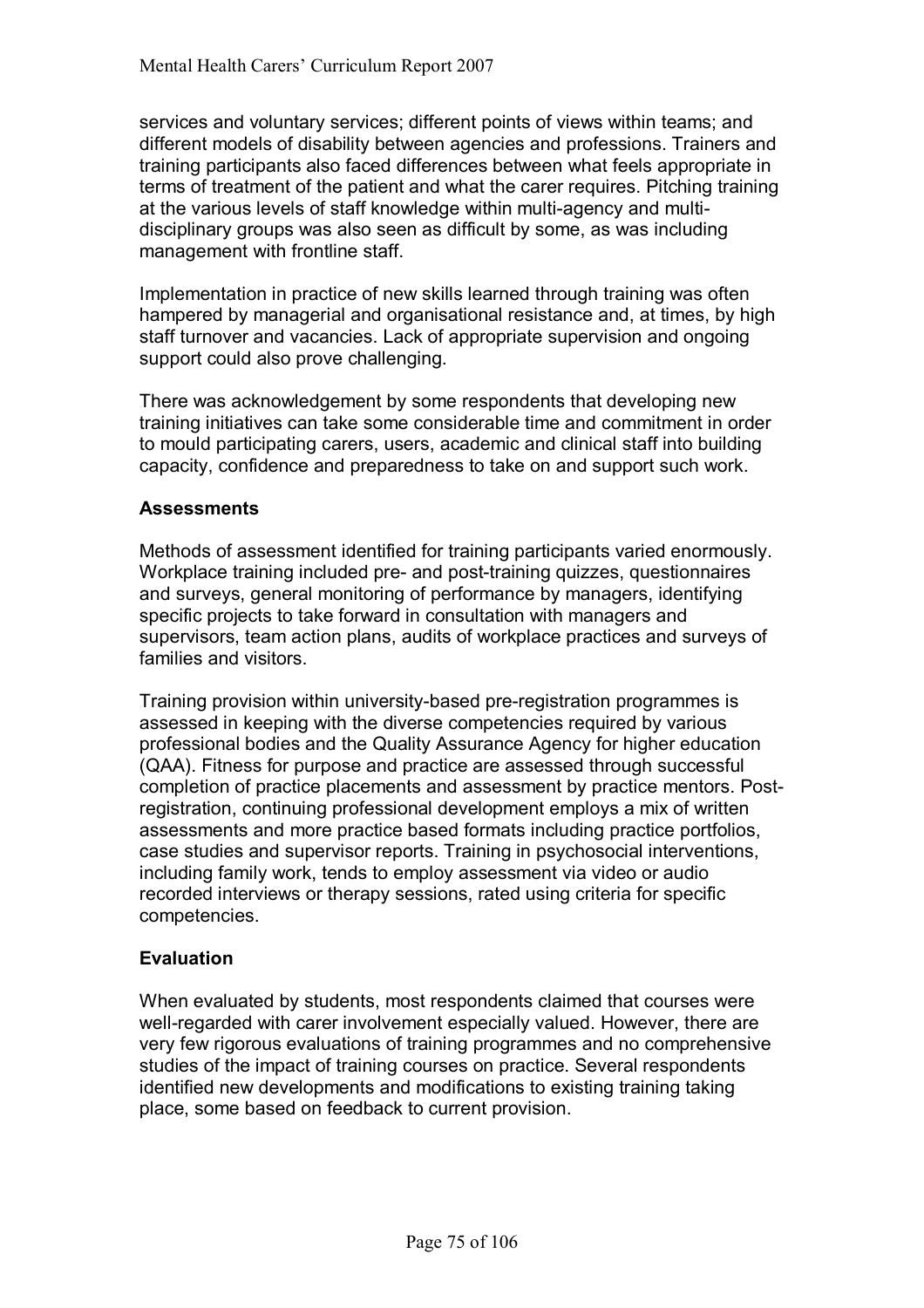# **CONCLUSION AND RECOMMENDATIONS**

# **Education and training**

The findings from this study provide a strong argument that a wide-ranging and comprehensive education and training programme is required in order to enable mental health staff to inform, involve and support families and carers of people with mental health problems.

Education on the importance of working in partnership with families should be provided to all mental health students and trainees throughout their preregistration professional education. This education should be supplemented with visits to and placements with families, carer support workers and carers' centres and organisations.

Continuing professional development and post-registration training should then be utilised to ensure that the mental health workforce is able and motivated to ensure that mental health services are family-friendly and sensitive to the needs of families and carers, and able to provide intensive family work and interventions to those that require it. This requires three different but interlinked levels of training.

Level one requires that *all* staff (clinical, managerial and administrative) obtain an awareness of the experiences and needs of carers and families and of what family work involves, in order to facilitate carer and family-friendly practices and to recognise the need for carer support and family work, to discuss it with carers and families and make appropriate referrals. Information about local carer support services should also be provided and partnership working between mainstream mental health staff and Carer Support Workers and carers' organisations should be actively encouraged and supported. This level of training can be provided through staff induction programmes, workplace training and regular updates.

Level two requires that smaller numbers of clinical staff across all services and teams should be trained to provide expert family work and psychosocial interventions to those that require them. Training should be supplemented with regular supervision, appropriate work placements, job shadowing and reorganisation of work practices so that knowledge and skills in family work are supported, encouraged, developed and implemented.

Level three requires that within each team or service area, a suitable number of staff are trained and supported to provide ongoing supervision, training and support of staff providing family work and interventions.

All education and training provision needs to address the development and confident delivery of communication skills and information sharing identified within this report as important in supporting mental health carers.

All education and training should also be informed by the 10 Essential Shared Capabilities.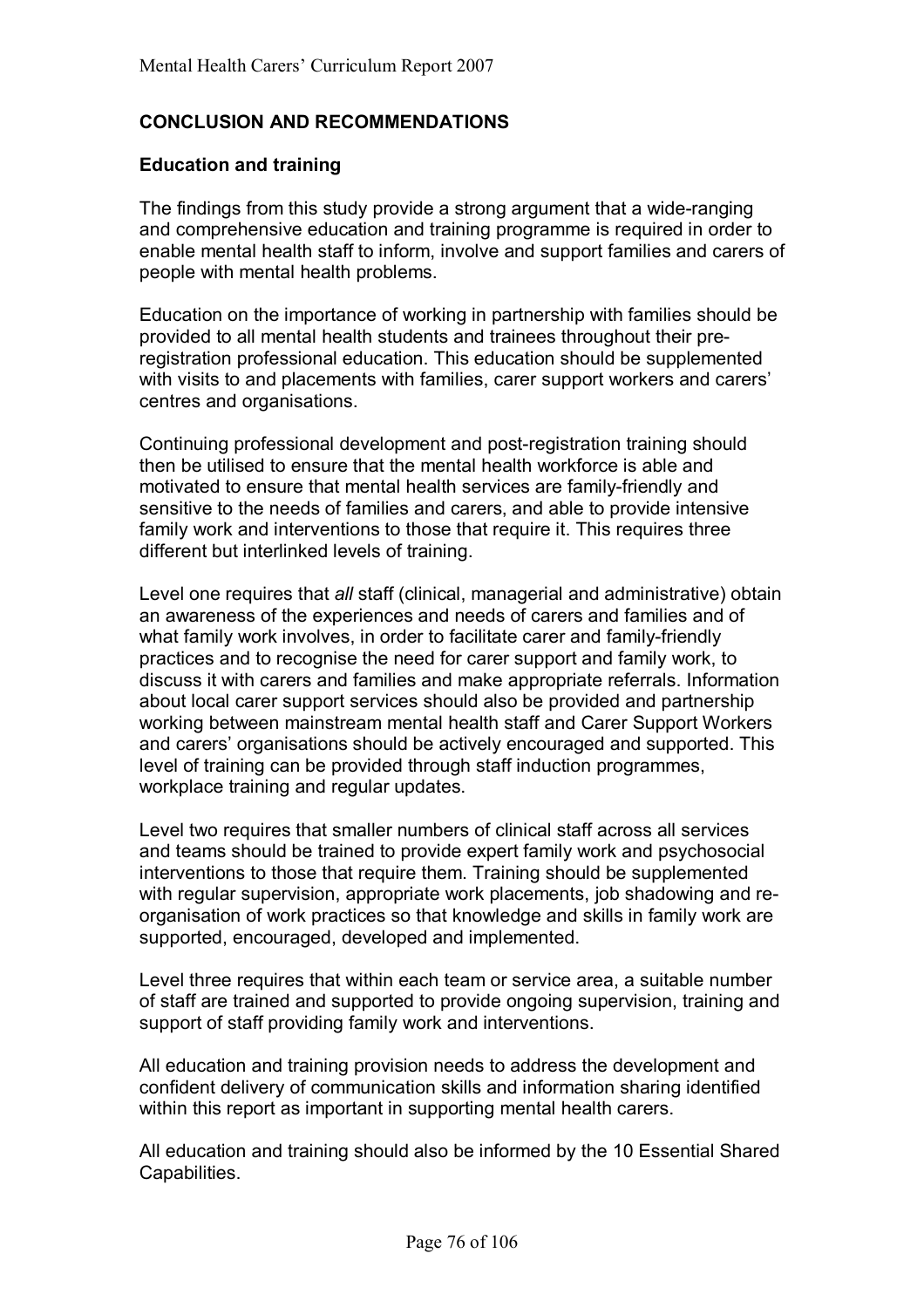Carer Support Workers need to be able to access a structured programme of continuous development and support that builds on their existing knowledge and expertise with the contents and delivery of training informed by the findings in this report.

Carers, carer trainers, carersí organisations, carer support workers and service users should be involved throughout the design, delivery and evaluation of all education and training aimed at improving services for carers.

Training also needs to target GPs and primary health care teams, so that staff are aware of family and early intervention services for people with mental health problems and their families and carers.

Education in schools and amongst the wider public is required to challenge stigma and discrimination faced by people with mental illness and their families.

In order for such a programme of education and training to be effective, the findings in this report strongly indicate that any training programme to improve the support of families and mental health carers needs to form part of a comprehensive organisational structure and strategy that includes explicit support throughout all levels of health and social care organisations. There is considerable evidence elsewhere that even where there is strong research evidence for the efficacy of a particular intervention and even overwhelming agreement that such an intervention is desirable, it does not mean the practice will be widely implemented (Torrey et al 2001).

Consequently, we have drawn on the experiences and recommendations of the successful Meriden and Somerset programmes outlined earlier and other relevant projects to identify the key factors in bringing about family-friendly services and greater support for carers.

# **Key strategies to help establish, develop and maintain family-focused services and support for carers**

# **i) Establish a service users and carers forum**

Service users and carers need a forum where they can feedback challenging views of services, and identify key issues and advocate safely in order to have their needs met. This empowers service recipients to work with professionals and managers to bring about constructive improvements to services (Cleary et al 2006). Forum members can participate actively in services, on committees, writing position papers and contribute to the training of staff. The Meriden programme includes input from family members in all of their courses (Fadden 2006). Such involvement of users and carers helps increase awareness amongst staff of the needs of families and enables providers and recipients to work together to bring about positive change. Such forums have been used in education institutions as well as health services with members acting as 'culture carriers' (Lathlean et al 2006).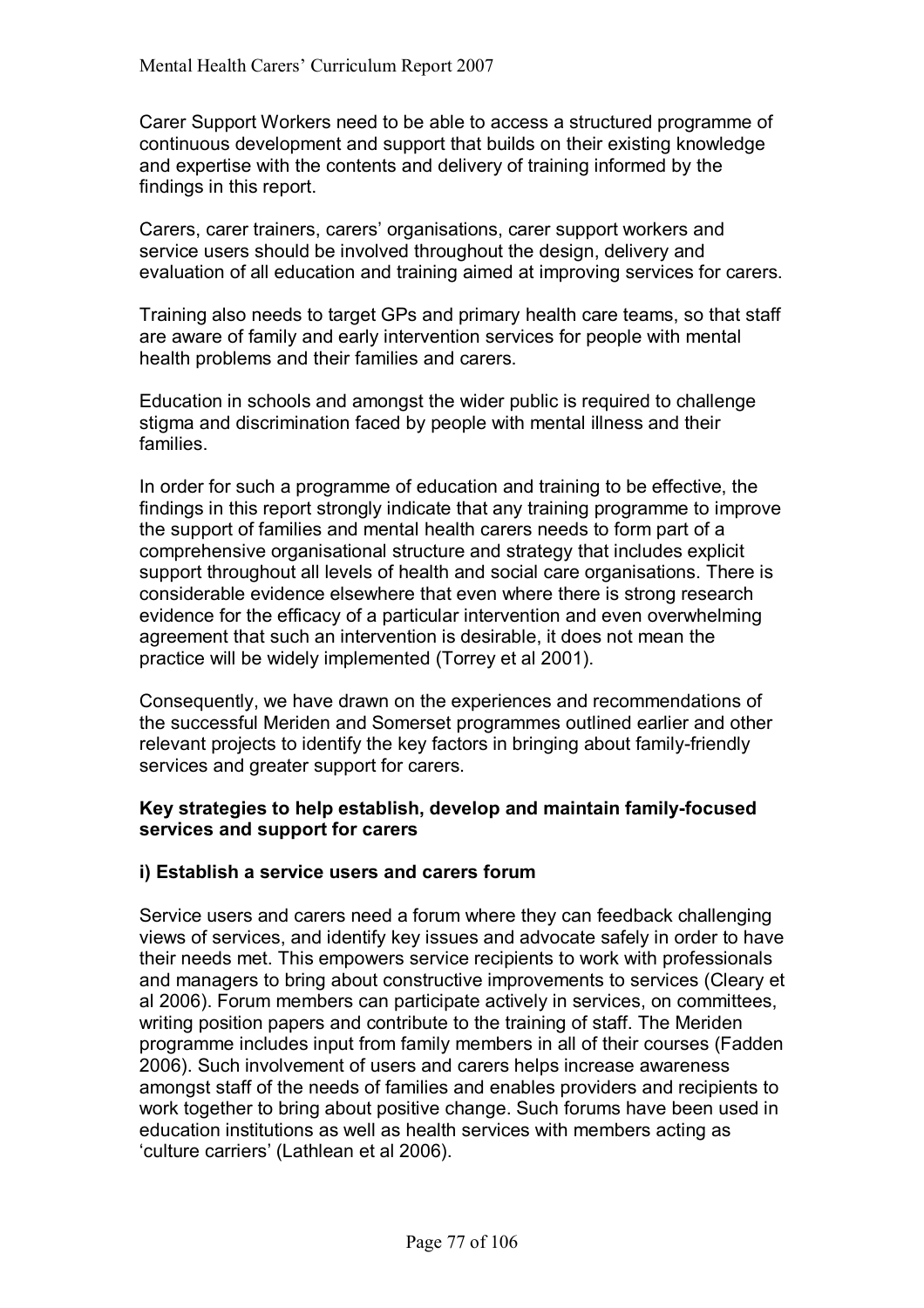# **ii) Appoint a credible, suitably skilled person to lead developments**

Appointing the right person to take the lead on developing and implementing a programme of family-focused training and establishing family-focused services is important. The person needs to have credibility amongst senior and middle managers and respect amongst clinicians. They need to have family work skills and experience themselves and the professional, personal and interpersonal skills and qualities to effect a culture change and the abilities to write policies and oversee practice development (Stanbridge & Burbach 2004, Fadden 2006).

# **iii) Provide staff training and supervision**

Mental health staff require targeted education and training in order to obtain and nurture the knowledge, attitudes and skills required to work effectively with families and service users. The broad content of such training has been outlined earlier in this report. Several authors have suggested that mental health teams need to include staff with differing, staged levels of training from a basic introduction through family interventions skills to higher level family work and supervision skills. A basic level of training for all in the needs of families and carers, what family work involves and why it is important, helps establish an all-round family-friendly service and provides greater support to those staff providing interventions. It also increases the relevance of referrals for family work (Fadden 2006).

In order to build their confidence and expertise in working with families, staff also need to access ongoing skilled supervision. Group supervision can be a more cost effective use of skilled supervisors and also provides a useful forum for sharing ideas and providing peer support and encouragement. Another good way of developing staff skills is to encourage newly trained staff to cowork with more experienced family worker. Being able to work with families as soon as training is completed is important in developing new skills, as is being able to link up with or work alongside other clinicians trying to implement family work so that difficulties and barriers can be shared and overcome. Fadden (2006) also stresses the importance of providing positive feedback and appreciation to staff undertaking family work in order that they feel acknowledged, valued and rewarded. Staff also need to know that time required to work with families is facilitated or protected within existing caseloads.

# iv) Identify family work 'champions'

Identifying clinicians who act within their workplace and organisation to promote training and champion the development of family work and the needs of carers has proved very effective within the Meriden programme and in North Somerset, Avon and Wiltshire (Smith & Velleman 2002).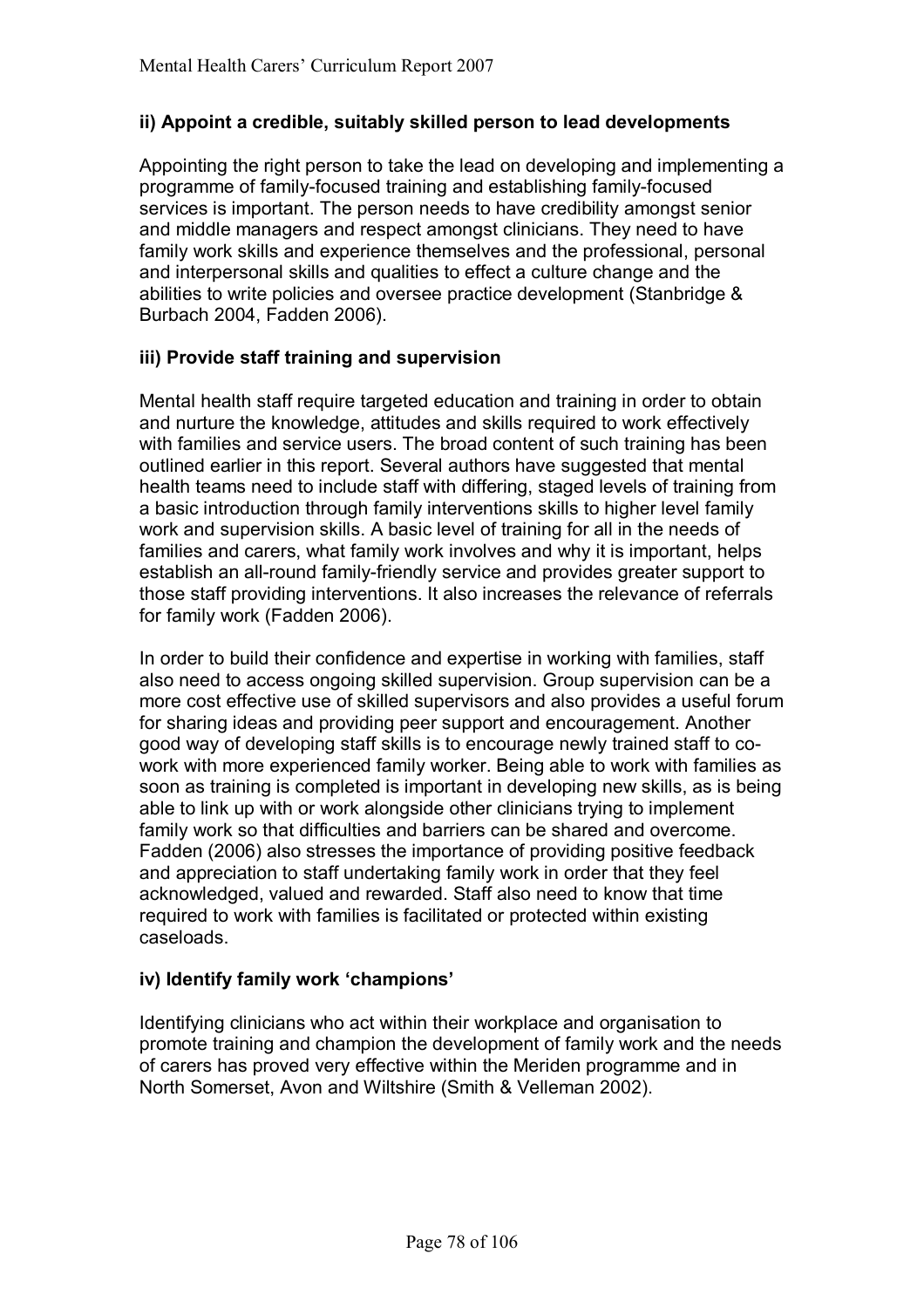# **v) Prepare managers and organisations**

It is clear from numerous evaluations of PSI/family work training that the implementation of family work is only widely successful where local managers and organisations are involved in and signed up to the development of familyfocussed services. And, as Fadden (2006) makes clear, this takes time and persistence and consistent involvement of committed people championing the cause. This is particularly the case now, given that over the last 10 years, the NHS has faced enormous upheaval, restructuring and demands on commissioners, managers and clinicians so that any new demands are often met with understandable weariness and resistance. Smith & Velleman (2002) have also stressed that many senior managers may retain negative beliefs about families from earlier models of family work that they encountered in their clinical careers, so need to be educated into the newer, more constructive ways of thinking.

# **vi) Obtain backing and commitment at senior levels**

A solid relationship must be established with senior management and those charged with the strategic implementation of family work and related training programmes must be at a sufficiently senior level to relate to and obtain backing from other senior managers. Presenting clear, concise information about the evidence base for family work, outlining the current gap between policy requirements and local service provision alongside a costed plan for implementation can help establish Trust Board backing. Maintaining an interest can be achieved by providing regular progress reports to the Trust Board and managers. Reports can include evidence of number of staff trained, range of professions involved, number of families supported, and feedback from carers (Smith & Velleman 2002). Kelly and Newstead (2004) have also outlined how taking up opportunities to present and discuss the benefits of family work with users, carers and professional groups and to make maximum use of Trust magazines and other news outlets to promote new services have been key elements in establishing and maintaining a new family intervention service in routine practice in Dorset.

Fadden (2006) notes that the NHS is marked by constant changes in senior personnel so it is important to keep in touch with these changes and convince new post-holders of the importance of family work. Trust-wide policies around family work and training provide additional top-level support for developments and should be identified in Trust plans and priorities, in annual reports and in discussions with commissioners and planners. Auditing of the delivery of family work provides a useful means of monitoring and reporting on successes and identifying areas for further attention. Existing clinical governance structures, acute care forums and monitoring of the care programme approach can all be involved in monitoring the development of family work and carer involvement.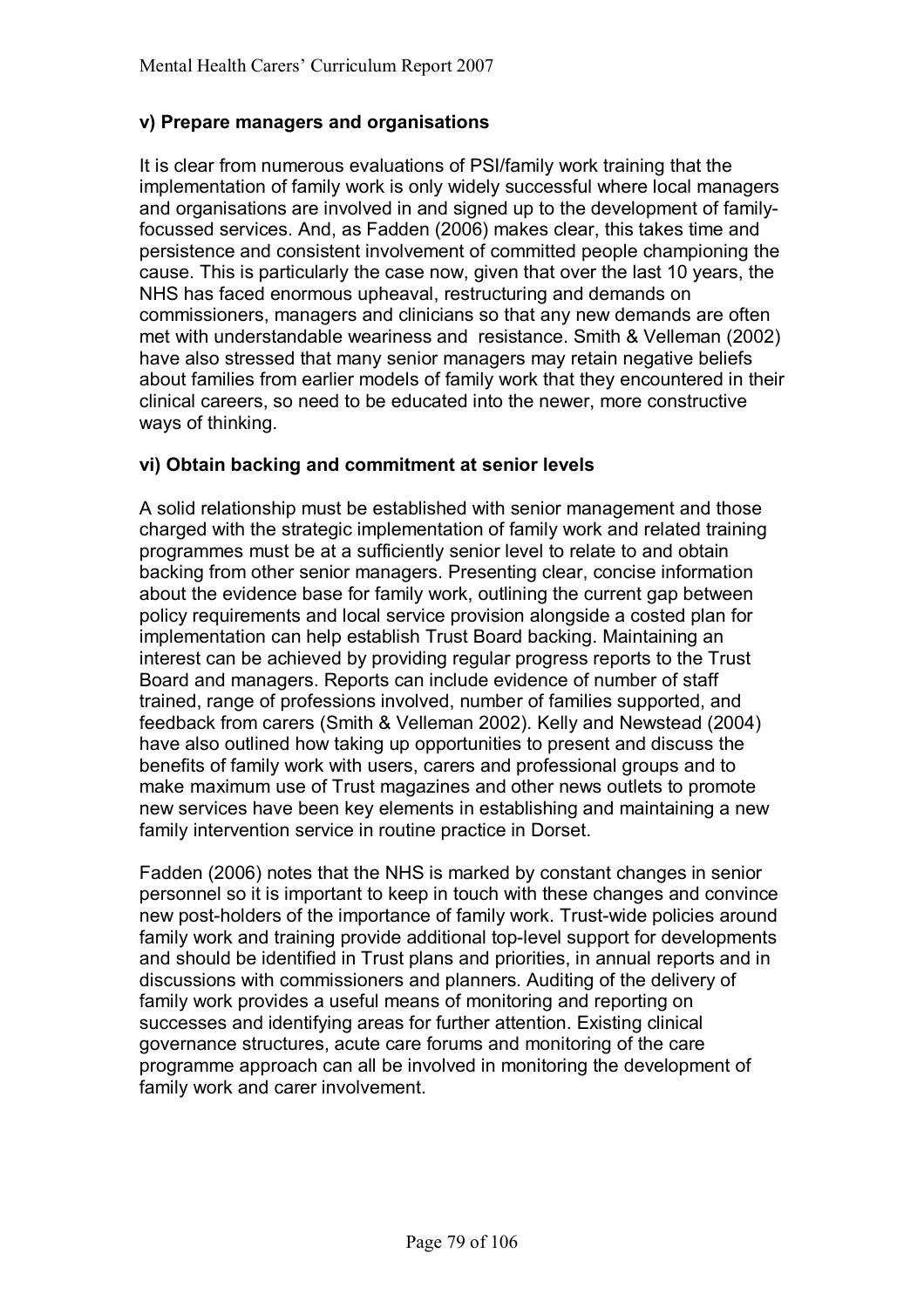# **vii) Establish a steering group and strategy**

Establishing a steering group to plan and oversee the implementation of family work is very helpful. Representatives of senior management and key clinical areas and services should work alongside service user and family and carer representatives, specialist carers' agencies and expert educators and trainers to draw up a detailed strategy and implementation plan, with identified target achievements and dates and named people and responsibilities (Stanbridge & Burbach 2004, Fadden 2006). Job descriptions should be amended to emphasise the commitment to working with families and presentations on family work should be included in staff inductions, preceptorship, mentoring, development programmes and staff appraisals and supervision (Fadden 2006).

# **viii) Target middle managers and work prioritisation**

Training and support with team managers is also important as these people are involved in establishing team priorities, caseload management , work allocation and out-of-hours working, so are central to overcoming some of the most common barriers to successful implementation. Fadden (2006) describes helping managers clarify their own role in terms of leadership and creating an ethos and culture that supports the delivery of services to families. Helping managers to establish and implement training strategies to develop carer-focused services specific areas such as inpatient units, can also prove useful (Thurston et al 2003).

# **ix) Establish links between teams and organisations**

Being able to provide the appropriate level of information, support and interventions to carers and families at the right time is an important part of providing an effective service. Close links between inpatient services and community teams helps ensure that family work is provided at the right time and helps families understand the roles of various teams and clinicians (Fadden 2006). Good links with carer support workers and local voluntary agencies providing support, advice and information to carers is crucial.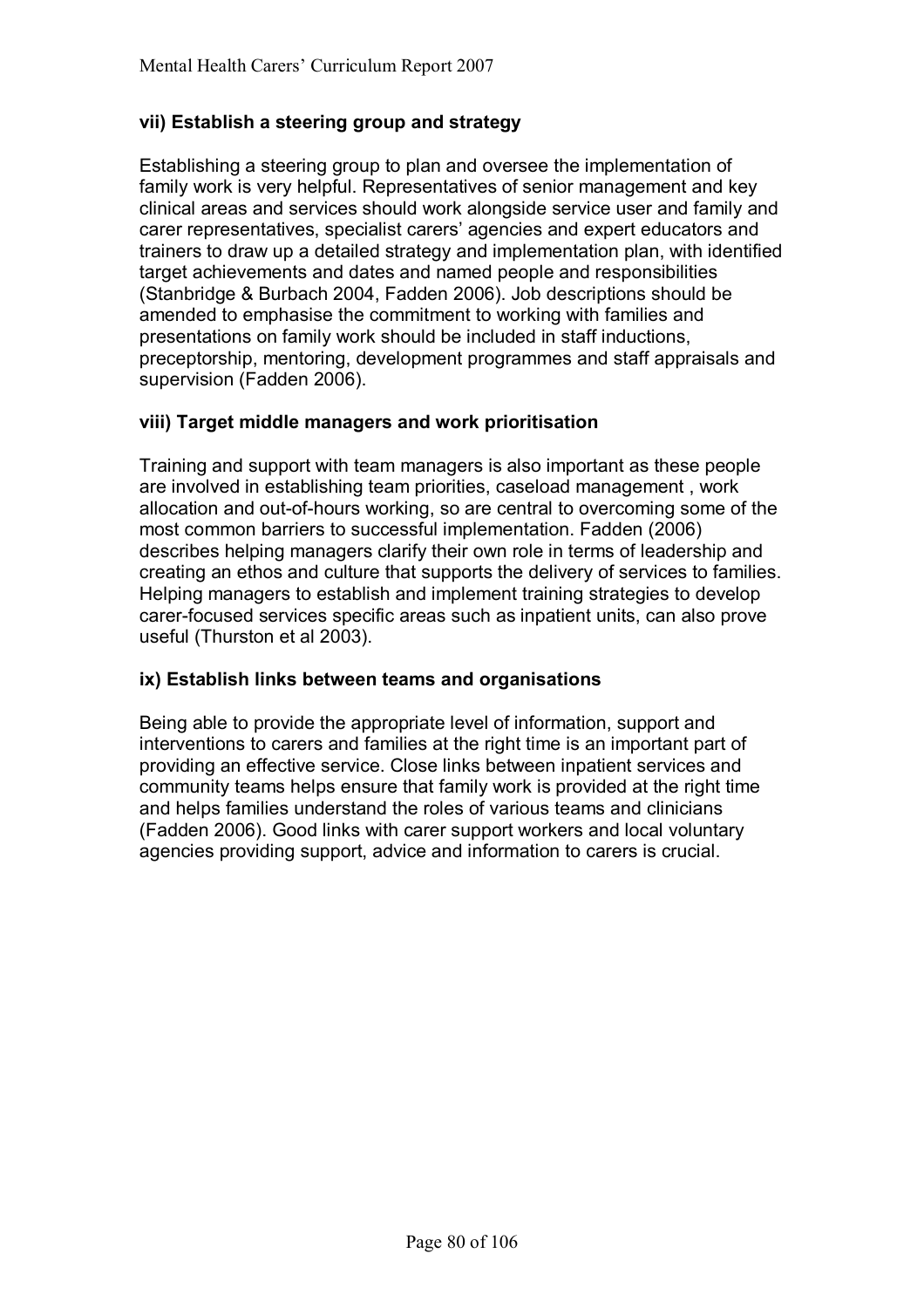# **REFERENCES**

Addington,J., McCleery, A. & Addington, D. (2005) Three year outcome of family work in an early psychosis program. *Schizophrenia Research, 79,* 1, 107-116.

Ahuja, A. S. & Williams, R. (2005) Involving patients and their carers in educating and training practitioners. *Current Opinion in Psychiatry, 18*, 374-380.

Aldridge, J. & Becker, S. (2003) *Children caring for parents with mental illness.* Bristol: The Policy Press.

Arksey, H. et al (2002a) *Literature Review Report: Services to support carers of people with mental health problems*. London: NCCSDO.

Arksey, H. et al (2002b) *Overview Report: Services to support carers of people with mental health problems.* London: NCCSDO.

Askey, R., Gamble, C. & Gray, R. (2007) Family work in first-onset psychosis: a literature review. *Journal of Psychiatric and Mental Health Nursing, 14,* 4, 356-365.

Bailey, D., Carpenter, J. & Rogers, H. (2003) *Expert Paper on Post Qualifying Mental Health Training.* London: Department of Health.

Bailey, R., Burbach, F. & Lea, S.J. (2003) The ability of staff trained in family interventions to implement the approach in routine clinical practice. *Journal of Mental Health, 12, 2, 131-141.* 

Baguley, I. & Dulson, J. (2004) Psychosocial interventions. In Harrison, M. (Ed) et al; *Acute mental health nursing; from acute concerns to the capable practitioner.* London; Sage. Pp198-217.

Bee, P., Lovell, K., Playle, J., Barnes, P., Gray, R. & Keeley, P. (2005) Service User and Carer Views of UK NHS Registered Mental Health Nurses: A Review of the Literature.

www.nursing.manchester.ac.uk/projects/mentalhealthreview/usercarerviewsfinalrepor t.pdf

Beresford, P. (1994) *Changing the Culture: Involving Service Users in Social Work Education.* London, CCETSW.

Bertrando, P. (2006) The evolution of family interventions for schizophrenia. A tribute to Gianfranco Cecchin. *Journal of Family Therapy, 28,* 4-22.

Bhugra, D. & McKenzie, K. (2003) Expressed emotion across cultures. *Advances in Psychiatric Treatment, 9,* 342-348.

Brabban, A. & Kelly, M. (2006) *Training in Psychosocial Interventions within Early Intervention Teams: A National Survey.* London: NIMHE/CSIP National PSI Implementation Group.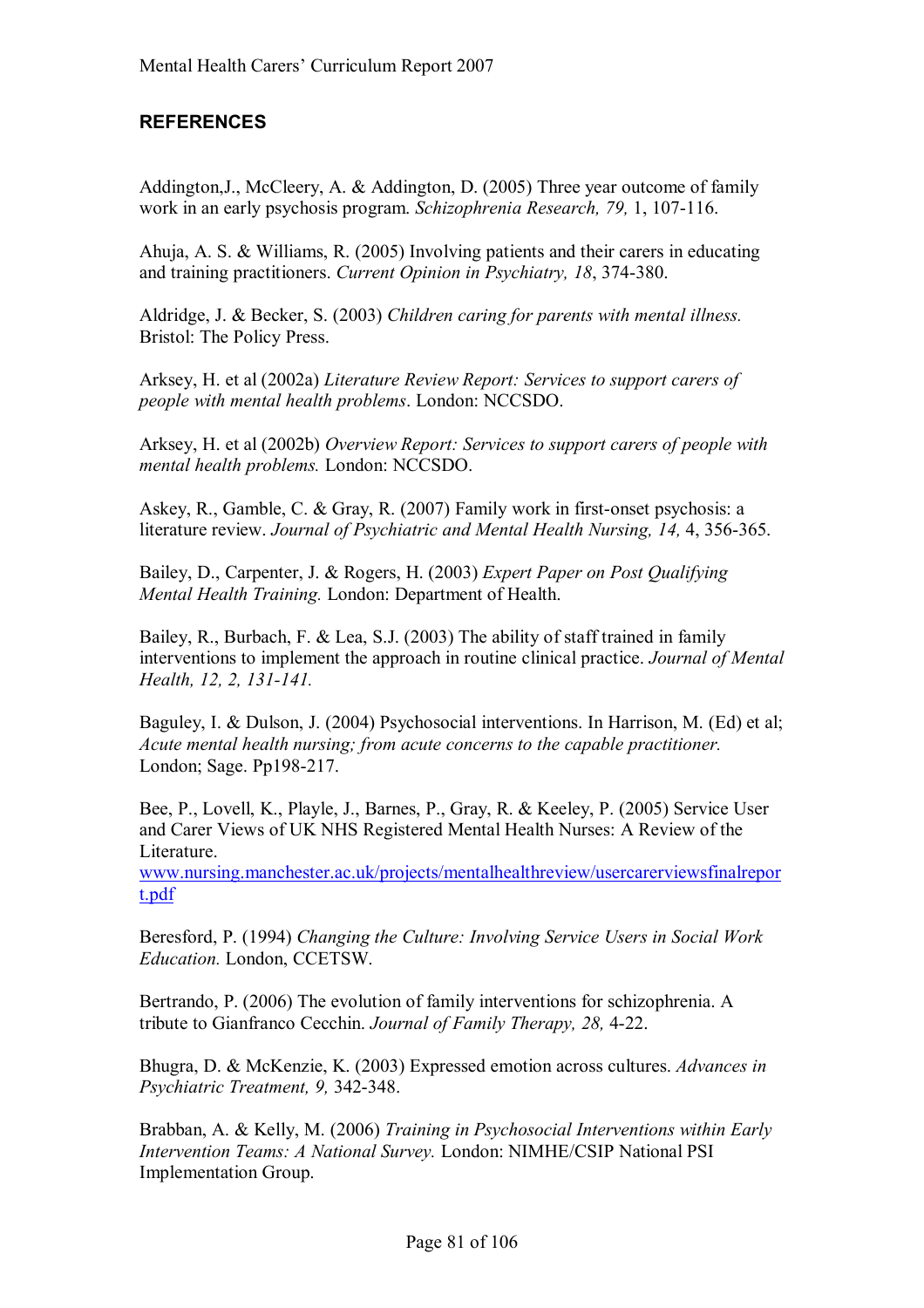Brennan, G., Flood, C. & Bowers, L. (2006) Constraints and blocks to change and improvement on acute psychiatric wards – lessons from the City Nurses project. *Journal of Psychiatric and Mental Health Nursing, 13*, 475-482

Brooker, C. (2001) A decade of evidence-based training for work with people with serious mental health problems: Progress in the development of psychosocial interventions. *Journal of Mental Health, 10,* 1, 17-31.

Brooker, C. & Brabban, A. (2006) Effective training in psychosocial interventions for work with people with serious mental health problems. *The Mental Health Review, 11,* 2, 7-14.

Brooker, C. & Brabban, A. (2004) *Measured Success: A Scoping Review of Evaluated Psychosocial Interventions Training for Work with People with Serious Mental Health Problems.* NIMHE/Trent WDC.

Brooker, C. & Curran, J. (2006) The National Continuous Quality Improvement Tool for Mental Health Education: Results of targeted and supported implementation in England. *Journal of Interprofessional Care, 20, 3, 276 – 289.* 

Brooker, C., Curran, J., James, A. & Readhead, E. (2005) Developing and piloting an audit tool for mental health education and training: The National Mental Health Education Continuous Quality Improvement Tool. *Journal of Interprofessional Care, 19,* 3, 280-293.

Brooker, C., Gournay, K., O'Halloran, P. Bailey, D. & Saul, C. (2002) Mapping training to support the implementation of the National Service Framework for Mental Health. *Journal of Mental Health, 11*, 1, 103-116.

Brooker, C., Saul, C., Robinson, J., King, J. & Dudley, M. (2003) Is training in psychosocial interventions worthwhile? Report of a psychosocial interventions trainee follow-up study. *International Journal of Nursing Studies, 40,* 731-747.

Brown, S. & Birtwistle, J. (1998) People with schizophrenia and their families: Fifteen-year outcome. *British Journal of Psychiatry, 173*, 139-144.

Burbach, F. (2007) Somerset's Family Intervention Service. Presentation at *Working with Families: Developing Caring Partnerships Conference*. Stratford-upon-Avon: Meriden.

Burbach, F. (1996) Family-based intervention in psychosis – an overview of and comparison between family therapy and family management approaches. *Journal of Mental Health, 5*, 2, 111-134.

Burbach, F. & Stanbridge, R. (1998) A family intervention in psychosis service integrating the systemic and family management approaches. *Journal of Family Therapy, 20*, 311-325.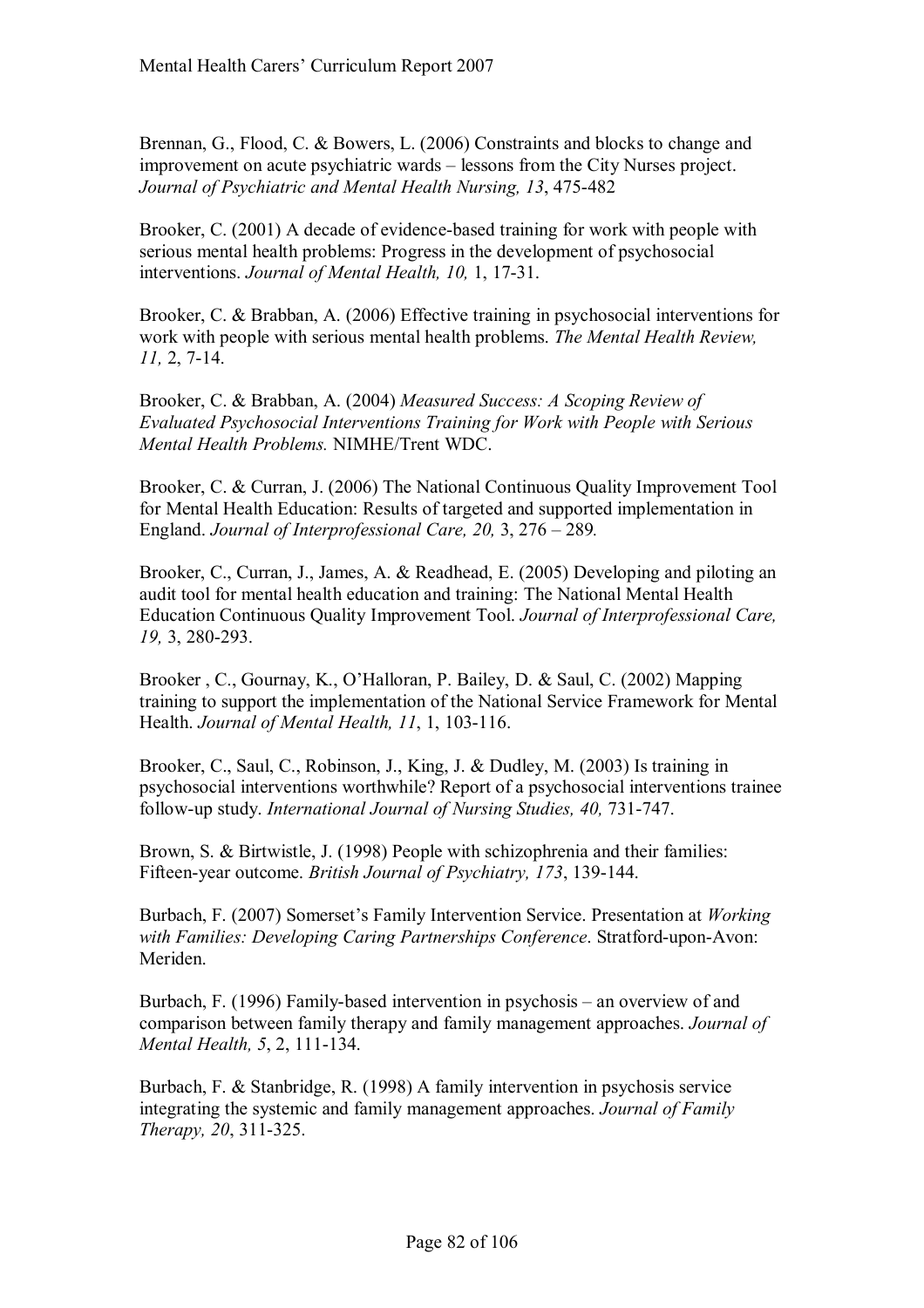Burbach, F. & Stanbridge, R.  $(2006)$  Somerset's family interventions in psychosis service: an update. *Journal of Family Therapy, 28,* 39-57.

Butterworth, M. & Livingston, G. (1999) Medical student education: The role of caregivers and families. *Psychiatric Bulletin, 23*, 549-550.

Clarke, C. (2005a) A carer's experience of the mental health system. In Joseph, S.  $\&$ Worsley, R. (Eds) *Person-Centred Psychopathology: A positive psychology of mental health.* Ross-on-Wye: PCCS Books. pp 9-20.

Clarke, C. (2005b) Prouty's Contact Work: A carer's perspective. *Mental Health Practice, 9*, 1, 24-27.

Clarke, C. (2006) Relating with professionals. *Journal of Psychiatric and Mental Health Nursing, 13*, 522-526.

Clarke, M., & Riley, S. (2006) *Best practice, better practices: a new deal for carers in primary care*. London: The Princess Royal Trust for Carers. http://www.carers.org/professionals/articles/carers-in-practice-rcgp,1792,PR.html

Cleary, M. & Freeman, A. (2006) Enhancing nurse carer partnerships: A self-directed learning approach. *Nurse Education in Practice, 6*, 224-231.

Cleary, M., Freeman, A. & Walter, G. (2006) Carer participation in mental health service delivery. *International Journal of Mental Health, 15*, 189-194.

Cooklin, A. (2007) *Being Seen and Heard: the needs of children of parents with mental illness. Video/DVD Training Pack for Professionals*. London: Royal College of Psychiatrists.

Cormac, I. & Tihanyi, P. (2006) Meeting the mental and physical healthcare needs of carers. *Advances in Psychiatric Treatment, 12*, 162-172.

Crawford, M. & Davies, S. (1998) Involvement of users and carers in the training of psychiatrists: making it happen. *Psychiatric Bulletin, 22*, 42-43.

Curle, C.& Mitchell, A. (2004) Hand in hand: user and carer involvement in training clinical psychologists. *Clinical Psychology, 33*, 12-15.

Curtis, E. & Redmond, R. (2007) Focus groups in nursing research. *Nurse Researcher, 14, 2,*  $25 - 37$ *.* 

Dearden, C. & Becker, S. (2004) *Young carers in the UK: the 2004 report.* London: Carers UK/The Children's Society.

DH (2002) *Developing services for carers and families of people with mental illness*. London: Department of Health.

DH (2006) *From values to action: The Chief Nursing Officer's review of mental health nursing.* London, Department of Health.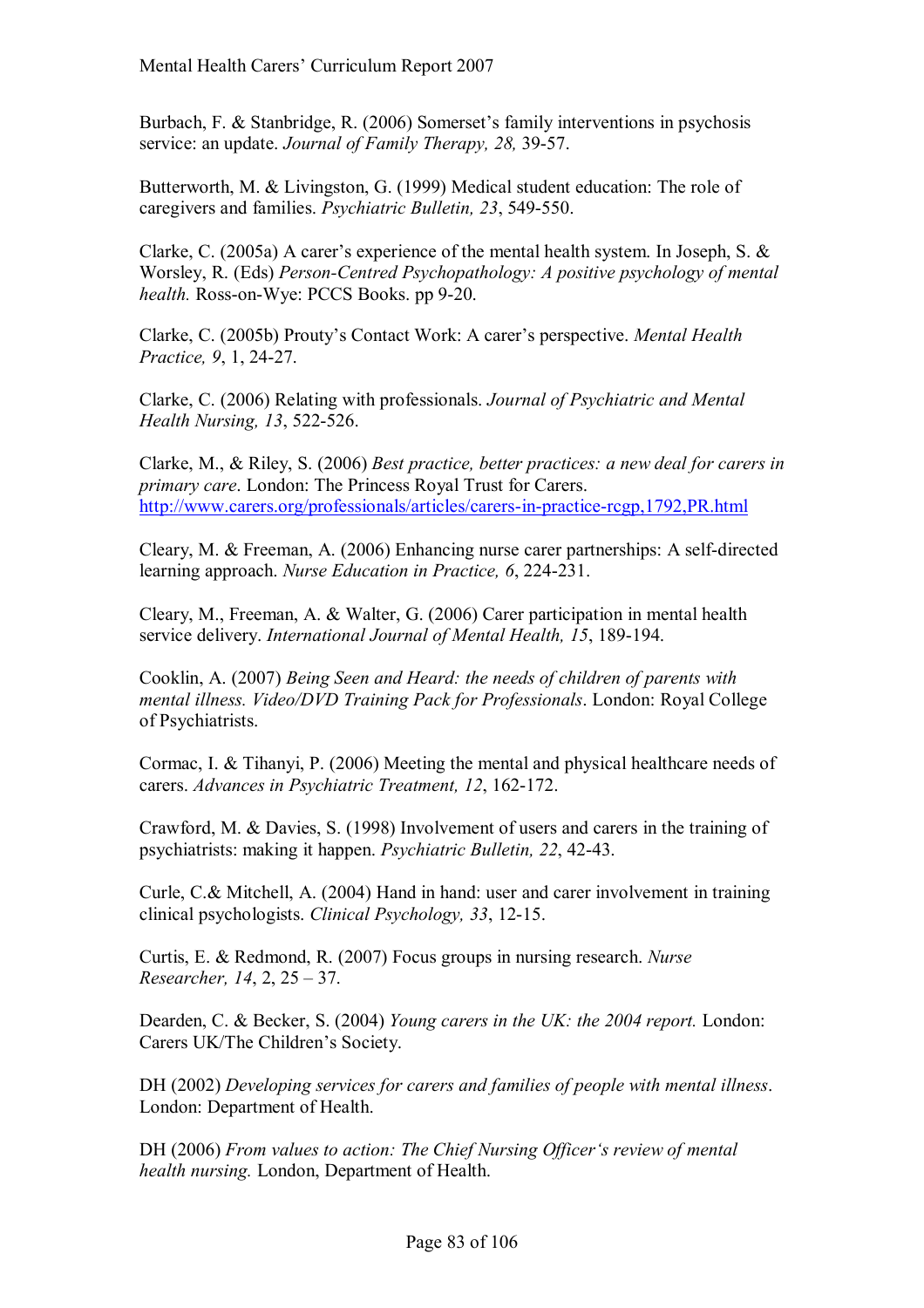Drake, R.E. & Mueser, K.T. (2000) Psychosocial approaches to dual diagnosis. *Schizophrenia Bulletin, 26,* 1, 105-118.

ENB. (1996) *Learning From Each Other.* London, English National Board.

Fadden, G. (1997) Implementation of family interventions in routine clinical practice following staff training programs: A major cause for concern. *Journal of Mental Health, 6,* 6, 599-612.

Fadden, G. (1998) Family intervention in psychosis. *Journal of Mental Health, 7*, 2, 115-122.

Fadden, G. (2006) Training and disseminating family interventions for schizophrenia: developing family intervention skills with multi-disciplinary groups. *Journal of Family Therapy, 28,* 23-38.

Fadden, G. & Birchwood, M. (2002) British models for expanding family psychoeducation in routine practice. In H. P. Lefley and D. L. Johnson (Eds) *Family Interventions in Mental Illness: International Perspectives*. Westport, CT: Praeger.

Fadden, G., Birchwood, M., Jackson, C. & Holsgrove, G. (2004) Psychological therapies: implementation in early intervention services. In P. McGorry and J. Gleeson (Eds) *Psychological Interventions in Early Psychosis: A Practical Treatment Handbook.* Chichester: John Wiley.

Fadden, G., Shooter, M. & Holsgrove, G. (2005) Involving carers and service users in the training of psychiatrists. *Psychiatric Bulletin, 29,* 7, 270-274.

Falloon, I.R.H., Graham-Hole, V. & Woodroffe, R. (1993) Stress and health of informal carers of people with chronic mental disorders. *Journal of Mental Health, 2,*  165-173.

Forrest, S. & Masters, H. (2004) Evaluating the impact of training in psychosocial interventions: a stakeholder approach – part I. *Journal of Psychiatric and Mental Health Nursing, 11*, 194-201.

Forrest, S., Masters, H. & Milne, V. (2004) Evaluating the impact of training in psychosocial interventions: a stakeholder approach – part II. *Journal of Psychiatric and Mental Health Nursing, 11*, 194-201.

Furlong, M. & Leggatt, M. (1996) Reconciling the patients right to confidentiality and the family's need to know. *Australian and New Zealand Journal of Psychiatry, 30*, 614-622.

Gall, S.H., Atkinson, J., Elliott, L. & Johansen, R. (2003) Supporting carers of people diagnosed with schizophrenia: evaluating change in nursing practice following training. *Journal of Advanced Nursing, 41*, 3, 295-305.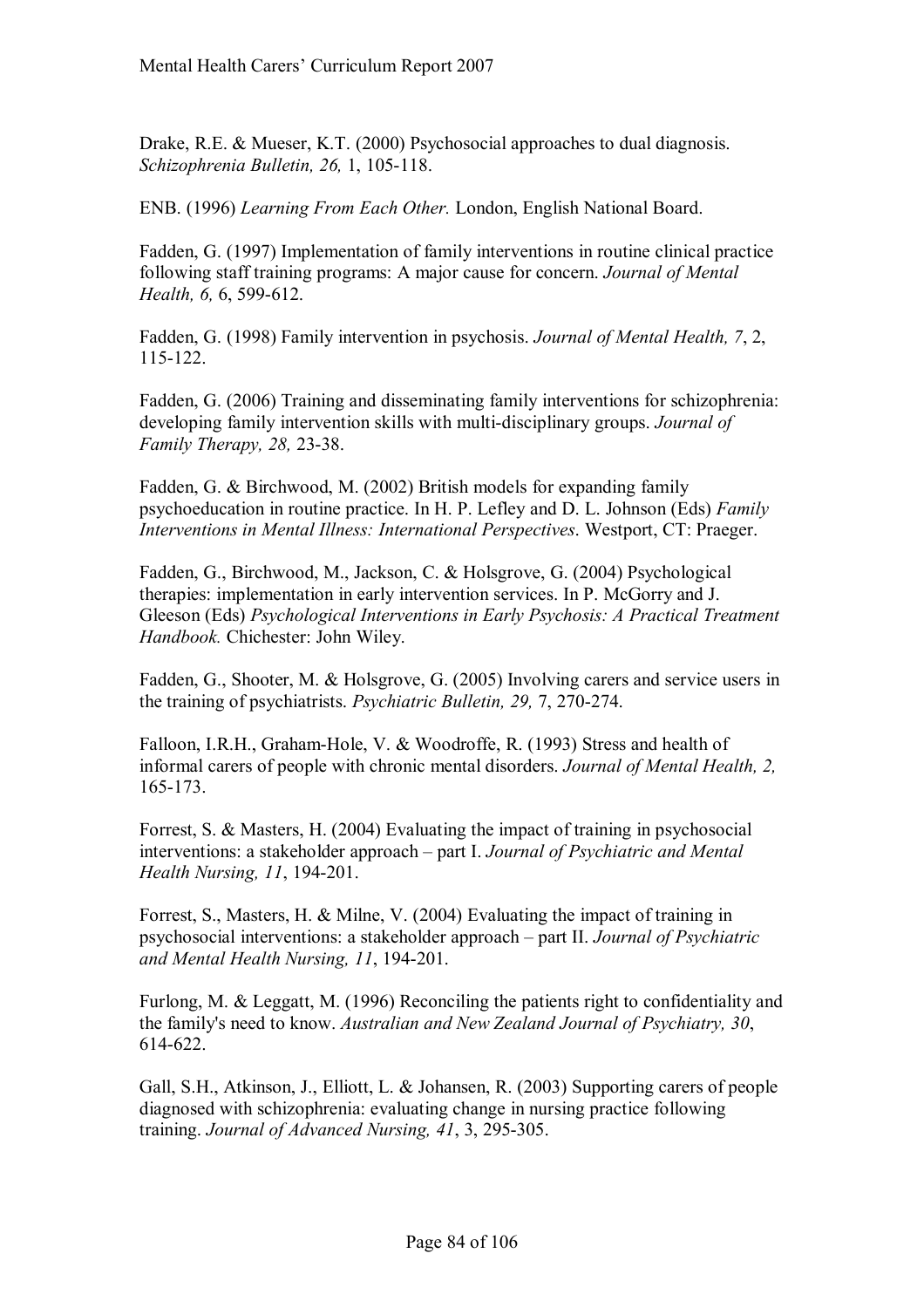Gall, S.H., Elliott, L., Atkinson, J. & Johansen, R. (2001) Training nurses to support carers of relatives with schizophrenia. *British Journal of Nursing, 10,* 238-241.

Geelan, S. & Nickford, C. (1999) A survey of the use of family therapy in medium secure units in England and Wales. *Journal of Forensic Psychiatry, 10,* 2, 317-324.

Glynn, S.M., Cohen, A.N., Amy, N., Dixon, L.B. & Niv, N. (2006) The Potential Impact of the Recovery Movement on Family Interventions for Schizophrenia: Opportunities and Obstacles. *Schizophrenia Bulletin, 32,* 3, 451-463.

GMC (1993) *Tomorrowís Doctors: Recommendations on Undergraduate Medical Education.* London: General Medical Council.

Goodwin, V. & Happell, B. (2006) Conflicting agendas between consumers and carers: The perspectives of carers and nurses. *International Journal of Mental Health Nursing, 15,* 135-143.

Goss, S. & Miller, C. (1995) *From Margin to Mainstream: Developing User and Carer Centred Community Care*. York: Joseph Rowntree Foundation.

Hare, P. (2004) Keeping carers healthy: the role of community nurses and colleagues. *British Journal of Nursing, 9,* 155-159.

Harper, D., Goodbody, L. and Steen, L. (2003) Involving service users in clinical psychology training. *Clinical Psychology. 21*, 14-19.

Hatfield, A.B. (1997) Working collaboratively with carers. *Social Work in health Care, 25*, 75-85.

Hayward, M. & Harding, E. (2006) User and carer involvement in clinical psychology training: Views from Buxton. *Clinical Psychology Forum, 157*, 3-7.

Hope, R. (2004) *The Ten Essential Shared Capabilities: A framework for the whole of the mental health workforce*. London: NIMHE.

Huang, M-C. & Slevin, E. (1999) The experiences of carers who live with someone who has schizophrenia: a review of the literature. *Mental Health Care, 3*, 3, 89-93.

Hughes, I., Hailwood, R., Abbati-Yeoman, J. & Budd, R. (1996) Developing a family intervention service for serious mental illness: Clinical observations and experiences. *Journal of Mental Health, 5,* 145-159.

Jones, M., Lancashire, S. & Bennett, J. (2005) Supporting the application of psychosocial interventions in adult inpatient services. *Mental Health Practice, 9,* 5, 42-45.

Jones, A. & Scannell, T. (2002) Research and organizational issues for the implementation of family work in community psychiatric services. *Journal of Advanced Nursing, 38*, 2, 171-179.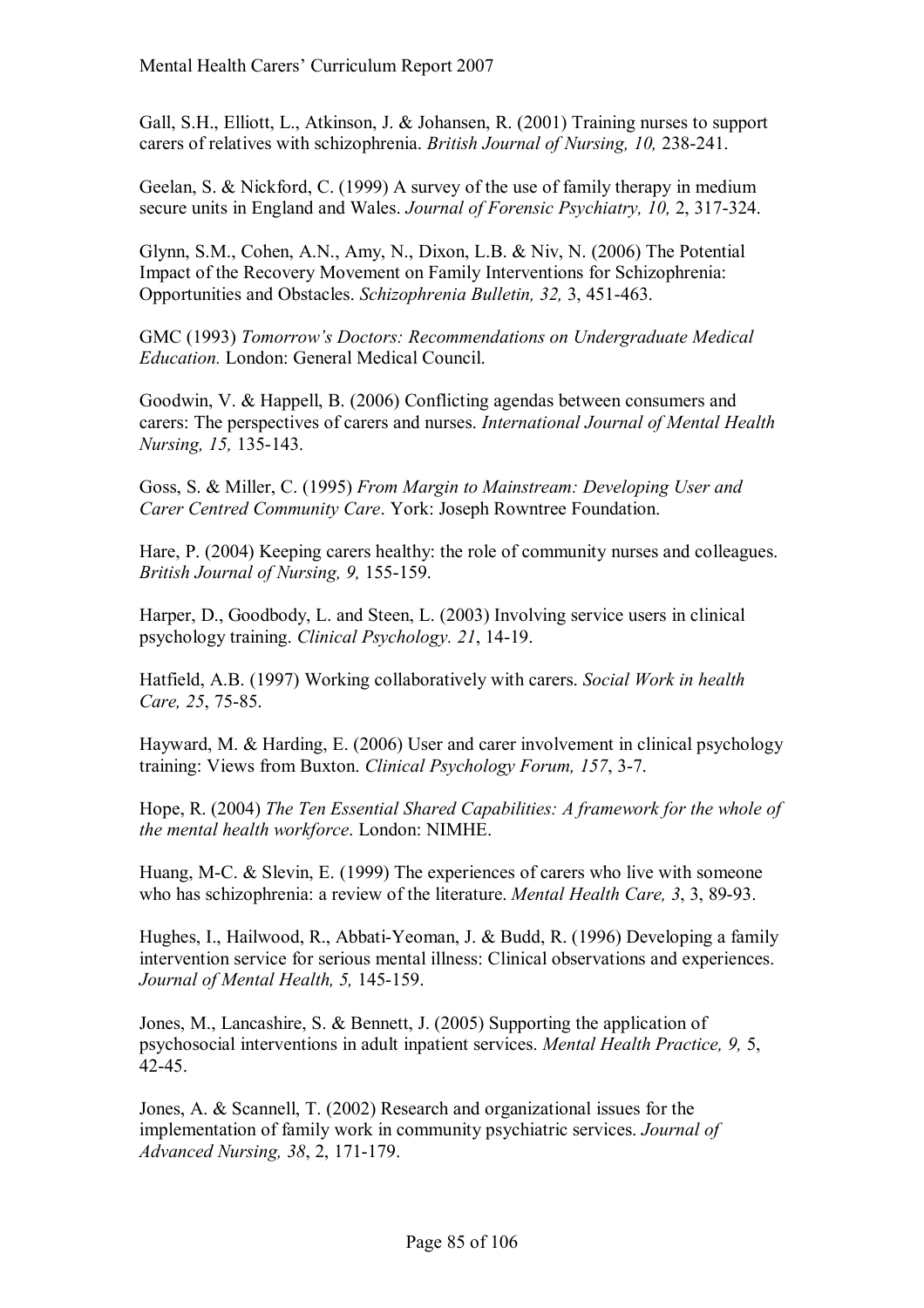Johnstone, L. (1993) Family management in schizophrenia: it's assumptions and contradictions. *Journal of Mental Health, 2*, 3, 253-269.

Keeley, B. & Clarke, M. (2002) *Carers Speak Out project. Report on findings and recommendations.* London: Princess Royal Trust.

Keen, T. (2003) Behavioural Family Interventions and Family Therapy. In Simpson, A. (Ed) *Keen On: Selected contributions by Tom Keen to the Psychiatric Nursing Email Discussion List (1999 – 2002).* p16. http://www.citypsych.com/docs/Keen\_on.pdf

Kelly, M. & Newstead, L. (2004) Family Intervention in routine practice: it is possible! *Journal of Psychiatric and Mental Health Nursing, 11*, 64-72.

Knapp, M. (2000) Schizophrenia cost and treatment cost-effectiveness. *Acta Psychiatrica Scandinavica, Supplement, 102,* 407, s15-s18.

Krupnik, Y., Pilling, S., Killaspy, H. & Dalton, J. (2005) A study of family contact with clients and staff of community mental health teams. *Psychological Bulletin, 29*, 174-176.

Lammers, J. & Happell, B. (2004) Research involving mental health consumers and carers: A reference group approach. *International Journal of Mental Health Nursing, 13,* 262-266.

Lathlean, J., Burgess, A., Coldham, T., Gibson, C., Herbert, L., Levett-Jones, T., Simons, L. & Tee, S. (2006) Experiences of service user and carer participation in health care education. *Nurse Education Today, 6, 424-429.* 

Leff, J. & Vaughan, C. (1994) Critics of family management in schizophrenia: their assumptions and contradictions. *Journal of Mental Health 3,* 1, 115-116.

Leff, J. & Vaughn, C. (1985) *Expressed Emotion in Families.* New York: Guilford.

Lehman, A.F. et al (2004) The Schizophrenia Patient Outcomes Research Team (PORT): Updated Treatment Recommendations 2003. *Schizophrenia Bulletin, 30*, 2, 193-217.

Lester H., Tait. L., Khera, A., Birchwood, M., Freemantle, N. & Patterson, P. (2005) The development and implementation of an educational intervention on first episode psychosis for primary care. *Medical Education, 39*, 10, 1006-1014.

Le Var, R. M. H. (2002) Patient involvement in education for enhanced quality of care. *International Nursing Review, 49,* 219-225.

Mairs, H. & Bradshaw, T. (2005) Implementing family intervention following training: what can the matter be? *Journal of Psychiatric and Mental Health Nursing, 12, 488-494.*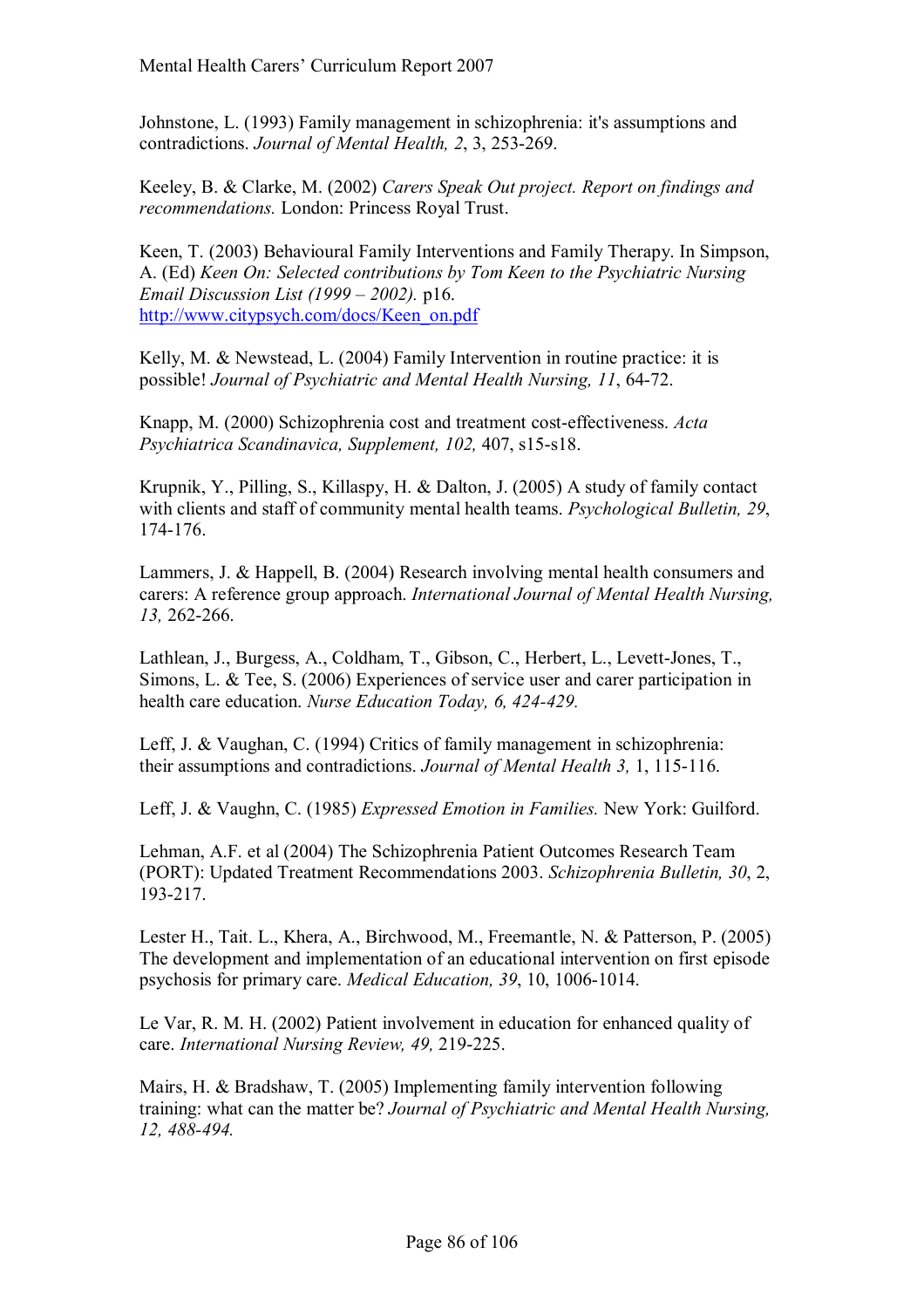Manthorpe, J. (2000) Developing carers' contributions to social work training. *Social Work Education, 19*, 1, 19-27.

Masters, H., Forrest, S., Harley, A., Hunter, M. & Brown, N. (2002) Involving mental health service users and carers in curriculum development: moving beyond 'classroomí involvement. *Journal of Psychiatric and Mental Health Nursing, 9,* 309-316.

McCann, E. & Bowers, L. (2005) Training in cognitive behavioural interventions on acute psychiatric inpatient wards, *Journal of Psychiatric and Mental Health Nursing, 12*, 2, 215-222.

Meriden (2007) Working with Families: Developing Caring Partnerships conference. Stratford-upon-Avon: Meriden West Midlands Family Programme. http://www.meridenfamilyprogramme.com/

Michon, A., Weber, K., Rudhard-Thamazic, V. & Giiannakopoulos, P. (2005) Dynamic processes of family burden in dementia caregiving: A new field for psychotherapeutic interventions. *Psychogeriatrics, 5,* 2, 48-54.

Milne, D., Dudley, M., Repper, D. & Milne, J. (2001) Managers' perceived contributions to the transfer of psychosocial interventions training. *Psychiatric Rehabilitation Skills, 5,* 3, 387-402.

Mohr, W.K., Lafuze, J.E. & Mohr, B.D. (2000) Opening Caregiver Minds: National Alliance for the Mentally Ill's (NAMI) Provider Education Program. *Archives of Psychiatric Nursing, 15,* 5, 235-243.

Molyneux, J. & Irvine, J. (2004) Service user and carer involvement in social work training: a long and winding road? *Social Work Education, 23*, 3, 293-308.

Munn-Giddings, C. (2006) Self-help groups as mutual support: What do carers value? *Health and Social Care in the Community, 15*, 1, 26-34.

NCMH (2003) *National Continuous Quality Improvement Tool for Mental Health Education*. Durham: NCMH.

Newbronner, E. & Hare, P. (2002) *Consultation Report: Services to support carers of people with mental health problems*. London: NCCSDO.

NIMHE (2005) Guiding Statement on Recovery. London, NIMHE. http://www.psychminded.co.uk/news/news2005/feb05/nimherecovstatement.pdf

NICE (2003) S*chizophrenia: Full national clinical guideline on core interventions in primary and secondary care.* London, The Royal College of Psychiatrists & The British Psychological Society.

Nolan, M., Grant, C. & Keady, J. (1996) *Understanding Family Care*. Buckingham: Open University Press.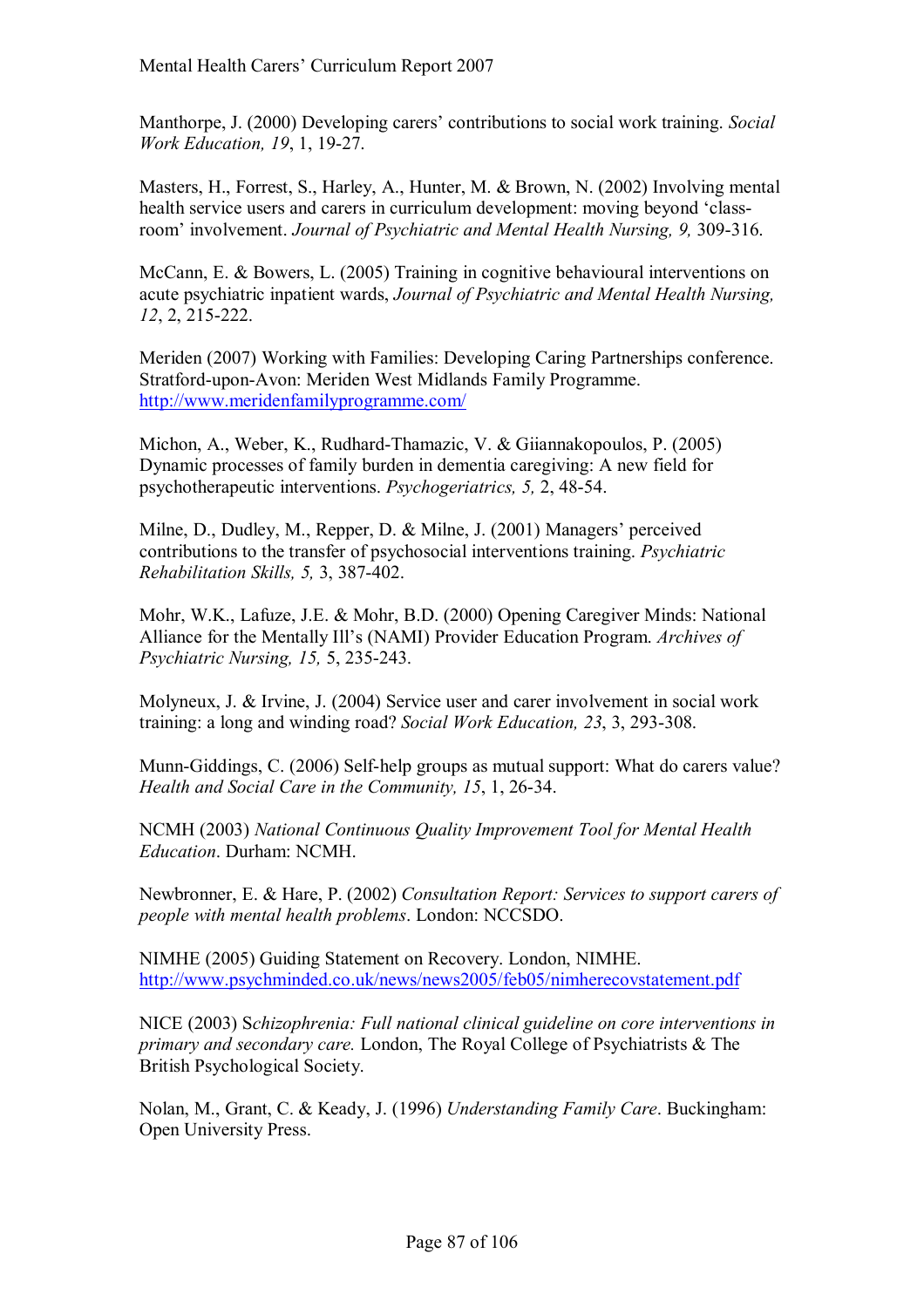O'Carroll, M., Rayner, L. & Young, N. (2004) Education and training in psychosocial interventions: a survey of Thorn Initiative course leaders. *Journal of Psychiatric and Mental Health Nursing, 11,* 602-607.

Office for National Statistics (2003) *Census 2001. National report for England and Wales.* London: The Stationery Office.

Oyebode, J. (2003) Assessment of carers' psychological needs. *Advances in Psychiatric Treatment, 9,* 45-53.

Papastavrou, E., Kalkerinou, A., Papacostas, S.S., Tsangari, H. & Sourtzi, P. (2007) Caring for a relative with dementia: family caregiver burden. Journal of *Advanced Nursing, online – to complete.* 

Patterson, P., Birchwood, M. & Cochrane, R. (2005) Expressed emotion as an adaptation to loss: Prospective study in first-year psychosis. *British Journal of Psychiatry, 187* (suppl. 48), s59-s64.

Pearlin, L. I., Mullan, J.T. & Semple, S.J. (1990) Caregiving and the stress process: an overview of concepts and their measures. *Gerontologist, 30*, 583-594.

Perring, C., Twigg, L. & Atkin, K. (1992) *Families caring for people diagnosed as mentally ill: the literature re-examined*. London: The Stationery Office.

Pharoah, F., Mari, J., Rathbone, J. & Wong, W. (2006) Family intervention for schizophrenia. *Cochrane Database of Systematic Reviews*, Issue 4, Art. No.: CD000088. DOI: 10.1002/14651858.pub2.

Pinfold, V. & Corry, P. (2003a) *Under pressure: The impact of caring on people supporting family members or friends with mental health problems*. London: rethink severe mental illness.

Pinfold, V. & Corry, P. (2003b) *Who cares? The experiences of mental health carers accessing services and information.* London: rethink severe mental illness.

Pinfold, V., Farmer, P., Rapaport, J., Bellringer, S., Huxley, P., Murray, J., Banerjee, S., Slade, M., Kuipers, E., Bhugra, D. & Waitere, S. (2004) *Positive and Inclusive? Effective ways for professionals to involve carers in information sharing. Report to the National Co-ordinating Centre for NHS Service Delivery and Organisation R & D (NCCSDO).* London: SDO. http://www.sdo.lshtm.ac.uk/files/project/54-final-report.pdf

Pinfold, V., Smith, J. & Shiers, D. (2007) Audit of early intervention in psychosis service development in England in 2005. *Psychiatric Bulletin, 31*, 7-10.

Pinner, G. & Bouman, W. P. (2003) What should we tell people about dementia? *Advances in Psychiatric Treatment, 9*, 335-341.

Rapaport, J., Bellringer, S., Pinfold, V. & Huxley, P. (2006) Carers and confidentiality in mental health care: considering the role of the carer's assessment: a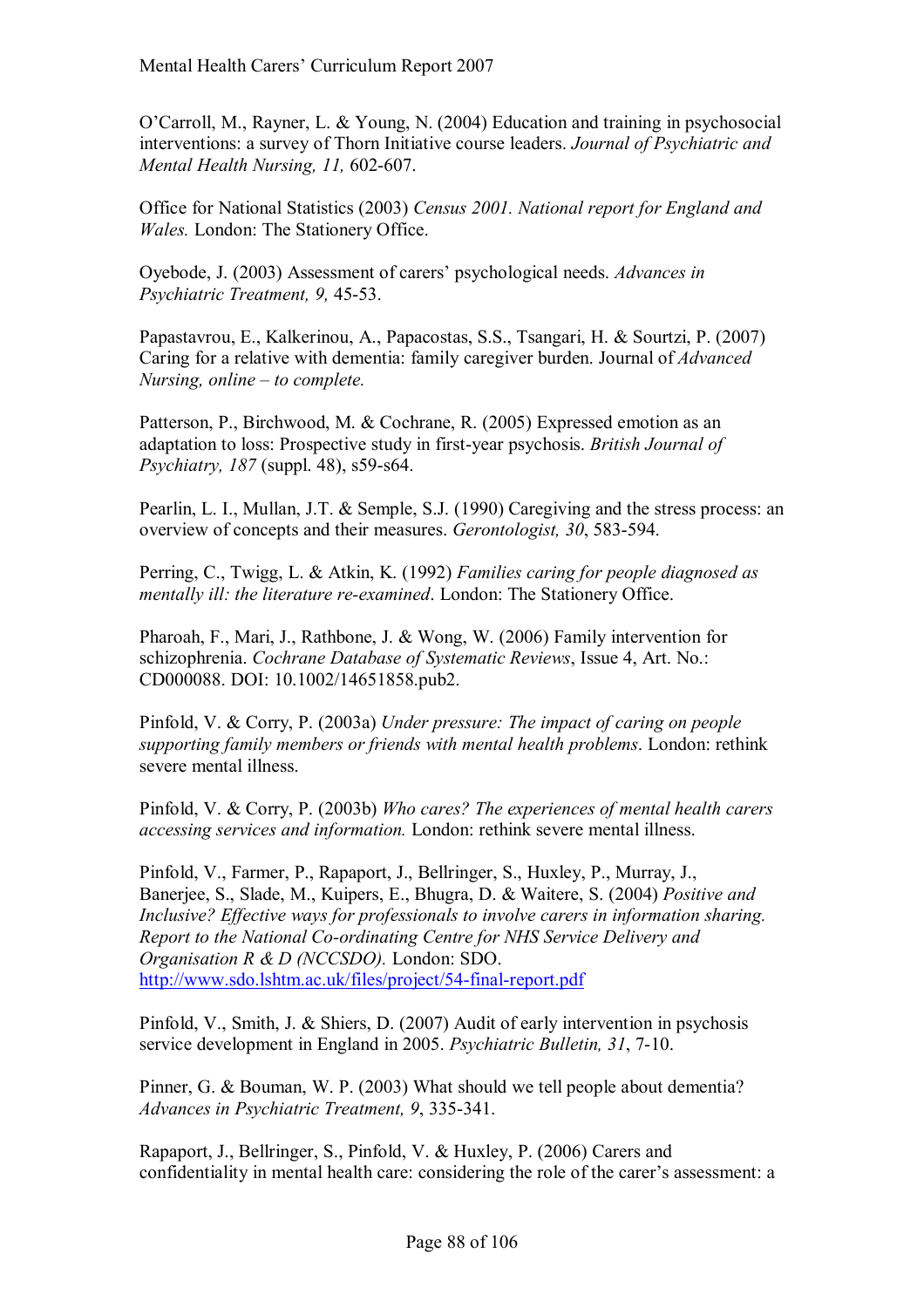study of service users', carers' and practitioners' views. *Health and Social Care in the Community, 14*, 4, 357-365.

Repper, J. & Breeze, J. (2004) *A Review of the Literature on User and Carer Involvement in the Training and Education of Health Professionals.* Sheffield: Sheffield Health and Social Care Research Consortium.

Rogerson, H. (2006) Family work with people with dementia. *Nursing Older People, 18,* 7, 28-31.

Rose, L.E., Mallinson, R.K. & Gerson, L.D. (2006) Mastery, burden and areas of concern among family caregivers of mentally ill patients. *Archives of Psychiatric Nursing, 20*, 1, 41-51.

Rose, L., Mallinson, R.K. & Walton-Moss, B. (2002) A grounded theory of families responding to mental illness. *Western Journal of Nursing Research, 24*, 516-36.

Royal College of Psychiatrists (2004) Carers and Confidentiality in Mental Health: Issues involved in information-sharing. London: Royal College of Psychiatrists. http://www.rcpsych.ac.uk/PDF/Carersandconfidentiality.pdf

Royal College of Psychiatrists (2006) Good Psychiatric Practice: Confidentiality and Information Sharing. London: Royal College of Psychiatrists. http://www.rcpsych.ac.uk/publications/collegereports/cr/cr133.aspx

Sartorious, N. (Ed)., Leff, J., Lopez-Ibor, J.J., Maj, M. & Akasha, A.(2005) *Families and mental disorders: From burden to empowerment.* New York: John Wiley & Sons Ltd.

Scazufca, M. & Kuipers, E. (1999) Coping strategies in relatives of people with schizophrenia before and after psychiatric admission. *British Journal of Psychiatry, 174*, 154-158.

SCIE (2005) Research briefing 11: The health and well-being of young carers. London: Social Care Institute for Excellence. http://www.scie.org.uk/publications/briefings/briefing11/index.asp#user

SCMH (1999) *Pulling Together: Future roles and training of mental health staff*. London: Sainsbury Centre for Mental Health.

SDO (2002) Briefing Paper: *Services to support carers of people with mental health problems.* London: NCCSDO.

SDO (2006) Briefing Paper: Sharing mental health information with carers: pointers to good practice for service providers. London: NCCSDO.

Sheils, R. & Rolfe, T.J. (2000) Towards an integrated approach to a family intervention for co-occurring substance abuse and schizophrenia. *Australian and New Zealand Journal of Family Therapy, 21*, 2, 81-87.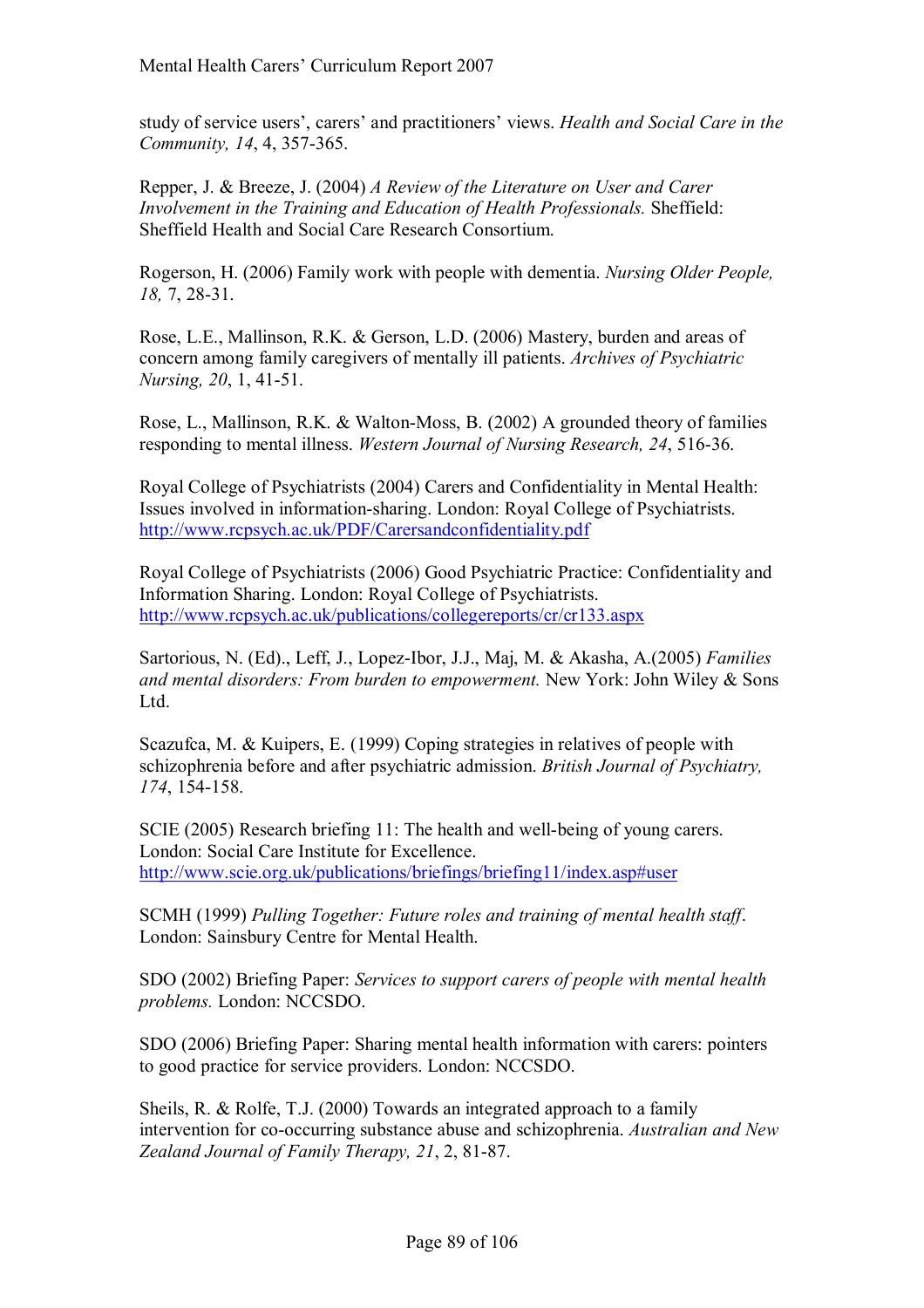Simpson, A. (1999) Creating alliances: the views of users and carers on the education and training needs of mental health nurses. *Journal of Psychiatric and Mental Health Nursing, 6*, 347-356.

Simpson, A. (2006) Involving service users and carers in the education of mental health nurses. *Mental Health Practice, 10*, 4, 20-24.

Simpson, A., Reynolds, L., Light, I. & Attenborough, J. (in press) Talking with the Experts: Evaluation of an online discussion forum with mental health service users and student nurses. *Nurse Education in Practice.*

Simpson, E.L. & House, A.O. (2002) Involving user in the delivery and evaluation of mental health services: systematic review. *BMJ, 325*, 1265.

Simpson, E.L. & House, A.O. (2003) User and carer involvement in mental health services: from rhetoric to science. *British Journal of Psychiatry, 183*, 89-91.

Sin, J., Moone, N. & Newell, J. (2007) Developing services for the carers of young adults with early-onset psychosis – implementing evidence-based practice on psychoeducational family intervention. *Journal of Psychiatric and Mental Health Nursing, 14,* 282-290.

Singh, S., Wright, C., Joyce, E., Barnes, T. & Burns, T. (2003) Developing early intervention services in the NHS: a survey to guide workforce and training needs. *Psychiatric Bulletin, 27*, 254-258.

Singleton, N., Aye Maung, N., Cowie, A., Sparks, J., Bumpsted, R. & Meltzer, H. (2002) *Mental health of carers*. London: The Stationery Office.

Slade, M., Holloway, F. & Kuipers, E. (2003) Skills development and family interventions in an early psychosis service. *Journal of Mental Health, 12*, 4, 405-415.

Slade, M., Pinfold, V., Rapaport, J., Bellringer, S., Banerjee, S., Kuipers, E. & Huxley, P. (2007) Best practice when service users do not consent to sharing information with carers: National multi-method study. *British Journal of Psychiatry, 190*, 148-155.

Smith, G. & Velleman, R. (2002) Maintaining a family work for psychosis service by recognising and addressing the barriers to implementation. *Journal of Mental Health, 11*, 5, 471-479.

Soliman, A. & Butterworth, M. (1998) Why carers need to educate professionals. *Journal of Dementia Care, 6*, 26-27.

Stanbridge, R.I. & Burbach, F. R. (2004) Enhancing working partnerships with carers and families: a strategy and associated training programme. *The Mental Health Review, 9*, 32-37.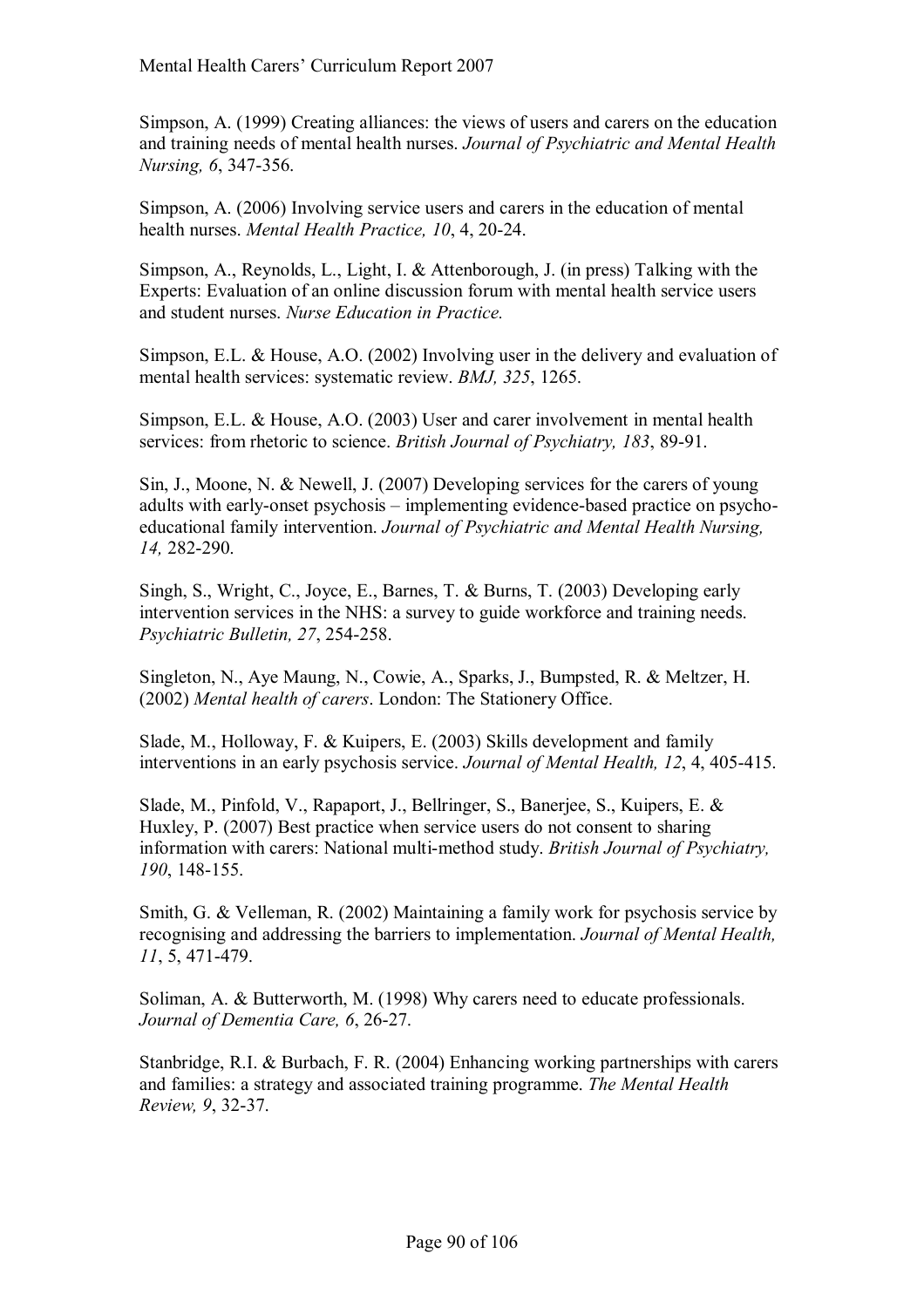Stanbridge, R. I., Burbach, F.R., Lucas, A. S. & Carter, K. (2003) A study of families<sup>7</sup> satisfaction with a family interventions in psychosis service in Somerset. *Journal of Family Therapy, 25*, 181-204.

Stubbings, R. (2006) *Caregiving Partners: Managing role change in dementia.* London: City University Department of Mental Health & Learning Disability Mental Health Seminar.

Szmukler, G. & Bloch, S. (1997) Family involvement in the care of people with psychoses: an ethical argument. *British Journal of Psychiatry, 171*, 401-405.

Tarrier, N., Barrowclough, C., Haddock, G. & McGovern, J. (1999) The dissemination of innovative cognitive-behavioural psychosocial treatments for schizophrenia. *Journal of Mental Health, 8*, 6, 569-582.

Tew, J., Gell, C. & Foster, S. (2004) *Learning from Experience: involving service users and carers in mental health education and training*. York: Mental Health in Higher Education/NIMHE West Midlands/Trent WDC.

The Princess Royal Trust for Carers (2004) *Carersí Health Survey*. London: The Princess Royal Trust for Carers.

Thurston, S., Rimmer, S., Flynn, S. & Sandwells, S. (2003) Developing a training framework for carer inclusion in acute inpatient care. *Mental Health Practice, 7*, 2, 12-15.

Torrey, W.C., Drake, R.E., Dixon, L., Burns, B.J., Flynn, L., Rush, A.J., Clark, R.E. & Klatzker, D. (2001) Implementing evidence-based practices for persons with severe mental illnesses. *Psychiatric Services, 52*, 1, 45-50.

Trent SHA (2005) *Principles for Practice: involving service users and carers in health care education and training.* Mansfield, Trent Strategic Health Authority.

Turner, P., Sheldon, F., Coles, C., Mountford, B., Hillier, R., Radway, P. & Wee, B.  $(2000)$  Listening to and learning from the family carer's story: an innovative approach in interprofessional education. *Journal of Interprofessional Care, 14,* 4, 387-395.

Walker, H. (2004) Using psychosocial interventions within a high-security hospital. *Nursing Times, 100,* 31, 36-9.

Walker, E. & Dewer, B.J. (2001) How do we facilitate carer's involvement in decision making? *Journal of Advanced Nursing, 34*, 329-337.

Watson, S. (1999) Meeting the needs of young carers. *Nursing Standard, 13*, 3, 37-40.

Wong, D.F.K. (2000) Stress factors and mental health of carers with relatives suffering from schizophrenia in Hong Kong: implications for culturally sensitive practices. *British Journal of Psychiatry, 30,* 365-382.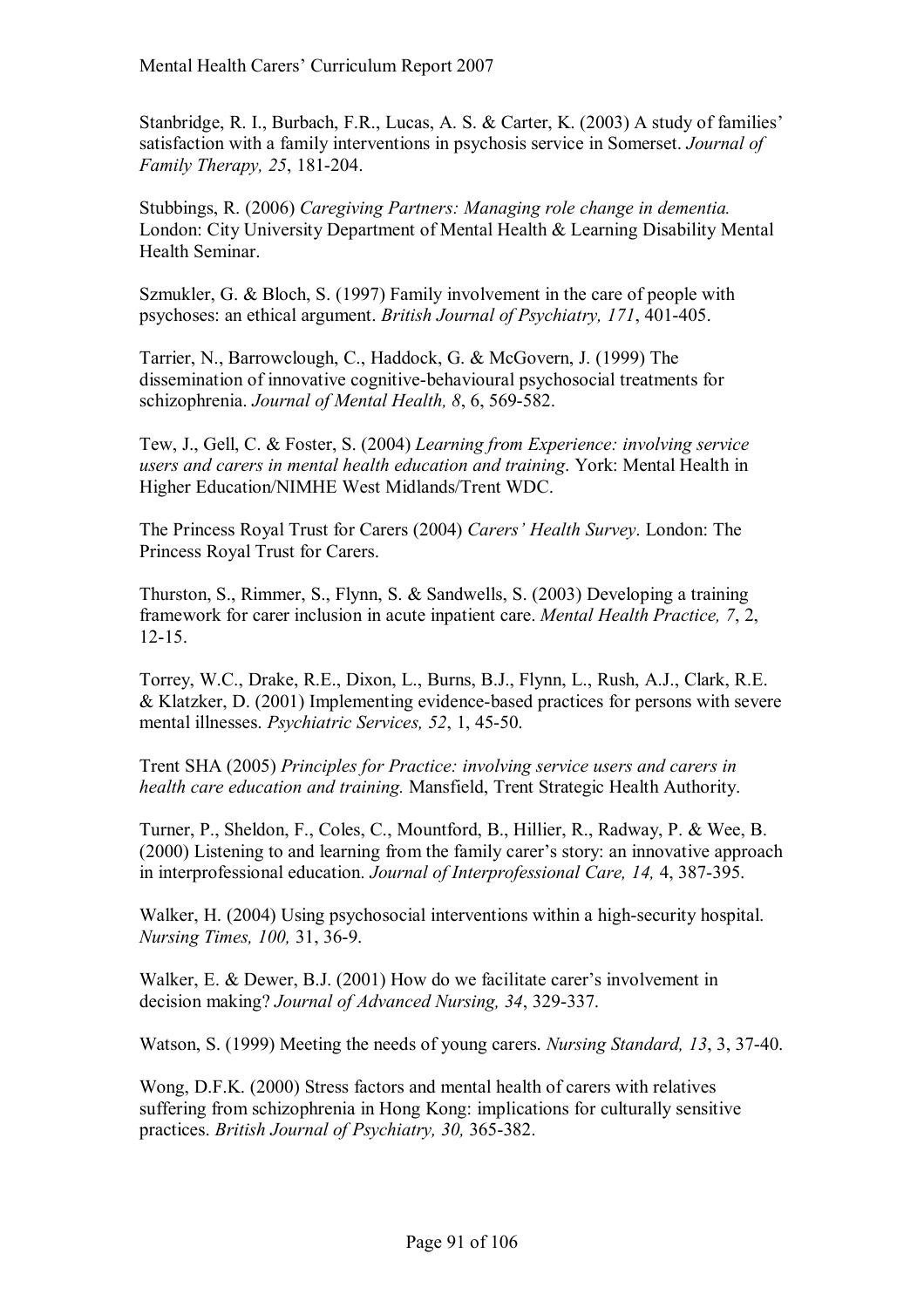Workforce Action Team (2001) *Mental Health National Service Framework and the NHS Plan: Workforce Planning, education and training underpinning programme for adult mental health services. Final Report.* London, Department of Health.

World Fellowship for Schizophrenia and Allied Disorders (2007) *Families as Partners in Care (FPC) Goals and Principles.* Accessed on 29/05/2007 at http://www.world-schizophrenia.org/activities/fpc/principles.html

Zubin, J. & Spring, B. (1977) Vulnerability - a new view of schizophrenia. *Journal of Abnormal Psychology, 86*, 103-126.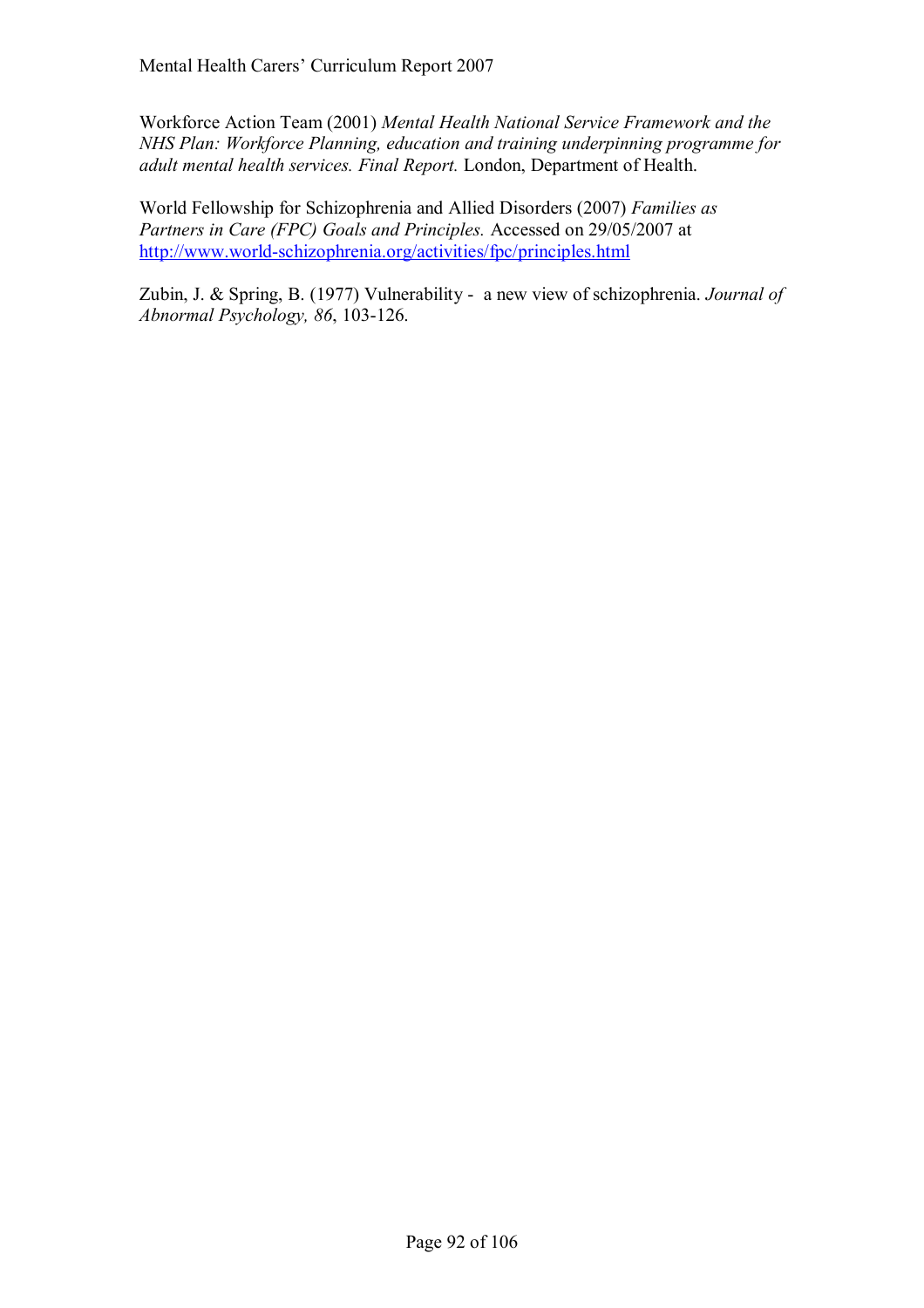

#### **St Bartholomew School of Nursing & Midwifery**

### **APPENDIX 1: Advertisement for Recruitment of Participants**

# **Scoping Research to Inform the Development of a 'National (Mental Health) Carer Support Curriculum' for People Supporting Friends-and-Family Carers in Mental Health**  T +44 (0)20 7040 5937

Dr Alan Simpson Senior Research Fellow Philpot Street

Institute of Health Sciences

Whitechapel London E1 2EA F +44 (0)20 7040 5811 A.Simpson@city.ac.uk

Researchers at City University, London are working with the Supporting Carers Better Network to identify what needs to be included in the education and training of mental health w.city.ac.uk/barts staff and carer support workers to address the needs of mental health carers. This will be used to inform the development of a nationally-accredited curriculum and training modules.

If you are a mental health carer, a carer support worker or advocate, a mental health professional or a mental health service user (patient), you may wish to participate in a focus group to discuss with others what you would like to see included in education and training about the needs of mental health carers.

We will be running up to 10 focus groups. There will be three or four groups for carers, two for carer support workers, two for mental health professionals and two for service users.

The focus groups will take place at City University in London or we may also arrange to attend existing carer support groups. Each group will last a total of two hours. If you agree to take part, full details about the venue, date and time of groups will be provided. Carers and service users will be paid £10 on the day for their participation.

Whether or not you choose to take part in this study will not impact in any way on your care, treatment, support or employment. You may choose to withdraw your participation at any time.

If you think you might like to take part and would like to know more, please contact either Alan Simpson or Lisa Benn.

Alan is the Principal Investigator on the project and is an experienced researcher, a qualified mental health nurse and counsellor who has conducted previous research with carers, service users and mental health staff. Lisa Benn is the Research Assistant for the project and will be helping Alan facilitate the focus groups. Lisa is a psychologist and has several years clinical and research experience in mental health.

Once you have contacted us, we will then send you detailed information about the purpose and nature of the study, details of the venue and travel directions. We will also send you a consent form to complete and return if you wish to take part. Places in the focus groups will be allocated on a first come first served basis, due to the limited number of places available.

If you would like more information please contact:

Dr Alan Simpson on: Email: **A.Simpson**@city.ac.uk or telephone: 020 7040 5937

Lisa Benn on: Email: Lisa.Benn.1@city.ac.uk or telephone: 020 7040 5823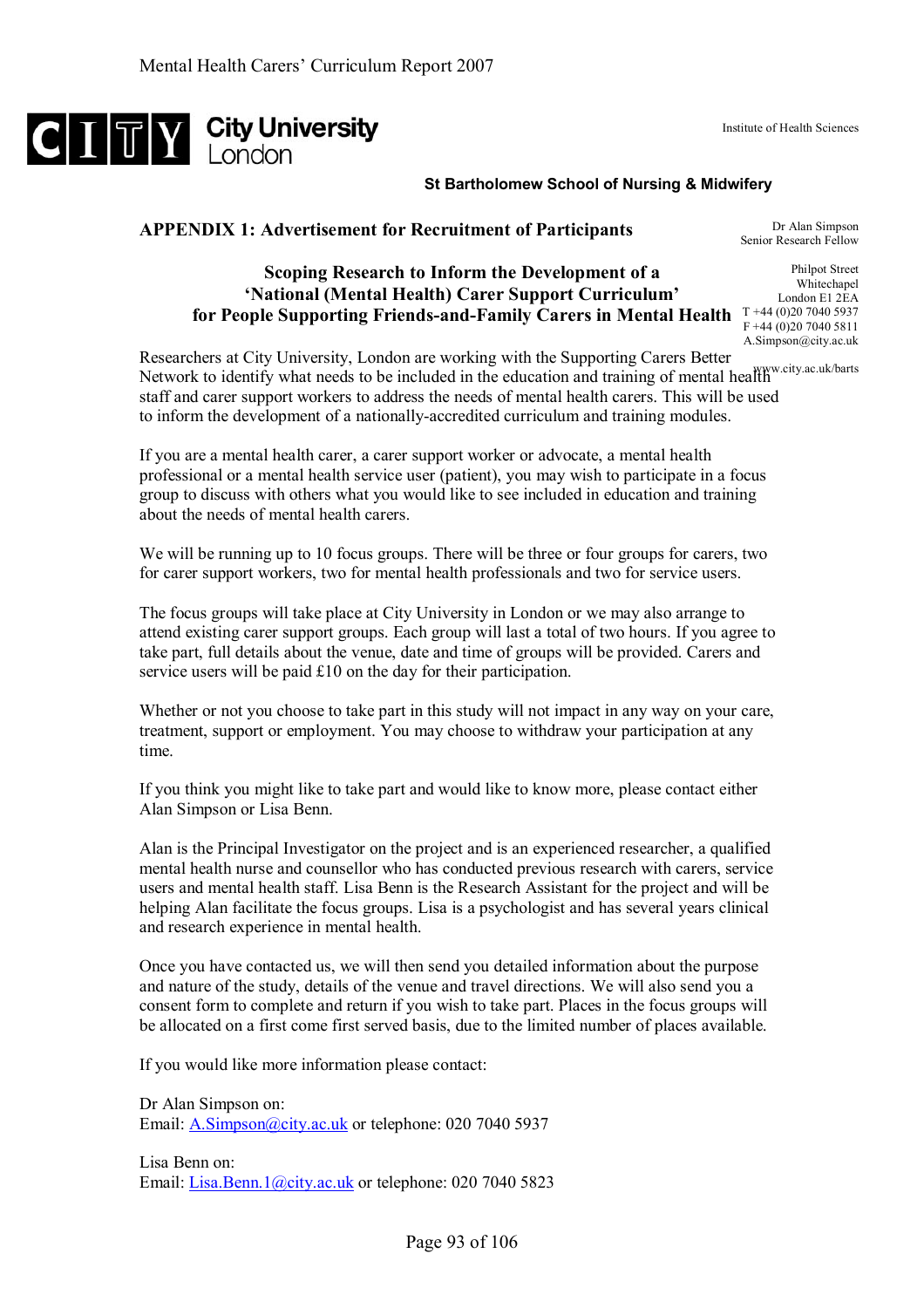

**APPENDIX 2** 

Institute of Health Sciences

#### **St Bartholomew School of Nursing & Midwifery**

Dr Alan Simpson Senior Research Fellow

Philpot Street Whitechapel London E1 2EA T +44 (0)20 7040 5937 F +44 (0)20 7040 5811 A.Simpson@city.ac.uk www.city.ac.uk/barts

# **LETTER OF INVITATION**

Centre Number: Study Number: Participant Identification Number:

#### **Title of Project: Research to inform a mental health carers' curriculum**

Dear NAME,

Thank you for contacting us to express an interest in taking part in a research study that was advertised on the Supporting Carers Better Network.

Researchers at City University, London are working with the Supporting Carers Better Network to identify what needs to be included in the education and training of mental health staff and carer support workers to address the needs of mental health carers. This will be used to inform the development of a nationally-accredited curriculum and training modules.

You are being invited to take part in a research study. Before you decide, it is important for you to understand why the research is being done and what it will involve. An information sheet and two copies of a consent form are enclosed with this letter.

Please take time to read the information carefully to decide whether or not you wish to take part. Talk to others about the study if you wish.

You may contact me, Alan Simpson, on 020 7040 5937 or email A.simpson@city.ac.uk if you have any questions.

You are free to withdraw at any time and without giving a reason. A decision to withdraw at any time, or a decision not to take part, will not affect the standard of care or support you receive or your employment.

Yours sincerely,

Dr Alan Simpson Senior Research Fellow

Tel: 020 7040 5937 Email: A.Simpson@city.ac.uk

Page 94 of 106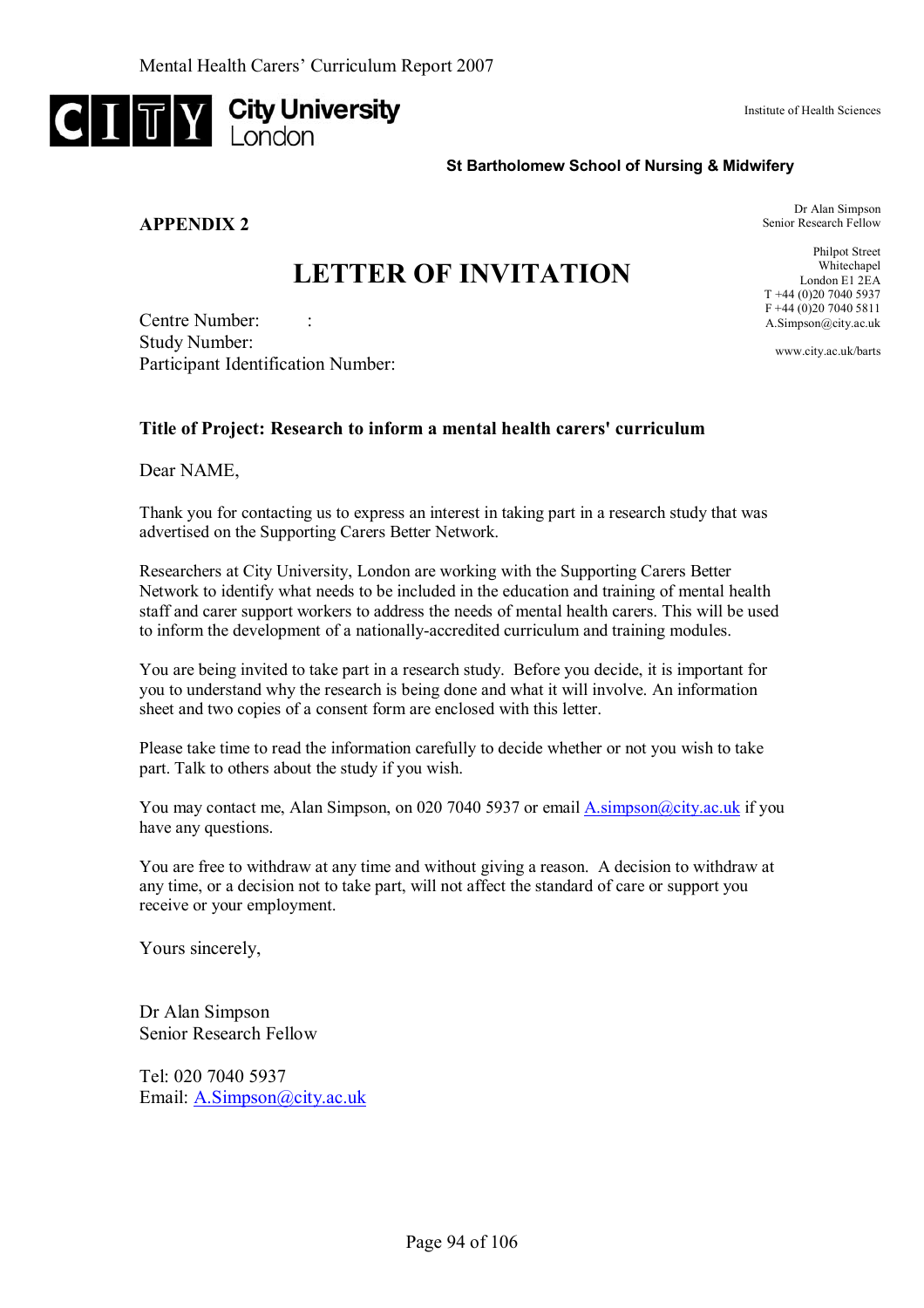# **CITY** City University

#### **St Bartholomew School of Nursing & Midwifery**

### **APPENDIX 3**

**Participant Information Sheet v1** 

Research Ethics Committee Ref: 06/Q0605/105

#### **Research to inform a mental health carers' curriculum**

You are being invited to take part in a research study. Before you decide, it is important for you to understand why the research is being done and what it will involve. Please take time to read the following information carefully. Talk to others about the study if you wish.

• Part 1 tells you the purpose of this study and what will happen to you if you take part.

• Part 2 gives you more detailed information about the conduct of the study.

Ask us if there is anything that is not clear or if you would like more information. Take time to decide whether or not you wish to take part.

#### **Part 1**

#### **What is the purpose of the study?**

Despite numerous policy developments, the mental health workforce remains frequently unaware of the role that carers play in the care of people in mental distress, of how often carers are excluded from assessments, care planning and aftercare arrangements, and how carersí multiple needs are overlooked. Reviews of education and training provision for the mental health workforce highlight the continuing lack of carer focus and involvement.

Researchers at City University, London are working with the Supporting Carers Better Network to identify what needs to be included in the education and training of mental health staff and carer support workers to address the needs of mental health carers. This will be used to inform the development of a nationally-accredited curriculum and training modules.

#### **Why have I been chosen?**

We are inviting mental health carers, carer support workers or advocates, mental health professionals and mental health service users that are members of the Supporting Carers Better Network to take part.

#### **Do I have to take part?**

No. It is up to you to decide whether or not to take part. If you do, you can keep this information sheet and will be asked to sign a consent form. You are still free to withdraw at any time and without giving a reason. A decision to withdraw at any time, or a decision not to take part, will not affect the standard of care or support you receive or employment.

#### **What will happen to me if I take part?**

We will be running nine focus groups. There will be three groups for carers, two for carer support workers, two for mental health professionals and two for service users.

T +44 (0)20 7040 5937 F +44 (0)20 7040 5811 A.Simpson@city.ac.uk

Dr Alan Simpson Senior Research Fellow

www.city.ac.uk/barts

Institute of Health Sciences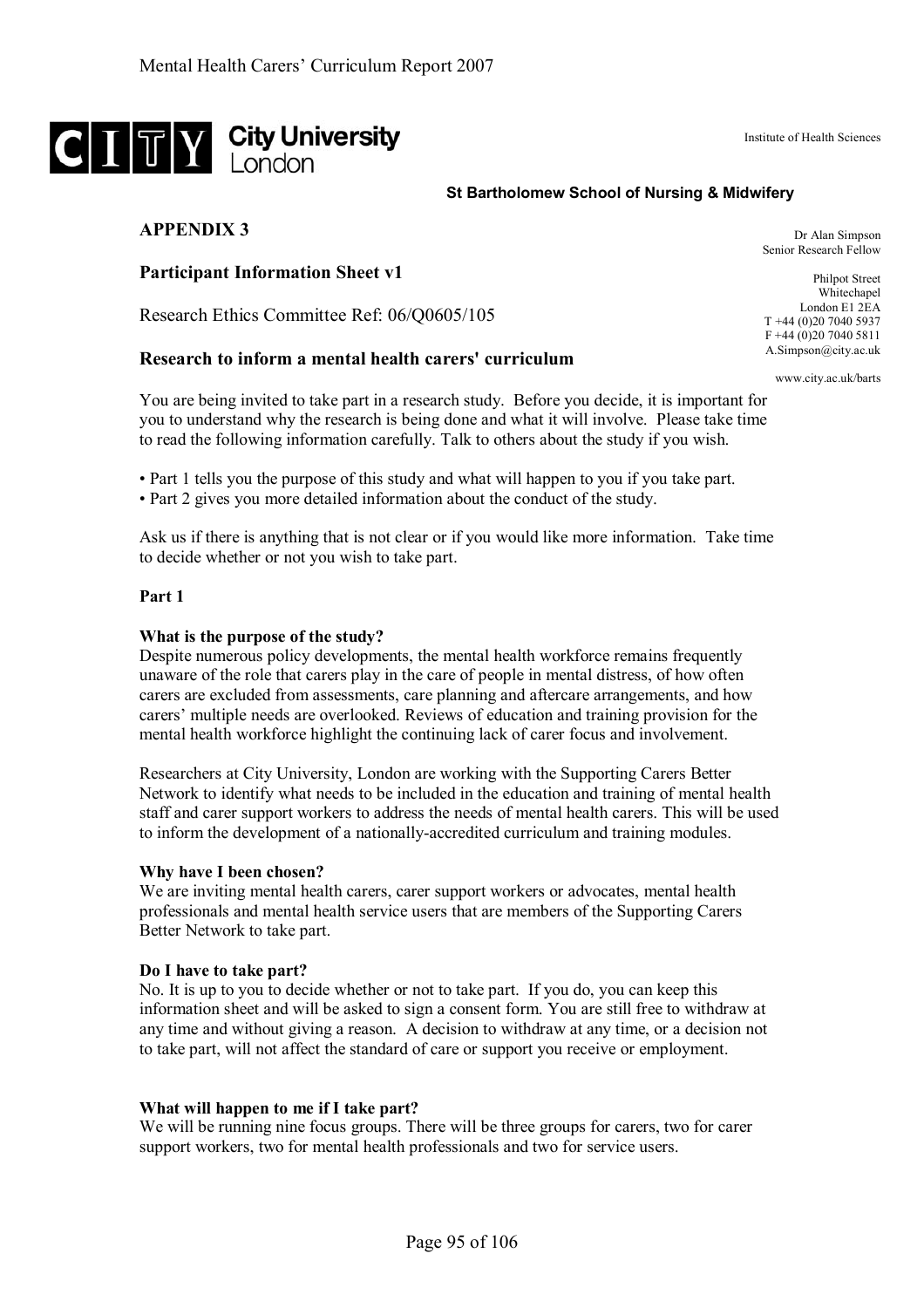You are invited to participate in a focus group to discuss with others what you would like to see included in education and training about the needs of mental health carers. Each group will be facilitated by an experienced researcher.

Notes will be taken during focus groups but all views expressed will be recorded anonymously. No names or other identifying information will be used.

All of the focus groups will take place at City University in London during October and November 2006 and will last two hours including time for introductions and 'good-byes'. If you agree to take part, full details about the venue, date and time of groups will be provided. Carers and service users will be paid  $\pounds 10$  on the day for their participation to help defer any travel costs.

#### **What are the possible disadvantages and risks of taking part?**

We do not believe that participation in this study carries any risks. However, it is possible that discussion of sensitive or upsetting issues may cause some distress. Experienced, trained mental health staff will be on hand to provide comfort and support should the need arise and contact details of someone to speak to at a later date if required will also be provided.

#### **What happens after the study stops?**

The study will run until the end of December 2006. Final reports will be sent to all participants that would like a copy. The findings in the report will inform the development of a nationally-accredited curriculum and training modules for mental health staff and carer support workers.

#### **What if there is a problem?**

Any complaint about the way you have been dealt with during the study or any possible harm you might suffer will be addressed. The detailed information on this is given in Part 2.

#### **Will my taking part in the study be kept confidential?**

Yes. All the information about your participation in this study will be kept confidential. The details are included in Part 2.

#### **Contact Details:**

Researcher: Dr Alan Simpson Email: A.Simpson@city.ac.uk Telephone: 020 7040 5937

*This completes Part 1 of the Information Sheet.* 

*If the information in Part 1 has interested you and you are considering participation, please continue to read the additional information in Part 2 before making any decision.*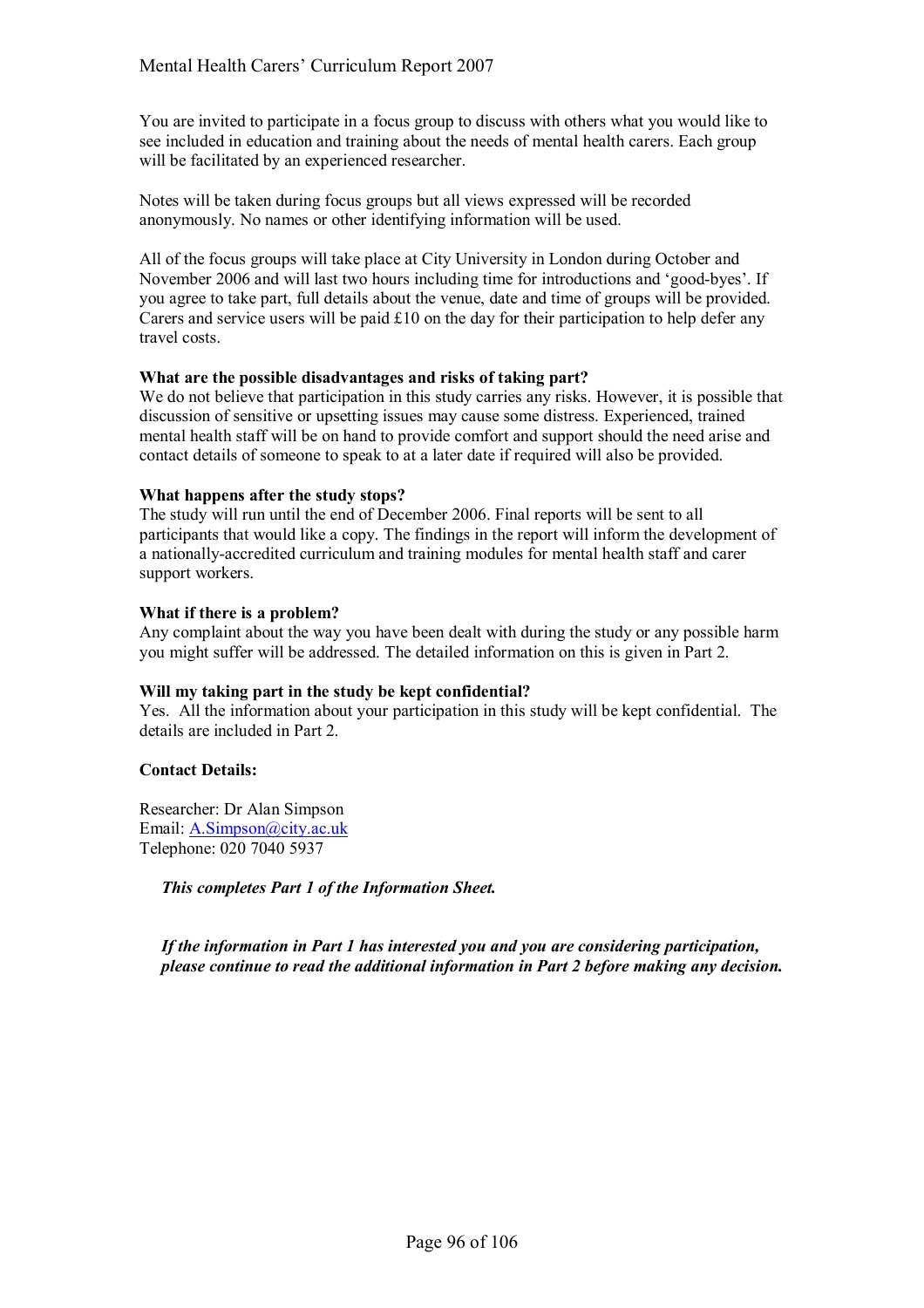#### **Part 2**

#### *What will happen if I don't want to carry on with the study?*

You are free to withdraw at any time and without giving a reason. A decision to withdraw at any time, or a decision not to take part, will not affect the standard of care or support you receive or employment. Any data collected prior to your withdrawal will not be used in the study.

#### **What if there is a problem?**

Complaints: If you have a concern about any aspect of this study, you should ask to speak with the researcher Dr Alan Simpson, who will do his best to answer your questions (Telephone: 020 7040 5937). If you remain unhappy and wish to complain formally, you can do this through City University. Please contact:

Dr Naomi Hammond, City University Ethics Committee Secretary Telephone: 020 7040 8106

Harm: It is very unlikely that this study will cause any harm. However, City University has extensive insurance cover with suitable indemnity concerning negligent harm. This insurance cover includes Employers and Public Liability. City University also has insurance policies arranged for No Fault Compensation cover. For further information, please contact:

Ms Aquila Muir, Research Administrator Telephone: 020 7040 5783 Email: a.muir@city.ac.uk

#### **Will my taking part in this study be kept confidential?**

All information which is collected about you during the course of the research will be kept strictly confidential. Storage of identifying details (names and contact details) of participants will be stored securely on City University password protected computer systems or in locked cabinets.

Written notes will be taken at the focus groups. These will be typed up as transcripts. All transcripts from the focus groups will be made anonymous before storage on computer. No names or identifying information will be used in reports, publications or presentations. Only members of the research team will have access to identifiable data. Data discussed with members of the Expert Steering Group will be anonymous.

University procedures for handling, processing, storage and destruction of data (information) are compliant with the Data Protection Act 1998.

#### **What will happen to the results of the research study?**

A report at the end of the study will be submitted to the sponsors, *Supporting Carers Better Network.* The report will be available for download from the website of *Supporting Carers Better Network* and the research project website to be established at www.citypsych.com. Paper copies will be available from Dr Alan Simpson on request. Shorter reports may also be published in professional journals or presented at conferences. No individuals will be identified in any of these reports.

#### **Who is organising and funding the research?**

The research is being organised and conducted by City University. It is funded by *Supporting Carers Better Network,* part of *Together,* a national charity.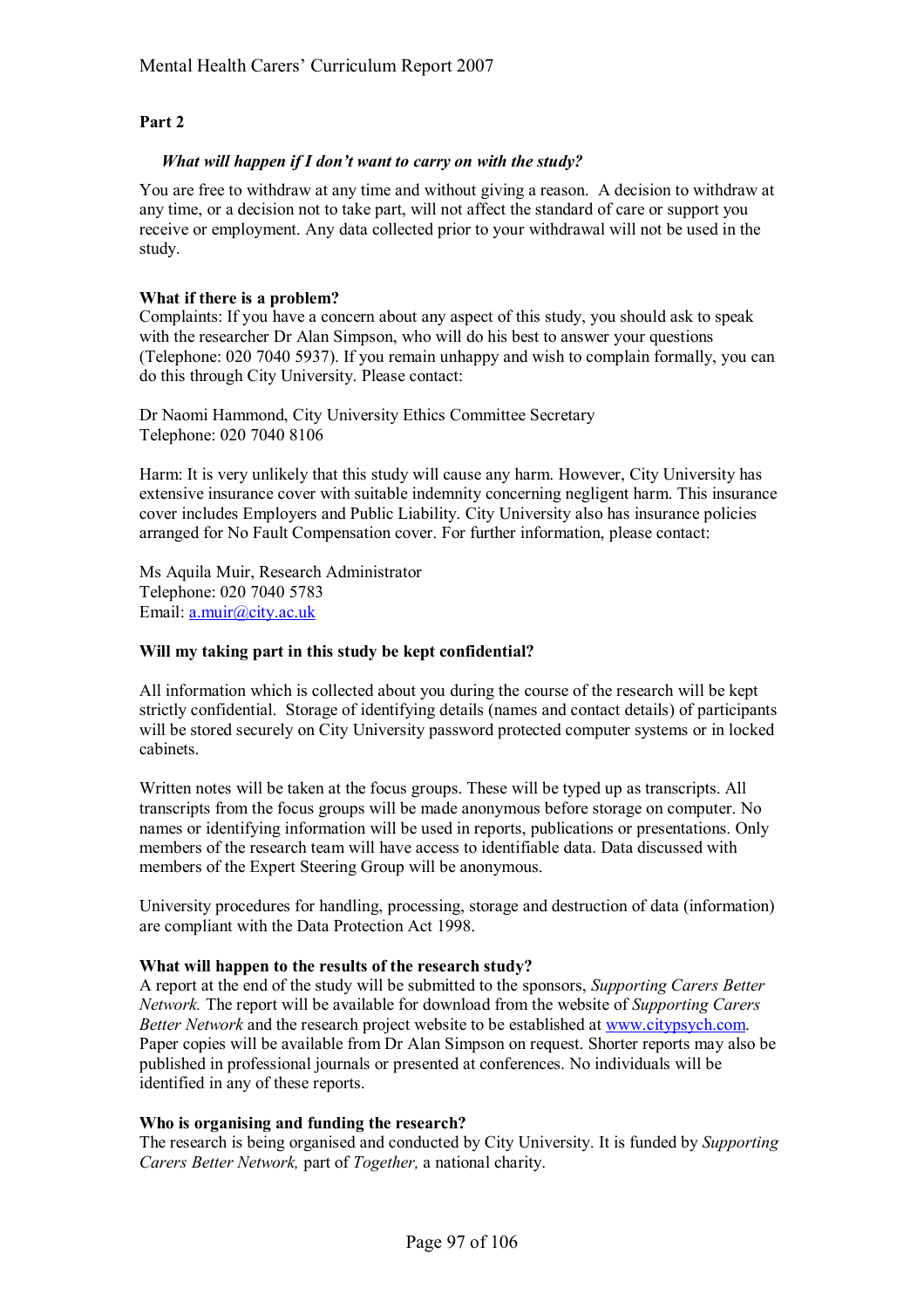#### Mental Health Carers' Curriculum Report 2007

#### **Who has reviewed the study?**

This study was given a favourable ethical opinion for conduct in City University by the East London and the City Research Ethics Committee in September 2006.

#### **Information sheet and consent forms**

You may keep this information sheet.

If you have now decided that you wish to take part in this study, please sign both copies of the consent form enclosed and return them in the stamped, addressed envelope enclosed.

We will sign and return one copy for you to keep for your records.

#### **Thank you for considering taking part in this study and taking time to read this sheet.**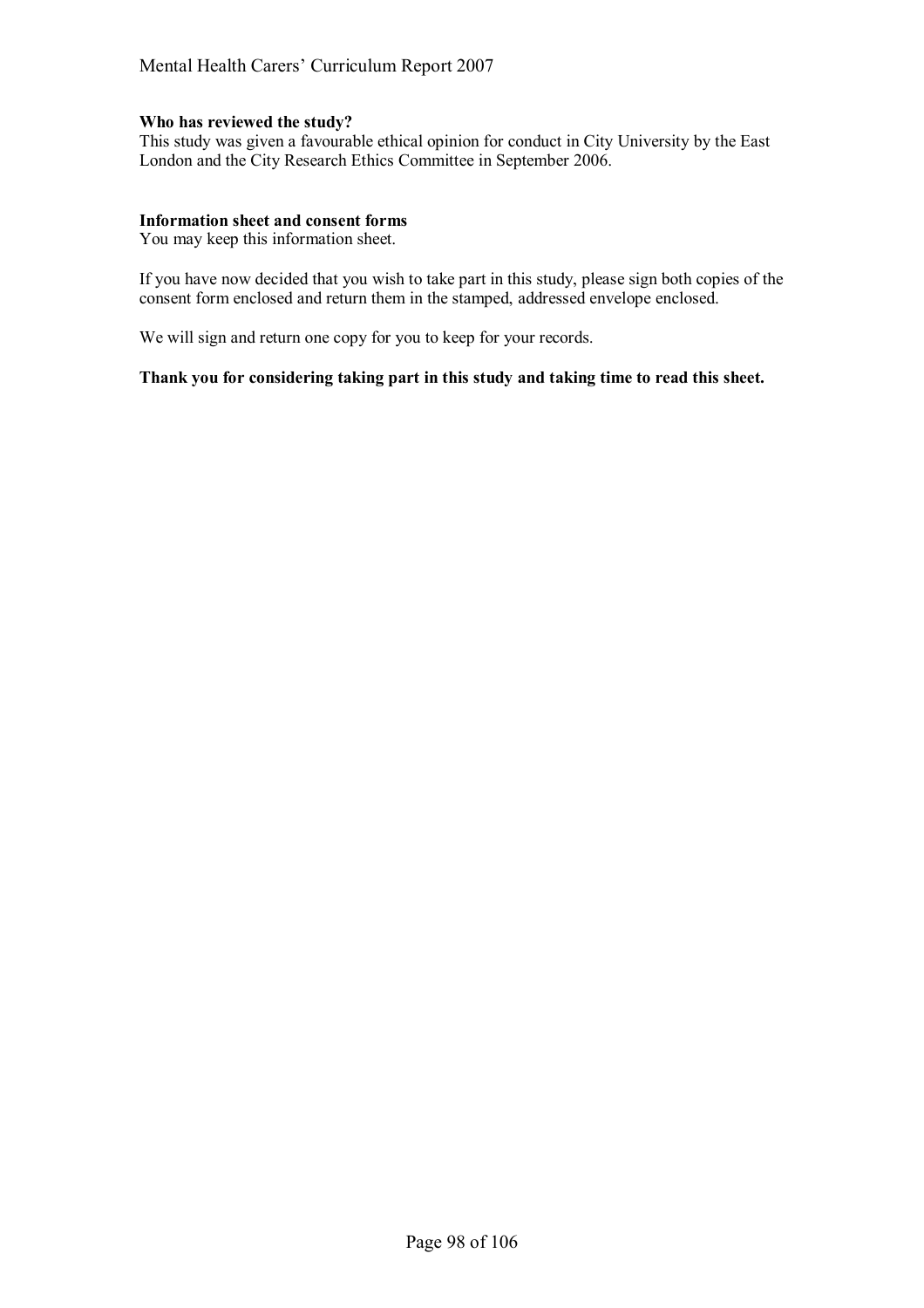

**APPENDIX 4** 

**St Bartholomew School of Nursing & Midwifery** 

Dr Alan Simpson Senior Research Fellow

Philpot Street Whitechapel London E1 2EA T +44 (0)20 7040 5937  $F +44 (0)20 7040 5811$ A.Simpson@city.ac.uk

www.city.ac.uk/barts

| Centre Number:                     |
|------------------------------------|
| <b>Study Number:</b>               |
| Participant Identification Number: |

#### **Title of Project: Research to inform a mental health carers' curriculum**

**CONSENT FORM**

Name of Researcher: Dr Alan Simpson

|                                                                                                                                                                                                                                                       | <b>Please initial box</b> |           |     |  |
|-------------------------------------------------------------------------------------------------------------------------------------------------------------------------------------------------------------------------------------------------------|---------------------------|-----------|-----|--|
| I confirm that I have read and understand the information sheet dated 17.07.06<br>(version 1)<br>$1_{-}$<br>for the above study. I have had the opportunity to consider the<br>information, ask questions and have had these answered satisfactorily. |                           |           |     |  |
| 2. I understand that my participation is voluntary and that I am free to withdraw at<br>time without giving any reason, without my medical care or legal rights being                                                                                 |                           | affected. | any |  |
| 3.<br>I understand that data collected during the study, may be looked at by<br>responsible individuals from City University and from regulatory authorities. I give<br>permission for these individuals to have access to my records.                |                           |           |     |  |
| 4. I agree to take part in the above study.                                                                                                                                                                                                           |                           |           |     |  |
| Name of Participant                                                                                                                                                                                                                                   | Date                      | Signature |     |  |
| Name of Person taking consent<br>(if different from researcher)                                                                                                                                                                                       | Date                      | Signature |     |  |
| Researcher                                                                                                                                                                                                                                            | Date                      | Signature |     |  |
| When completed, 1 for participant; 1 for researcher site file.                                                                                                                                                                                        |                           |           |     |  |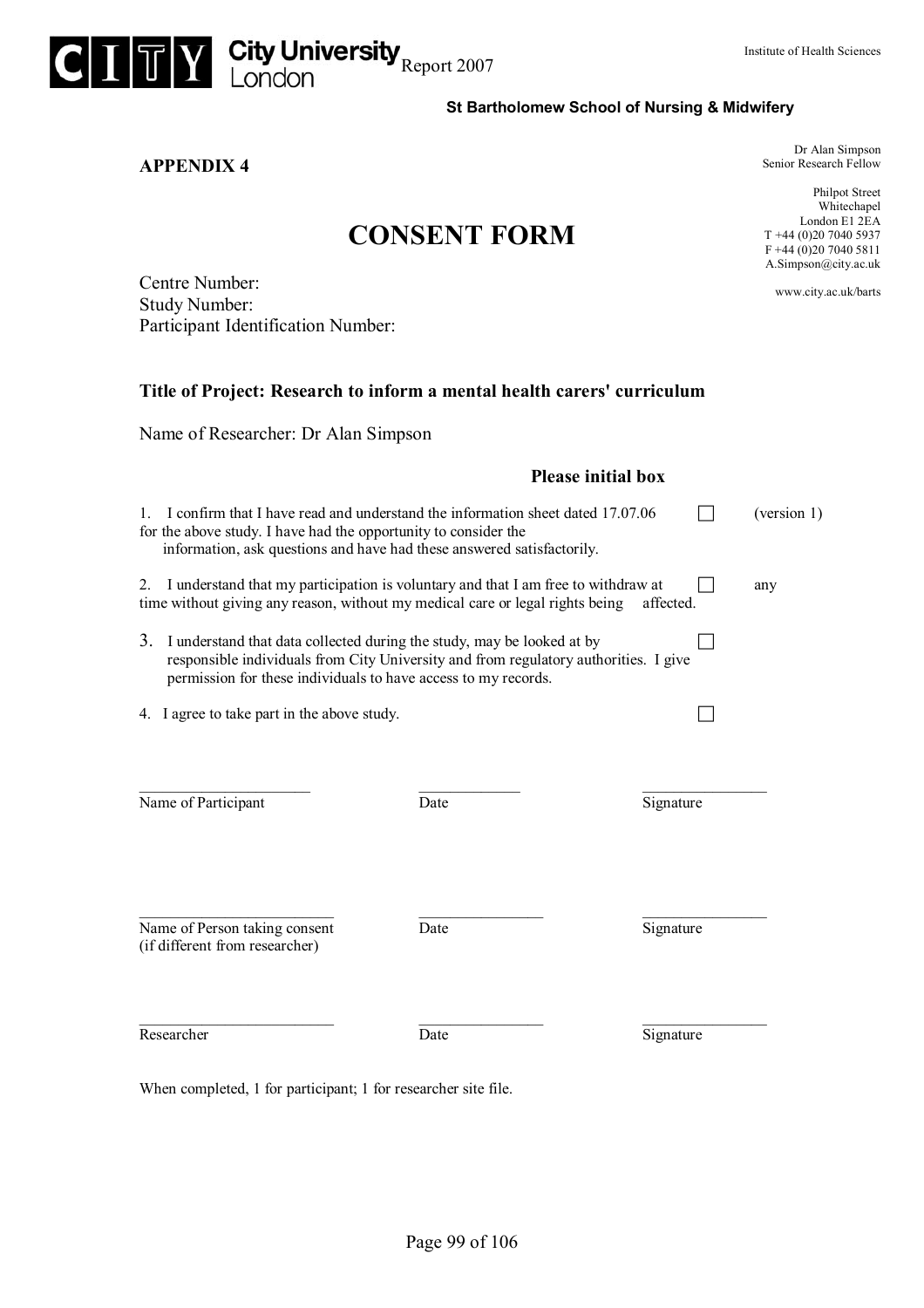

#### Institute of Health Sciences

#### **St Bartholomew School of Nursing & Midwifery**

#### **APPENDIX 5**

Dr Alan Simpson Senior Research Fellow

**Focus Group Interview Schedule (Outline)** 

#### **Research to inform a mental health carers' curriculum**

Philpot Street Whitechapel London E1 2EA T +44 (0)20 7040 5937 F +44 (0)20 7040 5811 A.Simpson@city.ac.uk

www.city.ac.uk/barts

**Introductions** (10 minutes)

Introduce ourselves

Briefly outline the project and the purpose of the focus groups today. Explain what we will be doing (facilitator and recorder). Collate views from this and other groups.

Ask each person to introduce themselves.

**Question 1: (Blocks and barriers)** (Acts as warm-up & offload time) (20 mins) Staff - What are your experiences of the difficulties of working effectively with carers? What stops it happening?

Carers – What are your experiences of being heard, involved and supported as a carer?

#### **Question 2: (Knowledge, skills and abilities)** (10 mins)

All - What knowledge, skills and abilities do you think mental health staff need to work effectively with carers? (Include cultural sensitivity and competencies)

#### **Question 3: (Values and attitudes)** (10 mins)

All - What about the values and attitudes that staff have? What behaviours or qualities do staff require to work well with carers? What negative values or attitudes have you encountered? (Include cultural sensitivity & competencies)

#### **Question 4: (Content)** (20 mins)

So, given all the above and thinking about the work of mental health staff and carer support workers, what do you think needs to be included in their education and training to enable them/you to work more effectively with carers of people with mental health difficulties?

#### **Question 5: (Education & training; delivery & accreditation)** (20 mins)

What is the best way for staff to learn about the things you have identified? What works well or is less useful? What would be the best way to provide such training?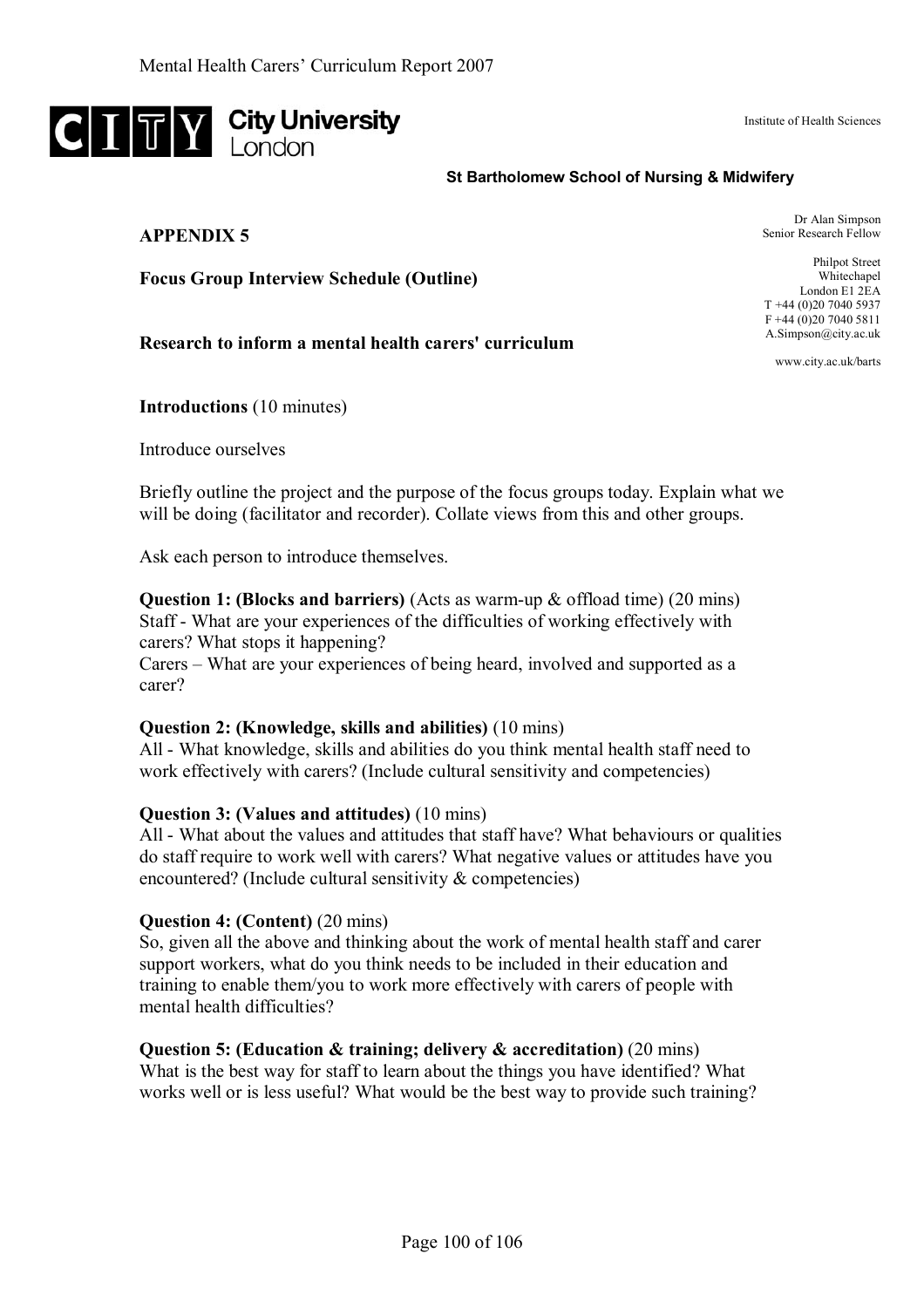# **Question 6: (Carer involvement)** (10 mins)

Would you like to see carers, carer organisations and/or independent carer trainers involved in designing and delivering that education/training programme? What sort of involvement should carers have?

### **Question 7: (Levels)** (5 mins)

The education or training will be for mental health staff including nurses, doctors, social workers, occupational therapists and support workers. It will also be for carer support workers and carer assessment workers.

Do you think everybody should receive the same education and training or do people in different jobs need different types or levels of education and training? How could we evaluate and reward their learning?

### **Warm-down and thank-you** (15 minutes)

Thank everyone for taking part

Ask each person to say **one thing negative** they have heard today they would happily leave in the room when they leave and **one thing positive** they cheerfully will take with them.

End.

Total 120 minutes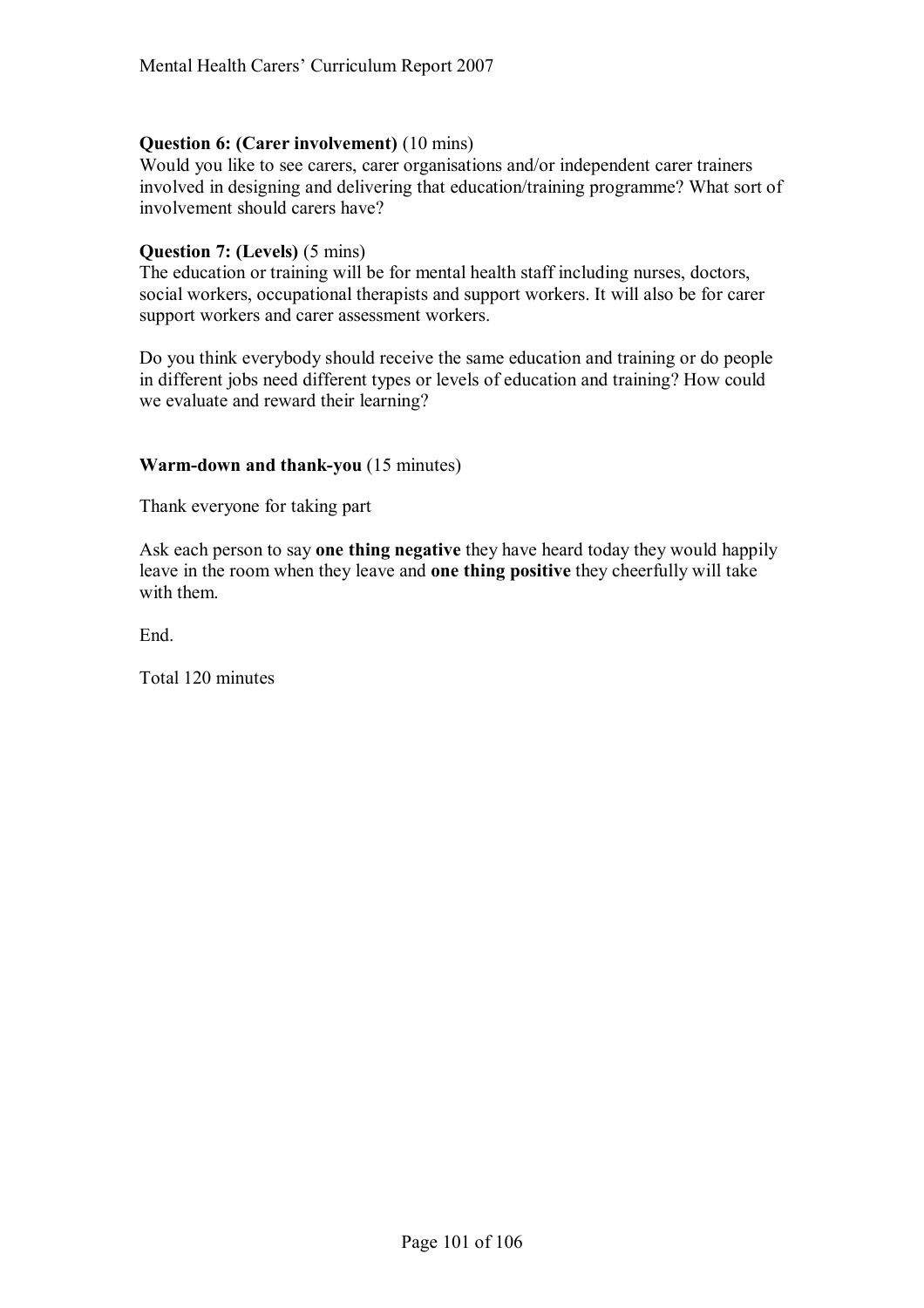

#### **St Bartholomew School of Nursing & Midwifery**

**APPENDIX 6** 

#### **Focus Group Postal Questionnaire**

#### **Research to inform a mental health carers' curriculum**

Despite numerous policy developments, the mental health workforce remains frequently unaware of the role that carers play in the care of people in mental distress, of how often carers are excluded from assessments, care planning and aftercare arrangements, and how carers' multiple needs are overlooked. Reviews of education and training provision for the mental health workforce highlight the continuing lack of carer focus and involvement.

Researchers at City University, London are working with the Supporting Carers Better Network to identify what needs to be included in the **education and training of mental health staff and carer support workers** to address the needs of mental health carers. This will be used to inform the development of a nationally-accredited curriculum and training modules.

Your group has kindly offered to discuss and identify what you think are the priorities for inclusion in that education and training.

The following questionnaire contains seven topic areas that we would like you to discuss. We would like you as a group to identify the things that you think are most important and write or type them on this form and send it back to us at the address below. **Please complete just one form for your group**.

Obviously there is a lot that can be said about each of these topics but please do not send us any additional sheets of paper or information, as we have very limited time in which to collate and analyse all of the views and priorities from this and other groups across the country.

Please enter details of your group and the number of people consulted on the final page of the questionnaire.

Then send your completed questionnaire to either name and the address below by **Friday 1st December 2006**.

We will send you a copy of the final report when it is ready  $-$  probably in February 2007. Thank you for your help with this.

Dr Alan Simpson Ms Lisa Benn Senior Research Fellow Research Assistant 020 7040 5937 020 7040 5823 A.Simpson@city.ac.uk Lisa.Benn.1@city.ac.uk

City University St Bartholomew School of Nursing & Midwifery Philpot Street Whitechapel London E1 2EA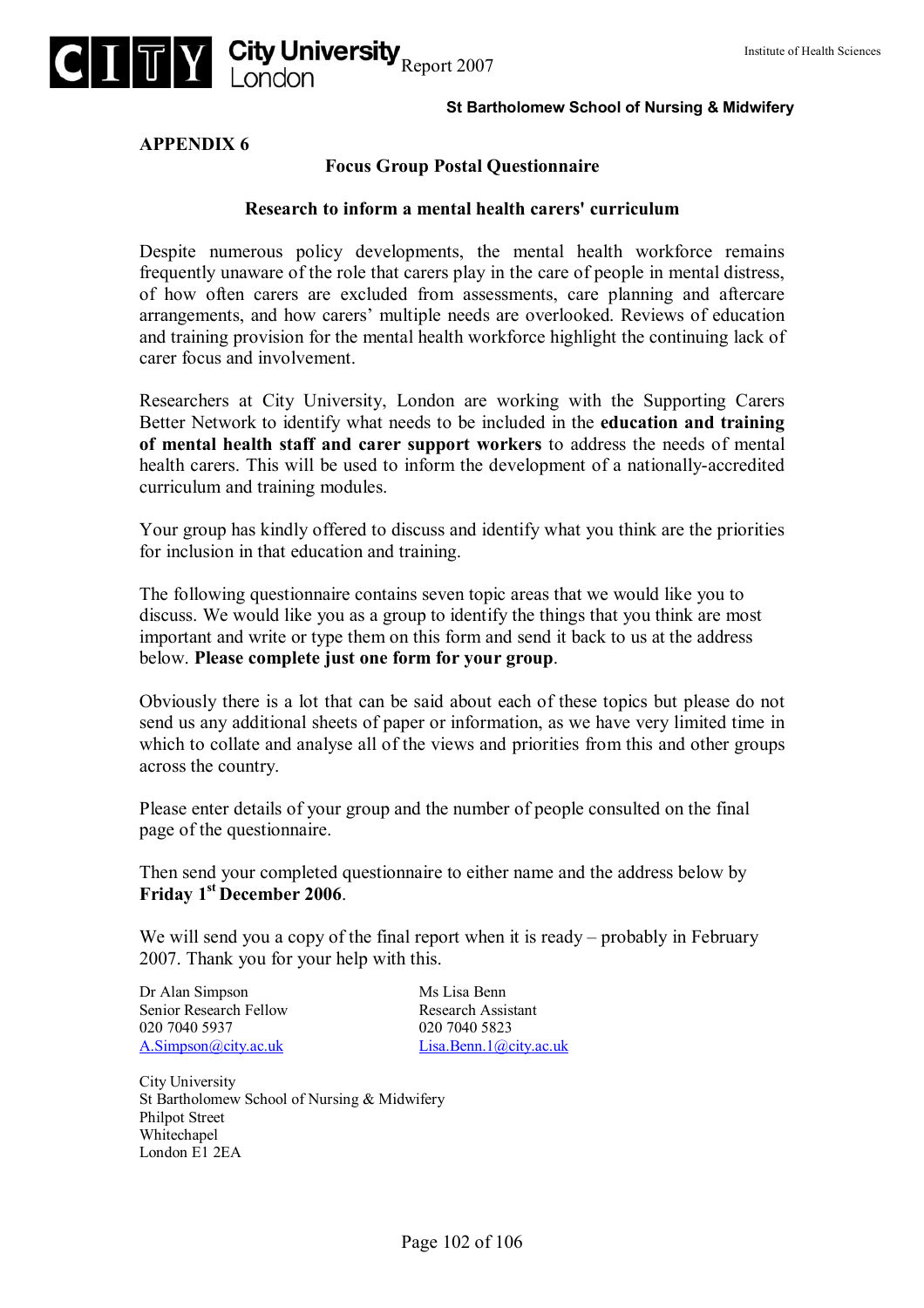#### **Question 1: (Blocks and barriers)**

Carers – What are your experiences of being heard, involved and supported as a carer of someone with mental health problems?

# **Question 2: (Knowledge, skills and abilities)**

What knowledge, skills and abilities do you think mental health staff require to work effectively with carers?

### **Question 3: (Values and attitudes)**

What about the values and attitudes that staff have? What behaviours or qualities do staff require to work well with carers?

### **Question 4: (Content)**

So, given all the above and thinking about the work of mental health staff and carer support workers, what do you think needs to be included in their education and training to enable them to work more effectively with carers of people with mental health difficulties?

### **Question 5: (Education & training; delivery & accreditation)**

What is the best way for staff to learn about the things you have identified? What works well or is less useful? What would be the best way to provide such training?

#### **Question 6: (Carer involvement)**

Would you like to see carers, carer organisations and/or independent carer trainers involved in designing and delivering that education/training programme? What sort of involvement should carers have?

#### **Question 7: (Levels)**

The education or training will be for mental health staff including nurses, doctors, social workers, occupational therapists and support workers. It will also be for carer support workers and carer assessment workers.

Do you think everybody should receive the same education and training or do people in different jobs need different types or levels of education and training? How could we evaluate and reward their learning?

# **Thank-you to everybody for taking part.**

PLEASE COMPLETE THE FOLLOWING:

**Meeting or Group Type/Name (e.g. Melthorpe Carers Support Group)** 

#### **Number of people consulted (e.g. 8 carers, 2 carer support workers)**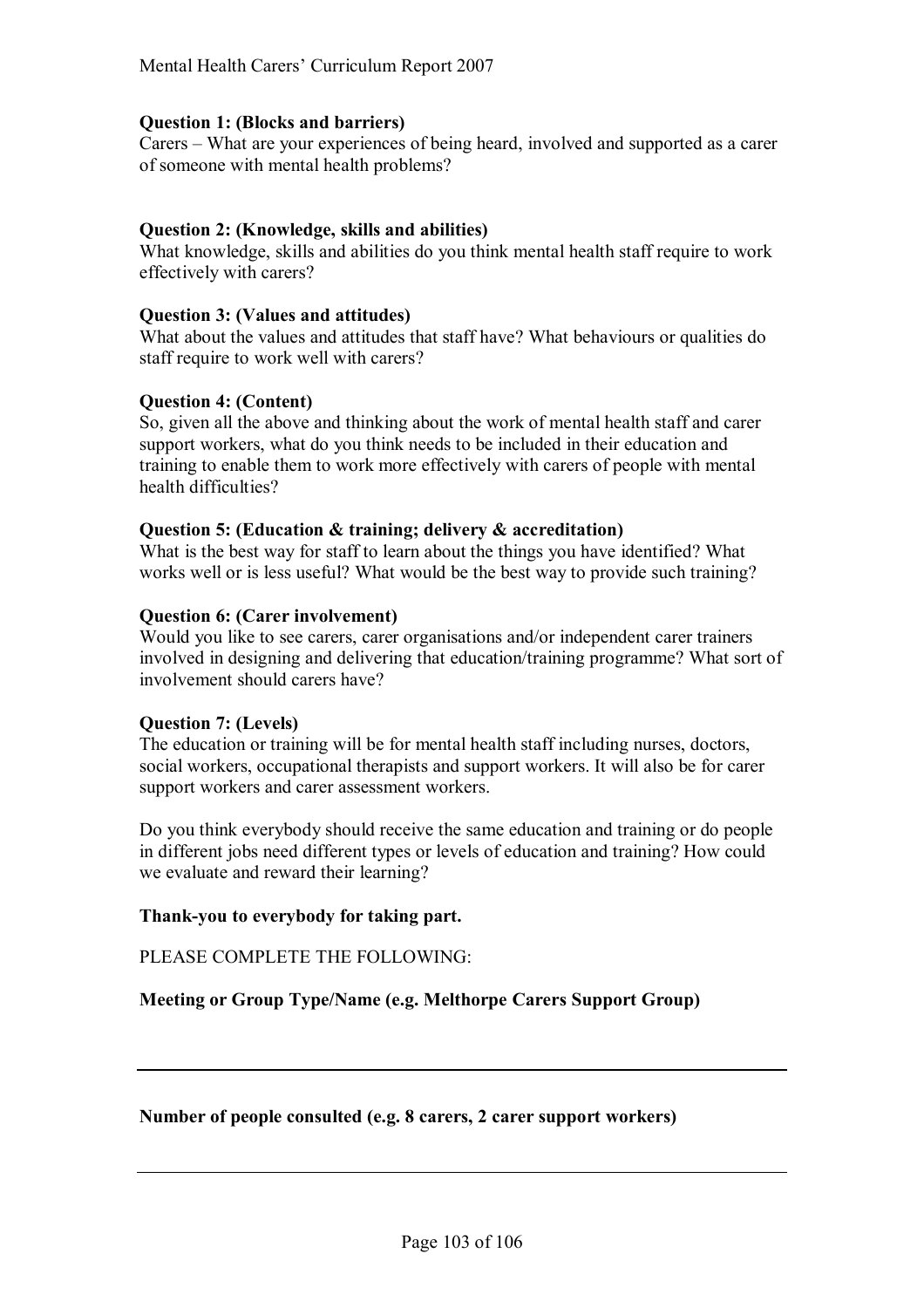

#### **APPENDIX 7**

#### **NATIONAL MENTAL HEALTH CARERS CURRICULUM SURVEY**

The Supporting Carers Better Network\* has commissioned researchers at City University, London to identify what needs to be included in the **education and training of mental health staff and carer support workers** to improve the support provided to mental health carers. This will be used to inform the development of nationally-accredited curriculum and training modules.

We have conducted a literature review and focus groups with numerous stakeholders to identify suggestions for the content, design and delivery of future education and training. Now, we hope to identify examples of good practice, innovative approaches and successful education and/or training that address working with mental health carers that is already being provided to professional mental health staff or support workers. We are also interested in any particular difficulties faced.

This survey questionnaire is being sent to educators and trainers at higher education institutions, various charitable and voluntary organisations, health and social care organisations and independent carer trainers.

We would be extremely grateful if you could complete this survey for any programmes or courses you think are relevant.

- Complete several questionnaires for different courses or modules if you wish.
- Adapt the form or add sections if you think there is information we should know that has not been requested or skip sections if they are not relevant to you.

#### **Please contact us by email or telephone if you have any queries or would prefer to complete the questionnaire with us over the phone.**

We recognise that you will have many demands on your time but hope you can spare a few minutes to complete as much of the questionnaire as possible. Please forward this questionnaire to any colleagues you think would be interested.

#### **Please return completed questionnaires by Monday 18th December 2006 by email or post to:**

Dr Alan Simpson OR Ms Lisa Benn Senior Research Fellow Research Assistant 020 7040 5937 020 7040 5823 **A.Simpson@city.ac.uk Lisa.Benn.1@city.ac.uk www.citypsych.com**

City University St Bartholomew School of Nursing & Midwifery Philpot Street London E1 2EA

We will send you a copy of the final report when it is ready  $-$  probably in February 2007. Thank you for your help with this.

#### **Please complete the questionnaire below. Thank you.**

\*The Supporting (Mental Health) Carers Better Network is run by the national charity Together to support all people supporting carers in mental health. See: http://www.scbnetwork.org/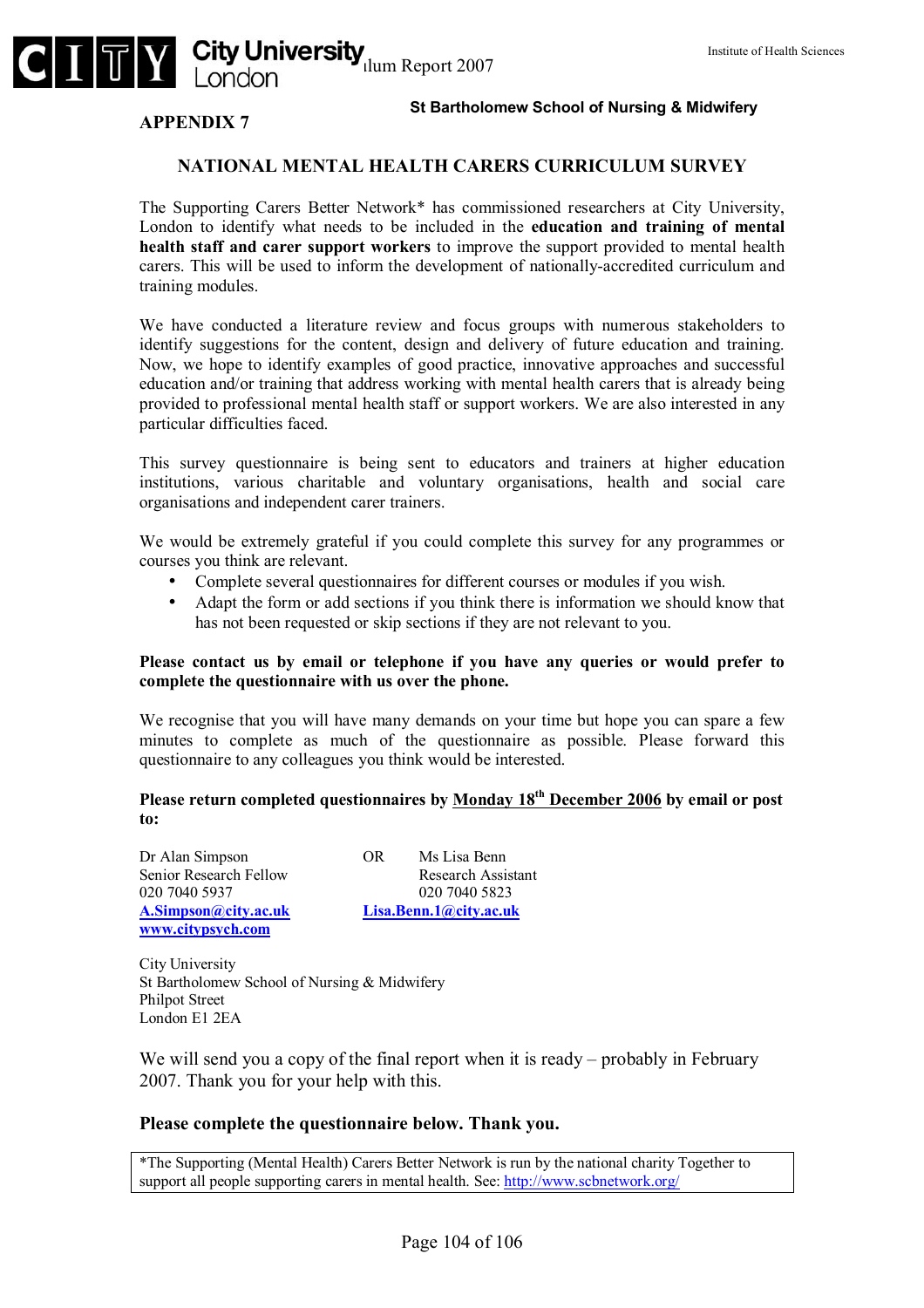- **1. Your name:**
- **2. Your organisation:**
- **3. Your contact details:**
- **4. Title of course/module/programme:**

**5. Educational level (induction, team-building, workplace learning, certificate, pre-registration diploma or degree, post-graduate, etc):** 

**6. Who the course is targeted at (e.g. nurses, support workers, medical students):** 

**7. Please tell us about the aims and content:** 

**8. Anything you are particularly proud of:** 

**9. Any particular difficulties faced:** 

#### **10. Level of carer involvement (Please rate using scale below and add any comments):**

Level 1: NO involvement

Level 2: Limited involvement: Carers give the odd lecture etc. but they have no opportunity to shape curriculum content etc.

Level 3: Growing involvement: Carers contributing to at least 2 of the following: module planning, delivery, student selection, assessment, management or evaluation.

Level 4: Collaboration: Carers involved in at least 3 of the level 2 activities.

Level 5: Partnership: Carers and teaching staff work together systematically and strategically across all areas.

Level 6: Carer owned: Carer $(s)$  'own', plan and deliver course.

### **11. Are carers who get involved supported, remunerated, reimbursed for travel, childcare and other carer activity, respite, etc? If so, how?**

**12. Are cultural issues relevant to carers addressed and if so, how?** 

**13. Funding source/period (and amount if possible)?** 

**14. Assessment of knowledge, skills, competencies (what and how?)** 

**15. Success of course (popularity, applications, evaluations):** 

**16. Planned changes or new programmes:** 

#### **17. Anything else you want to tell us:**

Please send us any course details or materials if you would like to do so. We will send you a copy of the final report in the spring of 2007.

#### **Thank you very much for your help.**